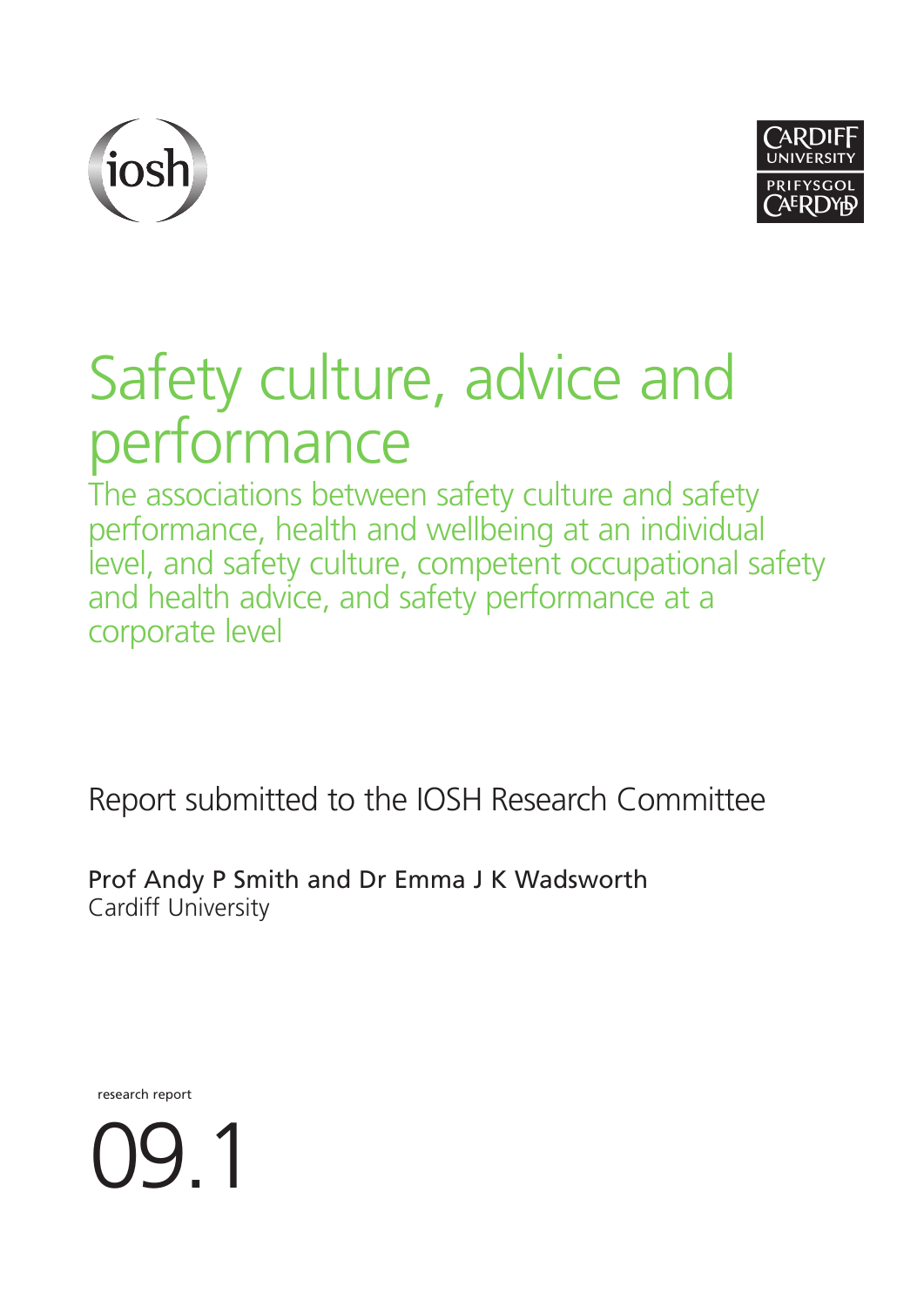IOSH, the Chartered body for health and safety professionals, is committed to evidence-based practice in workplace health and safety. We maintain a Research and Development Fund to support research and inspire innovation as part of our work as a 'thought leader' in health and safety.

All recipients of funding from our Research and Development Fund are asked to compile a comprehensive research report of their findings, which is subject to peer review.

For more information on how to apply for grants from the Fund, visit www.iosh.co.uk/researchanddevelopmentfund, or contact:

Dr Luise Vassie Head of Research and Technical Services luise.vassie@iosh.co.uk

Mary Ogungbeje Research and Technical Adviser mary.ogungbeje@iosh.co.uk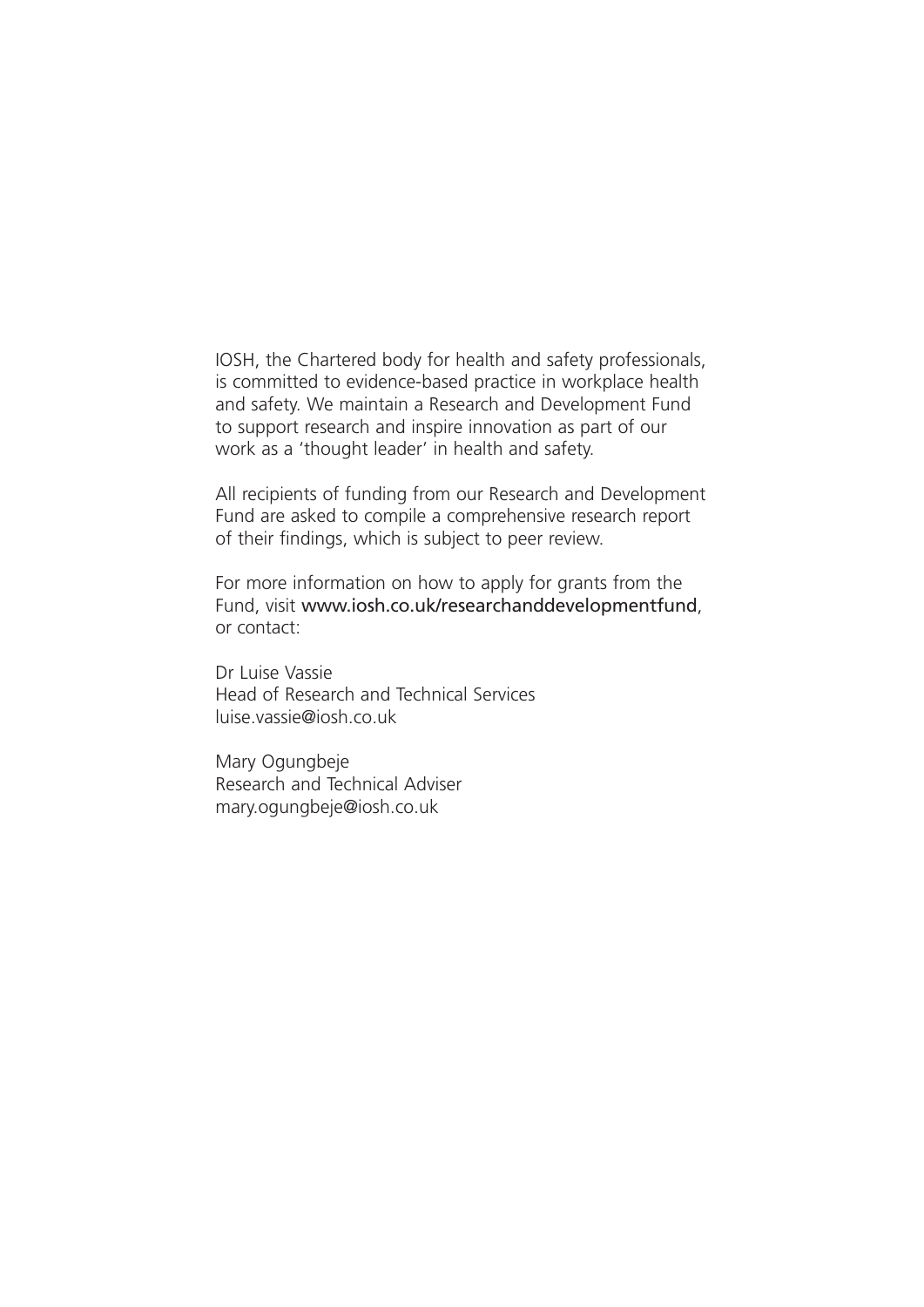



# Safety culture, advice and performance

The associations between safety culture and safety performance, health and wellbeing at an individual level, and safety culture, competent occupational safety and health advice, and safety performance at a corporate level

Report submitted to the IOSH Research Committee

Prof Andy P Smith and Dr Emma J K Wadsworth Centre for Occupational and Health Psychology Cardiff University 63 Park Place Cardiff CF10 3AS UK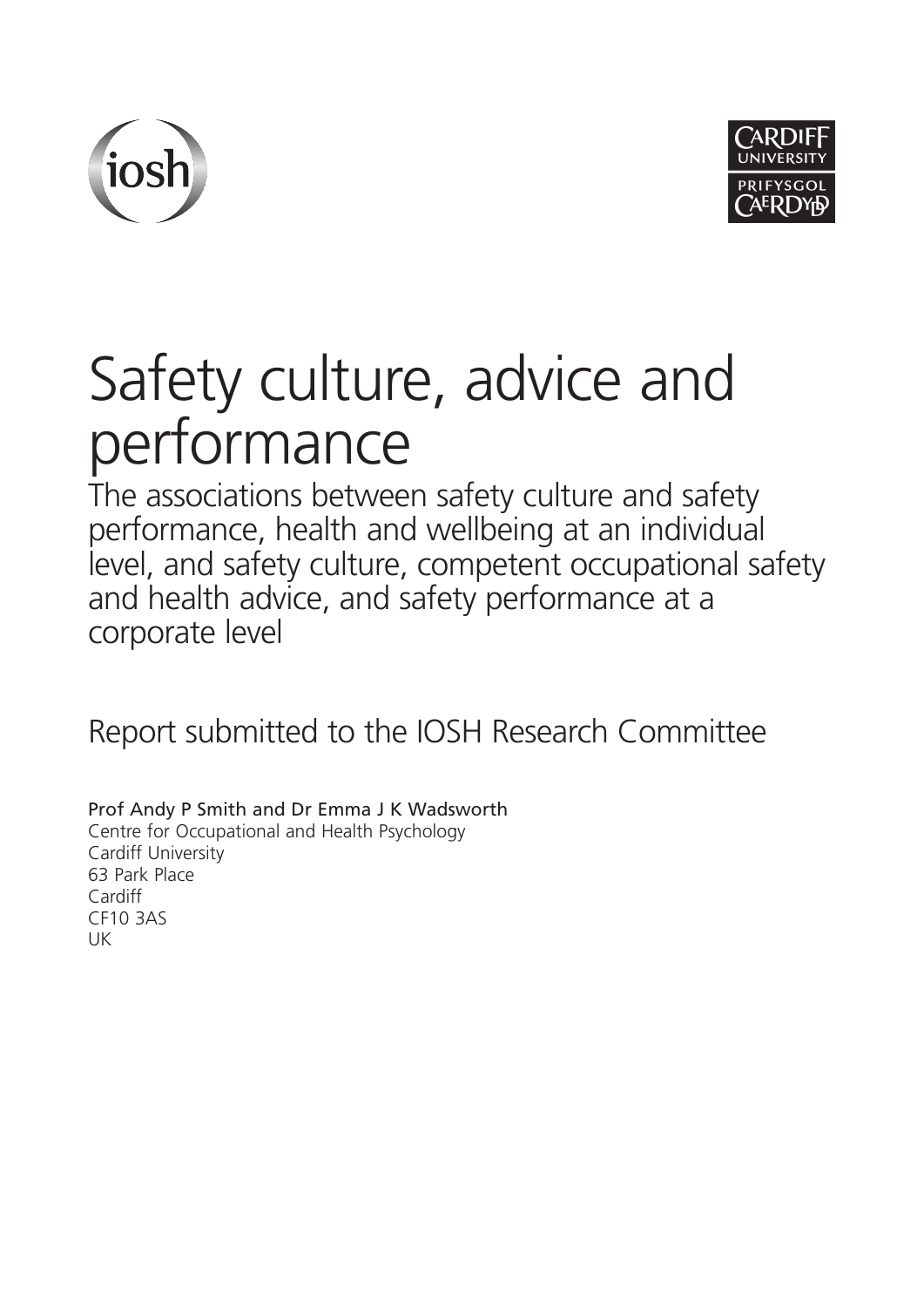All rights reserved. No part of this publication may be reproduced in any material form (including photocopying or storing it in any medium by electronic or photographic means and whether or not transiently or incidentally to some other use of this publication) without written permission of IOSH, the copyright owner. Applications for written permission to reproduce any part of this publication should be addressed to the publisher.

IOSH assumes no responsibility for the contents of this research report, in whole or in part, nor for the interpretation or concepts advanced by the authors. The views expressed in this report are the authors' own, and do not necessarily reflect those of any employing or other organisation. All web addresses are current at the time of going to press. The publisher takes no responsibility for subsequent changes.

Warning: The doing of an unauthorised act in relation to a copyright work may result in both a civil claim for damages and criminal prosecution.

This report is printed on chlorine-free, acid-free stock produced from woodpulp originating from managed, sustainable plantations. The paper is recyclable and biodegradable.

© IOSH 2009 Printed in England by Paradigmprint (UK) Ltd

Published by IOSH The Grange Highfield Drive Wigston Leicestershire LE18 1NN UK t +44 (0)116 257 3100 f +44 (0)116 257 3101 www.iosh.co.uk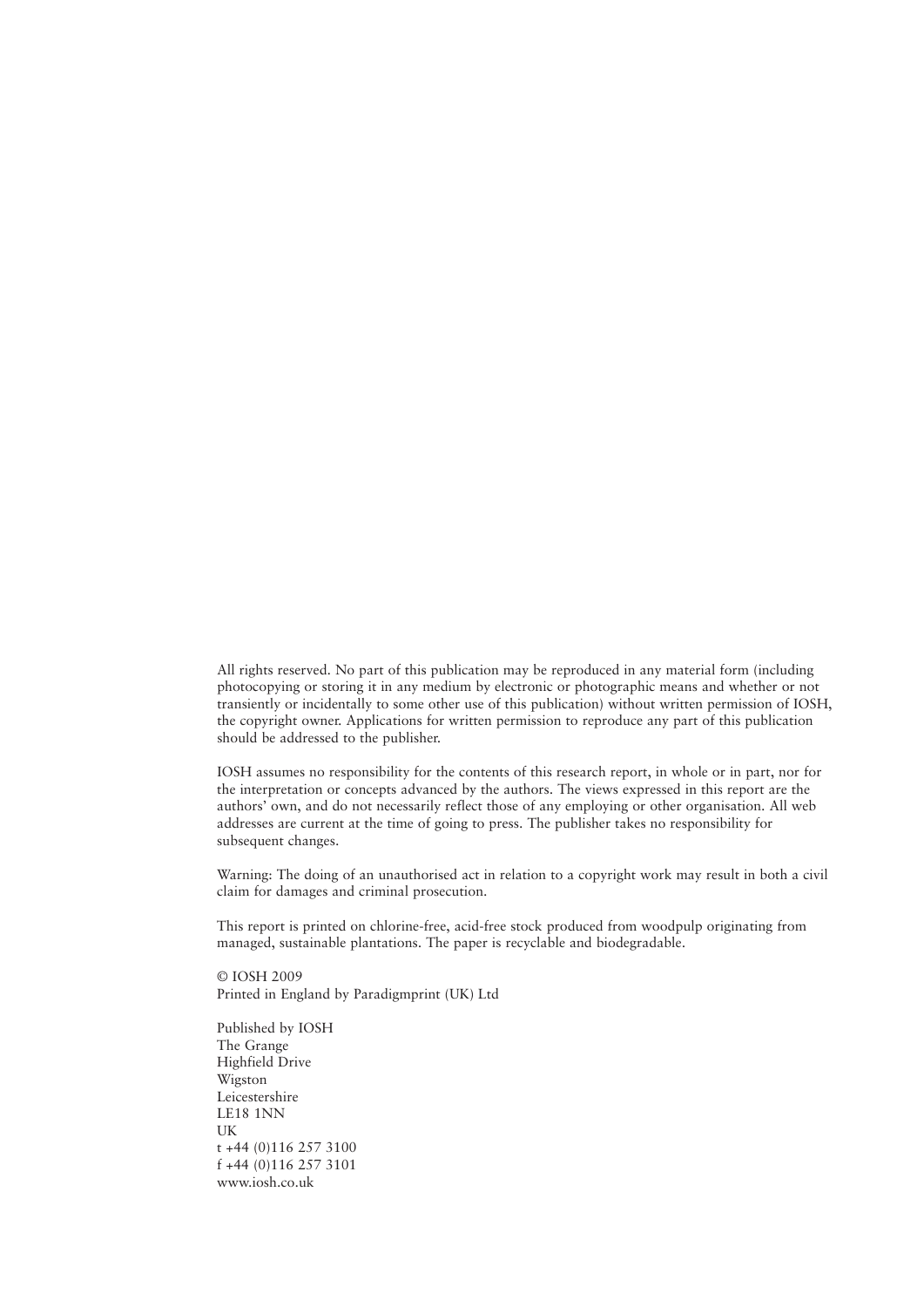## **Contents**

| Abstract       | Lists of figures<br>List of tables<br>Acknowledgments<br>Executive summary                                                                                    | $\overline{\mathcal{A}}$<br>5<br>7<br>8<br>9 |
|----------------|---------------------------------------------------------------------------------------------------------------------------------------------------------------|----------------------------------------------|
| $\mathbf{1}$   | Introduction                                                                                                                                                  | 10                                           |
| 2              | Literature review                                                                                                                                             | 13                                           |
| 3              | 16                                                                                                                                                            |                                              |
| $\overline{4}$ | Findings and results                                                                                                                                          | 20                                           |
| 5              | Discussion                                                                                                                                                    | 63                                           |
|                | Appendices<br>Appendix 1: Selection of measures of performance, climate and advice<br>Appendix 2: Multivariate analyses<br>Appendix 3: General workers survey | 67<br>72<br>74                               |
|                | References                                                                                                                                                    | 76                                           |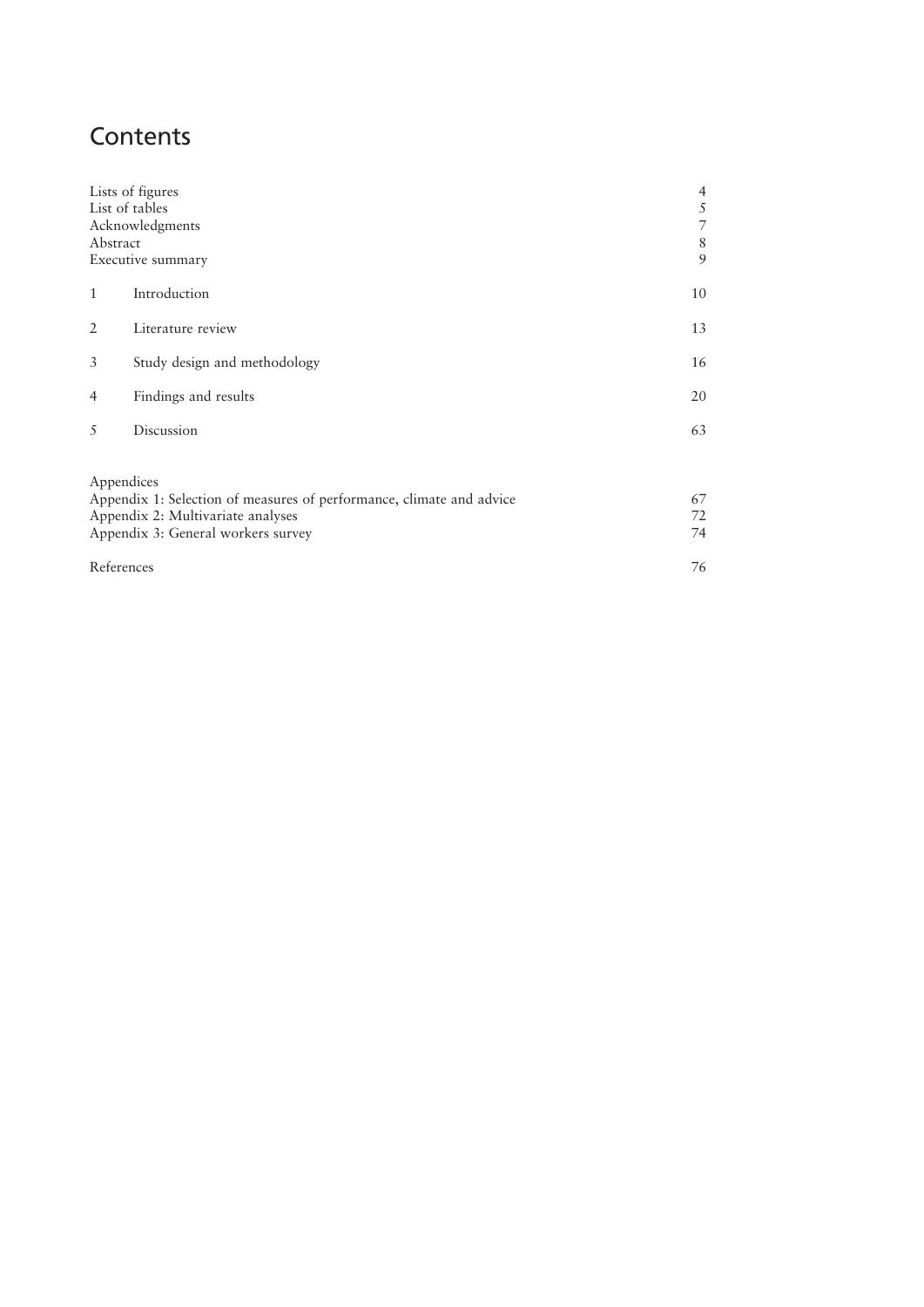# List of figures

|    | Participating units' overall incident scores                          | 27 |
|----|-----------------------------------------------------------------------|----|
| 2  | Participating units' benchmark incident scores                        | 27 |
| 3  | Participating units' mean hazard management scores                    | 28 |
| 4  | Participating units' benchmark hazard management scores               | 28 |
| .5 | Proportion of respondents with favourable 'organisational commitment' |    |
|    | responses in each participating organisation                          | 43 |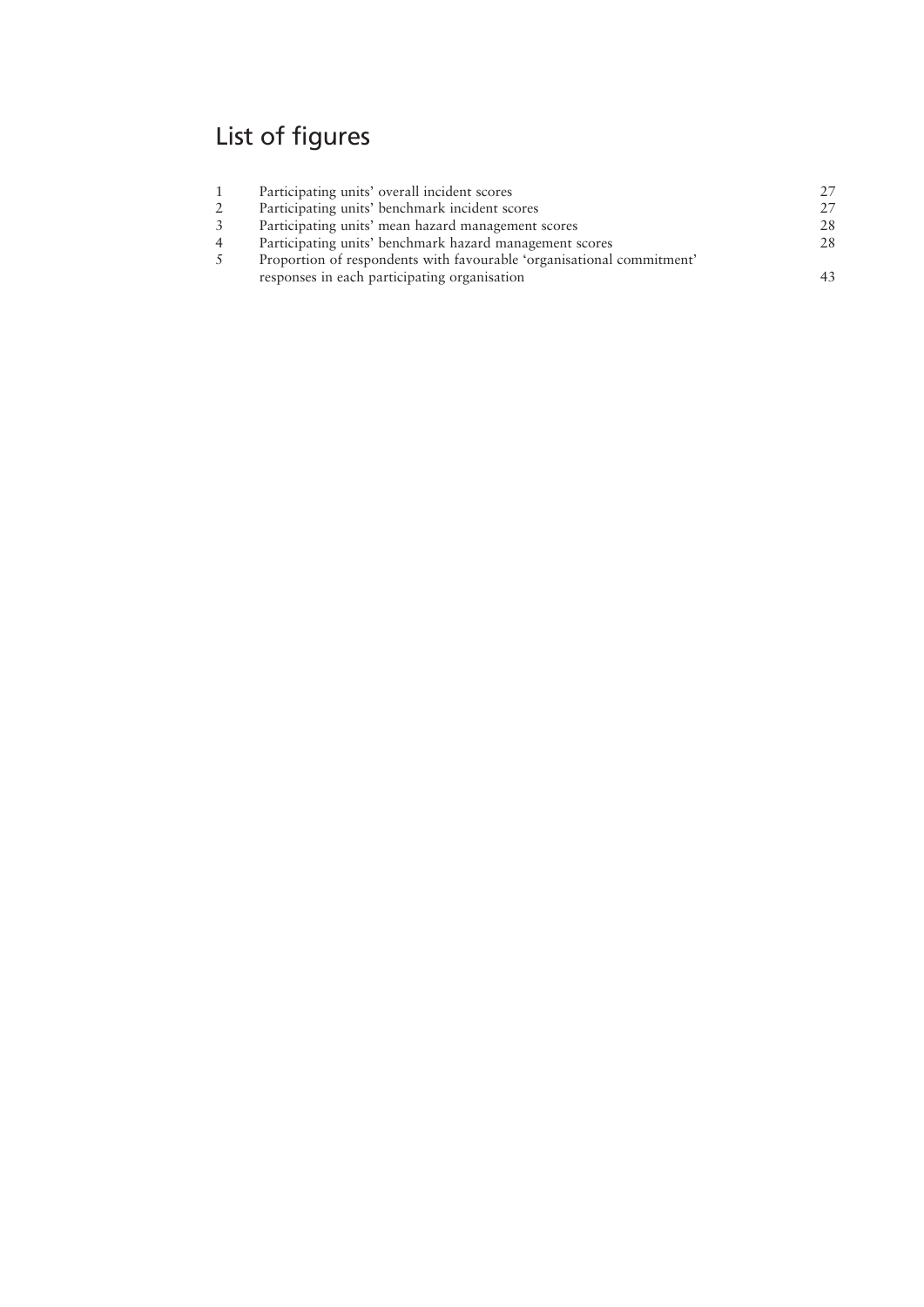## List of tables

| $\,1\,$                  | Industrial sectors of the business units that agreed to take part in the survey | 23     |
|--------------------------|---------------------------------------------------------------------------------|--------|
| $\overline{2}$           | Industrial sectors of the business units that completed the study               | 24     |
| $\sqrt{3}$               | Climate survey distribution, returns and response rates                         | 25     |
| $\overline{4}$           | Performance scores                                                              | 26     |
| $\sqrt{5}$               | Incident data for the previous year                                             | 29     |
| $\epsilon$               | Performance scores by industry sector                                           | $30\,$ |
| $\overline{\phantom{a}}$ | Benchmark performance scores by industry sector                                 | 32     |
| $\,$ 8 $\,$              | Comparison of the mean performance scores of organisations from higher-         |        |
|                          |                                                                                 |        |
|                          | and lower-hazard sectors of industry                                            | 32     |
| $\mathfrak{g}$           | Comparison of the benchmark performance scores of organisations from            |        |
|                          | higher- and lower-hazard sectors of industry                                    | 33     |
| 10                       | Absolute performance scores by organisation size                                | 34     |
| 11                       | Benchmark performance scores by organisation size                               | 35     |
| 12                       | Demographic data on advice survey respondents                                   | 36     |
| 13                       | Hazards on which advisers provided competent advice                             | 37     |
| 14                       | Advisers' training and/or qualification level                                   | 37     |
| 15                       | Training and qualifications by adviser's industry sector                        | 38     |
| 16                       | Training and qualifications by number of employees on site at which             |        |
|                          | the adviser is a competent person                                               | 38     |
| 17                       | IOSH membership by training and qualifications                                  | 39     |
| 18                       | IOSH membership by adviser's industry sector                                    | 39     |
| 19                       | IOSH membership by number of employees on site at which the adviser is a        |        |
|                          | competent person                                                                | 40     |
| 20                       | Safety systems and policies                                                     | 41     |
| 21                       | OSH policies and systems by adviser's training and qualifications               | 41     |
| 22                       | Mean proportions of favourable climate responses by industry sector             | 44     |
| 23                       | Climate Survey Tool factor responses                                            | 46     |
| 24                       | Safety perception factor scores by individual safety performance:               |        |
|                          | number of accidents at work in the last 12 months                               | 46     |
|                          |                                                                                 |        |
| 25                       | Safety perception factor scores by individual safety performance:               |        |
|                          | number of minor injuries at work in the last 12 months                          | 47     |
| 26                       | Safety perception factor scores by individual safety performance:               |        |
|                          | number of cognitive failures at work in the last 12 months                      | 47     |
| 27                       | Univariate associations $(F, p)$ between safety perception factors and          |        |
|                          | health and wellbeing measures                                                   | 48     |
| 28                       | Safety perceptions and work accidents                                           | 49     |
| 29                       | Safety perceptions and minor injuries                                           | 49     |
| 30                       | Safety perceptions and minor injuries - including industry sector               | 50     |
| 31                       | Safety perceptions and cognitive failures                                       | 50     |
| 32                       | Safety perceptions and sick leave                                               | 51     |
| 33                       | Safety perceptions and work-related illness                                     | 51     |
| 34                       | Safety perceptions and work stress                                              | 51     |
| 35                       | Summary of associations between perceptions of and attitudes towards safety     |        |
|                          | and both individual safety performance and health and wellbeing                 | 52     |
| 36                       | Individual safety performance by climate survey                                 | 54     |
| 37                       | Individual health and wellbeing by climate survey                               | 54     |
| 38                       | Safety perception factors by climate survey                                     | 54     |
| 39                       | Summary of associations between perceptions of and attitudes towards safety     |        |
|                          | and both individual safety performance and health and wellbeing - for           |        |
|                          |                                                                                 | 55     |
|                          | general workers and main study participants                                     |        |
| 40                       | Corporate safety performance and advice - mean scores                           | 57     |
| 41                       | Climate, advice and performance                                                 | 59     |
| 42                       | Climate, advice and performance - general measures                              | 61     |
| 43                       | Health and safety performance tools                                             | 67     |
| 44                       | Safety culture or climate tools                                                 | 67     |
| 45                       | OSH practitioner competence and experience tools                                | 71     |
| 46                       | Factors includes in the analyses by block                                       | 72     |
| 47                       | Safety perceptions and accidents at work                                        | 74     |
| 48                       | Safety perceptions and minor injuries at work                                   | 74     |
|                          |                                                                                 |        |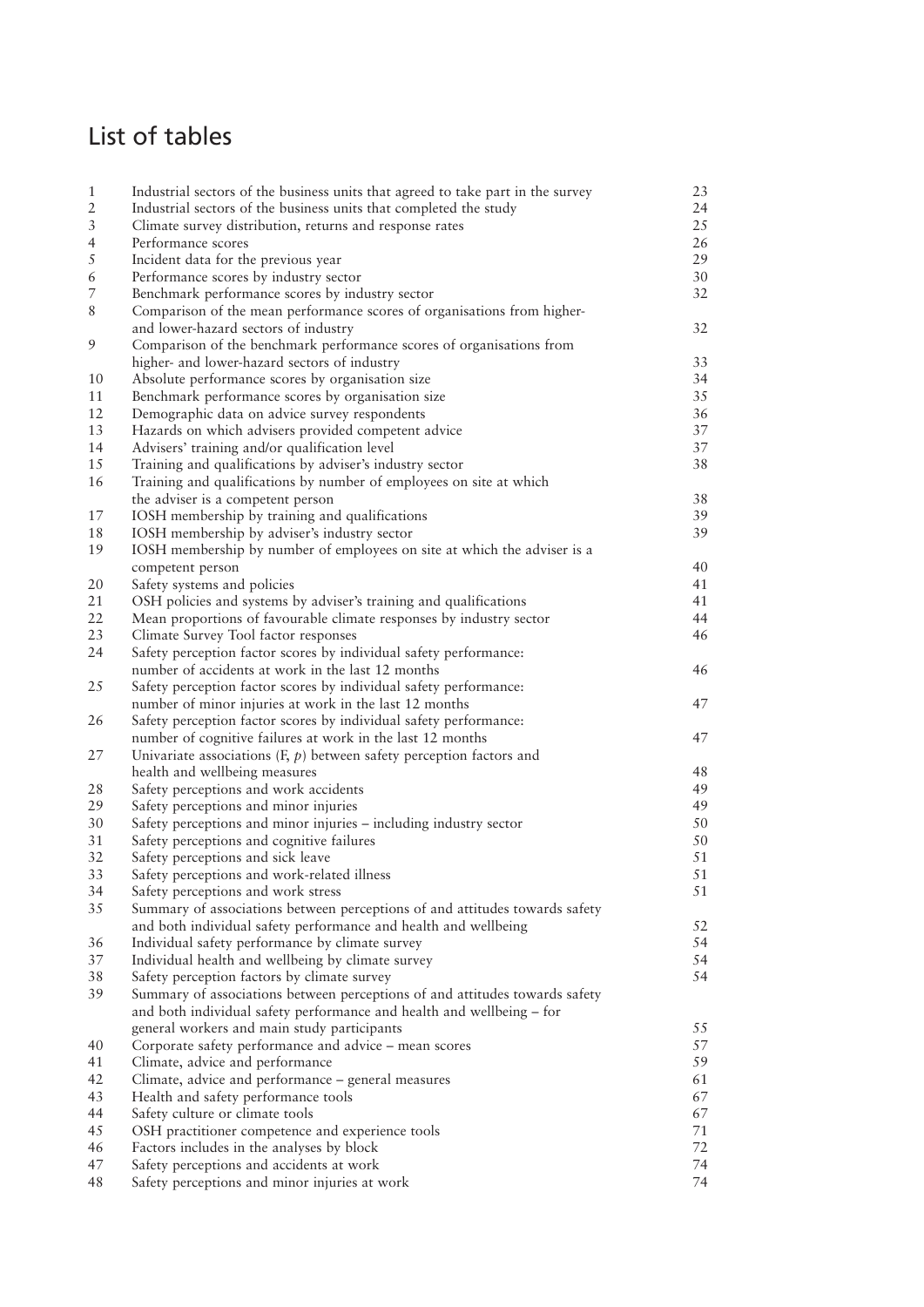| -49 | Safety perceptions and cognitive failures at work | 74 |
|-----|---------------------------------------------------|----|
| -50 | Safety perceptions and sick leave                 | 74 |
| -51 | Safety perceptions and work-related illness       | 75 |
| -52 | Safety perceptions and work stress                | 75 |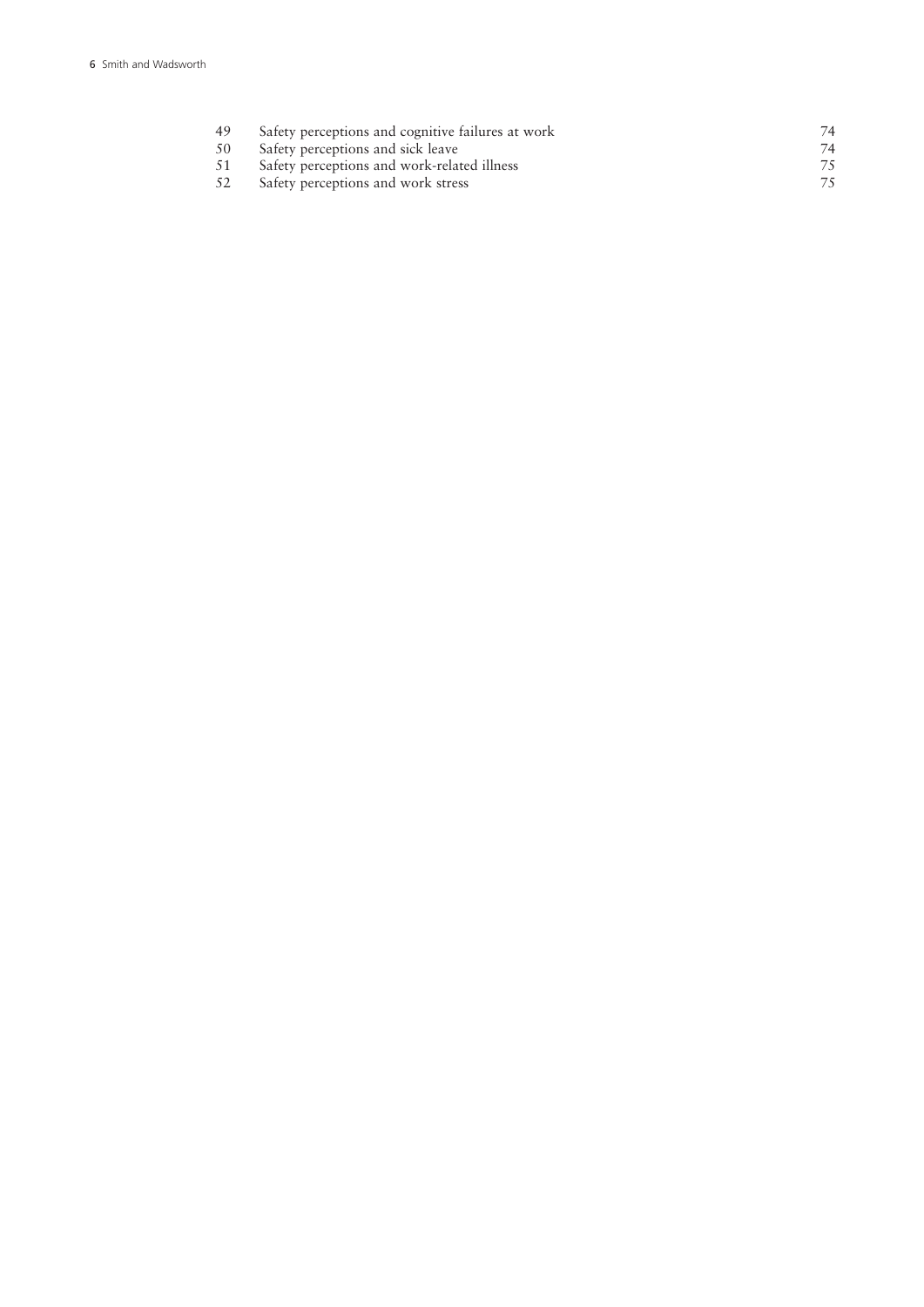## Acknowledgments

The research described in this report was supported by IOSH. We would also like to thank all those organisations and individuals that took part in the research for their interest in, and invaluable contribution to, this project. Our thanks also go to those who facilitated our contact with organisations and individuals, including Rachel Coombe (Cardiff University), Mike Salmon (Cardiff University), Geraint Day (Institute of Directors (IoD)), CHSS, IOSH, the Confederation of British Industry, the Royal Society for the Prevention of Accidents (RoSPA), Rhiannon Buck (Cardiff University), the IoD and the Universities Safety and Health Association (USHA). We are also grateful to the steering committee, which comprised Ian Bartlett (Biotechnology and Biological Sciences Research Council), Roger Bibbings (RoSPA), Richard Booth (Aston University), Mary Ogungbeje (IOSH), David Walters (Cardiff University) and Andy Weyman (University of Bath), for their advice and support. Finally we would like to thank Paul Allen for his major role in the development of the methodology and data collection for the research.

The views expressed in this report are those of the authors and should not be taken to reflect the official position of the sponsors.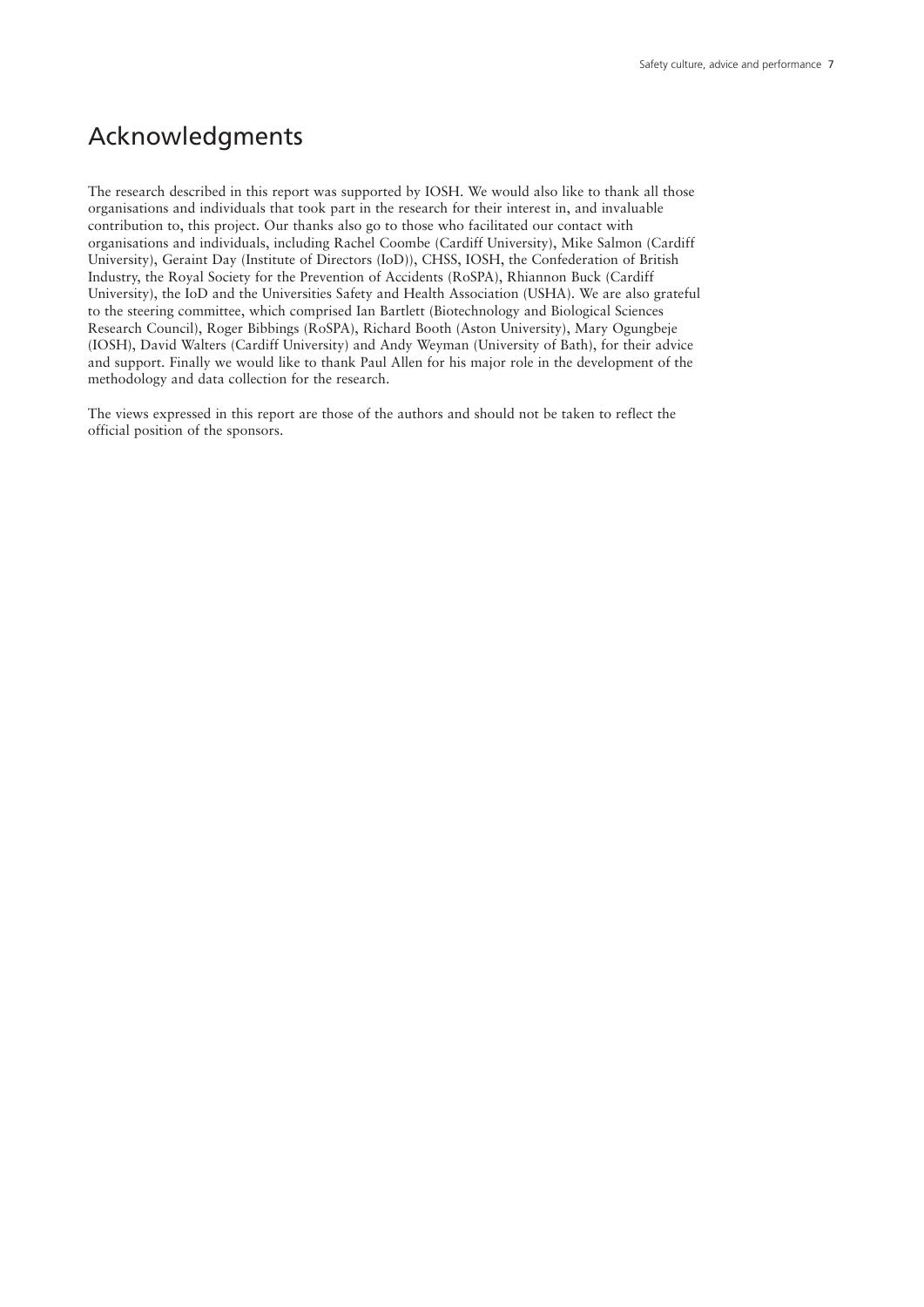### Abstract

The prevention of work-related injury and illness is of crucial importance to employees, industry and wider society. Corporate safety culture, which describes shared values within an organisation which influence its members' attitudes, values and beliefs in relation to safety, is now generally accepted as having a strong influence over workplace accidents and injuries. Occupational safety and health (OSH) practitioners or advisers also have a significant role to play in improving health and safety at work, yet little is known about their specific contribution to safety performance. The aim of this study, therefore, was to assess and compare the relative contributions of corporate safety culture and competent OSH advice to safety performance. The results showed that organisational safety culture was consistently and independently associated with corporate safety performance. In addition, the results showed independent associations between advice and corporate safety performance. However, these associations were not consistent in direction, suggesting a complex relationship, perhaps reflecting links with risk levels and industry sectors. A secondary aim of the research was to consider an association between employee perceptions of and attitudes towards safety and individual safety performance, health and wellbeing. Again independent associations were identified, suggesting that using measures of safety climate at an individual level to consider employees' perceptions of workplace safety makes a significant contribution to understanding the profile of factors associated with employees' health and safety. Overall, the study suggests that, while the nature of the relationship with advice requires clarification, both corporate safety culture and competent OSH advice make significant, independent contributions to corporate safety performance.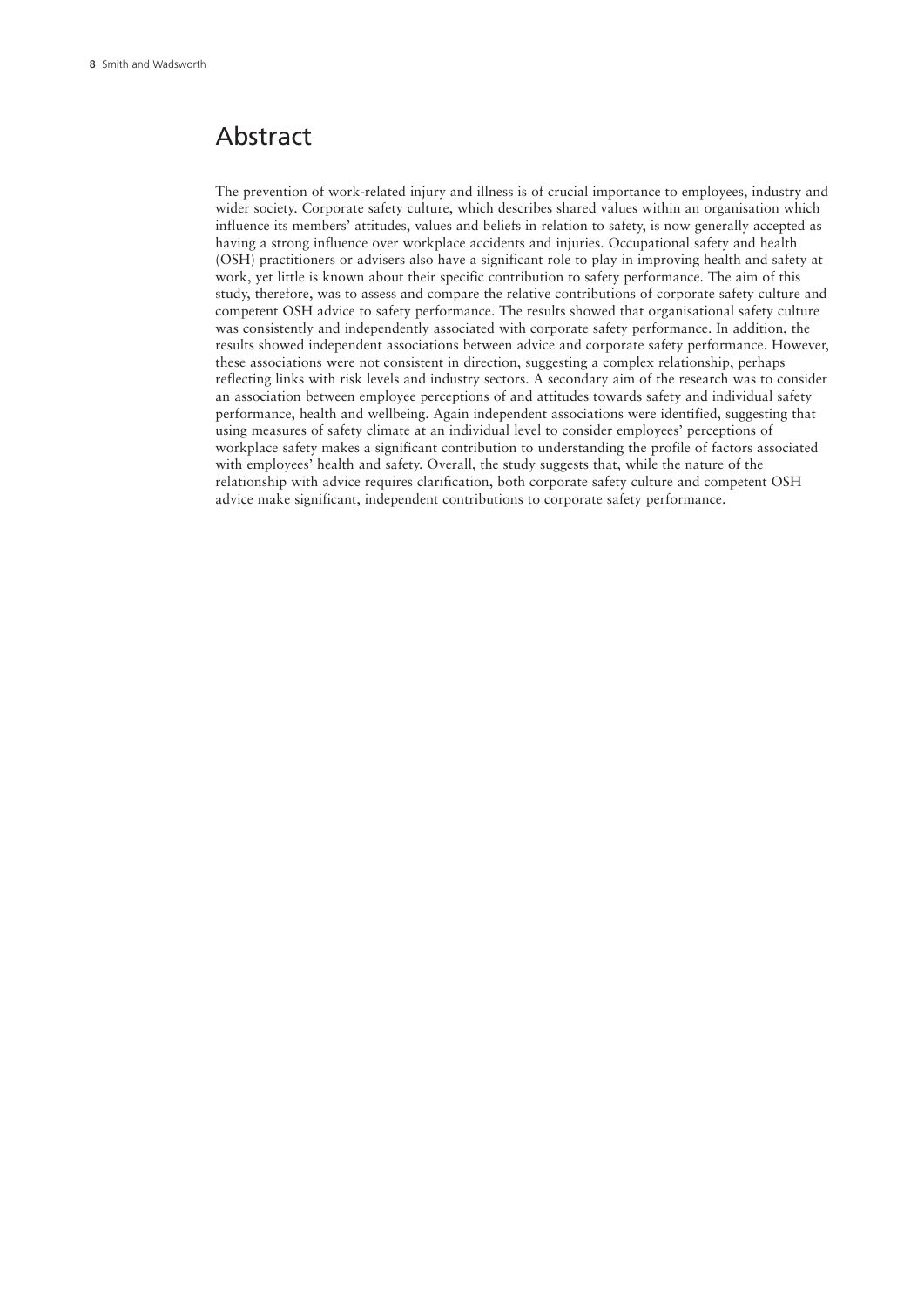## Executive summary

#### Background

The prevention of work-related injury and illness is of crucial importance to employees, industry and wider society. Corporate safety culture describes shared values within an organisation which influence its members' attitudes, values and beliefs in relation to safety. In recent years corporate safety culture has been cited as a contributory factor in accidents by many industrial accident investigations, and it is now generally accepted that organisations with a strong safety culture are more effective at preventing workplace accidents and injuries. Occupational safety and health (OSH) practitioners or advisers are an integral part of effective risk management systems and also have a significant role to play in improving health and safety at work. Little is known, however, about the relative contributions of safety culture and advice to safety performance.

#### Aims

The aim of this study was to assess and compare the relative contributions of corporate safety culture and competent OSH advice to safety performance. In addition, the work was intended to consider the applicability and robustness of associations between culture and performance across organisations drawn from various sectors of industry. A secondary aim was to use measures of safety culture to assess perceptions of and attitudes towards safety at an individual level, and to consider any association with individual safety performance and wellbeing.

#### Study design and methods

Organisations from across the UK and from various sectors of industry were invited to take part in the study. For each organisation, this involved taking part in three questionnaire surveys:

- climate survey completed by employees to give a snapshot of safety culture in the organisation
- advice survey completed by OSH practitioners or advisers to describe their experience and competence
- performance survey completed on behalf of the organisation to describe its safety performance.

#### Findings and results

Safety culture (as measured by safety climate) was associated with safety performance at the corporate level. This association was positive, showing that a more favourable safety culture was associated with improved safety performance. It was also independent of other potentially influential factors, such as demographics and job characteristics, as well as industry sector. There were also significant, independent associations between OSH advice and corporate safety performance. However, this relationship was more complex, perhaps reflecting an association with risk level and industry sector. In addition, employees' perceptions of and attitudes towards safety were independently associated with individual safety performance and wellbeing.

#### Conclusions

Safety culture was consistently and independently associated with safety performance. In addition, employees' perceptions of safety were consistently and independently associated with individual safety performance, health and wellbeing. These associations were not limited to particular sectors of industry, suggesting that they are robust and generally applicable. In addition, the findings suggest that applying measures of safety climate at an individual level to look at perceptions of and attitudes towards workplace safety makes a significant contribution to understanding the profile of factors associated with employee health and safety. The study also highlighted an independent association between health and safety advice and corporate safety performance. However, further research is needed to explore and describe the nature of this relationship. Overall, the study suggests that, while the nature of the relationship with advice requires clarification, both corporate safety culture and competent OSH advice make significant, independent contributions to corporate safety performance.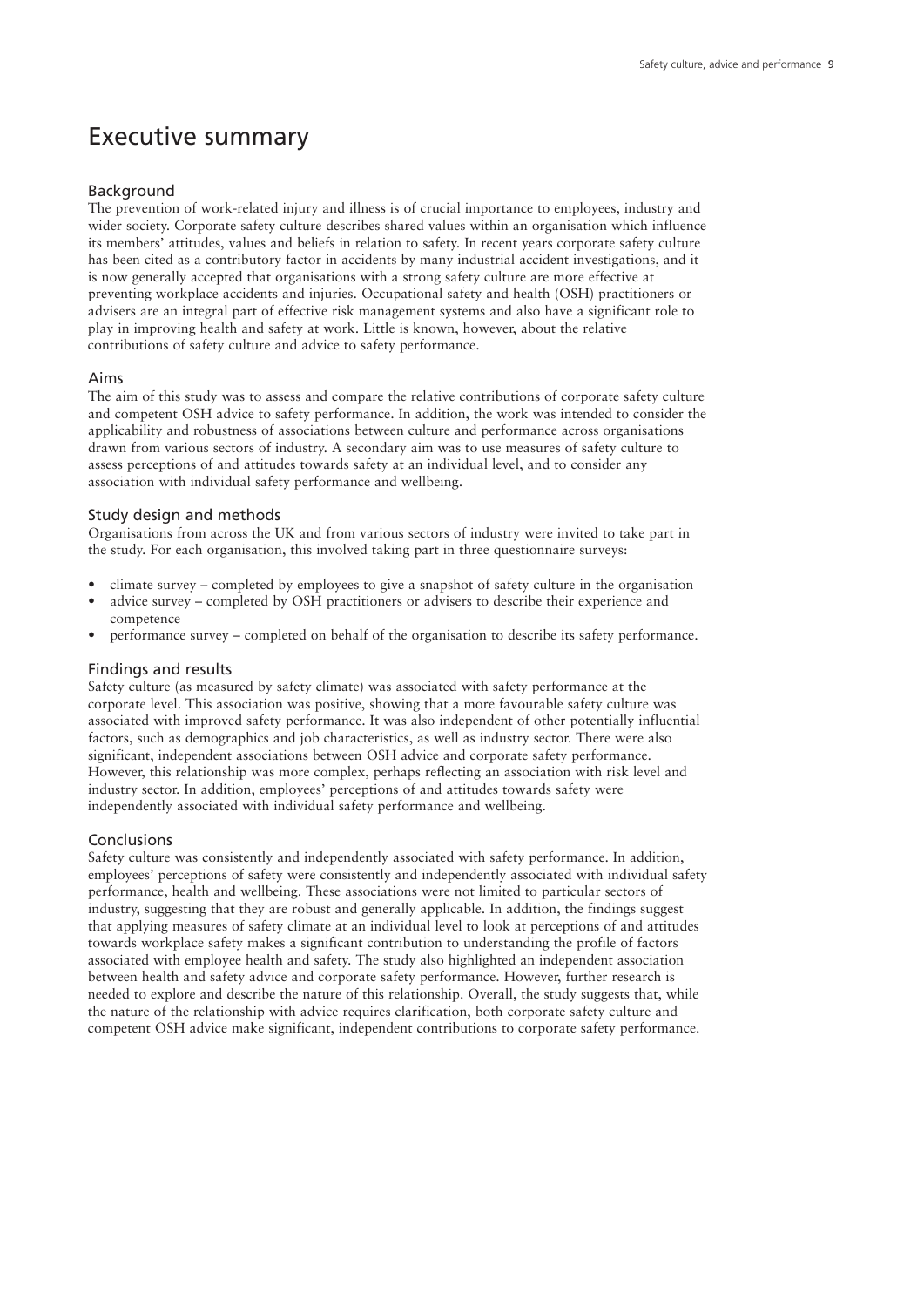## 1 Introduction

#### 1.1 Background

Health and Safety Executive (HSE) figures show that 36 million days (1.5 days per worker) were lost overall as a result of workplace injuries and ill health during 2005/06; 30 million were due to work-related ill health and 6 million due to workplace injury. <sup>1</sup> The cost of this, on an individual, organisational and national level, is huge. Preventing work-related illness and injury through effective risk management is, therefore, crucially important for employees, industry and society.

It is widely accepted that human factors are the main contributory factor in accidents. <sup>2</sup> This human element, of course, extends beyond those personally involved in an incident. It also incorporates all those who influence safety in that workplace, whether directly, consciously and immediately, or indirectly, unintentionally and perhaps with an extended time lag. Effective risk management therefore depends at least in part on the behaviour of all those individuals who are operating in a specific organisational context. Corporate culture describes shared values in an organisation which influence the attitudes and behaviour of its members, and safety culture describes the members' attitudes, values and beliefs in relation to safety. 3

Since the Chernobyl nuclear power plant accident in 1986, corporate safety culture has become the focus of, and has been implicated in accident causation by, many large-scale industrial accident investigations (of which four examples are given in the references<sup>4-7</sup>). Although there is still considerable debate in the literature about definition, aetiology, causation and mechanism, it is generally accepted that organisations with a strong safety culture are more effective at preventing both these larger-scale industrial accidents and individual injuries at work.<sup>8</sup>

The role of occupational safety and health (OSH) practitioners or advisers, and their contribution to OSH, is also clear and accepted. They are an integral part of effective OSH management systems, and have a significant role to play in improving health and safety at work; <sup>9</sup> guidance from the Institution of Occupational Safety and Health (IOSH) explains that:

expert advice from competent safety and health practitioners is an essential component ... [in ensuring] that high standards are achieved, and maintained.<sup>10</sup>

Indeed, a delegate at the IOSH 2004 Research Workshop commented that:

... in a 'perfect world' OSH practitioners would work themselves out of a job as workers and management became sufficiently competent and resourced in OSH.<sup>11</sup>

However, there has been comparatively little work formally considering their role.

It is increasingly clear that, while both corporate safety culture and OSH advice are integral to many aspects of safety behaviour, little is known about their relative contributions to safety performance, or indeed their relationship with each other.

In addition to safety culture and OSH advice, however, occupational research has established clear links between employees' health, safety and wellbeing and both work characteristics, such as demand and control (see for example Stansfield *et al.* 12 ), and interpersonal characteristics, such as bullying (see for example Cowie *et al.*<sup>13</sup>). Similarly, perceived stress at work, which is widespread in the UK,<sup>14</sup> is strongly linked to ill health. 15–18 Furthermore, previous research has shown associations between accidents, injuries or cognitive failures (problems of memory, attention or action – effectively human error) and demographic, personality, mental and physical health, and lifestyle factors, as well as particular occupational characteristics (see for example Wadsworth *et al.* <sup>19</sup> and Simpson *et al.* 20 ). Indeed, inherent levels of risk also vary within and between organisations and industrial sectors. Many individual and occupational characteristics, therefore, are potential confounding factors in the relationships between safety performance, culture and advice.

#### 1.2 Rationale

Assessing the relationships between corporate safety culture, competent advice and safety performance will advance understanding of what makes a safe workplace. This will inform the development of policies and practices for helping organisations to work more safely. Making these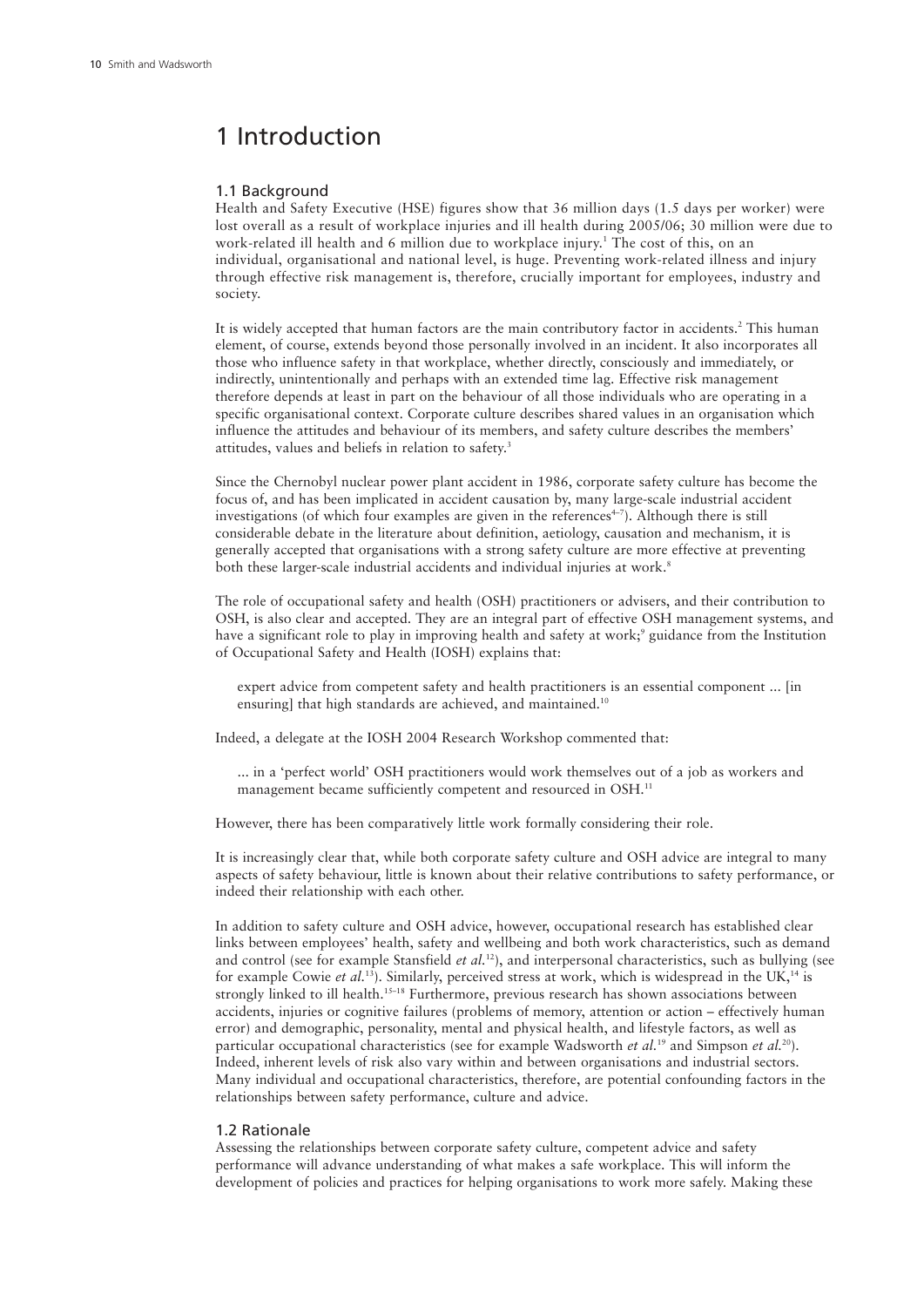assessments in the context of other potentially confounding factors allows these relationships to be considered independently of their potential influence.

This project, therefore, was designed to measure safety performance, culture and advice in a group of participating organisations. Measures of potential confounding factors, such as stress, work characteristics and demographic characteristics, were also incorporated into the design. In addition, the project was intended to extend previous work in the area by:

- applying generic measures of safety culture and performance to organisations from different industrial sectors
- assessing any association between safety culture and corporate safety performance across multiple organisations
- using tools to measure safety culture to assess any association between perceptions of and attitudes towards safety and safety performance and wellbeing at an individual level.

In this regard the intention was also to measure the robustness of associations between culture and performance at the corporate level, and between employees' perceptions of safety and safety performance and wellbeing at the individual level, and to consider to what extent these findings can be generalised.

#### 1.3 Significance

The area of organisational culture, and within that specifically safety culture, is relatively new to occupational research, and is unusual in that it has traditionally been approached at a corporate level. It developed from the nuclear industry; it was extended first to safety-critical areas but is now used further afield. Safety culture describes shared attitudes, values and beliefs in relation to safety in an organisation. <sup>3</sup> It therefore stems from, and is operational at, an individual level.

One area of occupational research that is perhaps more established is that of work stress. Work stress is traditionally measured at an individual level, but it can, at least to some extent, be seen as arising because of the prevailing circumstances of a particular work situation. As such, it also operates at a corporate or organisational level (and arguably perhaps at a professional and industrial level too). However, it is also a generalisable measure which is applicable across industries and workplace settings. This has meant that it is widely used in many contexts, allowing comparisons between situations. It has also been shown to be strongly influential in employee wellbeing<sup>15–18</sup> and safety.<sup>20</sup>

This is the first UK-based study to measure safety culture, advice and performance among a heterogeneous group of participating organisations. It is also an attempt to broaden the applicability of safety culture to performance and so to consider any association at a more fundamental, as well as general, level.

#### 1.4 Definitions

The key concepts in this research are OSH culture, advice and performance. The first phase of the work focused on identifying measures for them. Their definitions in the literature are considered as part of the literature review in Section 2.

#### 1.5 Aims

This study was developed in response to a call for bids from IOSH. IOSH was interested in 'studies into the effect on measured OSH performance from the use of competent OSH advice by employing organisations', and in particular in:

- relations between and the relative contributions of corporate culture and competent OSH advice
- inter- and/or intra-sector comparisons
- the effect of competent OSH advice on changing the style of organisational structure or employment practices, and *vice versa*.

This work was intended to address the first of these three themes and contribute to the second. These were wide-reaching and ambitious themes requiring ambitious, multi-level research.

The study had four main aims:

- 1 to describe the corporate safety cultures of the participating organisations
- 2 to collect those organisations' OSH performance measures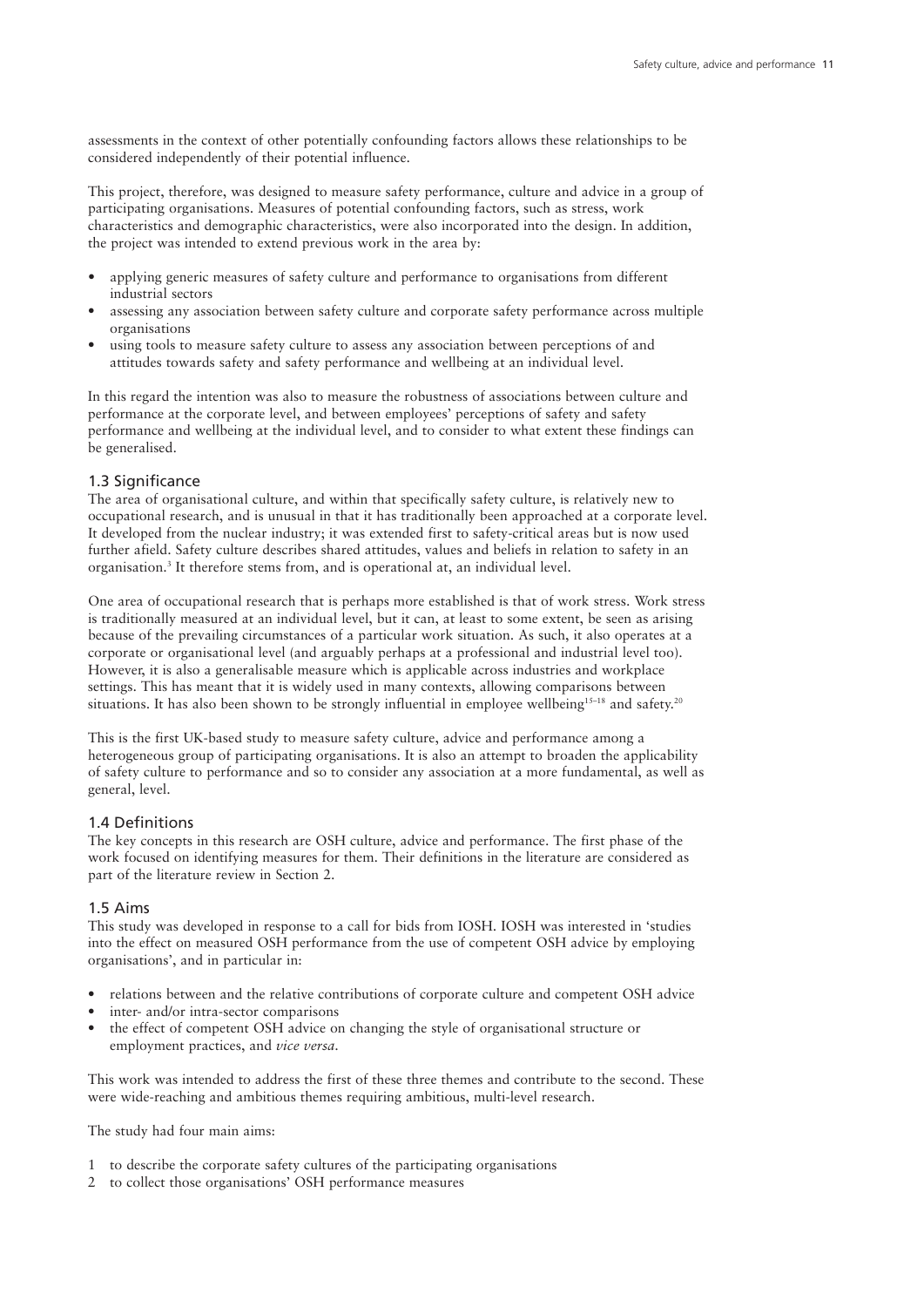- to describe their OSH practitioners' experiences and competence
- to assess and compare the relative contributions of corporate safety culture and competent OSH advice to OSH performance.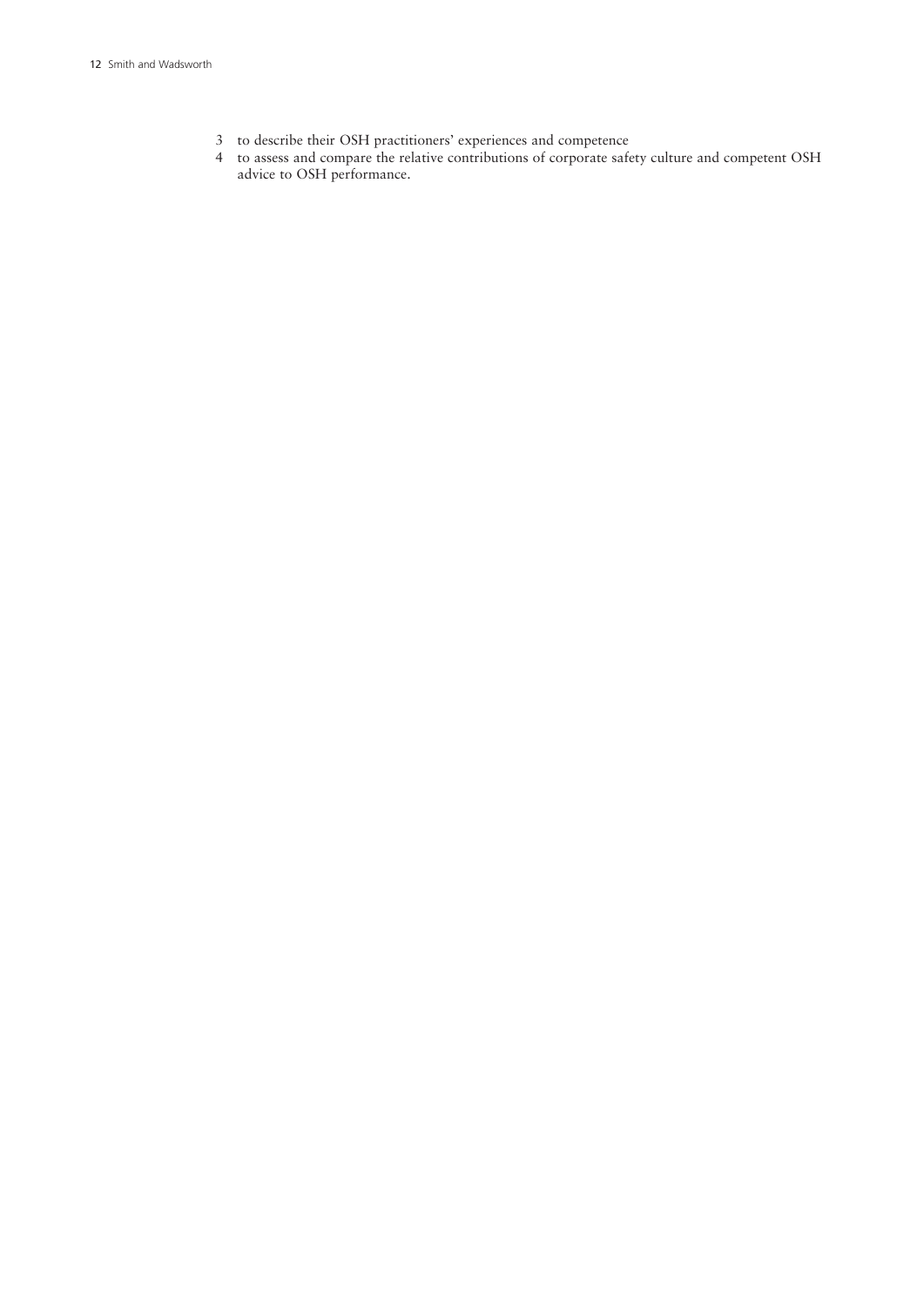## 2 Literature review

This section is not intended as a comprehensive review of safety culture literature. There are already several recent reviews, 25–28 and two special issues of journals (*Work and Stress* 1998; 12 (3) and *Safety Science* 2000; 34), which provide an excellent overview of the area. Rather, the intention here is to set the current research in context.

#### 2.1 Safety culture and climate

The concepts of safety culture and safety climate originated from organisational culture. The term 'safety culture' has been widely used since the International Atomic Energy Agency (IAEA) report into the Chernobyl nuclear accident. <sup>21</sup> The term 'safety climate' <sup>22</sup> has been used over a similar period. However, over 20 years later, and many studies and reviews on, there are still no universally accepted definitions of either term.

#### 2.1.1 Defining safety culture

There are numerous definitions of safety culture. One of the most widely used definitions was put forward by the Human Factors Working Group of the Advisory Committee on Safety in Nuclear Installations (ACSNI), which defined safety culture as:

…the product of individual and group values, attitudes, perceptions, competencies, and patterns of behaviour that determine the commitment to, and the style and proficiency of, an organisation's health and safety management. 23

More broadly, it has been described elsewhere as relating to the practices and attitudes within an organisation, <sup>24</sup> and is often seen as the core safety values of an organisation. <sup>25</sup> A review by IOSH (1994, cited by Glendon & Stanton<sup>26</sup>), which considered many of the proposed definitions, suggested that safety culture includes or refers to:

- norms and policies related to safety
- common values, beliefs, attitudes and behaviours regarding safety
- the joint values, attitudes, competences and behaviours of individuals and groups that establish organisational commitment to, and style and proficiency of, a safety programme.

A recent review<sup>27</sup> has identified two useful and related ways of treating safety culture. The first is based on Cooper's work in 2000, <sup>3</sup> and distinguishes three inter-related aspects of safety culture:

- psychological (ie how people feel about safety and safety management systems (sometimes referred to as 'safety climate'))
- behavioural (ie what people do including safety-related activities, actions and behaviours)
- situational (ie what the organisation has policies, operating procedures, management systems, control systems, communication systems).

The second approach<sup>28</sup> proposes two ways of treating safety culture:

- something an organisation is (the beliefs, attitudes and values of its members about safety) which is measured with attitude (or climate) surveys
- something an organisation has (structures, policies, practices and controls) which is measured with safety audits and performance figures.

Corporate culture and, within this, safety culture, are not static concepts, though they are relatively long-lasting and complex, as they reflects fundamental values.<sup>29</sup>

Despite the lack of a universally accepted definition, and the dearth of work focusing on defining 'good' and 'bad' safety cultures,<sup>30,31</sup> safety culture has been identified as perhaps the main recent issue in organisational safety. <sup>32</sup> Most succinctly, the term 'safety culture' is perhaps most often used to mean 'the way we do things round here'. 33

#### 2.1.2 Defining safety climate

In the first empirical study that considered safety climate, <sup>22</sup> it was defined as 'a summary of molar perceptions that employees share about their work environments'. Although the term is sometimes used interchangeably with 'safety culture' to describe employees' attitudes to safety,<sup>30</sup> safety climate is often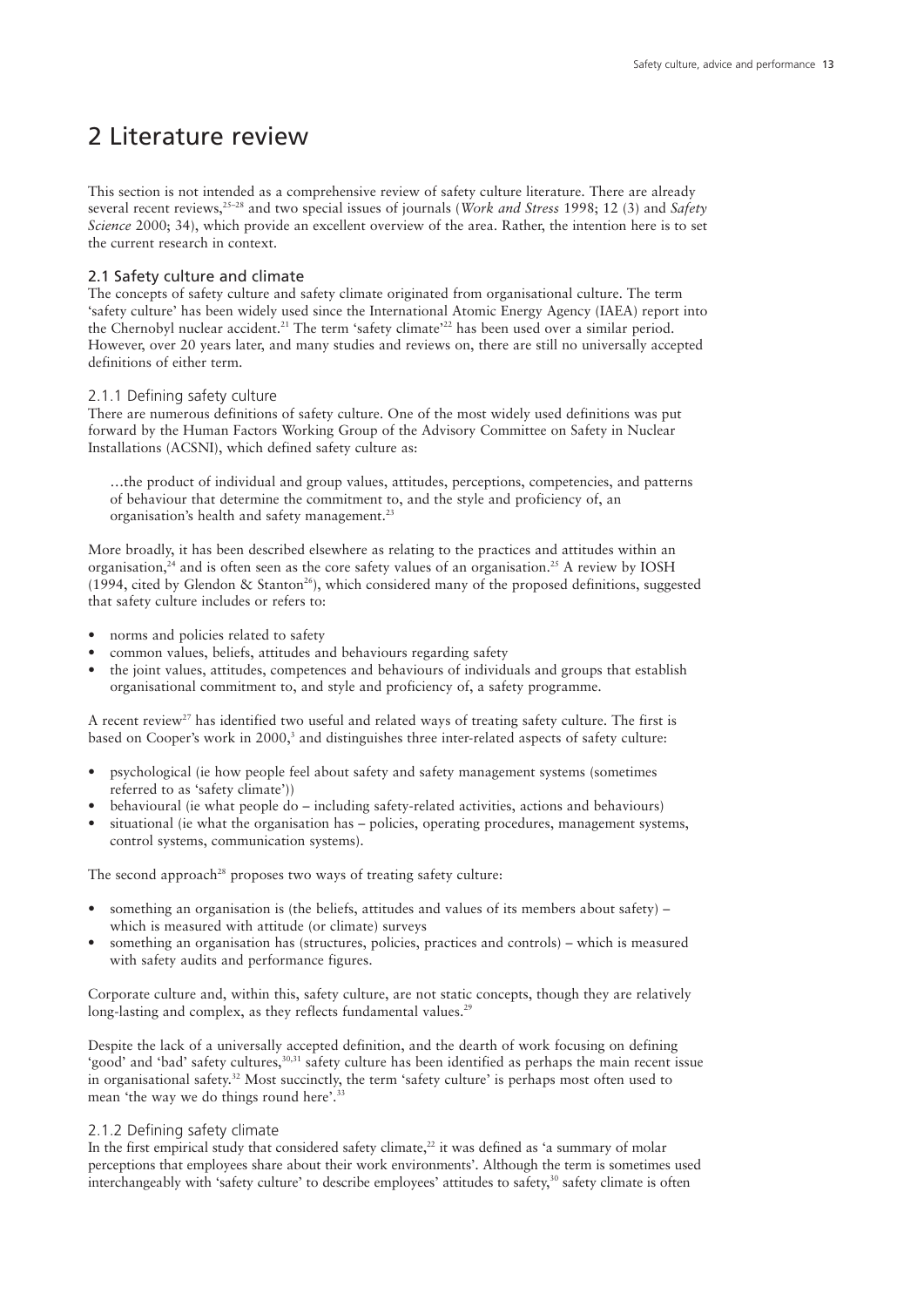seen as a reflection of an organisation's current underlying culture.<sup>21,38-43</sup> Others, however, consider it a sub-component of safety culture<sup>3,30,4446</sup> that shows the comparative priority of safety within an organisation. <sup>34</sup> It is generally regarded as more superficial than safety culture, <sup>26</sup> and more transient, and has been described as an indicator of an organisation's overall safety culture<sup>35</sup> or a 'snapshot of the state of safety<sup>36</sup> based on perceptions regarding safety rather than practices or attitudes.<sup>37</sup> Safety climate and culture have recently been described as 'not separate entities but rather different approaches towards the same goal of determining the importance of safety within an organisation'.<sup>38</sup> This is consistent with the underlying premise that the safest organisations have a culture of safety, and that safety climate is an indirect measure of how close an organisation is to that.<sup>39</sup>

In the main, safety climate is assessed by carrying out a questionnaire survey among employees to measure perceptions of particular dimensions of safety. Indeed, employee perceptions are central to safety climate measurement. <sup>40</sup> Although there are many models and scales for assessing safety climate, there is no universally accepted set of component dimensions or factors. There have been two recent reviews of the area, 37,41 which reflect the broad consensus that management support for, and commitment to, safety and the priority of safety in an organisation are generally accepted as key aspects of safety climate. 22,26,41,42

From the standpoint that safety climate is a snapshot measure of an organisation's safety culture, the following sections focus on the relationship between safety culture, usually as measured by safety climate, and safety performance and advice.

#### 2.2 Safety culture or climate and performance

Safety performance, like safety culture and climate, is also difficult to define and measure. Performance has often traditionally been measured using self-reported and/or officially recorded accident statistics. However, this can be problematic: for example, because accidents can be relatively rare events, they may not be recorded accurately or routinely, and risk exposure may not be taken into account. Other measures, such as safety behaviour<sup>43,44</sup> and minor injuries,<sup>34</sup> have also been used, and more modern approaches tend to focus on current safety activities and systems to measure success as opposed to failure, perhaps in combination with the more traditional approach.<sup>45</sup> This more predictive approach to safety measurement can also mean that organisations do not have to wait for a system failure before identifying and acting on problem areas.<sup>41</sup>

Poor safety culture has been implicated in many large-scale and high-profile industrial accidents and disasters, including Chernobyl <sup>6</sup> (following which the term safety culture came into widespread use; see above), the space shuttle *Columbia*<sup>4</sup> and the Ladbroke Grove<sup>5</sup> and Clapham Junction<sup>7</sup> rail crashes.

Similarly, researchers have reported an association between safety culture or climate and accidents on a smaller scale<sup>22,46,47</sup> and both self-reported and officially recorded injury rates,  $33,39,46,54,57-62$  as well as minor injuries<sup>34</sup> and injury severity.<sup>46</sup> Safety climate has also been linked to safety behaviour,<sup>44,56,63–65</sup> and it has been suggested that a more positive safety climate leads to improved health and wellbeing<sup>66–68</sup> and reduced work stress.<sup>48</sup>

This relationship between safety culture and safety performance has been reported across industry sectors, including those with high hazard levels (eg chemicals), <sup>43</sup> high accident rates (eg construction),  $34,46,49,50$  and low accident rates (eg services).  $51$  It has, therefore, been argued that the principles of safety culture and climate, which have been developed primarily among the traditional high hazard industries, are applicable in other work settings.<sup>52</sup>

However, only one or two studies have found an association between safety culture or climate and safety performance.<sup>44</sup> A recent paper has also pointed out that much of the research linking safety culture or climate and safety performance has been cross-sectional and that, as a consequence, the possibility of reverse causality has not been ruled out. <sup>53</sup> This work suggests that the findings may reflect, for example, the possibility that those who have accidents feel less safe and then report a poorer safety climate. In addition, little is known about the underlying mechanisms by which safety culture or climate affect safety performance. 53,54

The increasingly accepted view is that a positive safety climate or culture is necessary for safe working.<sup>55</sup>

#### 2.3 Safety culture or climate and advice

Although it has been suggested that the effectiveness and credibility of OSH practitioners may be influenced by corporate culture, <sup>35</sup> much less research has focused on the relationship between safety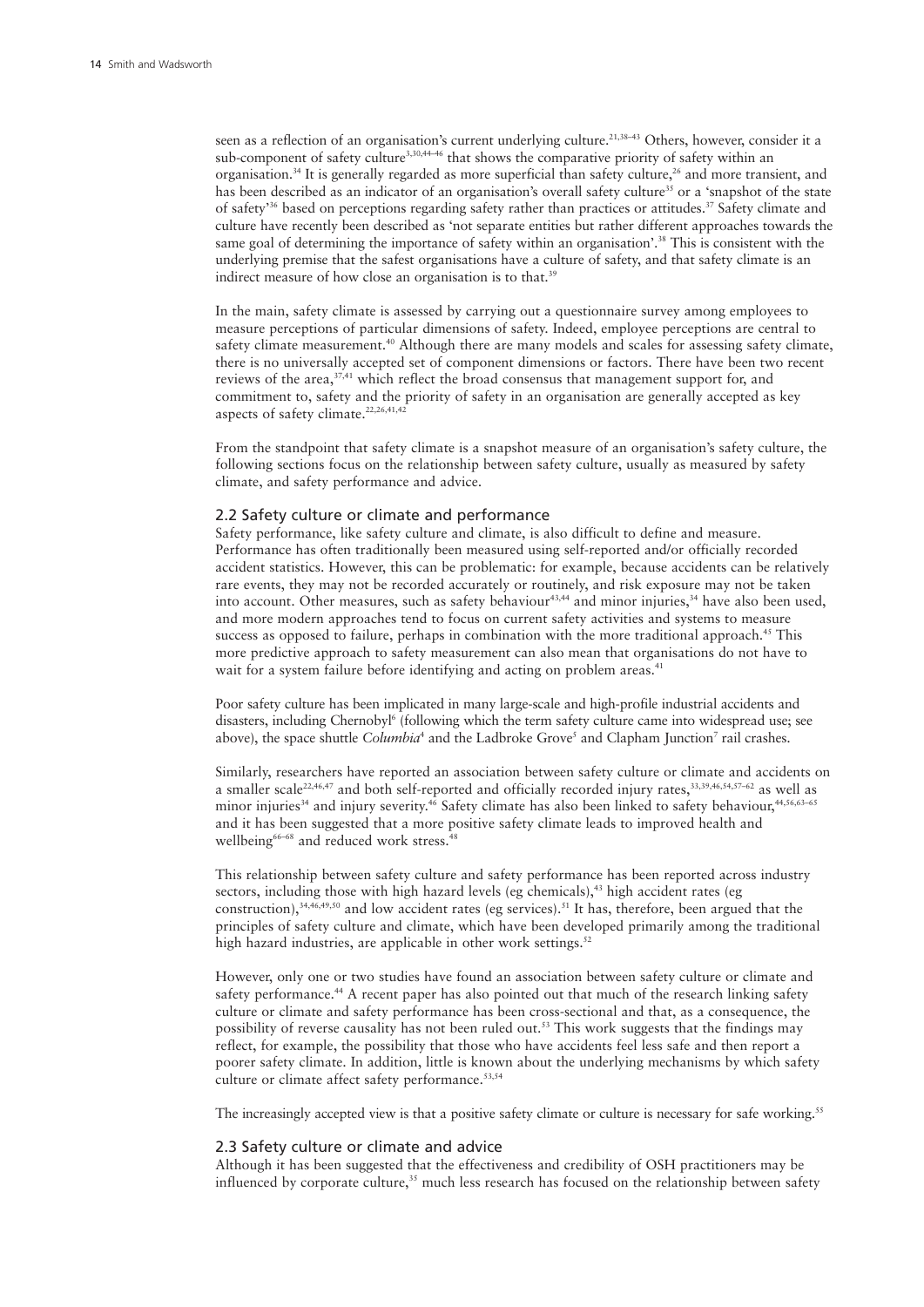culture or climate and advice, or on the influence of competent safety advice on either safety culture (or climate) or performance. This is, perhaps, surprising given the position and role of the OSH practitioner or adviser. The difficult challenge for safety practitioners, of translating what is known about safety culture into practical policies and procedures that will change behaviour and practice to improve safety performance, has, however, been acknowledged. 8

Recent work has identified trust as playing a key role in safety culture which is rarely measured by existing models.<sup>76-79</sup> In a related development, the role and impact of leadership style has also recently been considered.<sup>50,51,56</sup> Both of these areas are perhaps indirectly linked to the relationship between safety culture and advice.

More directly, though, early work suggested that more organisations with good safety performance records employed safety officers in high-ranking positions (see Cohen *et al.* (1975) and Cohen (1977), both cited in Mearns *et al.* 55 ). And more recently, the presence of a safety manager was one factor identified as affecting safety climate.<sup>57</sup> The impact of how and by whom safety inductions among new employees are carried out has also been identified as influencing safety attitudes and behaviour. <sup>58</sup> This implies that this somewhat neglected area is worthy of further consideration.

It has been suggested that the effectiveness and credibility of OSH practitioners may be influenced by corporate culture. <sup>35</sup> Recent work also suggests that the most comprehensive approach to managing workplace safety may be to merge and integrate the behaviour change and culture change approaches. 59

#### 2.4 The impact of other factors

There is also evidence that other factors may influence one of more of the three factors of interest – safety culture or climate, safety performance, and advice.

Several studies, for example, have suggested that perceptions of safety may vary with hierarchical level, 33,40,85,86 though some have found little difference across hierarchical levels. <sup>47</sup> Similarly, perceptions have been shown to vary with employment status. <sup>60</sup> Job demands may also affect both safety performance and safety behaviour<sup>61</sup> and recent work has suggested that perceptions of work pressure and clarity may influence accident involvement. <sup>47</sup> High levels of anxiety, stress or job insecurity have also been linked to both poorer safety motivation and compliance $62-64$  and poorer safety performance,<sup>68,91</sup> though this relationship may be moderated by safety climate.<sup>64</sup> Trust has also been associated with safety performance,<sup>65</sup> as has leadership.<sup>50,66,67</sup>

Furthermore, safety climate has been associated with a number of demographic (eg sex, educational level, marital status) and individual (eg alcohol consumption, safety knowledge) characteristics. 57,68 Similarly, organisational factors such as size have been associated with safety performance<sup>69</sup> and climate. <sup>70</sup> Recent work has also identified the compatibility between production and safety as being influential over safety behaviour. 71

The safety culture and performance literature, particularly when considered in combination with occupational research, therefore suggests that other factors are, at least potentially, influential.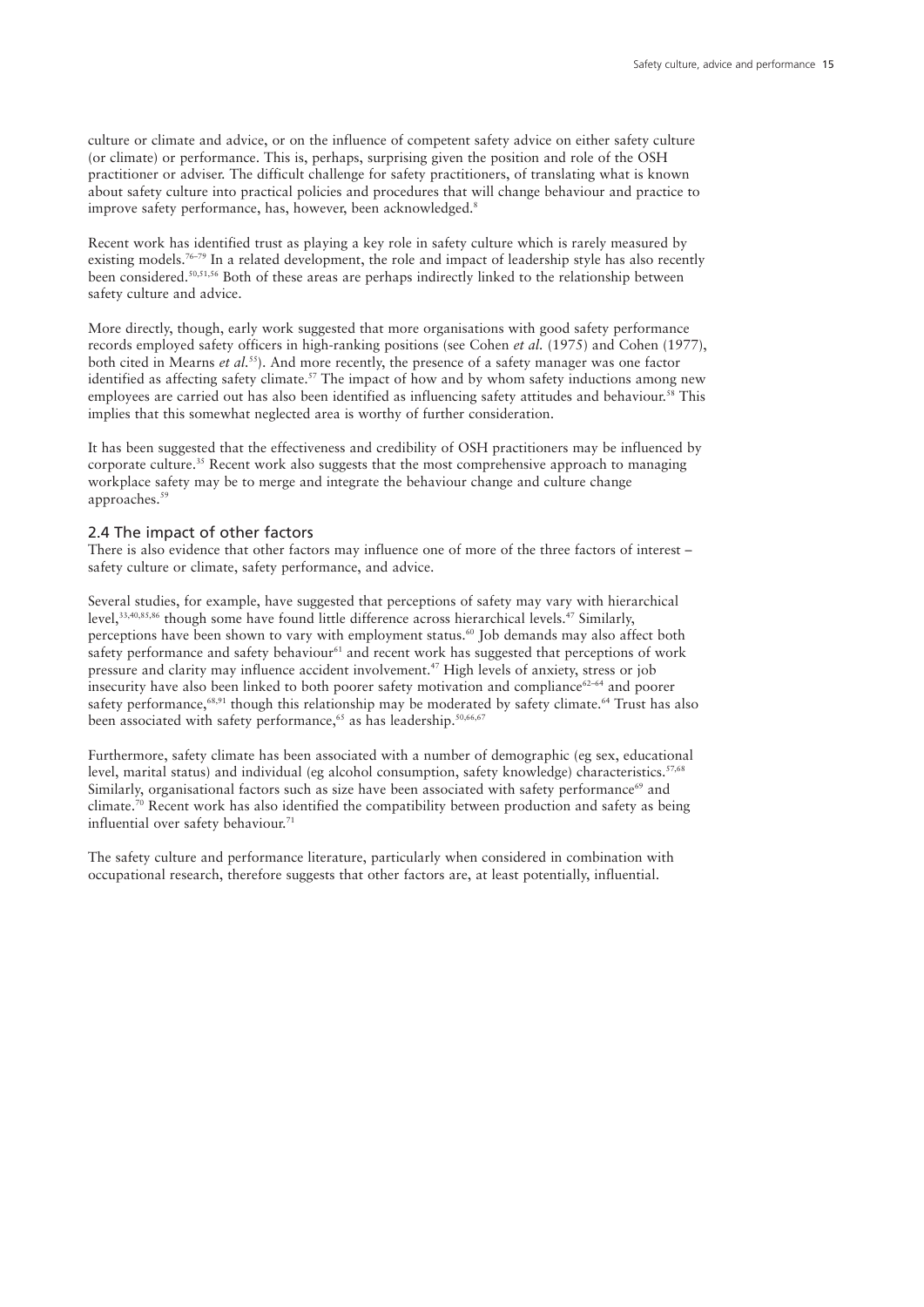## 3. Study design and methodology

The study was carried out in three phases:

- development during which the measuring tools and methods were selected and piloted
- recruitment during which the participating organisations were recruited
- surveys during which the data were collected.

Each is described in detail below.

#### 3.1 Data collection

3.1.1 Phase 1 – Development

The development phase comprised firstly a literature review and secondly a pilot study.

*Literature review*

The project needed to measure three factors or key concepts:

- OSH performance
- corporate culture (or the beliefs and values of workers, managers and supervisors that contribute to safety systems and behaviours)
- OSH practitioners' experiences and competence.

To achieve this, the work began with a literature review to identify existing tools for measuring these three key concepts. This was designed to inform the selection of the most appropriate measures for the study. The literature review was carried out between 06 December 2005 and 11 January 2006. In total 10 databases were searched:

- ASSIA
- EMBASE
- IBSS
- Ingenta
- MEDLINE
- OSHROM
- PsychINFO
- PubMed
- SafetyLit
- Web of Knowledge.

The following search terms were selected after test searches across each of the databases:

- (work OR occupational OR corporate OR company) AND (health OR safety) AND (practitioner OR officer OR advi\*) AND (measure OR indicator OR tool OR record)
- (work OR occupational OR corporate OR company) AND (climate OR culture) AND (measure OR indicator OR tool OR record)
- (work OR occupational OR corporate OR company) AND (health OR safety) AND (practitioner OR officer OR advi\*) AND (measure OR indicator OR tool OR record).

Where possible, searches were limited to the previous ten years (ie 1996–2005) and the results were scanned and selected before downloading. The date range was used for practical reasons; it is of course possible that older but relevant material was missed as a result.

Following these searches, the material identified was checked and duplicate articles, and any articles not directly relevant to the aims of the literature review, were removed. The remaining material was read in detail, with any further articles identified during reading added to the final article set. Each of the articles in this final set was studied and the measures or tools identified were considered against the following criteria:

- data collection method questionnaire-based
- validation and use validated and widely used
- industry appropriate for any industry sector.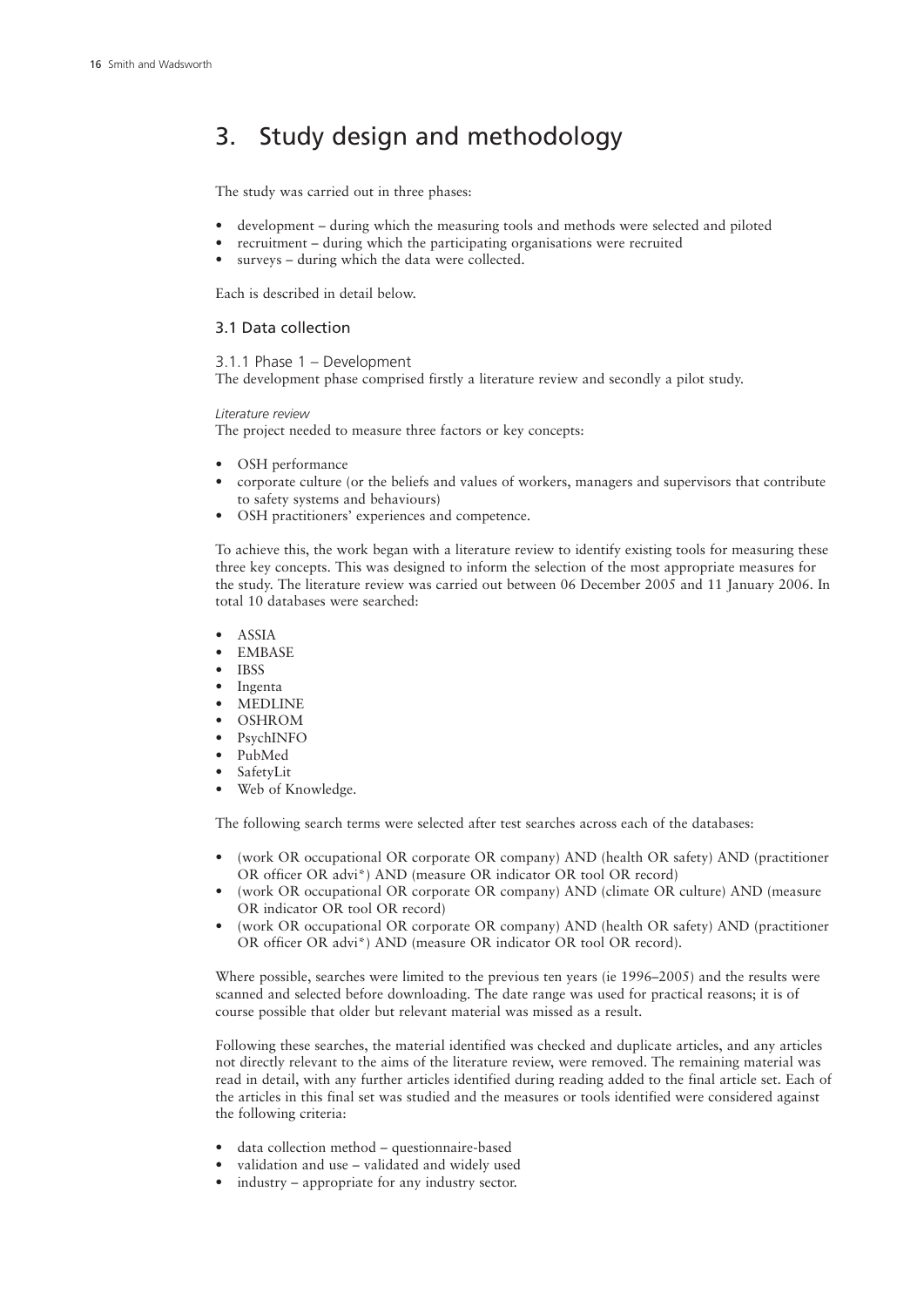These criteria were selected for several reasons. First, the data collection method was important because of the study design. Forty organisations were to be recruited from across the UK and, even with a relatively long data collection window, the small research team would not be able to visit each participating organisation to carry out, for example, focus group discussions. For pragmatic reasons, therefore, the measures considered had to be restricted to questionnaire-based tools that could be applied remotely. Second, it was important that the tools considered for inclusion in the study had been shown to measure what they were intended to measure. The second selection criterion, therefore, was that measures had been validated and widely used. Finally, participating organisations were to be drawn from any sector of industry. It was therefore important that all tools were generic enough to be appropriate for use in any industry sector.

#### **Questionnaires**

The literature review informed the development of the study's three questionnaires. Each questionnaire was designed to measure one of the study's three key concepts:

- organisational OSH performance the performance questionnaire
- $\omega$  corporate safety culture the climate questionnaire
- OSH practitioners' competence and experience the advice questionnaire.

Both the climate and advice questionnaires also included measures of stress, wellbeing, work characteristics and other lifestyle and demographic factors. Questionnaires and other materials are available from the authors on request.

#### **Electronic data collection**

During this development phase of the work, it became clear that being able to offer electronic versions of all three questionnaires might provide significant advantages. In part, this followed informal discussions with potential organisational and individual participants. It was also, however, the result of pragmatic consideration of the scale and scope of the study: the aim was to collect data from three separate surveys in 40 organisations from different sectors of industry across the UK. Electronic data collection offered not only a much-reduced workload for participating organisations, but also considerable savings in terms of printing, postage, data entry and data checking. Some time was therefore spent researching the possibilities, and a bespoke software package which offered both paper and electronic questionnaire design, as well as electronic data collection (via the web and/or email), was selected as most closely meeting the study's needs.

#### *Pilot study*

Following the literature review and compilation of the three questionnaires, a pilot study was carried out. This was intended to test the acceptability of both the questionnaires and the electronic data collection system. The pilot study was carried out in a university unit which was asked to supply completed questionnaires from each survey.

#### 3.1.2 Phase 2 – Recruitment

The second phase of the study involved recruiting organisations to take part in the research. The aim was to recruit 40 organisations from different sectors of industry from across the UK. The only inclusion criterion was that participating organisations should have at least 50 employees. In addition, it was decided that larger organisations would participate as one or more separate business units, within each of which the three surveys would be carried out. This followed informal discussions with potential participants, who felt that, in such large organisations, very different OSH cultures could exist from department to department, and also pointed out that departments often had their own OSH management systems and teams. This is also consistent with the recent acknowledgment that potentially distinct cultures may exist within sub-sections of large organisations which have their own history, management, approaches and aims.<sup>39</sup>

Several sources were used to approach organisations:

- IOSH Safety Sciences Group
- the Universities Safety and Health Association
- the Confederation of British Industry
- the Royal Society for the Prevention of Accidents (RoSPA)
- local OSH training organisations
- personal contacts.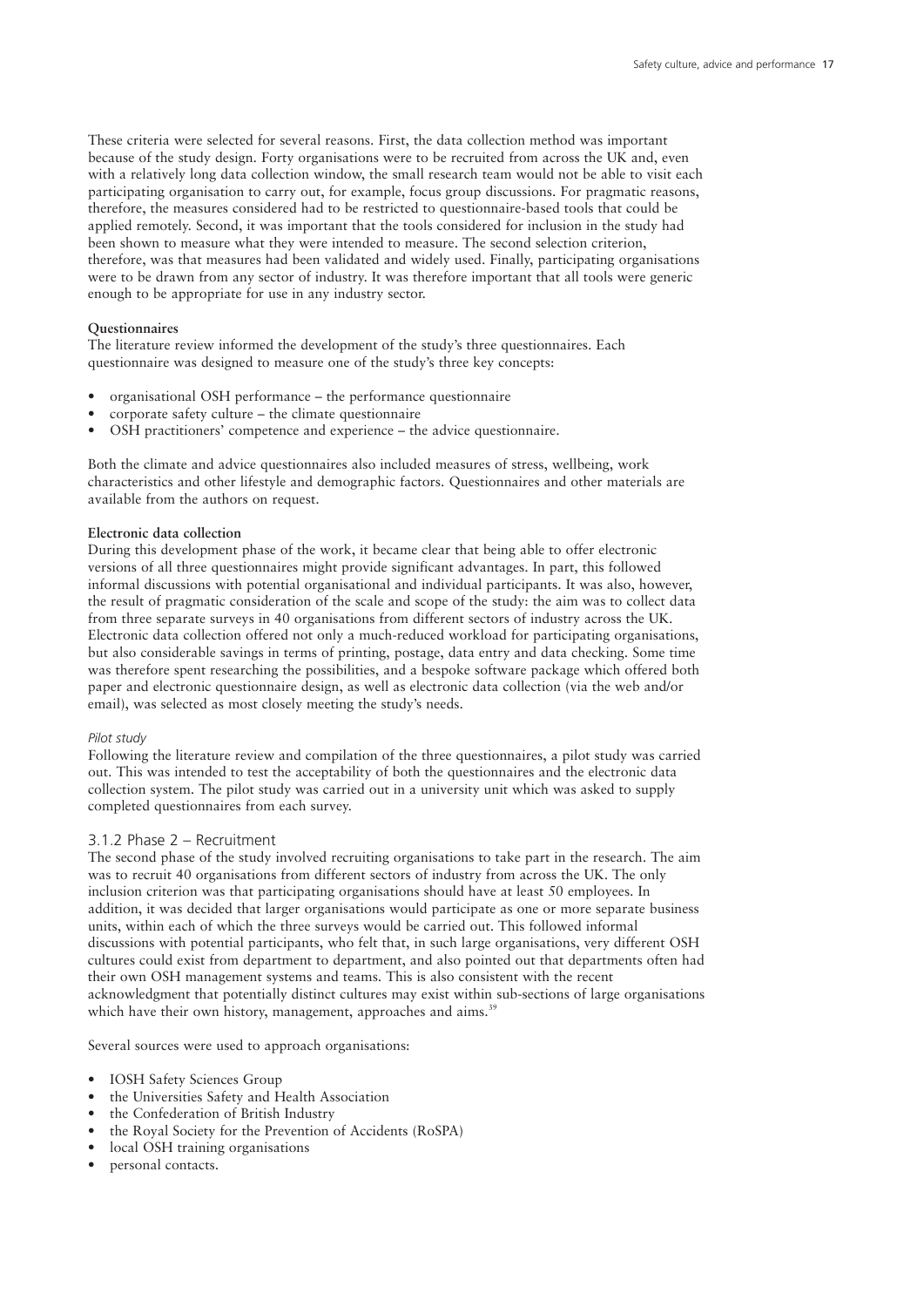Several methods were used to advertise to organisations, including direct email messages, both paper and electronic newsletter entries, personal contacts and word of mouth.

All those who replied to the research team were provided with further details about the study, including a letter, information sheet and single page summary describing what participation would involve. All contacts were also followed up by telephone.

#### 3.1.3 Phase 3 – Surveys

#### *Participating organisations' surveys*

All participating organisations' business units took part in all three questionnaire surveys. Each invited its employees to complete the climate questionnaire and its OSH practitioner(s) to complete the advice questionnaire.\* One performance questionnaire was completed on behalf of each participating unit. Organisations were able to choose between:

- electronic questionnaires, which were supplied as email links to be forwarded to relevant groups of individuals
- traditional paper questionnaires, which were supplied packaged with covering letters and replypaid envelopes to be distributed to relevant individuals
- a mixture of the two methods.

In addition, paper versions of each questionnaire could be downloaded individually from the website for each survey.

Organisations received telephone and email reminders until they had completed and supplied one performance and at least one advice questionnaire per participating business unit. In addition, they were regularly updated with the numbers of climate questionnaires that had been returned, and were asked to remind their staff and encourage participation as appropriate.

#### **Feedback to participating organisations**

At the end of their participation, each organisation was supplied with a feedback report based on their aggregated responses. Those organisations which had taken part as more than one business unit were given feedback for each unit separately, as well as for the organisation as a whole.

#### *General workers' climate survey*

A further climate survey was carried out among a control group of workers who had not been recruited via their employing organisation. This survey was carried out to allow comparisons with the main study climate survey carried out among the employees of the participating organisations. Several recruitment strategies were used. First, individuals selected at random from the Cardiff electoral roll were sent letters inviting them to participate in the study either by completing it online or by requesting a paper questionnaire. The approach, however, yielded a poor response, not least because the sampling frame included many non-workers who received letters despite not being eligible to take part. A second approach was therefore tried. An advertisement containing a link to the electronic version of the survey, and highlighting the incentive of entry into a prize draw to win one of four  $£50$ shopping vouchers, was placed in the RoSPA e-newsletter.

#### 3.2 Sampling

The sections above describe the sampling approach used to recruit organisations and individuals to the study. Several methods were used to recruit samples matching the study's goals.

#### 3.3 Validity and reliability

As described above, the tools used to measure the study's three key concepts (organisational OSH performance, corporate safety culture and OSH practitioners' competence and experience) were identified during the literature review. One of the criteria against which potential tools were considered was their previous validation and use. The climate and advice questionnaires also contained other measures of stress, wellbeing,<sup>72,73</sup> work characteristics<sup>74,75</sup> and other lifestyle and demographic factors which had previously been used together in a study of workers identified from community samples.<sup>14,101,102</sup>

<sup>\*</sup> Advice surveys were completed by individuals designated by their organisations as OSH practitioners. This term has therefore been used to describe all respondents to the advice questionnaire, regardless of their reported level of formal qualification for their role.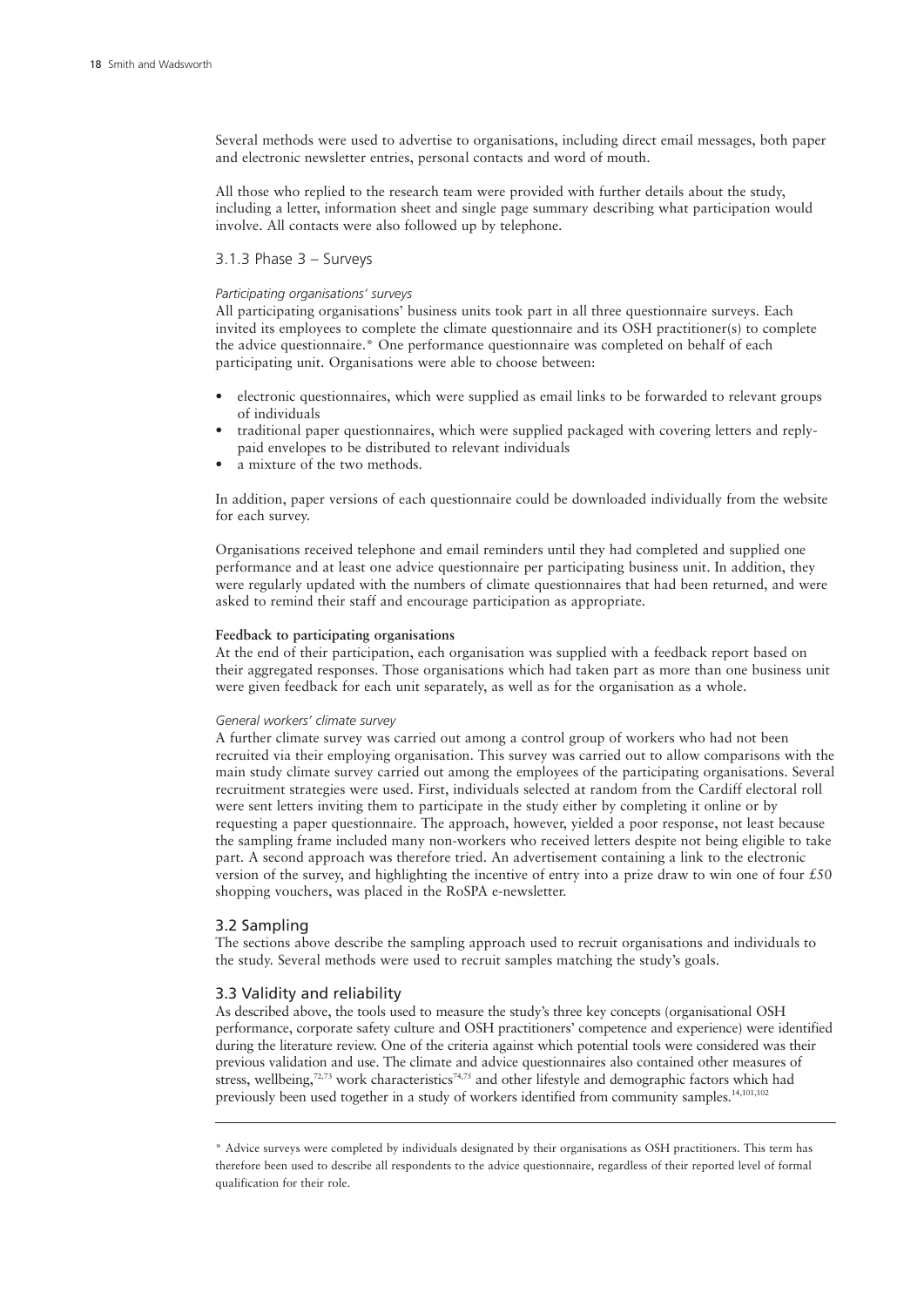In addition, the climate questionnaire was completed by a sample of workers not identified through participating organisations. This allowed for an assessment of the representativeness of the samples provided by participating organisations' employees.

#### 3.4 Data analysis

All analyses were carried out using SPSS version 12.0.2. The numbers used in each analysis vary slightly according to the numbers completing the questions involved. At the univariate level, analysis of variance (ANOVA) was used to compare group means, chi-square tests to assess differences in proportions, and Spearman's rho to consider correlations. At the multivariate level, backward stepwise logistic regression and backward linear regression modelling were used to consider associations while controlling for the influence of other, potentially confounding, factors. These *backward* methods include all predictor variables in the model and then remove any that are not making a statistically significant contribution in a stepwise fashion (ie one at a time, re-estimating the model with the remaining predictor variables after each variable) until only those variables making a significant contribution remain. This approach is used particularly for exploratory model building, and so is appropriate here.

#### 3.5 Ethics

The study was approved by the Cardiff University School of Psychology Ethics Committee. Contacts at the participating organisations were provided with information sheets, and each questionnaire was accompanied by a covering letter. All questionnaires collected the respondent's organisation and department name. However, no information which could be used to identify any individual was collected and questionnaires were not marked with serial numbers until after they were completed and returned.

#### 3.6 Limitations

The study had several limitations, mostly relating to four key areas.

First, some limitations arose because decisions had to be taken before organisations could be recruited. For example, the tools selected for use in the questionnaires were chosen to be appropriate for small and medium sized enterprises (SMEs). At the design stage, this category seemed the most likely source of organisational participants. However, during recruitment it became apparent that large organisations also wanted to take part, and, indeed, were more likely to employ their own OSH advisers. Furthermore, many of these organisations had separate safety systems and management practices in place for separate divisions, sections or sites and so were often keen to participate as separate, smaller, business units.

Second, all the study data were cross-sectional. This meant that the study could not make any assessment of causality about the relationships it was considering. The data were also all selfreported, introducing potential problems of bias at individual and organisational level.

Third, organisational (and individual) participation in the study was voluntary. Organisations were, of course, informed of the study's aims in all the recruitment information they received. An inherent problem in research of this nature is the possibility of participating organisations representing only the 'best' end of the OSH spectrum.

Finally, practitioners working in an organisation are, necessarily, part of and subject to that organisation's OSH culture. Further research would be necessary to consider this in more detail. In addition, it was not possible to be certain that those who took part in the general workers' climate survey did not work for any of the participating organisations as this information was not collected.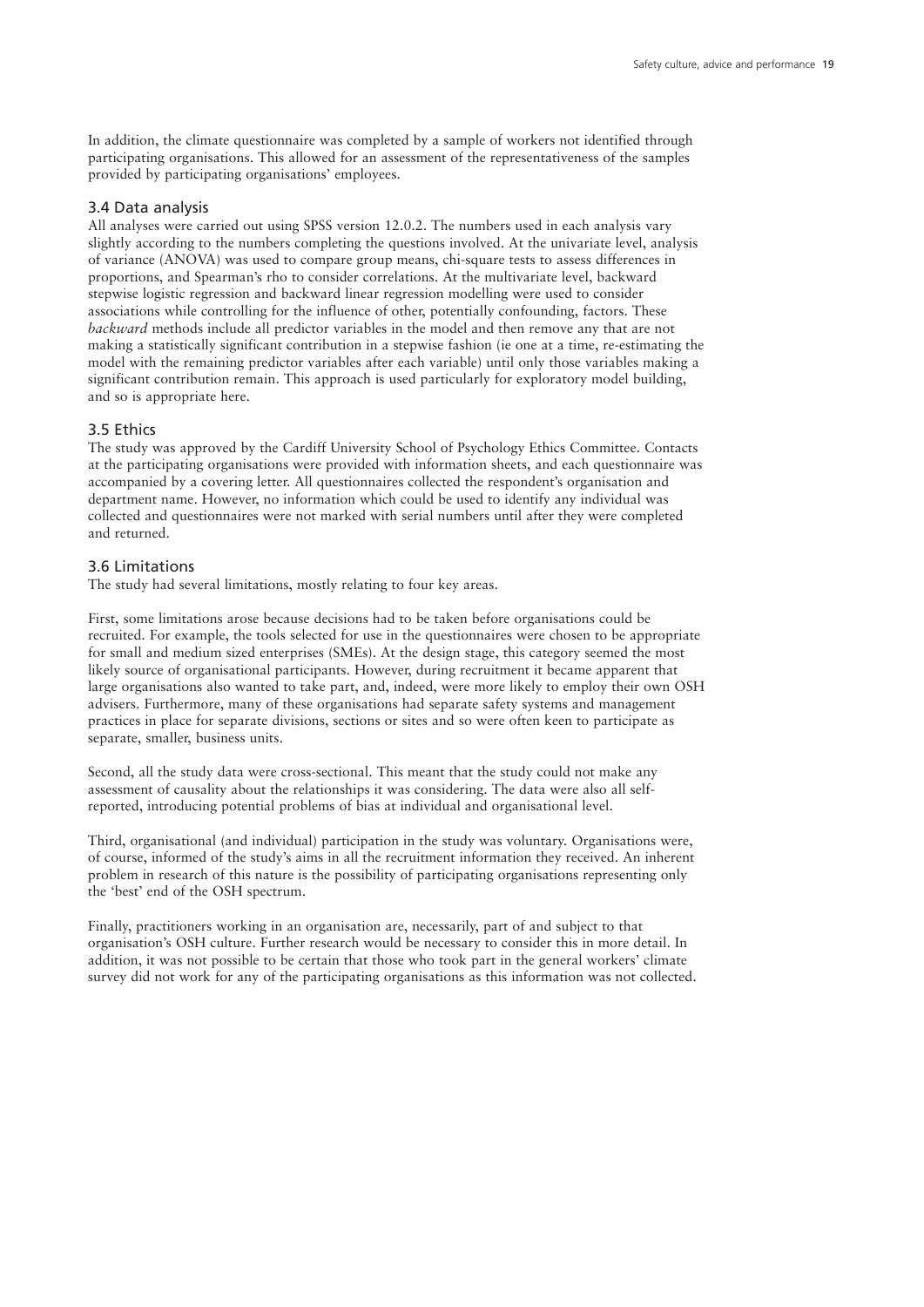## 4 Findings and results

The presentation of the findings and results begins by outlining the development and recruitment phases of the study. The bulk of the section, though, is devoted to describing the third phase – the surveys. Here the results are presented in three broad sub-sections. The first describes safety performance, advice and culture among the participating organisations. The second focuses on the association between employee perceptions of and attitudes towards safety and individual safety performance, health and wellbeing. The third sub-section draws the safety performance, advice and culture findings together and considers associations between these three factors.

#### 4.1 Phase 1 – Development

In this section the results of the literature review, carried out to identify measures of the study's main concepts, and the pilot study, carried out to test the acceptability of the measures and methods, are briefly described.

#### 4.1.1 Literature review

The literature review was carried out to identify measures of the study's three main concepts: (corporate) health and safety performance, culture and advice. In total 3,825 references were identified by the literature searches. After the identification of duplicates (816) and articles not immediately relevant to the aims of the literature review (2,834), 175 were selected for detailed study. During the reading process further relevant material was identified, bringing the total considered in detail to 232.

#### *Health and safety performance measures*

Nine tools or measures of organisational OSH performance were identified (see Appendix 1, Table 43). Only the HSE's Performance Indicator Tool met all the criteria set for measure selection.

#### *Safety culture or climate*

Many safety culture and climate measures were identified by the literature search. However, several excellent reviews were also found.<sup>23,31,102–105</sup> Table 44 in Appendix 1 principally consists of information taken from the 2003 review by the Keil Centre, <sup>76</sup> with additional review papers also sourced (it was considered of little benefit to duplicate work of an exhaustive nature already published). The rest of the literature review process, therefore, focused on searching for measures described and developed since 2003. In the Keil Centre's review, the HSE's Climate Survey Tool was given the highest score in terms of its value for studying the rail industry. When factors of validity, usability and extent of use are considered, the Climate Survey Tool also came out as clearly the most appropriate for the present study, with tools developed since 2003 showing no advantage.

#### *Practitioner competence and experience*

Only one existing measure of OSH practitioners' experience was identified (see Appendix 1, Table 45). Although it did not entirely meet all the criteria, it was selected for use. The chairman of the IOSH Safety Sciences Group was also consulted, and the questionnaire was adapted and extended so that it could be applied across industry sectors.

#### *Measures selected*

Following the literature review, three tools were selected for measuring the study's key concepts:

- The HSE's Climate Survey Tool<sup>77</sup> was used to measure corporate safety culture
- The HSE's Health and Safety Performance Indicator (HSPI)<sup>78</sup> was used to measure organisational OSH performance
- The Competency in Health and Safety Advice Questionnaire<sup>79</sup> was used as the basis for measuring OSH practitioners' competence and experience.

#### **The Climate Survey Tool**

The HSE's Climate Survey Tool measures 10 areas of health and safety climate, and in addition gives an indication of general job satisfaction. These areas are summarised below.

#### *Factor 1: Organisational commitment and communication*

The perceived level of organisational commitment to health and safety is a major influence on health and safety performance in practice. The questions making up this factor sought people's opinion of this commitment as evidenced, for example, by their views on senior management's interest in health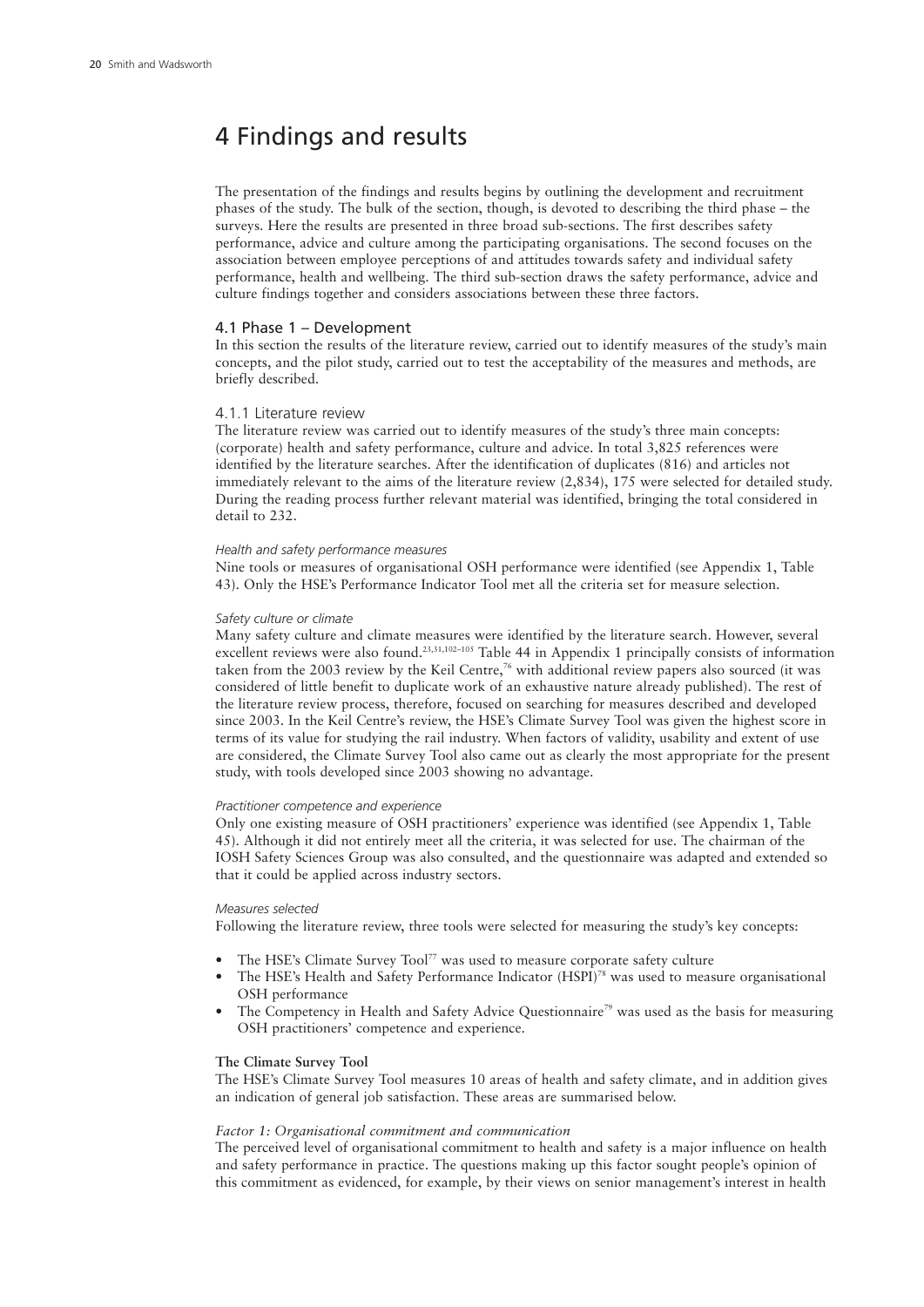and safety, the provision of resources for health and safety, and the relative status of health and safety. Some issues associated with communication and involvement were also considered.

#### *Factor 2: Line management commitment*

An important indicator of an organisation's commitment to health and safety is how people regard the importance their immediate boss places on health and safety. Most people attempt to deliver what they think is important to their immediate boss. The questions making up this factor explored people's views of the extent to which their immediate boss promotes health and safety and reacts to health and safety issues that may be raised.

#### *Factor 3: Supervisor's role*

Supervisors have an important part to play in promoting safe behaviour. This series of questions sought people's views on the contribution and effectiveness of their supervisors.

#### *Factor 4: Personal role*

Sustained success in ensuring health and safety at work demands that everyone recognise the importance of health and safety and actively support the health and safety effort. The questions in this factor explored individuals' view of their own contribution and the relative importance of health and safety.

#### *Factor 5: Workmates' influence*

A strong influence on the way individuals behave at work is their immediate workmates or peer group. This factor sought people's views on the importance which their workmates give to health and safety. The questions in this section were only asked of supervisors and workers.

#### *Factor 6: Competence*

People need to have a sufficient understanding of their responsibilities, the risks associated with their work and the instructions, rules and procedures in place if they are to work safely. The questions in this section explored people's views of their health and safety training and the level of understanding that they thought they have achieved.

#### *Factor 7: Risk-taking behaviour and some contributory influence*

Previous sections of the questionnaire explored some organisational issues and some factors which contribute to the general health and safety environment in which people work and therefore to the way they behave with respect to health and safety. The questions making up this factor were essentially in two sections. The first explored the extent to which people consider that other take risks or behave unsafely at work. The second explored some reasons why such practices may take place; for example, people are pressured to work unsafely, managers are not held accountable and workers have a poor understanding of the risks associated with their work.

#### *Factor 8: Some obstacles to safe behaviour*

One of the main controls employed by organisations to ensure health and safety is instructions, rules and procedures. This section explored people's views of the relevance and practicality of their organisation's health and safety rules and procedures as well as their ability and willingness to comply with them.

#### *Factor 9: Permit to work\**

Another commonly used means of ensuring a safe method of working is a permit to work system. The statements in this section examined people's views of the relevance and ease of use of the permit system.

#### *Factor 10: Reporting of accidents and near misses*

A reliable accident and near miss reporting system is vital if accurate reactive measurement data are to be collected and used to inform the organisation's improvement process. The statements in this section sought people's views of the reliability of the accident and near miss reporting systems.

#### *General job satisfaction*

This is made up of two questions which explored some issues of general job satisfaction.

The percentage of favourable, neutral and unfavourable responses is calculated for each of the 10 factors and the general job satisfaction measure described above. The responses to the questions and factors that

\* The 'Permit to work' factor is not applicable to all organisations and so has not been described in this report.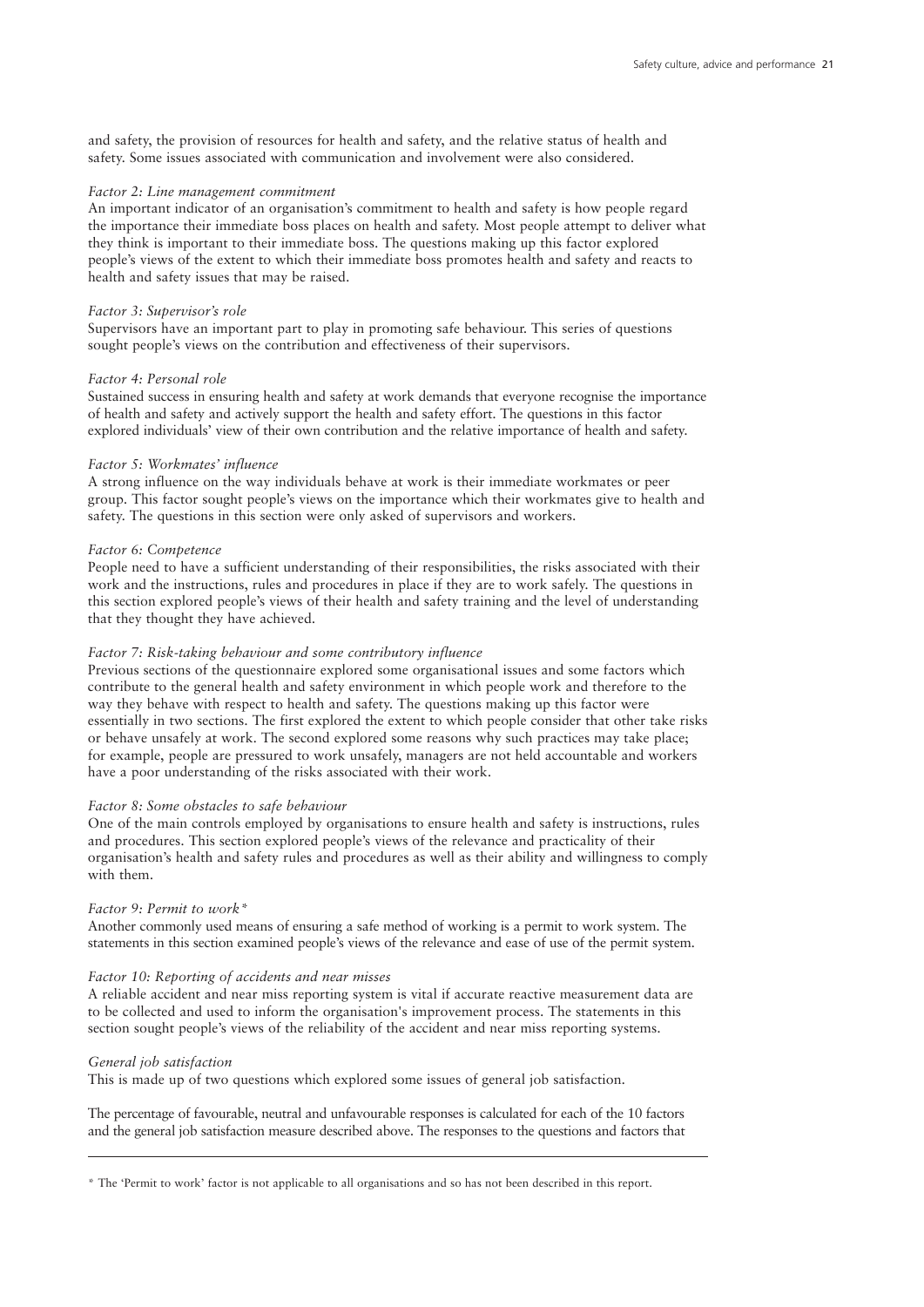summarise them are, of course, based on respondents' views at the time of the survey. The statements give reasonable coverage of several of the issues surrounding health and safety but they are not exhaustive. While these results provide an insight into opinions, they are likely to be indicative rather than definitive. The number of respondents in some groups was small, so caution should be taken when considering the results.

#### **The HSPI** 78

The HSPI gives overall scores for incident and hazard management. In addition, hazard management is broken down into 10 areas, with a separate score provided for each. These areas are:

- dangerous machinery
- hand-held equipment
- hazardous substances
- iob stress
- manual handling
- noise level
- repetitive movement
- slips and trips
- vehicle handling
- working at height.

All these scores can also be compared against benchmark data for similar organisations (in terms of size, industry sector and business type) in the same geographical area. This allows comparisons of performance against other similar local organisations.

#### **The Competency in Health and Safety Advice Questionnaire79**

This tool was used as the basis for measuring safety and health practitioners' competence and experience. Designed to assess the overall access organisations have to health and safety advice and support, the questionnaire investigates the key responsibilities of the personnel involved in health and safety management, their competence and information and training available to them to perform their tasks effectively. Although industry specific, and the only one available this tool was adapted to have wider applicability across industry sectors.

#### **Individual safety performance**

Safety performance was also measured at an individual level. Respondents were asked about:

- accidents in the previous 12 months requiring medical attention
- minor injuries in the previous 12 months not requiring medical attention
- cognitive failures problems of memory (eg forgetting where you put things), attention (eg failures of concentration) or action (eg doing the wrong thing).

These measures were used in previous studies. 80–82

#### 4.1.2 Pilot study

In addition to completed questionnaires for each of the three surveys, the university unit which took part in the pilot study also provided detailed feedback on the acceptability of both the questionnaires themselves and the electronic data collection system. All the results and feedback were positive, so no significant changes were made to the content of the questionnaires or to the data collection method.

#### 4.2 Phase 2 – Recruitment

In total, 79 organisations contacted the research team expressing serious interest in taking part in the study. Forty-five subsequently chose not to take part. For most this was because a management committee felt the organisation was too busy to take part within the study's timeframe. In a few cases it followed a change of personnel, in particular where the contact individual was made redundant. The remaining 34 organisations agreed to take part. This group represented 54 participating business units.

#### 4.2.1 Organisational participants

The organisations that agreed to take part in the study represented a variety of industry sectors from across the UK, as shown in Table 1.

#### 4.3 Phase 3 – Surveys

Following recruitment, six organisations, contributing 18 business units, withdrew from the study, and one other chose to take part as a single participating unit instead of as four units. Those that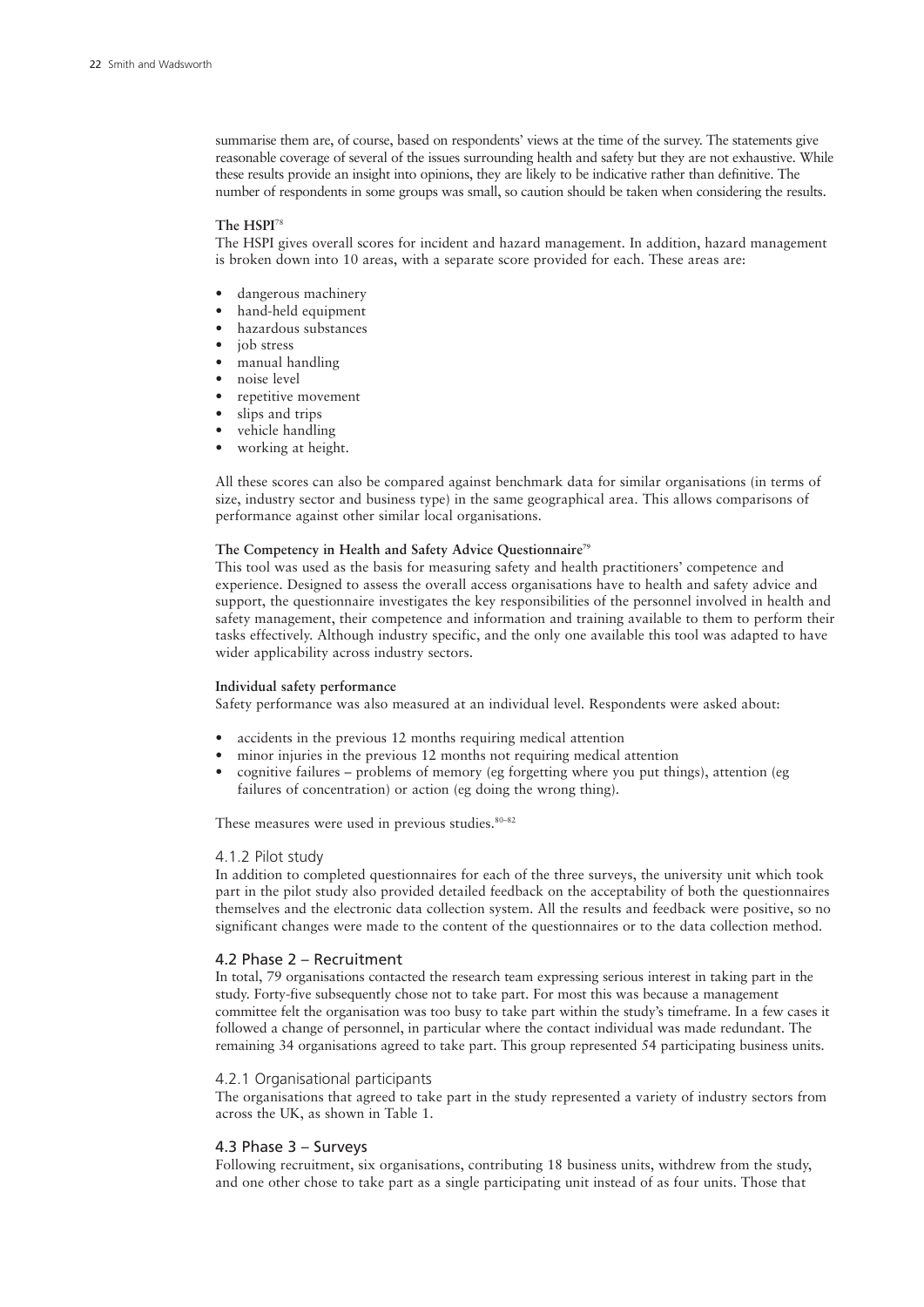| Sector              | Number of<br>business units |
|---------------------|-----------------------------|
| Manufacturing       | 17                          |
| Education           | 14                          |
| Health              | 5                           |
| Science             | $\overline{4}$              |
| Retail              | 3                           |
| Property management | $\overline{2}$              |
| Construction        | 2                           |
| Transport           | $\overline{2}$              |
| Communications      | 2                           |
| Finance             | 1                           |
| Utilities           | 1                           |
| Health and safety   | 1                           |
| Total               | 54                          |

Table 1 Industrial sectors of the business units that agreed to take part in the study

withdrew did so because they were unable to complete the surveys within the study's timeframe (four organisations, 12 units) or because they were unable to find enough employees willing to complete the questionnaire (two organisations, six units). When these changes occurred it was too late in the study's timeframe to recruit further organisations in their place. Table 2 shows the industry sectors of the remaining participating units and outlines their businesses.

Each participating business unit supplied one performance questionnaire  $(n = 33)$  and at least one advice questionnaire  $(n = 37)$ . In total, approximately 14,774 climate questionnaires were distributed by these 33 units, covering 57 per cent of their employees. The total is approximate because some organisations were able only to estimate the number of email messages they had sent out. Overall, 1,752 completed climate questionnaires were returned, giving an approximate response rate of 12 per cent. There was, however, a wide variation in response rates, with two units' rates as high as 84 per cent. Excluding those units that were unable to estimate their questionnaire distribution, a total of 6,224 questionnaires were distributed, with 1,550 returned, a response rate of 25 per cent. Distribution and response rates are shown in Table 3. Organisations were encouraged to distribute questionnaires to all their employees, and 16 did so. Where full distribution was not possible, participating organisations were encouraged to distribute questionnaires to as many employees as possible, and to sample employees at random. A further nine distributed to at least half their employees, and in total 57 per cent of the participating organisations' employees were approached.

#### 4.3.1 Performance survey

This section focuses on the performance survey, and addresses the project's second aim by describing the participating organisations' OSH performance measures.

Each of the 33 participating business units completed a performance questionnaire. The HSPI gives overall hazard management and incident scores as well as scores for 10 specific hazard management areas, as listed on page 22. All scores are out of 10, with a higher score indicating better safety performance. In addition, the HSPI also has a benchmarking facility. For each of the incident and hazard management scores, the benchmarking facility compares an organisation's performance scores with those of other similar businesses in their area and gives one of five grades (poor (1), below average, average, above average, best  $(5)$ ). The best grade represents the top 20 per cent of scores; the above average grade covers the next 20 per cent, and so on.

The specific hazard management scores, however, are difficult to interpret because organisations which report that their employees never face a particular hazard get the maximum score and do not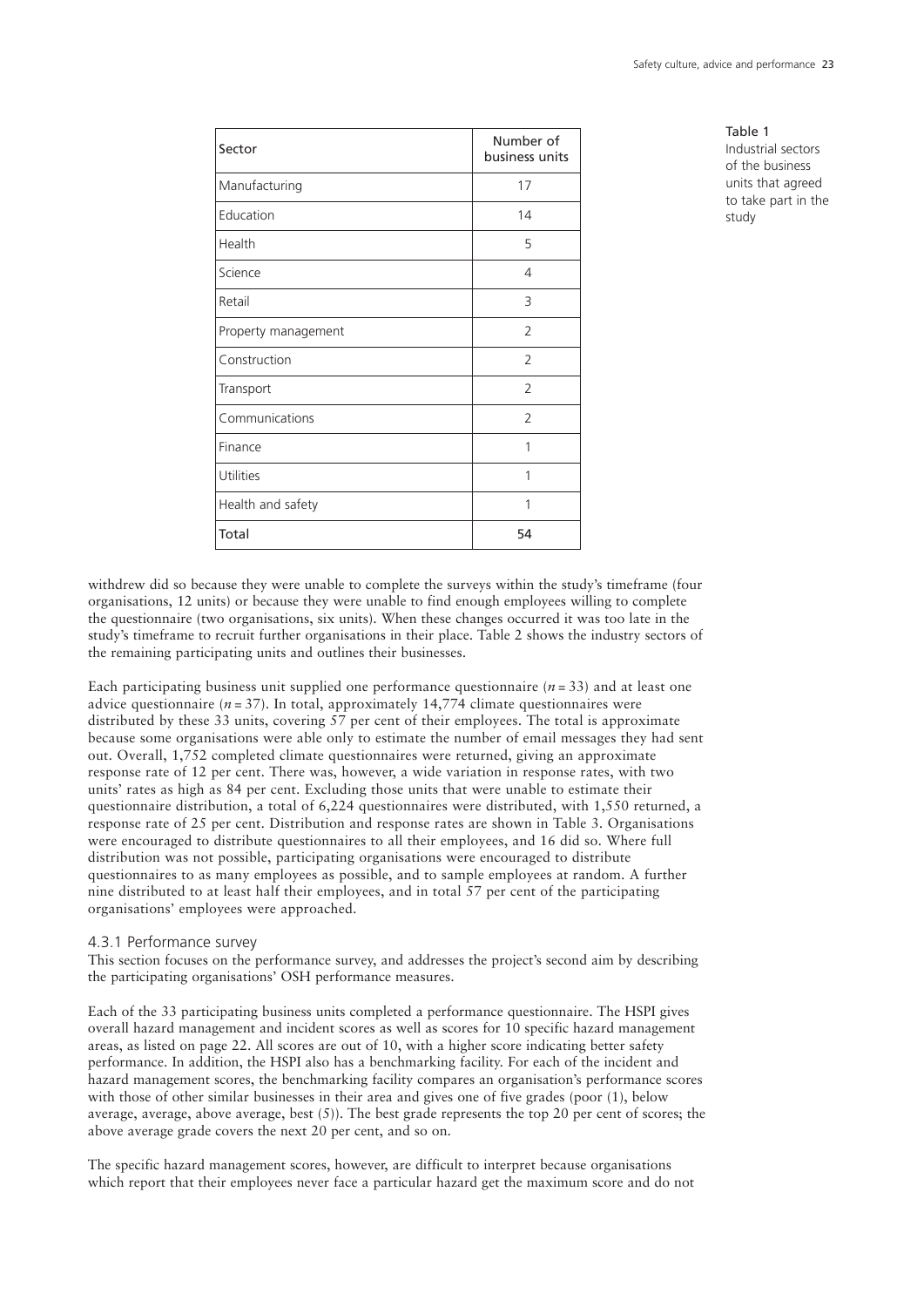Table 2 Industrial sectors of the business units that completed the study

| Sector            | Nature of organisations                                                                                                                                                           | Number of<br>business units |
|-------------------|-----------------------------------------------------------------------------------------------------------------------------------------------------------------------------------|-----------------------------|
| Manufacturing     | 1 transport assembly organisation<br>4 transport design and assembly organisations<br>1 defence equipment manufacturer<br>2 industrial parts design and manufacturing departments | 8                           |
| Health            | 1 healthcare trust<br>1 patient care department of a healthcare trust<br>1 service department of a healthcare trust<br>1 local health board<br>1 nursing home operator            | 5                           |
| <b>Education</b>  | 2 higher education teaching and research departments<br>2 further education teaching departments                                                                                  | $\overline{4}$              |
| Science           | 3 scientific research departments<br>1 forensic science organisation                                                                                                              | 4                           |
| Retail            | 2 retail organisations<br>1 warehouse distribution organisation                                                                                                                   | 3                           |
| Construction      | 1 housing contractor<br>1 civil engineering and construction organisation                                                                                                         | $\overline{2}$              |
| Transport         | 1 passenger transport operator<br>1 public transport and road tunnel operator                                                                                                     | $\overline{2}$              |
| Communications    | 2 telecommunications departments                                                                                                                                                  | $\overline{\phantom{a}}$    |
| Finance           | 1 commercial finance organisation                                                                                                                                                 | 1                           |
| Utilities         | 1 utilities service                                                                                                                                                               | 1                           |
| Health and safety | 1 health and safety consultancy                                                                                                                                                   | 1                           |
| Total             |                                                                                                                                                                                   | 33                          |

complete any other questions on this hazard. It is therefore not possible to tell whether their response reflects effective control of a hazard, or that the organisation simply never has come and would never come up against that hazard in the course of its business. Those giving this response, therefore, were excluded from these analyses. Table 4 (page 26) presents performance and benchmark scores after these exclusions. The table also shows mean overall absolute and benchmark hazard management scores calculated from the 10 individual scores after the exclusions.

The participating organisations' overall hazard management and incident scores, calculated using the HSPI, were relatively high (over 6), as were mean individual hazard scores calculated after those whose employees were never exposed to certain hazards had been excluded. Similarly their mean benchmark overall hazard management and incident scores were in the 'average' range. The pattern was similar for their absolute and benchmark scores on the individual hazard measures. This suggests generally good corporate safety performance across the participating organisations.

Figures 1 and 2 (page 27) show the individual participating units' overall absolute and benchmark incident management scores. They show a wide range of scores both across the units and within sectors.

Figures 3 and 4 (page 28) show variations in the participating organisations' mean absolute and benchmark hazard management scores.

#### *Incidents in the previous year*

The overall incident score is derived from organisations' experience of 11 difference incident types. These incident types, and the number of organisations reporting experiencing each at least once in the previous year, are shown in Table 5 (page 29). Almost all the participating organisations reported that there had been at least one accident or incident in the previous year. Accident or incident rates varied from under 1 per 100 employees (transport) to 49 per 100 employees (health). A little over half of the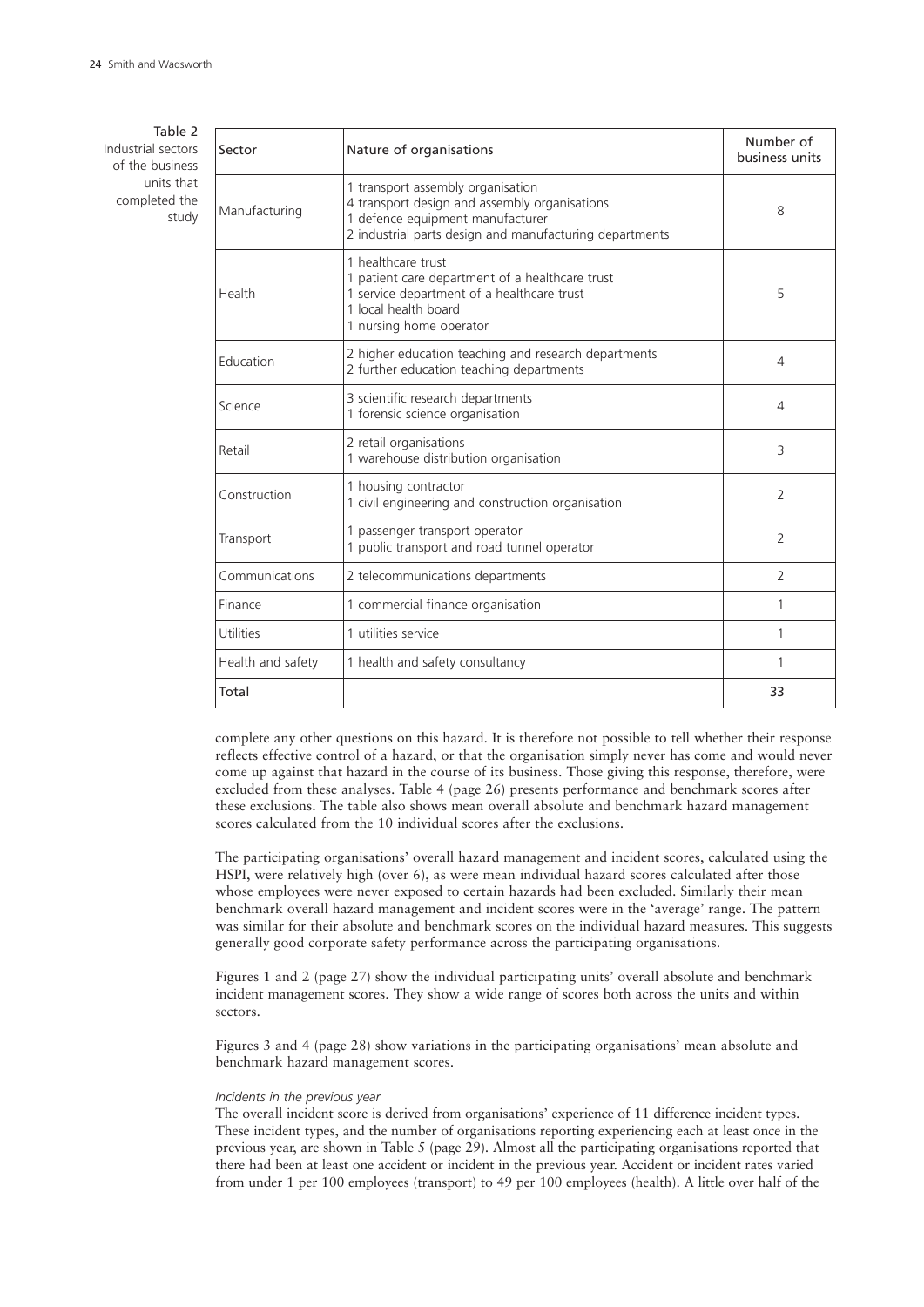|                     | Total          |       | Surveys distributed     | Returns           | Response              |  |
|---------------------|----------------|-------|-------------------------|-------------------|-----------------------|--|
| Unit                | employees<br>n | n     | % of total<br>workforce | $\sqrt{n}$        | rate<br>$\frac{0}{0}$ |  |
| Retail 3            | 25             | 25    | 100                     | 21                | 84                    |  |
| Science 4           | 25             | 25    | 100                     | 21                | 84                    |  |
| Manufacturing 4     | 1000           | 70    | 7                       | 38                | 54                    |  |
| Health and safety 1 | 59             | 59    | 100                     | 31                | 53                    |  |
| Manufacturing 1     | 500            | 120   | 24                      | 61                | 51                    |  |
| Manufacturing 7     | 1000           | 837   | 84                      | 413               | 49                    |  |
| Manufacturing 3     | 3500           | 164   | 5                       | 77                | 47                    |  |
| Health 4            | 70             | 70    | 100                     | 30                | 43                    |  |
| Retail 1            | 1000           | 129   | 13                      | 46                | 36                    |  |
| Retail 2            | 800            | 66    | 8                       | 23                | 35                    |  |
| Manufacturing 6     | 500            | 130   | 26                      | 42                | 32                    |  |
| Construction 2      | 130            | 130   | 100                     | 39                | 30                    |  |
| Utilities 1         | 85             | 85    | 100                     | 23                | 27                    |  |
| Health 5            | 50             | 50    | 100                     | $12 \overline{ }$ | 24                    |  |
| Education 2         | 100            | 74    | 74                      | 17                | 23                    |  |
| Finance 1           | 50             | 50    | 100                     | 11                | 22                    |  |
| Manufacturing 8     | 1000           | 837   | 84                      | 174               | 21                    |  |
| Health 2            | 415            | 362   | 87                      | 76                | 21                    |  |
| Science 1           | 100            | 100   | 100                     | 20                | 20                    |  |
| Health 3            | 744            | 632   | 85                      | 120               | 19                    |  |
| Science 3           | 350            | 350   | 100                     | 62                | 18                    |  |
| Science 2           | 100            | 100   | 100                     | 17                | 17                    |  |
| Education 1         | 100            | 100   | 100                     | 16                | 16                    |  |
| Transport 2         | 500            | 230   | 46                      | 35                | 15                    |  |
| Transport 1         | 500            | 100   | 20                      | 13                | 13                    |  |
| Manufacturing 5     | 1020           | 800   | 78                      | 84                | 11                    |  |
| Construction 1      | 150            | 150   | 100                     | 15                | 10                    |  |
| Communications 1    | 400            | 400   | 100                     | 30                | $8*$                  |  |
| Education 3         | 200            | 200   | 100                     | $\overline{9}$    | $5*$                  |  |
| Education 4         | 450            | 379   | 84                      | 13                | $\overline{3}$        |  |
| Health 1            | 7000           | 4850  | 69                      | 126               | $3*$                  |  |
| Communications 2    | 400            | 400   | 100                     | 11                | $3*$                  |  |
| Manufacturing 2     | 3600           | 2700  | 75                      | 26                | $1*$                  |  |
| Total               | 25923          | 14774 | 57                      | 1752              | $12*$                 |  |

Table 3 Climate survey distribution, returns and response rates

\* These units were unable to estimate electronic questionnaire distribution, so gave approximate response rates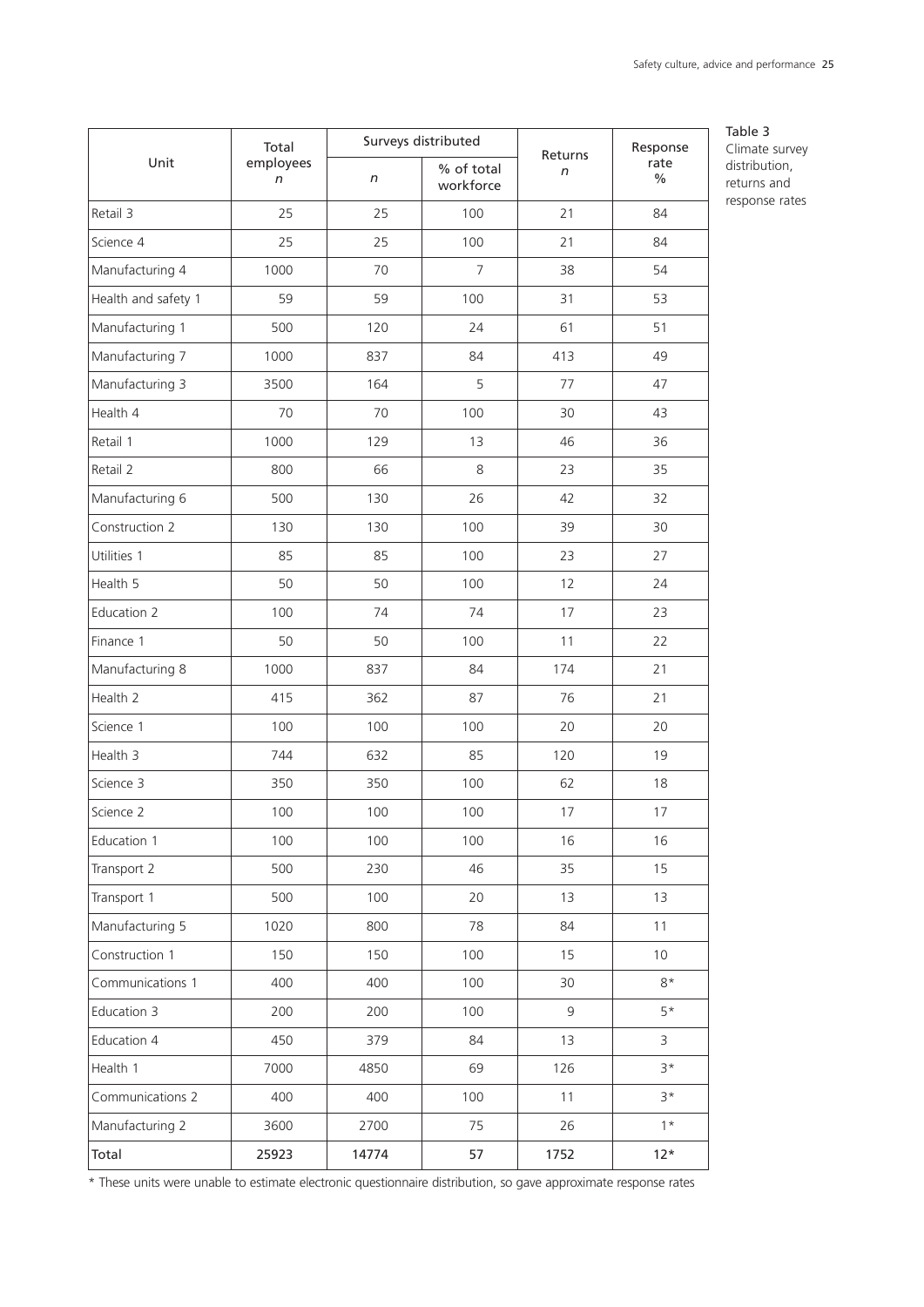#### Table 4

Performance scores

|                                        |      |      | Performance scores |                |       |                | <b>Benchmark scores</b> |      |        |      |      |                |  |
|----------------------------------------|------|------|--------------------|----------------|-------|----------------|-------------------------|------|--------|------|------|----------------|--|
| Area                                   | Mean | sd   | Median             | Min            | Max   | No.<br>excl.   | Mean                    | sd   | Median | Min  | Max  | No.<br>excl.   |  |
| Overall<br>incident                    | 6.39 | 2.96 | 7.00               | $\overline{0}$ | 10.00 | <b>NA</b>      | 3.27                    | 1.26 | 4.00   | 1.00 | 5.00 | <b>NA</b>      |  |
| Overall<br>hazard<br>mgt*              | 6.64 | 1.49 | 6.7                | 3.85           | 9.30  | <b>NA</b>      | 3.09                    | 1.33 | 3.00   | 1.00 | 5.00 | <b>NA</b>      |  |
| Manual<br>handling                     | 5.73 | 1.70 | 5.50               | 2.50           | 9.00  | $\mathbf{1}$   | 3.63                    | 1.13 | 4.00   | 2.00 | 5.00 | 1              |  |
| Repetitive<br>movement                 | 5.70 | 1.66 | 5.50               | 3.00           | 10.00 | 6              | 3.63                    | 1.08 | 4.00   | 1.00 | 5.00 | 6              |  |
| Hazardous<br>substances                | 6.23 | 1.23 | 6.00               | 4.50           | 10.00 | $\overline{7}$ | 3.12                    | 0.95 | 3.00   | 1.00 | 5.00 | $\overline{7}$ |  |
| Working<br>at height                   | 6.25 | 1.48 | 6.00               | 3.50           | 9.00  | $\overline{7}$ | 3.19                    | 1.47 | 3.00   | 1.00 | 5.00 | $\overline{7}$ |  |
| Dangerous<br>machinery                 | 5.59 | 1.80 | 5.75               | 3.00           | 10.00 | 11             | 2.59                    | 1.33 | 2.00   | 1.00 | 5.00 | 11             |  |
| Job stress                             | 6.02 | 1.65 | 6.00               | 3.00           | 10.00 | $\overline{2}$ | 3.00                    | 1.06 | 3.00   | 1.00 | 5.00 | $\overline{2}$ |  |
| Vehicle<br>handling                    | 4.55 | 1.21 | 5.00               | 2.50           | 6.50  | 12             | 3.14                    | 1.24 | 3.00   | 1.00 | 5.00 | 12             |  |
| Slips and<br>trips                     | 6.02 | 1.72 | 6.00               | 3.00           | 10.00 | 8              | 2.80                    | 1.29 | 3.00   | 1.00 | 5.00 | 8              |  |
| Noise                                  | 5.13 | 1.50 | 5.25               | 3.00           | 9.00  | 13             | 2.50                    | 1.19 | 2.00   | 1.00 | 4.00 | 13             |  |
| Handheld<br>equipment                  | 4.63 | 1.77 | 4.75               | 2.00           | 8.50  | 11             | 2.59                    | 1.44 | 2.50   | 1.00 | 5.00 | 11             |  |
| Mean<br>overall<br>hazard mgt<br>score | 5.84 | 1.26 | 5.80               | 3.85           | 10.00 | 0              | 3.08                    | 0.88 | 3.00   | 1.83 | 5.00 | $\overline{0}$ |  |

\*Calculated by the Performance Indicator Tool, so no organisations were excluded

organisations reported at least one injury recordable under HSE rules\* in the previous year; most (13, 76 per cent) had a rate of 1 or less per 100 employees, one had 5 per 100 (in the science sector) and two had 10 per 100 (in the health and construction sectors). Just under half reported that one or more employees were referred to a general practitioner due to a work-related injury, eight (67 per cent) at a rate of 1 or less per 100, two at 2 per 100 (both in Science), one at 5 per 100 (also Science) and one at 10 per 100 (Construction). A similar number reported one or more compensation claims from an employee or member of the public, all but one at a rate of 1 per 100 or less, and one at 3 per 100 (Manufacturing). Approximately a quarter of the organisations reported one or more fires or leaks attended by the fire brigade (all but one had a rate of 1 or less per 100 employees, and one had a rate of 5 per 100 (Construction)), and a similar number reported one or more dangerous occurrences covered by RIDDOR (all had a rate of 1 or less per 100 employees). Three organisations reported one or two spillages, escapes or losses of more than 1 litre of a dangerous substance (Education, Science and Manufacturing). Finally, one organisation reported an Improvement Notice issued by the HSE or an environmental health officer (EHO) in the previous year (Manufacturing), one a Prohibition Notice (Communications), and one an early retirement due to work-related injury (Health). None of the participating organisations had been prosecuted under health and safety law in the previous year.

<sup>\*</sup> Injuries that require first aid treatment must be recorded in the organisation's accident book under the Health and Safety (First Aid) Regulations 1981 (as amended).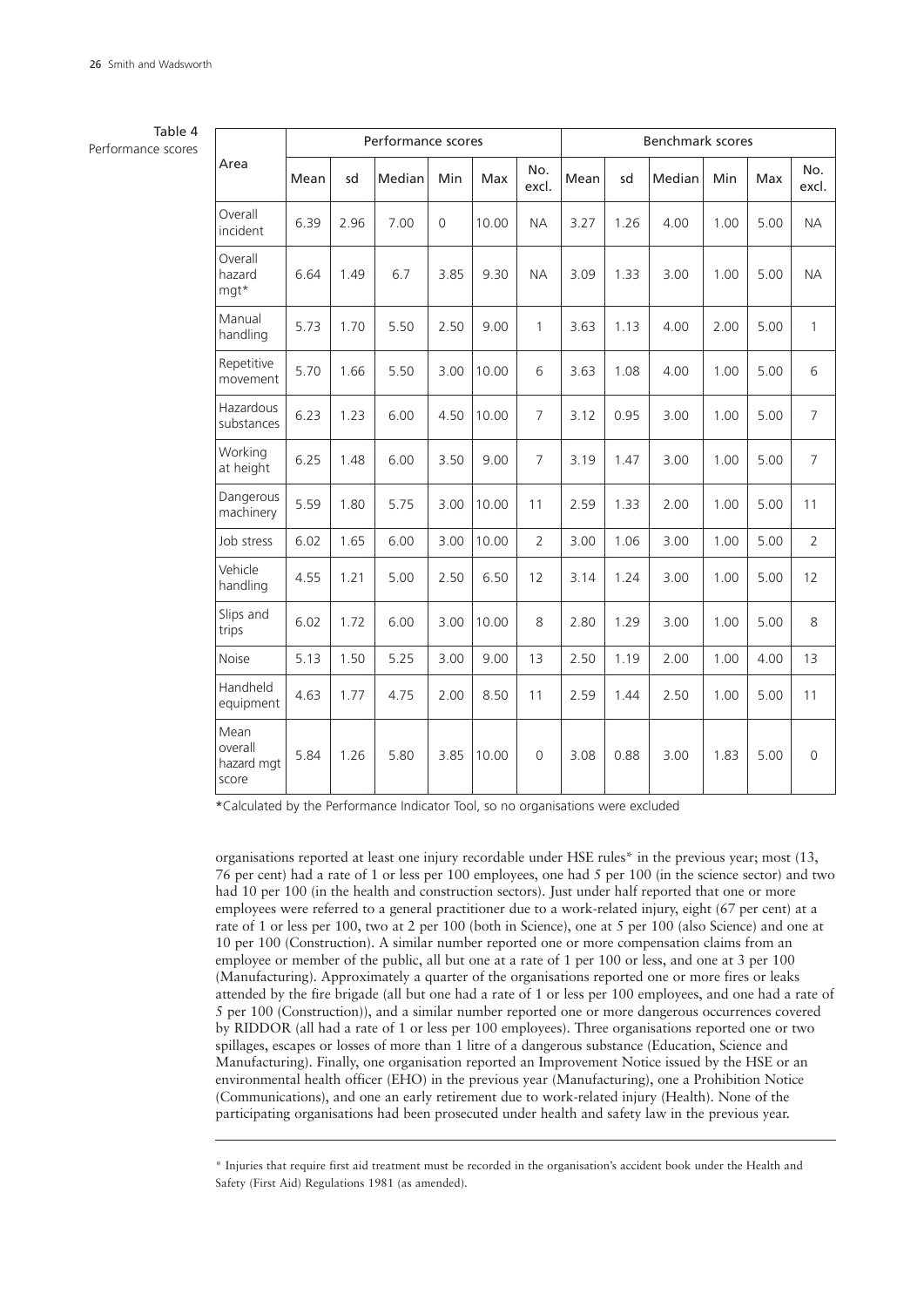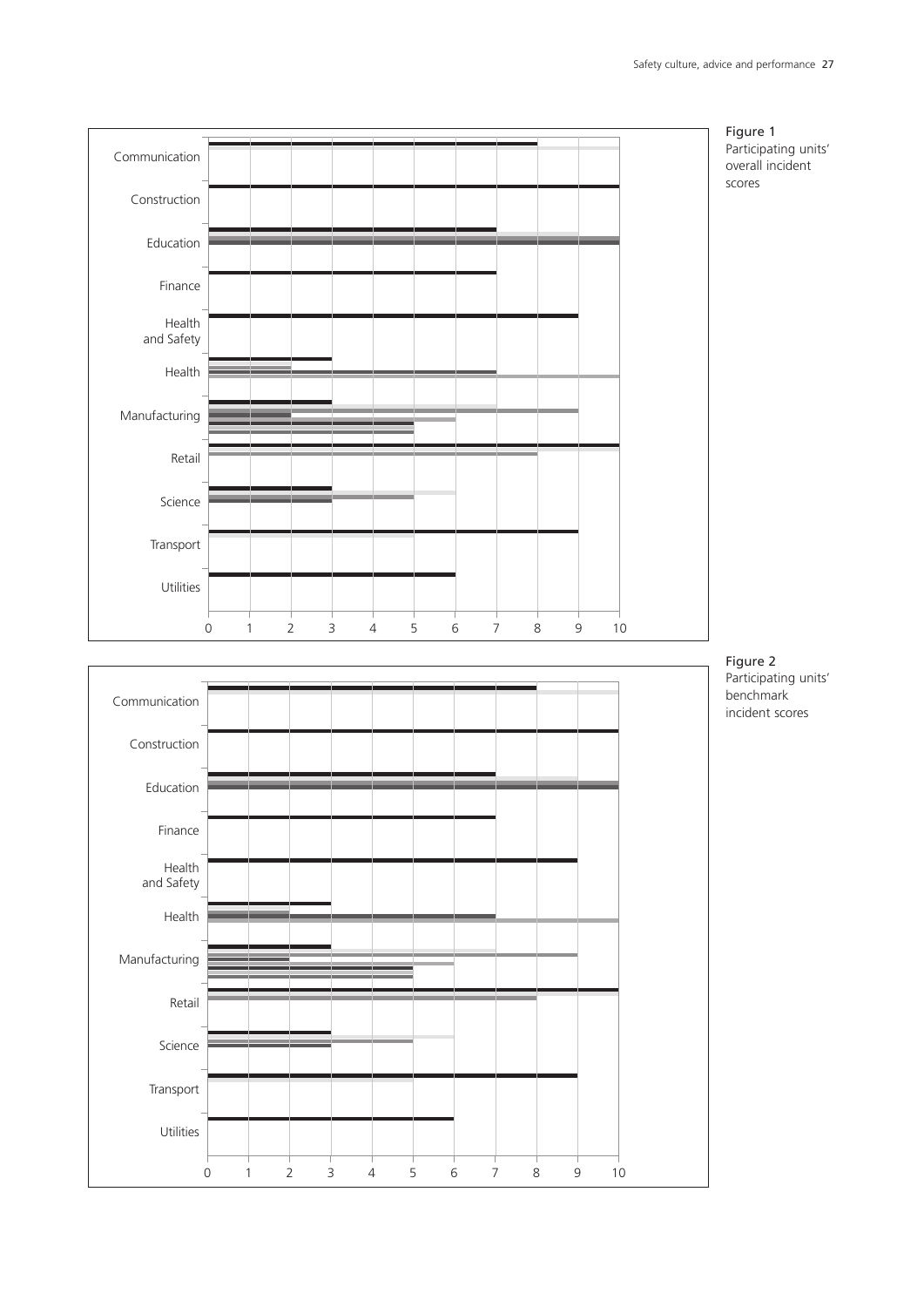#### Figure 3 Participating units' mean hazard management scores



Figure 4 Participating units' benchmark hazard management scores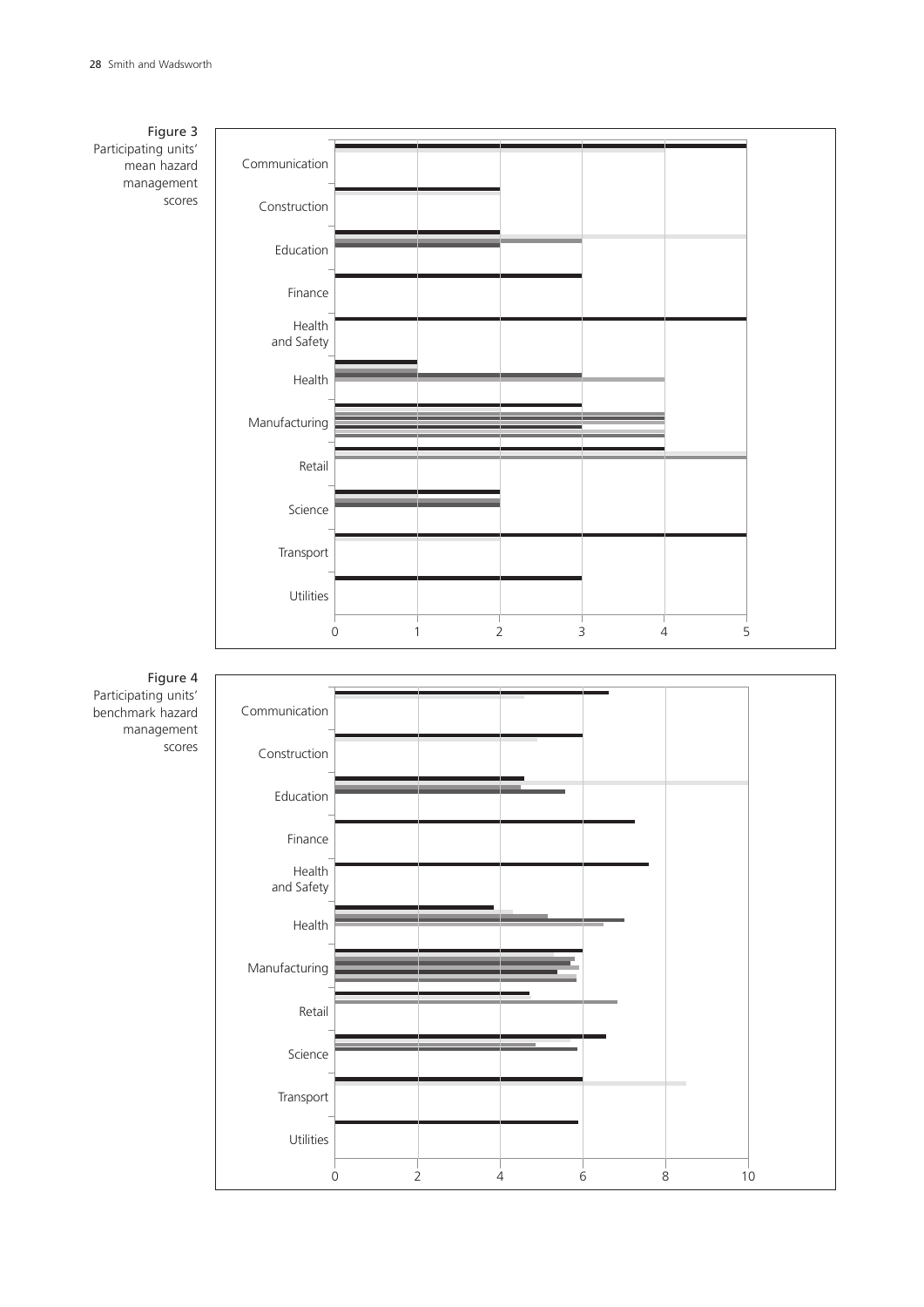Table 5 Incident data for the previous year

|                                                                                                                                             | Organisations reporting |               |
|---------------------------------------------------------------------------------------------------------------------------------------------|-------------------------|---------------|
| Incident type                                                                                                                               | n                       | $\frac{0}{0}$ |
| Accidents or incidents of any type (including minor and<br>reportable)                                                                      | 26                      | 90            |
| Employees referred to a GP due to a work-related injury                                                                                     | 12                      | 48            |
| Spillages, escapes or losses of more than 1 litre of a dangerous<br>substance (not reportable as a dangerous occurrence under HSE<br>rules) | 3                       | 10            |
| Incidents of injury covered by HSE reporting rules                                                                                          | 17                      | 59            |
| Improvement notices issued by HSE or EHO                                                                                                    | 1                       | 3             |
| Prohibition notices issued by HSE or EHO                                                                                                    | 1                       | 3             |
| Prosecutions under health and safety law                                                                                                    | $\Omega$                | $\Omega$      |
| Claims for compensation from an employee or member of the<br>public for injury or illness                                                   | 12                      | 46            |
| Early retirements due to work-related injury                                                                                                | 1                       | 3             |
| Fires or leaks attended by the fire brigade                                                                                                 | 8                       | 25            |
| Dangerous occurrences covered by RIDDOR                                                                                                     | 8                       | 26            |

All of these data show that incidents and injuries did occur across the spectrum of participating organisations. Most specific incident types, however, were relatively rare among these business units.

#### *Performance and sector*

Table 6 (pages 30–31) shows performance scores by business units' industrial sector. Overall hazard management scores ranged from 8.90 (Finance) to 5.45 (Construction), and overall incident scores ranged from 9.33 (Retail) to 4.25 (Science). There was also considerable variation between sectors on individual hazard management scores. Of course, the hazards an organisation or business unit will actually face and the frequency with which they will face them vary enormously even within industrial sectors. However, two which they may all have to deal with fairly regularly are job stress and manual handling. Again these show variation, from 10.00 (Transport) to 4.00 (Communications) and from 9.00 (Finance) to 4.50 (Retail) respectively. Mean hazard scores varied from 7.60 (Health and safety) to 5.36 (Health). Considering all sectors together, the participating units' highest mean score was for working at height and their lowest mean score was for vehicle handling.

Similar comparisons were made for the benchmarked scores. Mean scores for each sector are shown in Table 7 (pages 32–33). Again there was considerable variation, with overall hazard management benchmark scores ranging from 5.00 (Health and safety) to 1.75 (Science), overall incident benchmark scores ranging from 4.00 (Communications, Health and safety and Finance) to 1.00 (Science), and mean benchmark hazard management scores ranging from 3.80 (Manufacturing) to 2.38 (Utilities). Focusing on job stress and manual handling showed a range from 5.00 (Transport) to 2.00 (Health and safety, Utilities and Finance) and from 5.00 (Health and safety) to 2.00 (Utilities) respectively. The highest individual mean benchmark scores were for manual handling and repetitive movement and the lowest was for noise.

Finally, organisations were split into two groups depending on whether they operated in traditionally more hazardous sectors of industry (construction, transport, manufacturing, health and utilities) or less hazardous sectors (education, science, communications, health and safety, finance and retail). This categorisation, made to allow for comparison, was decided simply on an 'intuitive' basis after discussion with several colleagues, and a different categorisation would, of course, have given different results. In terms of absolute scores, those operating in the more hazardous sectors had poorer overall incident and hazard management scores, but there were no significant differences on individual hazard management areas or mean hazard management. However, those operating in less hazardous sectors had generally poorer benchmark scores, though the only significant difference was for handheld equipment (Tables 8 and 9, pages 32–33).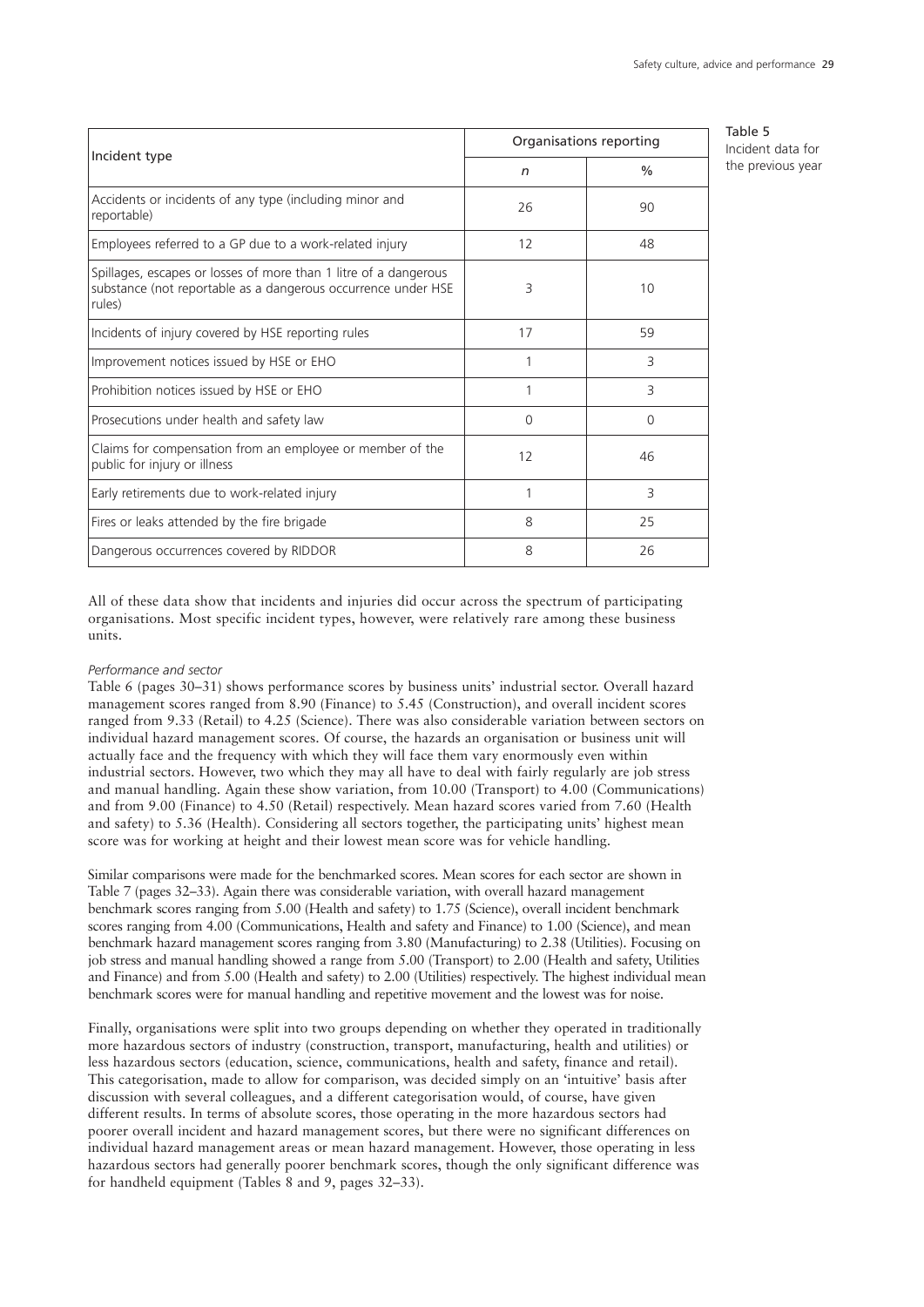#### Table 6

Performance scores by industry sector (*continued opposite*)

|                              | Education |           | Construction |      |       | Transport | Health |      |      | Science | cations | Communi-                 |
|------------------------------|-----------|-----------|--------------|------|-------|-----------|--------|------|------|---------|---------|--------------------------|
|                              | Mean      | sd        | Mean         | sd   | Mean  | sd        | Mean   | sd   | Mean | sd      | Mean    | sd                       |
| Overall hazard<br>management | 7.28      | 1.38      | 5.45         | 0.78 | 6.60  | 2.26      | 6.27   | 2.56 | 6.68 | 1.28    | 7.70    | 1.34                     |
| Overall incident             | 9.00      | 1.41      | 5.00         | 7.07 | 7.00  | 2.83      | 4.80   | 3.56 | 4.25 | 1.50    | 9.00    | 1.41                     |
| Manual handling              | 4.67      | 0.76      | 6.00         | 0.00 | 5.75  | 3.18      | 6.00   | 2.67 | 5.50 | 0.41    | 5.50    | 2.83                     |
| Repetitive<br>movement       | 3.50      | $\bar{a}$ | 4.75         | 0.35 | 9.25  | 1.06      | 5.25   | 0.96 | 6.00 | 0.41    | 5.75    | 0.35                     |
| Hazardous<br>substances      | 6.50      | 0.87      | 6.25         | 1.06 | 8.00  | 2.83      | 5.00   | 0.41 | 5.88 | 0.25    |         |                          |
| Working at<br>height         | 6.50      | 2.12      | 5.75         | 0.35 | 5.75  | 3.18      | 5.83   | 0.58 | 6.50 | 1.80    | 7.75    | 1.77                     |
| Dangerous<br>machinery       | 5.50      | 0.87      | 6.50         | 0.71 | 6.75  | 4.60      | 4.17   | 1.15 | 5.00 | 1.41    |         |                          |
| Job stress                   | 6.83      | 2.25      | 5.00         | 2.83 | 10.00 | ÷,        | 5.00   | 1.66 | 6.50 | 1.00    | 4.00    | 0.71                     |
| Vehicle handling             | 3.00      | ÷,        | 6.00         | 0.00 | 4.25  | 1.77      | 4.17   | 2.08 | 3.75 | 1.06    |         | ÷,                       |
| Slips and trips              | 10.00     | $\bar{a}$ | 4.50         | 0.71 | 6.00  | 2.83      | 5.00   | 2.00 | 5.38 | 0.63    | 6.00    | $\overline{\phantom{a}}$ |
| <b>Noise</b>                 | 4.25      | 1.06      | 4.75         | 2.47 | 6.00  | 4.24      | 3.67   | 0.76 | 5.00 | 0.71    |         | $\overline{\phantom{0}}$ |
| Handheld<br>equipment        | 2.83      | 0.76      | 5.00         | 0.71 | 6.50  | 2.12      | 3.00   | 1.32 | 6.00 | 3.54    | 2.00    | ÷,                       |
| Mean hazard<br>management    | 6.16      | 2.61      | 5.45         | 0.78 | 6.75  | 2.47      | 5.36   | 1.36 | 5.74 | 0.70    | 5.60    | 1.44                     |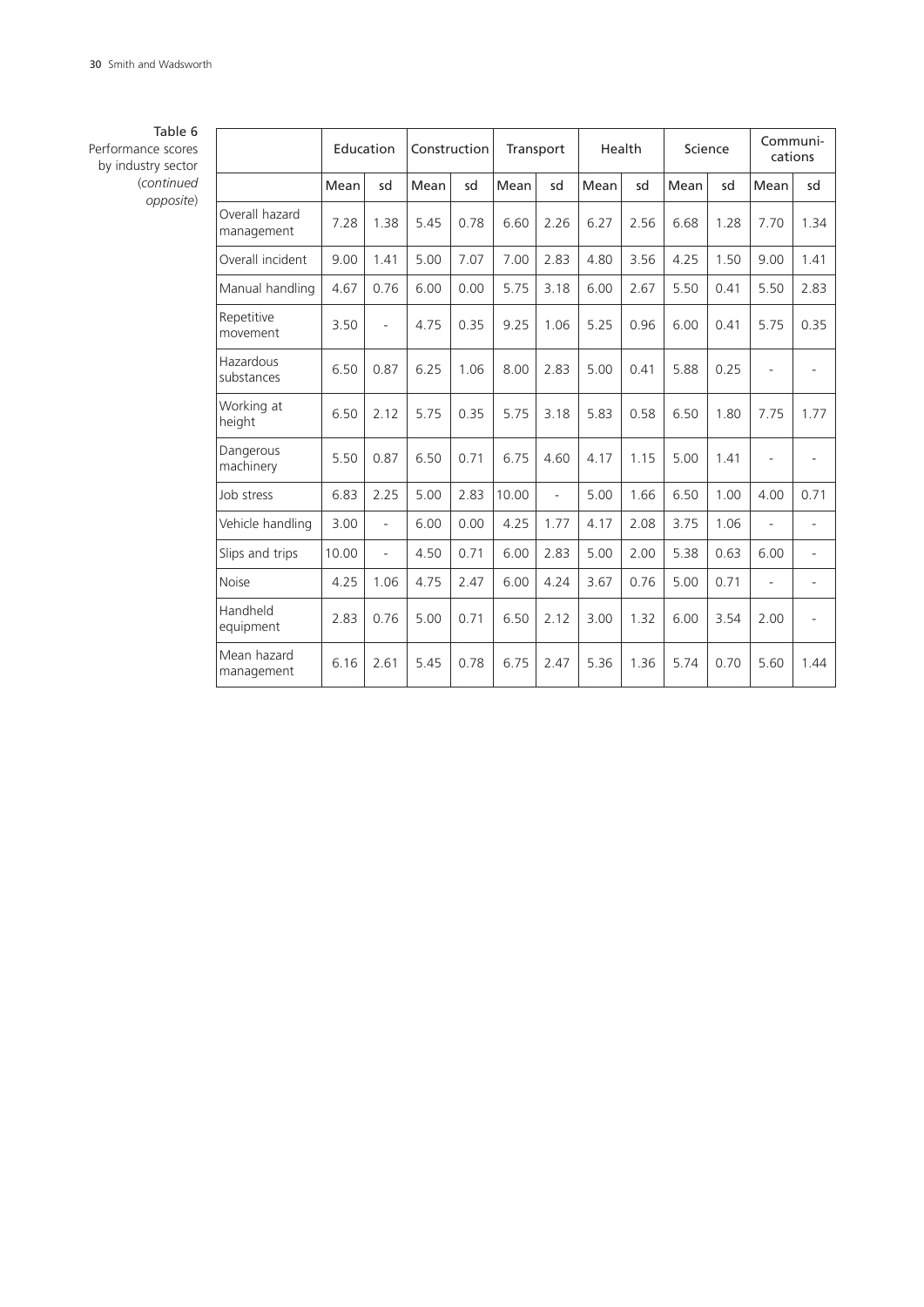|                              | Health and<br>safety     |                          | <b>Utilities</b> |                          | Retail |                          | Finance                  |                          | Manu-<br>facturing |      | Total |      |
|------------------------------|--------------------------|--------------------------|------------------|--------------------------|--------|--------------------------|--------------------------|--------------------------|--------------------|------|-------|------|
|                              | Mean                     | sd                       | Mean             | sd                       | Mean   | sd                       | Mean                     | sd                       | Mean               | sd   | Mean  | sd   |
| Overall hazard<br>management | 8.80                     | L.                       | 6.70             | ÷,                       | 7.43   | 0.63                     | 8.90                     | $\blacksquare$           | 5.73               | 0.25 | 6.64  | 1.49 |
| Overall incident             | 9.00                     | ÷,                       | 6.00             | ä,                       | 9.33   | 1.15                     | 7.00                     | $\overline{\phantom{a}}$ | 5.25               | 2.19 | 6.39  | 2.96 |
| Manual handling              | 8.00                     | ÷,                       | 5.00             | $\overline{a}$           | 4.50   | 1.80                     | 9.00                     | $\blacksquare$           | 5.94               | 1.15 | 5.73  | 1.70 |
| Repetitive<br>movement       | 6.00                     |                          |                  | L                        | 3.25   | 0.35                     | 5.50                     | ÷,                       | 6.00               | 1.73 | 5.70  | 1.66 |
| Hazardous<br>substances      | 9.00                     | ÷.                       | 7.00             | ÷,                       | 7.00   | í.                       | L.                       | ÷,                       | 5.94               | 0.73 | 6.23  | 1.23 |
| Working at<br>height         |                          | ÷.                       | 5.50             | ÷,                       | 4.83   | 1.26                     | ÷,                       | $\overline{\phantom{a}}$ | 6.75               | 1.31 | 6.25  | 1.48 |
| Dangerous<br>machinery       |                          | ÷,                       | 8.00             | $\overline{a}$           | 9.00   | $\overline{a}$           | ä,                       | ÷,                       | 5.06               | 1.18 | 5.59  | 1.80 |
| Job stress                   | 6.00                     | L.                       | 6.50             | $\overline{a}$           | 7.50   | 0.50                     | 6.00                     | $\overline{\phantom{a}}$ | 5.75               | 1.00 | 6.02  | 1.65 |
| Vehicle handling             | ٠                        | ÷.                       |                  | ÷.                       | 4.33   | 1.53                     | ÷,                       | $\overline{\phantom{a}}$ | 4.88               | 0.58 | 4.55  | 1.21 |
| Slips and trips              | 9.00                     | L.                       | 4.00             | L.                       | 7.00   | ÷,                       | 8.50                     | $\overline{\phantom{a}}$ | 6.06               | 1.08 | 6.02  | 1.72 |
| <b>Noise</b>                 | $\overline{\phantom{a}}$ | $\overline{\phantom{a}}$ | 6.00             | ÷,                       | ÷,     | $\overline{\phantom{m}}$ | $\overline{\phantom{a}}$ | $\overline{\phantom{a}}$ | 5.56               | 0.73 | 5.13  | 1.50 |
| Handheld<br>equipment        | $\overline{a}$           | ä,                       | 5.00             | ÷,                       | L,     |                          | ٠                        | $\overline{\phantom{a}}$ | 5.30               | 0.77 | 4.63  | 1.77 |
| Mean hazard<br>management    | 7.60                     | $\overline{\phantom{0}}$ | 5.88             | $\overline{\phantom{0}}$ | 5.43   | 1.22                     | 7.25                     | $\overline{\phantom{a}}$ | 5.72               | 0.25 | 5.84  | 1.26 |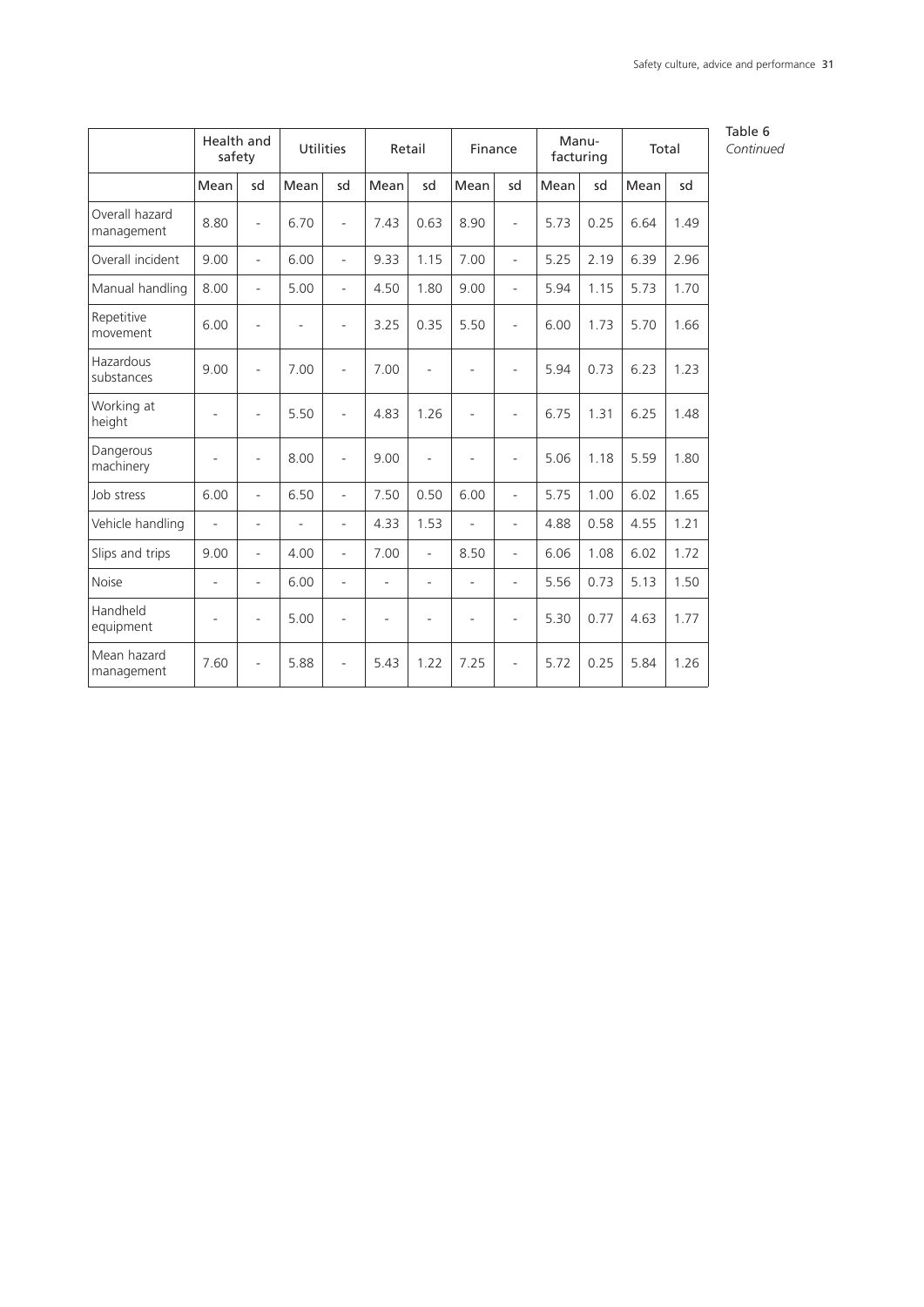Table 7 Benchmark performance scores by industry sector (*continued opposite*)

|                              | Education |      | Construction |      | Transport |      | Health |      | Science |      | Communi-<br>cations |                          |
|------------------------------|-----------|------|--------------|------|-----------|------|--------|------|---------|------|---------------------|--------------------------|
|                              | Mean      | sd   | Mean         | sd   | Mean      | sd   | Mean   | sd   | Mean    | sd   | Mean                | sd                       |
| Overall hazard<br>management | 3.00      | 1.41 | 2.00         | 0.00 | 3.50      | 2.12 | 2.00   | 1.41 | 1.75    | 0.50 | 4.50                | 0.71                     |
| Overall incident             | 3.75      | 0.96 | 3.00         | 2.83 | 3.50      | 0.71 | 3.40   | 0.55 | 1.00    | 0.00 | 4.00                | 0.00                     |
| Manual handling              | 3.00      | 1.00 | 4.50         | 0.71 | 3.50      | 2.12 | 3.40   | 0.89 | 2.57    | 0.50 | 3.00                | 1.41                     |
| Repetitive<br>movement       | 1.00      | ÷,   | 2.00         | 1.41 | 4.50      | 0.71 | 3.25   | 0.50 | 3.75    | 0.50 | 4.00                | 0.00                     |
| Hazardous<br>substances      | 2.67      | 0.58 | 2.50         | 0.71 | 4.00      | 1.41 | 2.50   | 1.00 | 2.25    | 0.96 |                     |                          |
| Working at<br>height         | 1.50      | 0.71 | 2.50         | 2.12 | 2.50      | 2.12 | 2.33   | 0.58 | 2.67    | 1.53 | 4.50                | 0.71                     |
| Dangerous<br>machinery       | 2.67      | 1.15 | 3.00         | 1.41 | 3.50      | 2.12 | 1.00   | 0.00 | 1.00    | 0.00 |                     | -                        |
| Job stress                   | 2.33      | 0.58 | 2.50         | 0.71 | 5.00      | L    | 2.20   | 1.10 | 3.25    | 0.96 | 2.50                | 0.71                     |
| Vehicle handling             | 1.00      | ÷,   | 3.00         | 1.41 | 3.00      | 1.41 | 2.00   | 0.00 | 2.00    | 1.41 |                     | $\overline{\phantom{0}}$ |
| Slips and trips              | 5.00      | ÷,   | 1.50         | 0.71 | 3.00      | 1.41 | 3.00   | 1.00 | 2.00    | 1.41 | 4.00                | ÷.                       |
| <b>Noise</b>                 | 1.50      | 0.71 | 2.00         | 0.00 | 2.50      | 2.12 | 1.00   | 0.00 | 2.00    | 0.00 | ÷.                  | $\overline{\phantom{0}}$ |
| Handheld<br>equipment        | 1.00      | 0.00 | 2.50         | 0.71 | 3.50      | 0.71 | 1.00   | 0.00 | 2.00    | 0.00 | 1.00                | $\overline{\phantom{0}}$ |
| Mean hazard<br>management    | 2.74      | 1.52 | 2.60         | 0.71 | 3.47      | 1.37 | 2.39   | 0.35 | 2.46    | 0.39 | 3.42                | 0.82                     |

Table 8 Comparison of the mean absolute performance scores of

organisations from higher- and lowerhazard sectors of industry

|                           |      | Lower-risk sectors |      | Higher-risk sectors | F    | p     |
|---------------------------|------|--------------------|------|---------------------|------|-------|
|                           | Mean | se                 | Mean | se                  |      |       |
| Overall hazard management | 7.41 | 0.31               | 6.00 | 0.34                | 9.26 | 0.005 |
| Overall incident          | 7.67 | 0.64               | 5.33 | 0.70                | 5.87 | 0.02  |
| Manual handling           | 5.54 | 0.47               | 5.89 | 0.40                | 0.33 | 0.57  |
| Repetitive movement       | 5.18 | 0.37               | 6.06 | 0.46                | 1.90 | 0.18  |
| Hazardous substances      | 6.56 | 0.37               | 6.06 | 0.31                | 0.96 | 0.34  |
| Working at height         | 6.25 | 0.56               | 6.25 | 0.34                | 0.00 | 1.00  |
| Dangerous machinery       | 5.92 | 0.71               | 5.47 | 0.47                | 0.26 | 0.62  |
| Job stress                | 6.36 | 0.41               | 5.74 | 0.42                | 1.09 | 0.30  |
| Vehicle handling          | 3.92 | 0.49               | 4.80 | 0.30                | 2.43 | 0.14  |
| Slips and trips           | 6.89 | 0.62               | 5.53 | 0.37                | 4.03 | 0.06  |
| <b>Noise</b>              | 4.88 | 0.52               | 5.19 | 0.41                | 0.13 | 0.72  |
| Handheld equipment        | 3.75 | 0.99               | 4.96 | 0.35                | 2.17 | 0.16  |
| Mean hazard management    | 6.00 | 0.39               | 5.71 | 0.24                | 0.40 | 0.53  |
|                           |      |                    |      |                     |      |       |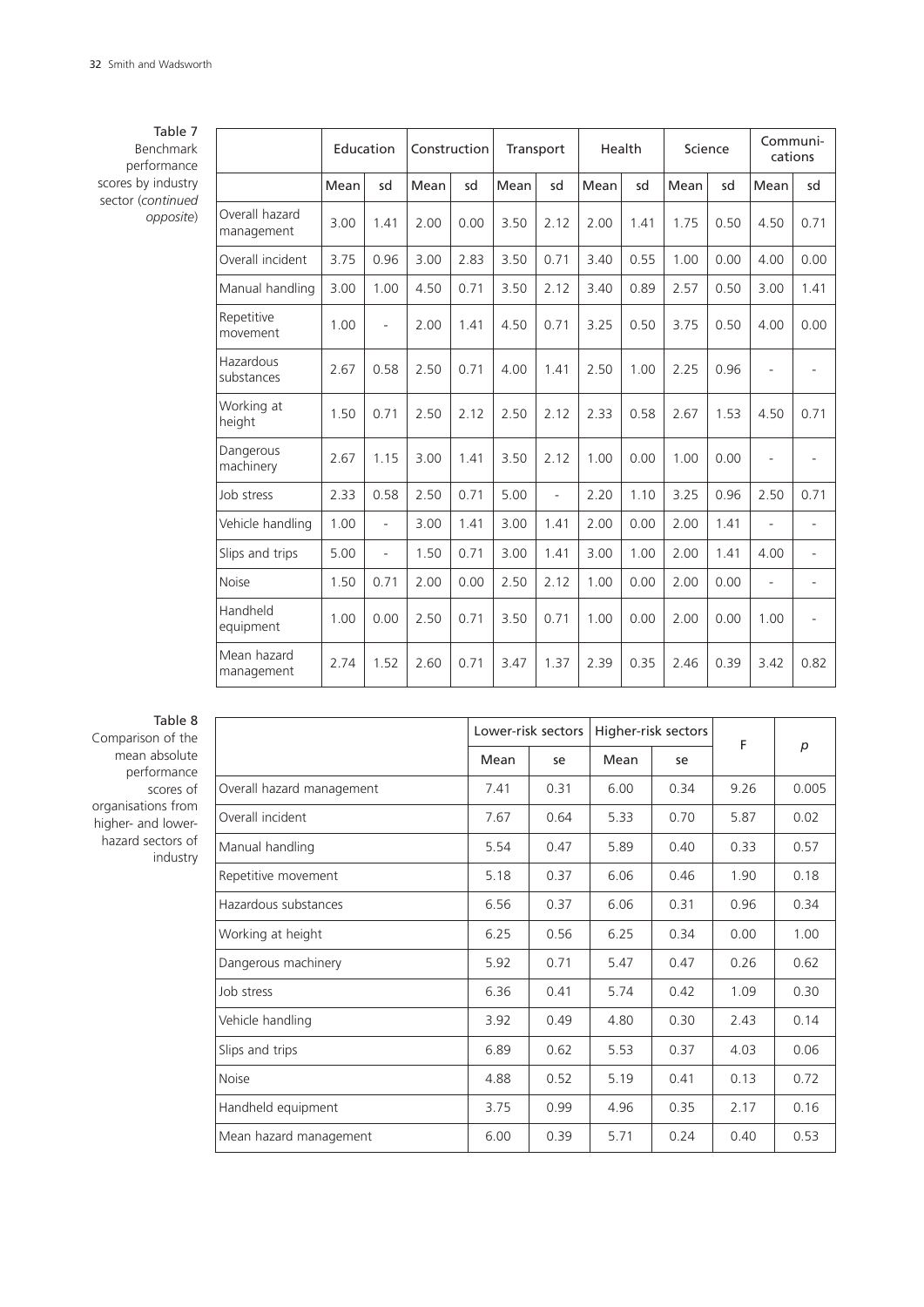|                              | Health and<br>safety     |                          | <b>Utilities</b> |    | Retail |                          | Finance                  |                          | Manu-<br>facturing |      | Total |      |
|------------------------------|--------------------------|--------------------------|------------------|----|--------|--------------------------|--------------------------|--------------------------|--------------------|------|-------|------|
|                              | Mean                     | sd                       | Mean             | sd | Mean   | sd                       | Mean                     | sd                       | Mean               | sd   | Mean  | sd   |
| Overall hazard<br>management | 5.00                     | $\overline{\phantom{a}}$ | 3.00             | ÷, | 4.67   | 0.58                     | 3.00                     | $\overline{\phantom{a}}$ | 3.50               | 0.76 | 3.09  | 1.33 |
| Overall incident             | 4.00                     | $\blacksquare$           | 3.00             | ä, | 3.67   | 1.15                     | 4.00                     | $\overline{\phantom{a}}$ | 3.63               | 1.19 | 3.27  | 1.26 |
| Manual handling              | 5.00                     | $\bar{a}$                | 2.00             | ÷, | 3.67   | 1.53                     | 3.00                     | $\overline{a}$           | 4.50               | 0.76 | 3.63  | 1.13 |
| Repetitive<br>movement       | 3.00                     | $\overline{\phantom{a}}$ | ÷                | ä, | 3.00   | 0.00                     | 3.00                     | $\overline{\phantom{a}}$ | 4.50               | 0.76 | 3.63  | 1.08 |
| Hazardous<br>substances      | 4.00                     | ÷,                       | 4.00             | L. | 3.00   | L,                       | L.                       | $\overline{\phantom{a}}$ | 3.75               | 0.46 | 3.12  | 0.95 |
| Working at<br>height         | ä,                       | $\overline{\phantom{a}}$ | 2.00             | ÷, | 2.67   | 0.58                     | Ĭ.                       | ÷,                       | 4.50               | 1.07 | 3.19  | 1.47 |
| Dangerous<br>machinery       | ٠                        | ä,                       | 3.00             | ÷, | 4.00   | L,                       |                          | ÷,                       | 3.00               | 1.20 | 2.59  | 1.33 |
| Job stress                   | 2.00                     | $\bar{a}$                | 2.00             | ÷, | 4.33   | 0.58                     | 2.00                     | $\bar{a}$                | 3.50               | 0.76 | 3.00  | 1.06 |
| Vehicle handling             | L.                       | $\blacksquare$           |                  | ÷, | 4.00   | 1.00                     | L.                       | $\overline{\phantom{a}}$ | 3.88               | 0.83 | 3.14  | 1.24 |
| Slips and trips              | 4.00                     | $\overline{\phantom{a}}$ | 1.00             | L. | 5.00   | $\frac{1}{2}$            | 2.00                     | $\overline{a}$           | 2.88               | 0.99 | 2.80  | 1.29 |
| Noise                        | $\overline{\phantom{a}}$ | $\overline{\phantom{a}}$ | 3.00             | ÷, | Ξ.     | $\overline{\phantom{0}}$ | $\overline{\phantom{a}}$ | $\overline{\phantom{a}}$ | 3.50               | 0.76 | 2.50  | 1.19 |
| Handheld<br>equipment        | ٠                        | $\overline{\phantom{a}}$ | 2.00             |    |        | L,                       |                          | $\overline{\phantom{a}}$ | 4.00               | 0.93 | 2.59  | 1.44 |
| Mean hazard<br>management    | 4.00                     | ÷,                       | 3.00             | L, | 3.64   | 0.17                     | 2.50                     | L,                       | 3.80               | 0.52 | 3.08  | 0.88 |

|                           |      | Lower-risk sectors |      | Higher-risk sectors | F    |       |
|---------------------------|------|--------------------|------|---------------------|------|-------|
|                           | Mean | se                 | Mean | se                  |      | p     |
| Overall hazard management | 3.33 | 0.37               | 2.89 | 0.29                | 0.91 | 0.35  |
| Overall incident          | 3.07 | 0.37               | 3.44 | 0.26                | 0.73 | 0.40  |
| Manual handling           | 3.21 | 0.28               | 3.94 | 0.26                | 3.57 | 0.07  |
| Repetitive movement       | 3.28 | 0.27               | 3.88 | 0.29                | 2.12 | 0.16  |
| Hazardous substances      | 2.67 | 0.29               | 3.35 | 0.23                | 3.35 | 0.08  |
| Working at height         | 2.80 | 0.42               | 3.44 | 0.39                | 1.17 | 0.29  |
| Dangerous machinery       | 2.33 | 0.56               | 2.69 | 0.34                | 0.30 | 0.59  |
| Job stress                | 3.00 | 0.28               | 3.00 | 0.27                | 0.00 | 1.00  |
| Vehicle handling          | 2.83 | 0.65               | 3.27 | 0.28                | 0.51 | 0.48  |
| Slips and trips           | 3.11 | 0.54               | 2.63 | 0.27                | 0.81 | 0.38  |
| Noise                     | 1.75 | 0.25               | 2.69 | 0.31                | 2.09 | 0.17  |
| Handheld equipment        | 1.33 | 0.21               | 3.06 | 0.35                | 8.62 | 0.008 |
| Mean hazard management    | 2.98 | 0.24               | 3.16 | 0.20                | 0.34 | 0.57  |

#### Table 9

Comparison of the mean benchmark performance scores of organisations from higher- and lowerhazard sectors of industry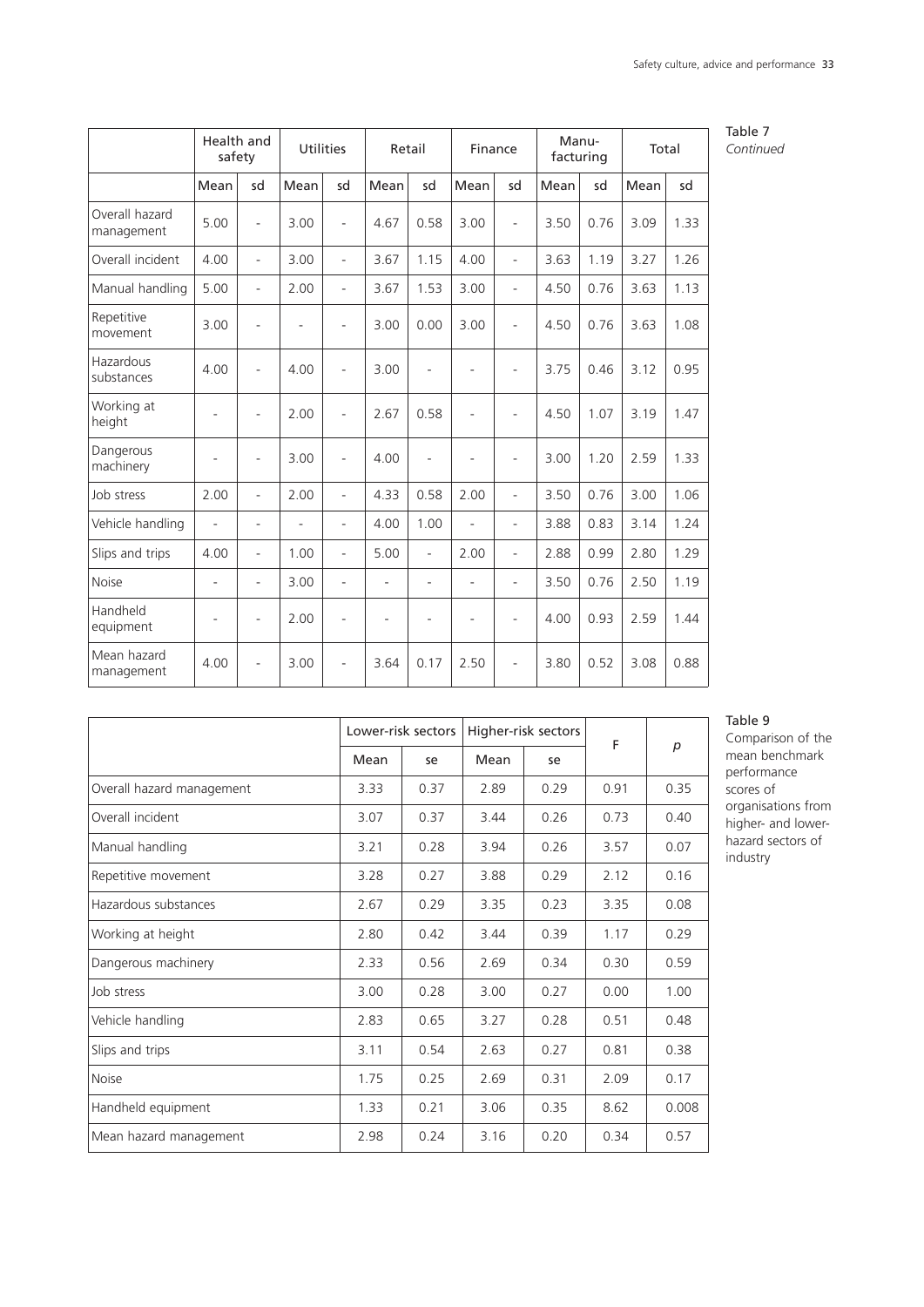#### *Performance and organisation size*

The performance questionnaire also collected information about organisation size. Most of the respondents described their organisation as having over 250 employees (*n* = 21, 64 per cent), with three (9 per cent) having 100–250 employees, seven (21 per cent) 50–99 and the remaining two (6 per cent) 10–50 employees.

Comparisons were made between those with over 250 employees and those with fewer (Tables 9 and 10). The only significant difference in terms of overall scores was for overall hazard management  $(F = 6.01, p = 0.02)$ , where smaller organisations had higher scores (Table 10).

Table 10 Absolute performance scores by organisation size

|                           | Organisation size |              |                 |      |  |  |  |
|---------------------------|-------------------|--------------|-----------------|------|--|--|--|
|                           |                   | 250 or under | <b>Over 250</b> |      |  |  |  |
|                           | Mean              | se           | Mean            | se   |  |  |  |
| Overall hazard management | 7.43              | 0.40         | 6.19            | 0.30 |  |  |  |
| Overall incident          | 7.25              | 0.91         | 5.90            | 0.61 |  |  |  |
| Manual handling           | 5.82              | 0.60         | 5.69            | 0.34 |  |  |  |
| Repetitive movement       | 5.21              | 0.36         | 5.88            | 0.41 |  |  |  |
| Hazardous substances      | 6.56              | 0.40         | 6.06            | 0.30 |  |  |  |
| Working at height         | 6.00              | 0.42         | 6.34            | 0.37 |  |  |  |
| Dangerous machinery       | 6.30              | 0.58         | 5.38            | 0.46 |  |  |  |
| Job stress                | 6.68              | 0.46         | 5.65            | 0.36 |  |  |  |
| Vehicle handling          | 4.50              | 0.87         | 4.56            | 0.27 |  |  |  |
| Slips and trips           | 6.50              | 0.74         | 5.75            | 0.34 |  |  |  |
| <b>Noise</b>              | 4.80              | 0.68         | 5.23            | 0.40 |  |  |  |
| Handheld equipment        | 4.00              | 0.65         | 4.82            | 0.45 |  |  |  |
| Mean hazard management    | 6.25              | 0.44         | 5.61            | 0.23 |  |  |  |

However, larger organisations had generally higher benchmark performance scores (Table 11), with significant differences for repetitive movement  $(F = 5.72, p = 0.03)$ ; hazardous substances  $(F = 9.04,$  $p = 0.006$ ; and working at height ( $F = 4.09$ ,  $p = 0.05$ ).

Differences in safety performance by organisation size, however, may to some extent reflect their industrial sector. More of the organisations with 250 or fewer employees operated in lower-risk sectors of industry (eight, or 67 per cent, compared with four, or 33 per cent, of those with more than 250 employees:  $\chi^2$  = 3.42, 1 df,  $p$  = 0.06).

#### *Summary of performance survey*

These findings show relatively high mean levels of corporate health and safety performance across the participating organisations. However, they also show some variation between participants, and both across and between industrial sectors. There was also some variation according to organisation size, with smaller organisations having generally higher absolute scores and larger ones having generally higher benchmark scores.

#### 4.3.2 Advice survey

The advice survey was carried out among the participating organisations' OSH practitioners or advisers. It was intended to describe their roles, experiences and competence. The findings showed that:

- OSH practitioners spent most of their time on health and safety, though they also had other roles
- OSH practitioners had a variety of training and qualifications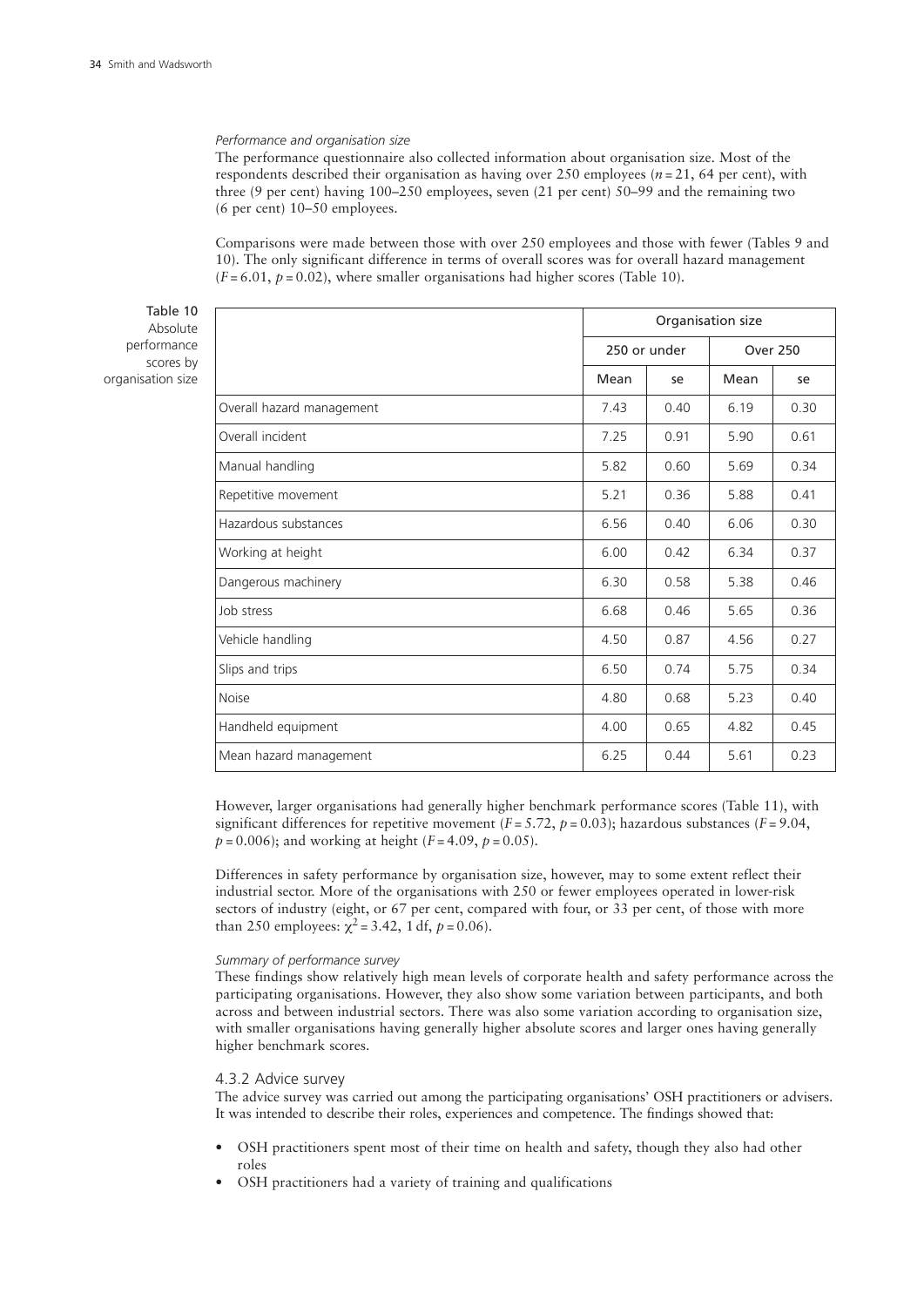|                           | Organisation size |              |                 |      |  |
|---------------------------|-------------------|--------------|-----------------|------|--|
|                           |                   | 250 or under | <b>Over 250</b> |      |  |
|                           | Mean              | se           | Mean            | se   |  |
| Overall hazard management | 3.00              | 0.39         | 3.14            | 0.30 |  |
| Overall incident          | 3.08              | 0.42         | 3.38            | 0.25 |  |
| Manual handling           | 3.18              | 0.35         | 3.86            | 0.23 |  |
| Repetitive movement       | 2.86              | 0.34         | 3.90            | 0.23 |  |
| Hazardous substances      | 2.44              | 0.38         | 3.47            | 0.15 |  |
| Working at height         | 2.29              | 0.42         | 3.53            | 0.34 |  |
| Dangerous machinery       | 2.60              | 0.40         | 2.59            | 0.35 |  |
| Job stress                | 2.55              | 0.28         | 3.25            | 0.24 |  |
| Vehicle handling          | 2.50              | 0.65         | 3.29            | 0.29 |  |
| Slips and trips           | 2.44              | 0.58         | 3.00            | 0.24 |  |
| <b>Noise</b>              | 2.00              | 0.32         | 2.67            | 0.33 |  |
| Handheld equipment        | 1.80              | 0.37         | 2.82            | 0.37 |  |
| Mean hazard management    | 2.71              | 0.27         | 3.29            | 0.17 |  |

Table 11 Benchmark performance scores by organisation size

• Most felt their organisation was supportive of them and they had influence over health and safety decisions.

The UK Management of Health and Safety at Work Regulations 1999<sup>83</sup> state that employers must appoint one or more competent persons for health and safety assistance, and they define a competent person as having 'sufficient training and experience or knowledge and other qualities properly to undertake' the necessary measures to comply with the statutory requirements and prohibitions. In this context, therefore, the project's third aim is addressed here by describing the training, qualification and experience of the participating organisations' OSH practitioners – in effect to detail, as far as possible, their competence.

#### *Respondents*

In total, 37 respondents completed the advice survey, 33 of whom were the main health and safety practitioner or adviser for their business unit. Their demographic characteristics and some of their work characteristics are summarised in Table 12 (page 36).

The following sections (unless otherwise indicated) focus only on those respondents with main responsibility for health and safety in their business unit.

## *Advisers' roles*

The majority of the advisers (27, 82 per cent) had other functions as part of their roles (such as administration (16, 49 per cent), environment (17, 52 per cent) or security (9, 27 per cent)) in addition to health and safety. Despite this, however, most (22, 67 per cent) spent over 20 hours per week on health and safety issues, with only six (18 per cent) reporting spending five hours or less per week. Just under half (16, 49 per cent) had worked in the role of health and safety adviser for over eight years, and most (23, 70 per cent) had been in their current industry for over eight years. Just over one third (12, 36 per cent) were the designated competent person at a site employing over 1,000 staff, with a further six (18 per cent) acting as the designated competent person to 501–1,000 staff. Ten (30 per cent) were the designated competent person on sites with 51–100 staff (6, 18 per cent) or 50 or fewer staff (4, 12 per cent). Table 13 (page 37) shows the areas in which they felt they gave competent advice.

Most of the respondents (29, 88 per cent) felt they had sufficient knowledge to give advice in the areas they were responsible for, but one respondent did not and a further three did not know.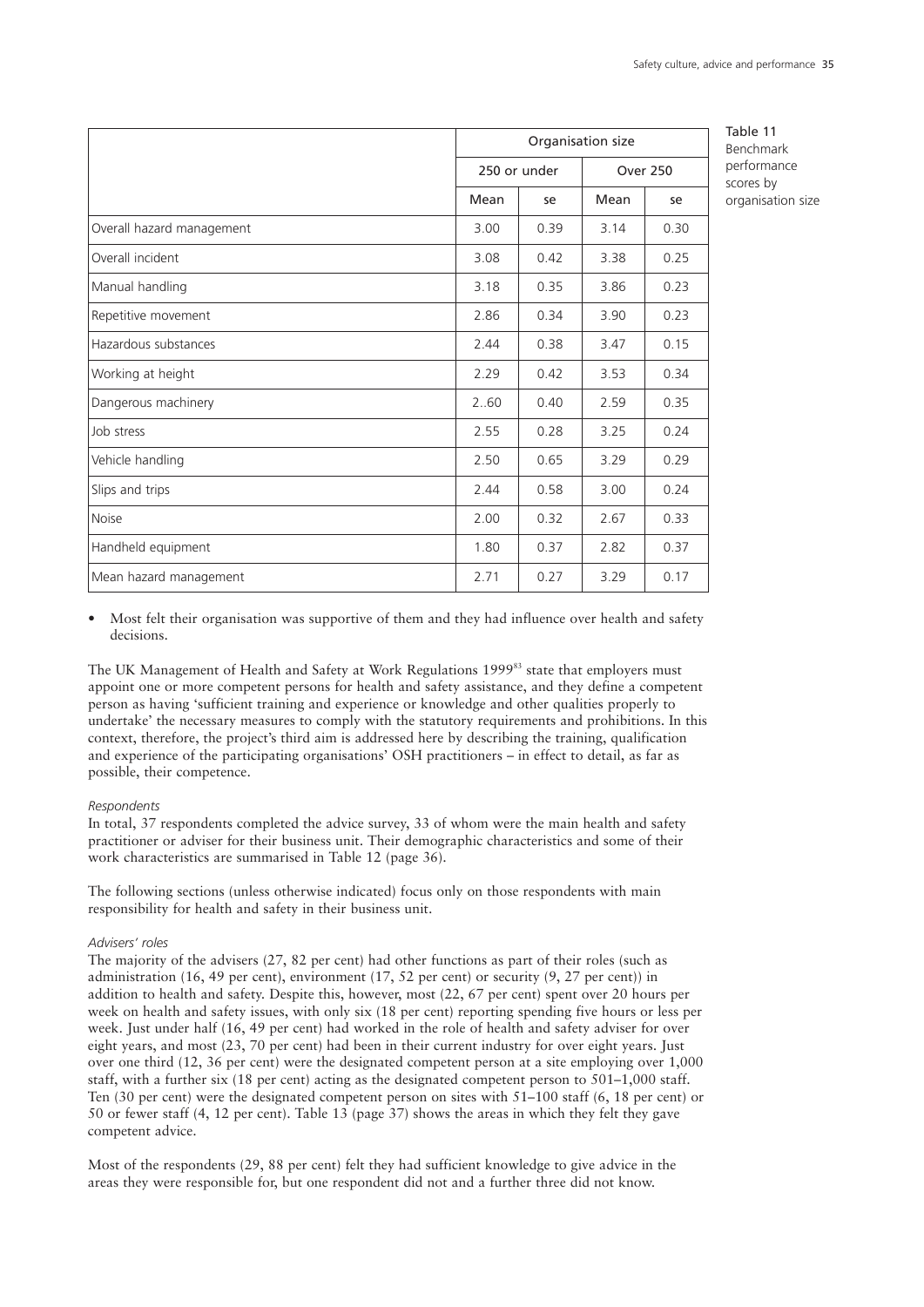Table 12 Demographic data on advice survey respondents

|                                                                |            | All respondents<br>$(n=37)$ | Respondents with<br>main responsibility<br>$(n=33)$ |
|----------------------------------------------------------------|------------|-----------------------------|-----------------------------------------------------|
| Sex: male                                                      | $\sqrt{n}$ | 27                          | 24                                                  |
|                                                                | $\%$       | 75                          | 75                                                  |
|                                                                | Mean       | 45.75                       | 46.06                                               |
| Age                                                            | sd         | 10.22                       | 9.41                                                |
|                                                                | Range      | $23 - 63$                   | $29 - 60$                                           |
| Marital status:                                                | $\sqrt{n}$ | 28                          | 26                                                  |
| married or cohabiting                                          | $\%$       | 80                          | 84                                                  |
| Education: degree, higher degree<br>or equivalent professional | $\sqrt{n}$ | 24                          | 24                                                  |
| qualification                                                  | $\%$       | 67                          | 73                                                  |
| Ethnicity: white                                               | $\sqrt{n}$ | 37                          | 33                                                  |
|                                                                | $\%$       | 100                         | 100                                                 |
| Contract: permanent                                            | $\sqrt{n}$ | 37                          | 33                                                  |
|                                                                | $\%$       | 100                         | 100                                                 |
| Level: manager or supervisor                                   | $\sqrt{n}$ | 31                          | 31                                                  |
|                                                                | $\%$       | 84                          | 94                                                  |
|                                                                | Mean       | 5.76                        | 5.73                                                |
| Years in post                                                  | sd         | 6.55                        | 6.75                                                |
|                                                                | Range      | $< 1 - 30$                  | $< 1 - 30$                                          |
|                                                                | Mean       | 41.08                       | 41.21                                               |
| Working hours per week                                         | sd         | 6.54                        | 6.85                                                |
|                                                                | Range      | $20 - 55$                   | $20 - 55$                                           |
| Enjoy job: really                                              | $\sqrt{n}$ | 13                          | 12                                                  |
|                                                                | $\%$       | 35                          | 36                                                  |
| Suffer from work stress:                                       | $\sqrt{n}$ | 4                           | $\overline{4}$                                      |
| very or extremely                                              | $\%$       | 11                          | 12                                                  |

# *Advisers' training, education and qualifications*

Most advisers (28, 85 per cent) also felt that had adequate training and education for their role. The training respondents had received is listed in Table 14. Three had no formal training at all. The qualifications and training courses shown in Table 14 were categorised as follows:

- IOSH *Managing safely* (awareness training course)
- NEBOSH Certificate
- NEBOSH Diploma (awarded before 2000, part 1 or part 2)
- degree, diploma of higher education, postgraduate diplioma or masters in health and safety
- other (contractor's passport, British Safety Council Certificate or Diploma, S/NVQ level 3 or 4).

According to these groups, 11 respondents (33 per cent) had one category of training qualification, a further 11 (33 per cent) had two, six (18 per cent) had three, and two (6 per cent) had four.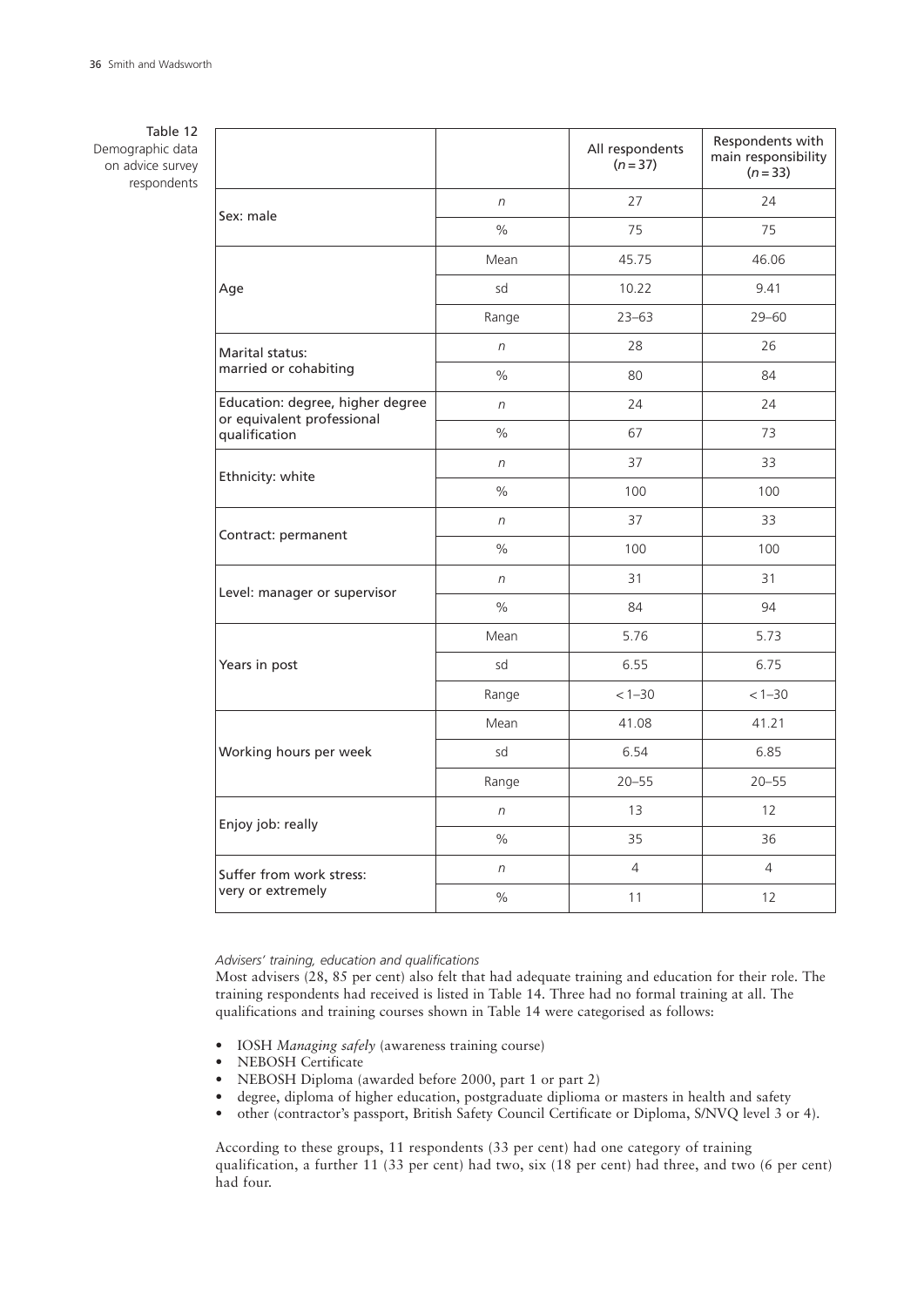| Hazard                   | Advice given |               |  |  |  |
|--------------------------|--------------|---------------|--|--|--|
|                          | n            | $\frac{0}{0}$ |  |  |  |
| Slips, trips and falls   | 30           | 91            |  |  |  |
| Display screen equipment | 28           | 85            |  |  |  |
| Maintenance or repair    | 26           | 79            |  |  |  |
| Manual handling          | 25           | 76            |  |  |  |
| <b>Noise</b>             | 25           | 76            |  |  |  |
| Fire                     | 23           | 70            |  |  |  |
| Chemicals                | 22           | 67            |  |  |  |
| Electrical hazards       | 22           | 67            |  |  |  |
| <b>Stress</b>            | 20           | 61            |  |  |  |
| Machinery                | 19           | 58            |  |  |  |
| Transport                | 19           | 58            |  |  |  |
| Thermal hazards          | 12           | 36            |  |  |  |
| Non-ionising radiation   | 11           | 33            |  |  |  |
| Biological agents        | 7            | 21            |  |  |  |
| Ionising radiation       | 7            | 21            |  |  |  |
| Other (eg vibration)     | 7            | 21            |  |  |  |

Table 13 Hazards on which advisers provided competent advice

| Training and qualification level                             |                | Held by       |
|--------------------------------------------------------------|----------------|---------------|
|                                                              | n              | $\frac{0}{0}$ |
| None                                                         | 3              | 9             |
| Contractor's passport                                        | 3              | 9             |
| British Safety Council Certificate in Safety Management      | 1              | 3             |
| British Safety Council Diploma in Safety Management          | $\overline{2}$ | 6             |
| Managing safely (IOSH awareness training course)             | 11             | 33            |
| S/NVQ level 3                                                | 1              | 3             |
| S/NVO level 4                                                | 8              | 24            |
| <b>NEBOSH Certificate</b>                                    | 19             | 58            |
| NEBOSH Diploma (awarded before 2000)                         | 5              | 15            |
| NEBOSH Diploma (part 1)                                      | $\overline{4}$ | 12            |
| NEBOSH Diploma (part 2)                                      | 3              | 9             |
| Degree or diploma of higher education in health and safety   | 7              | 21            |
| Postgraduate diploma or master's degree in health and safety | 4              | 12            |

Table 14 Advisers' training and/or qualification level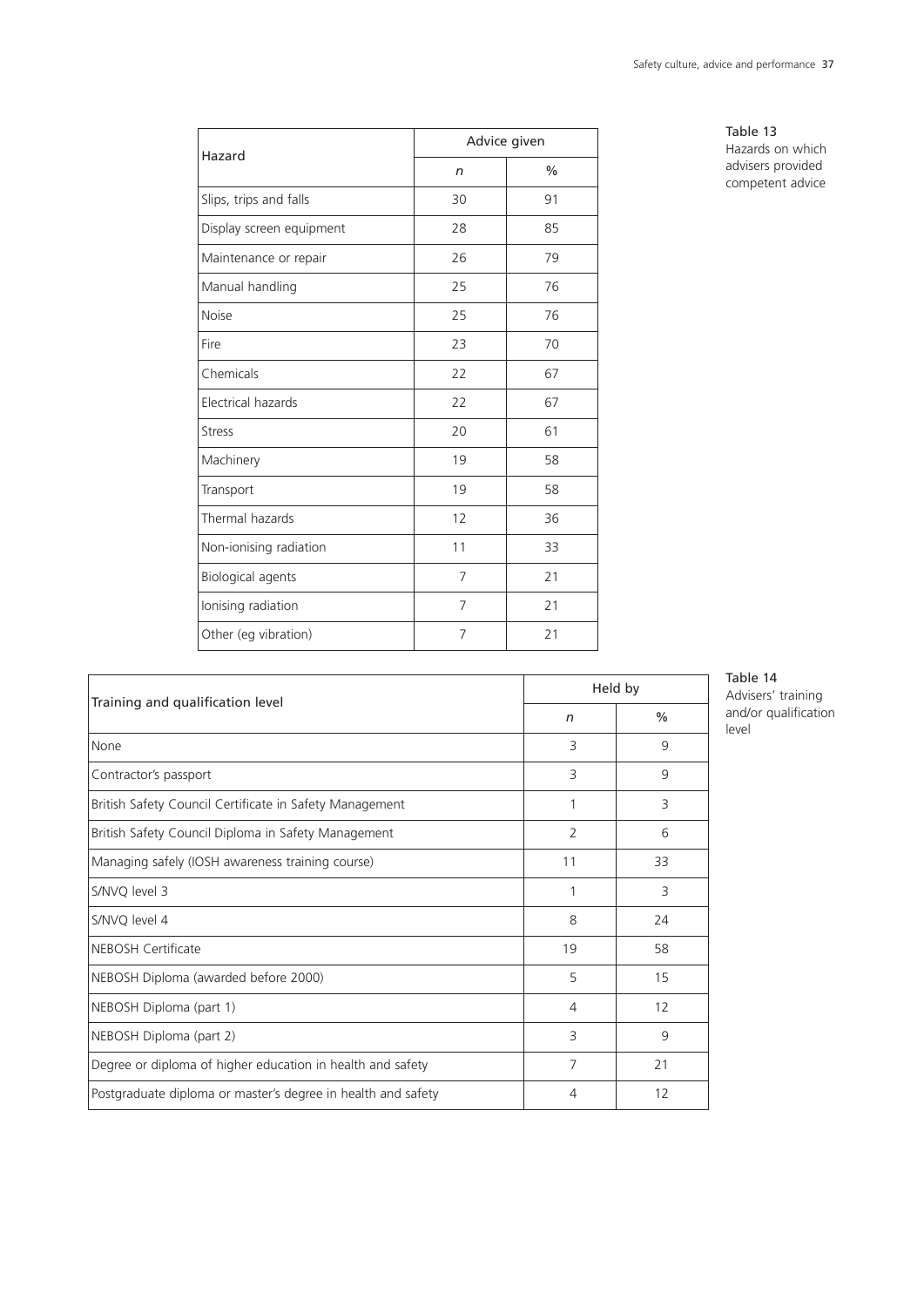Table 15 Training and qualifications by adviser's industry

sector

Sector Total number of advisers Number of advisers with... No training IOSH *Managing safely* NEBOSH Cert NEBOSH Diploma Degree Other Manufacturing 8 | 1 | 3 | 6 | 2 | 2 | 3 Health 5 0 1 1 3 2 1 Education 4 1 1 2 0 1 1 Science 1 4 1 1 2 1 1 1 0 0 0 Retail | 3 | 0 | 3 | 0 | 0 | 3 Construction  $\begin{vmatrix} 2 & 0 & 1 & 1 & 1 & 1 & 2 & 0 \ 2 & 0 & 0 & 1 & 1 & 1 & 2 & 0 \end{vmatrix}$ Transport | 2 | 0 | 1 | 0 | 2 | 0 Communications 2 0 0 1 1 1 1 Finance | 1 | 0 | 1 | 0 | 0 | 0 | 0 Utilities 1 0 1 1 1 0 1 Health and safety 1 0 0 1 0 0 0 Total | | 3 | 11 | 19 | 9 | 10 | 10

Table 15 shows advisers' training, education and qualification categories by industrial sector. Each of the categories crossed sectors, and the three advisers with no training each worked in a different

Table 16 shows advisers' training and qualification categories by the number of employees on the site at which they were the competent person. Again the categories were each represented in a range of site sizes. Two of the advisers with no training were the designated competent person on sites with 51–100 staff, and the third on a site with 1,001 or more staff.

The advisers, therefore, had a range of training and qualifications, and a minority had no training at all. The kinds of qualification held by the advisers were not specific to either the industrial sector they worked in or the size of the site on which they were the competent person.

Table 16 Training and qualifications by number of employees on site at which the adviser is a competent person

|                     | Number of advisers with |                                   |                       |                          |                |                |  |  |
|---------------------|-------------------------|-----------------------------------|-----------------------|--------------------------|----------------|----------------|--|--|
| Number of employees | <b>No</b><br>training   | <b>IOSH</b><br>Managing<br>safely | <b>NEBOSH</b><br>Cert | <b>NEBOSH</b><br>Diploma | Degree         | Other          |  |  |
| Up to 50            | $\Omega$                | $\overline{2}$                    | 3                     |                          |                | $\Omega$       |  |  |
| $51 - 100$          | $\overline{2}$          | 3                                 | $\overline{2}$        |                          |                |                |  |  |
| $101 - 250$         | $\Omega$                | 1                                 | 2                     | $\Omega$                 | $\Omega$       | $\Omega$       |  |  |
| 251-500             | $\Omega$                | 1                                 | 2                     | $\Omega$                 | 1              | $\overline{2}$ |  |  |
| $501 - 1,000$       | $\Omega$                | 2                                 | 3                     | 3                        | 3              | $\overline{2}$ |  |  |
| 1,001 or more       | 1                       | $\overline{2}$                    | $\overline{7}$        | $\overline{4}$           | $\overline{4}$ | 5              |  |  |
| Total               | 3                       | 11                                | 19                    | 9                        | 10             | 10             |  |  |

sector (manufacturing, education and science).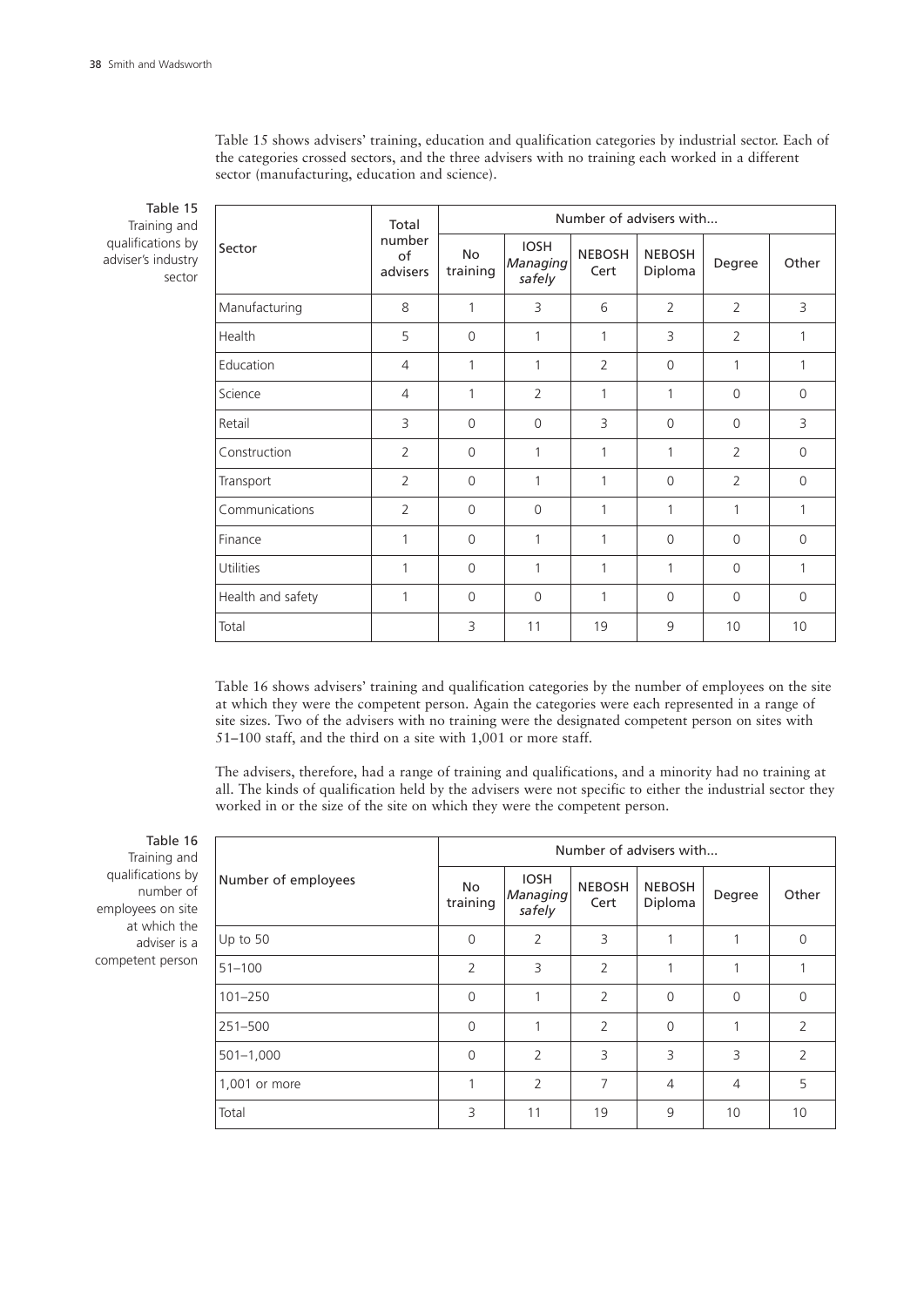# *IOSH membership*

Two thirds of the respondents (22, 67 per cent) were members of IOSH: 15 were Chartered members, two were Graduate members, one was a Technician member, and four did not specify their membership type.

Advisers' training varied with IOSH membership category. None of those with no training were IOSH members, while all or virtually all of those with a NEBOSH Diploma, degree or other qualification were IOSH members. Just under half of those with the IOSH *Managing safely* awareness training course certificate were members, as were nearly 80 per cent of those with a NEBOSH Certificate (Table 17).

|                             | <b>IOSH</b> members |               |                | Non-IOSH members | Total |      |
|-----------------------------|---------------------|---------------|----------------|------------------|-------|------|
|                             | n                   | $\frac{0}{0}$ | n              | $\%$             | n     | $\%$ |
| No training                 | $\mathbf 0$         | $\mathbf 0$   | 3              | 100              | 3     | 100  |
| <b>IOSH Managing safely</b> | 5                   | 45            | 6              | 55               | 11    | 100  |
| NEBOSH Certificate          | 15                  | 79            | $\overline{4}$ | 21               | 19    | 100  |
| NEBOSH Diploma              | 9                   | 100           | $\Omega$       | $\Omega$         | 9     | 100  |
| Degree                      | 10                  | 100           | $\Omega$       | 0                | 10    | 100  |
| Other                       | 9                   | 90            |                | 10               | 10    | 100  |

Table 17 IOSH membership by training and qualifications

Almost all the industrial sectors represented in the study had at least one adviser who was an IOSH member (Table 18).

|                   | <b>IOSH</b> members |                |                | Non-IOSH members | Total          |               |
|-------------------|---------------------|----------------|----------------|------------------|----------------|---------------|
| Sector            | $\sqrt{n}$          | $\frac{0}{0}$  | $\sqrt{n}$     | $\frac{0}{0}$    | $\sqrt{n}$     | $\frac{0}{0}$ |
| Manufacturing     | 6                   | 75             | 2              | 25               | 8              | 100           |
| Health            | $\overline{4}$      | 80             | $\mathbf{1}$   | 20               | 5              | 100           |
| Education         | $\overline{2}$      | 50             | 2              | 50               | $\overline{4}$ | 100           |
| Science           | 1                   | 25             | 3              | 75               | $\overline{4}$ | 100           |
| Retail            | 3                   | 100            | $\overline{0}$ | $\Omega$         | 3              | 100           |
| Construction      | 2                   | 100            | $\mathbf 0$    | $\mathbf 0$      | 2              | 100           |
| Transport         | $\overline{2}$      | 100            | $\overline{0}$ | $\Omega$         | $\overline{2}$ | 100           |
| Communications    | 1                   | 50             | 1              | 50               | $\overline{2}$ | 100           |
| Finance           | $\mathbf 0$         | $\mathbf{0}$   | 1              | 100              | 1              | 100           |
| <b>Utilities</b>  | 1                   | 100            | $\Omega$       | $\Omega$         | 1              | 100           |
| Health and safety | $\Omega$            | $\overline{0}$ | 1              | 100              | 1              | 100           |
| Total             | 22                  | 67             | 11             | 33               | 33             | 100           |

Table 18 IOSH membership by adviser's industry sector

There was, however, a suggestion that the proportion of advisers who were IOSH members increased with the number of employees on the site at which the adviser was the competent person (Table 19).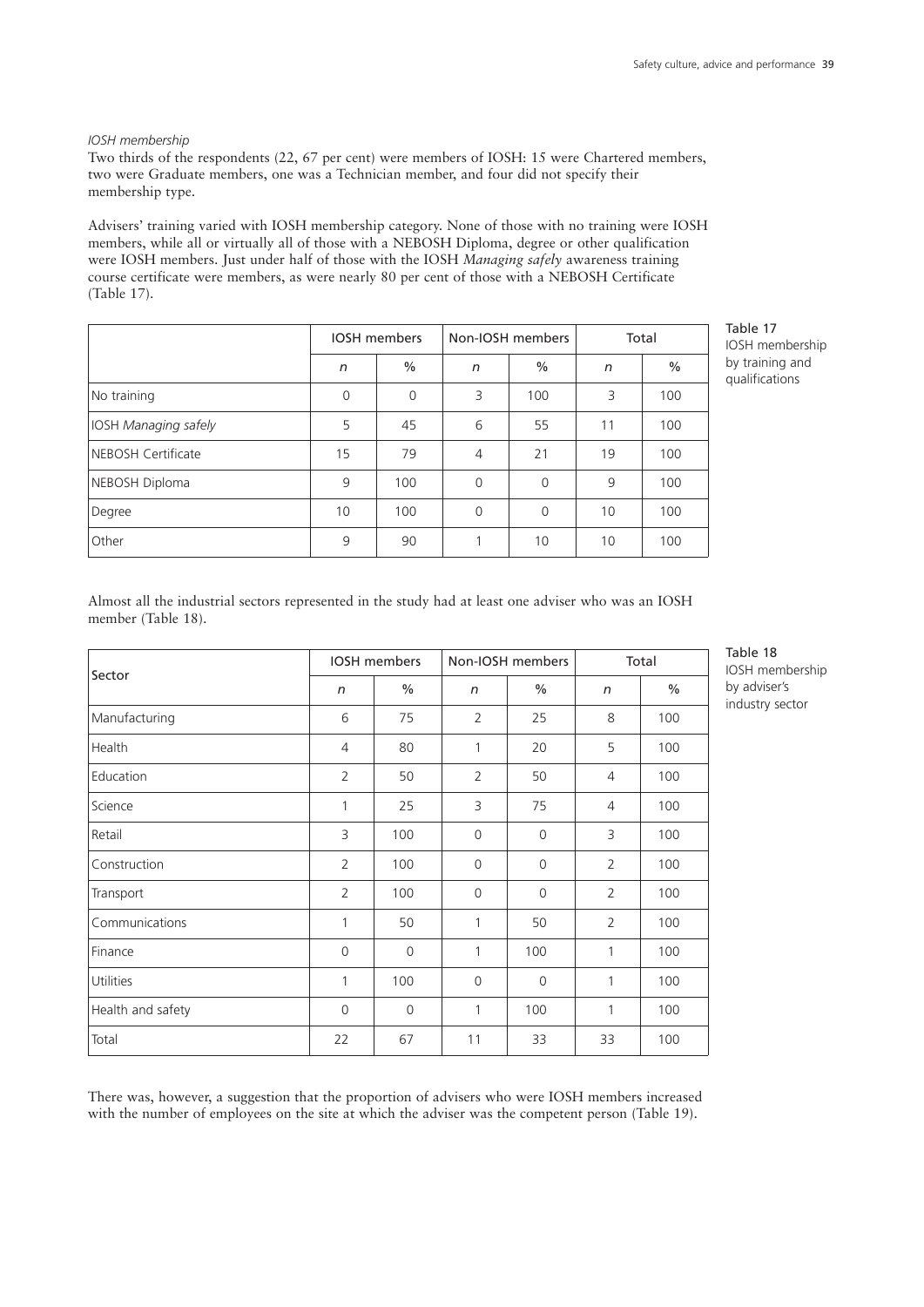Table 19 IOSH membership by number of employees on site at which the adviser is a competent person

| Number of employees | <b>IOSH</b> members |               |                | Non-IOSH members | Total          |      |
|---------------------|---------------------|---------------|----------------|------------------|----------------|------|
|                     | n                   | $\frac{0}{0}$ | n              | $\frac{0}{0}$    | n              | $\%$ |
| Up to 50            | 1                   | 25            | 3              | 75               | $\overline{4}$ | 100  |
| $51 - 100$          | $\overline{2}$      | 33            | $\overline{4}$ | 67               | 6              | 100  |
| $101 - 250$         | 1                   | 50            | 1              | 50               | 2              | 100  |
| $251 - 500$         | $\overline{2}$      | 67            | $\mathbf{1}$   | 33               | 3              | 100  |
| $501 - 1,000$       | 6                   | 100           | $\Omega$       | $\Omega$         | 6              | 100  |
| 1,001 or more       | 10                  | 83            | 2              | 17               | 12             | 100  |
| Total               | 22                  | 67            | 11             | 33               | 33             | 100  |

#### *Advisers and their organisations*

The majority of the advisers described their organisation as very (19, 58 per cent) or extremely (7, 21 per cent) supportive of their continuing professional development.

Most described their organisation as having, or working towards, accreditation by:

- the ISO 9000 quality system (19, 58 per cent)
- Investors in People (20, 61 per cent)
- the ISO 14001 environmental system (20, 61 per cent).

## In addition:

- 11 (33 per cent) had or were working towards accreditation under the OHSAS 18001 health and safety management system
- five (15 per cent) had or were working towards accreditation under the British Safety Council's Five Star health and safety management system
- one (3 per cent) had accreditation under the International Safety Rating System.

Table 20 shows which safety systems and policies advisers reported were in place and how effective they felt each was. Considering each system or policy individually, most advisers reported having them in place. However, for several of the systems or policies over one third felt there was room for improvement:

- workforce involvement in proposing improvements
- risk assessments
- health and safety committee
- workforce involvement in identifying hazards
- audits and inspections.

Considering all the systems and policies together, a little under two thirds (20, 61 per cent) of the advisers reported that their business were missing one or more of the policies and systems listed in Table 20. When asked about the policies and systems that were in place, just over three quarters (25, 76 per cent) of the advisers felt that at least one of them needed improvement. A lower proportion of IOSH members reported having one or more missing system or policy (12, or 55 per cent, compared to 8, or 73 per cent, of non-IOSH members) though this difference did not reach significance  $(p=0.46)$ . However a significantly higher proportion of IOSH members reported having one or more system or policy that needed improvement  $(20, \text{ or } 91)$  per cent, compared to 5, or 45 per cent, of non-IOSH members;  $p = 0.008$ ). These comparisons were repeated using a 'training' variable which comprised two groups:

- those who had no formal qualifications, IOSH *Managing safely* or a NEBOSH Certificate (training groups 'no training', A and B above), numbering 12 or 36 per cent
- those who had a NEBOSH Diploma, degree or other formal qualification (training groups C, D and E above), numbering 21 or 64 per cent.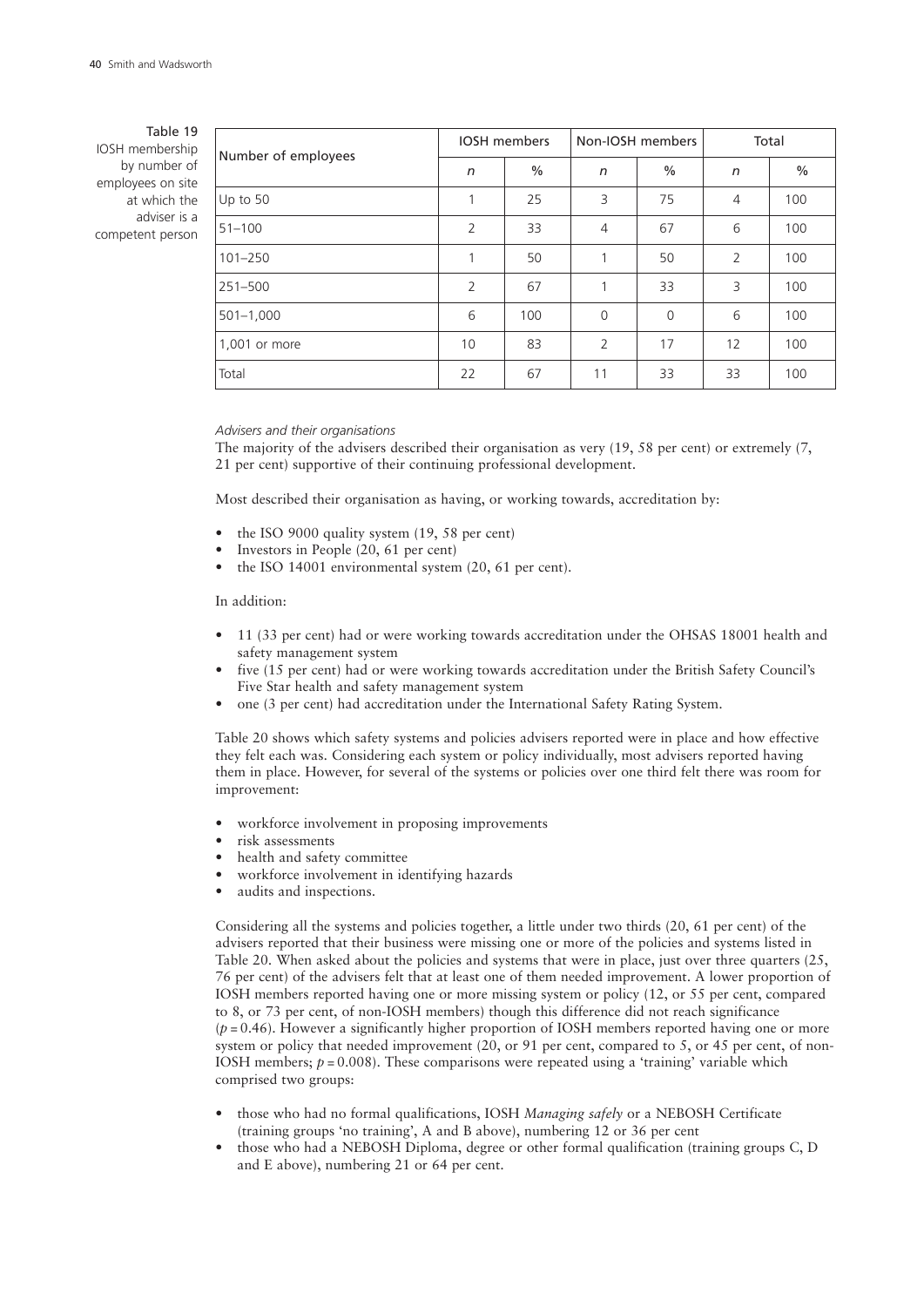| Aspect of safety system<br>and policy                               |    | In place      | Very effective |               | Adequate       |      |                | <b>Needs</b><br>improvement |
|---------------------------------------------------------------------|----|---------------|----------------|---------------|----------------|------|----------------|-----------------------------|
|                                                                     | n  | $\frac{0}{0}$ | n              | $\frac{0}{0}$ | n              | $\%$ | $\sqrt{n}$     | $\%$                        |
| Risk assessments                                                    | 33 | 100           | 11             | 33            | 9              | 27   | 13             | 39                          |
| Documented health and safety<br>policy                              | 33 | 100           | 15             | 46            | 11             | 33   | 7              | 21                          |
| Workforce involvement in<br>identifying hazards                     | 32 | 97            | 5              | 16            | 16             | 50   | 11             | 34                          |
| Senior management committed<br>to health and safety                 | 32 | 97            | 14             | 44            | 10             | 31   | 8              | 25                          |
| Health and safety information<br>easily available for workers       | 31 | 94            | 10             | 32            | 18             | 58   | 3              | 10                          |
| Health and safety committee                                         | 31 | 94            | 9              | 29            | 11             | 36   | 11             | 36                          |
| Health and safety reviews                                           | 31 | 94            | $\overline{7}$ | 23            | 16             | 52   | 8              | 26                          |
| Workforce involvement in<br>proposing improvements                  | 31 | 94            | $\overline{7}$ | 23            | 11             | 36   | 13             | 42                          |
| Clearly defined structure for<br>health and safety responsibility   | 30 | 91            | 15             | 50            | 8              | 27   | $\overline{7}$ | 23                          |
| Accident/incident analysis                                          | 29 | 88            | 10             | 35            | 17             | 59   | $\overline{2}$ | $\overline{7}$              |
| Audits/inspections                                                  | 29 | 88            | 10             | 35            | 9              | 31   | 10             | 35                          |
| Refresher training                                                  | 28 | 85            | 8              | 29            | 11             | 39   | 9              | 32                          |
| Training                                                            | 28 | 85            | 13             | 46            | $\overline{7}$ | 25   | 8              | 29                          |
| Documented, tested and<br>reviewed emergency plans                  | 28 | 85            | 8              | 29            | 13             | 46   | $\overline{7}$ | 25                          |
| Documented safe systems                                             | 26 | 79            | 5              | 19            | 13             | 50   | 8              | 31                          |
| Well defined, reviewed and<br>achieved health and safety<br>targets | 24 | 73            | $\overline{7}$ | 29            | 13             | 54   | 4              | 17                          |

Table 20 Safety systems and policies

This categorisation is, in fact, very similar to IOSH membership, with all but two IOSH members in the second category and all but one non-IOSH member in the first. The results, therefore, were very similar (Table 21).

|                                        |   | No training,<br>A or B |    | $C, D$ or $E$ | $\chi^2$ | df | D     |
|----------------------------------------|---|------------------------|----|---------------|----------|----|-------|
|                                        | n | $\%$                   | n  | $\%$          |          |    |       |
| One or missing policy                  | 8 | 67                     | 12 | 57            | 0.29     |    | 0.72  |
| One or more policy needing improvement | 5 | 42                     | 20 | 95            | 11.93    |    | 0.001 |

Table 21 OSH policies and systems by adviser's training and qualifications

A: IOSH *Managing safely*

B: NEBOSH Certificate

C: NEBOSH Diploma (awarded before 2000, part 1 or part 2)

D: Degree, diploma of higher education, postgraduate diploma or masters in health and safety

E: Other (contractor's passport, BSC Certificate or Diploma, S/NVQ level 3 or 4)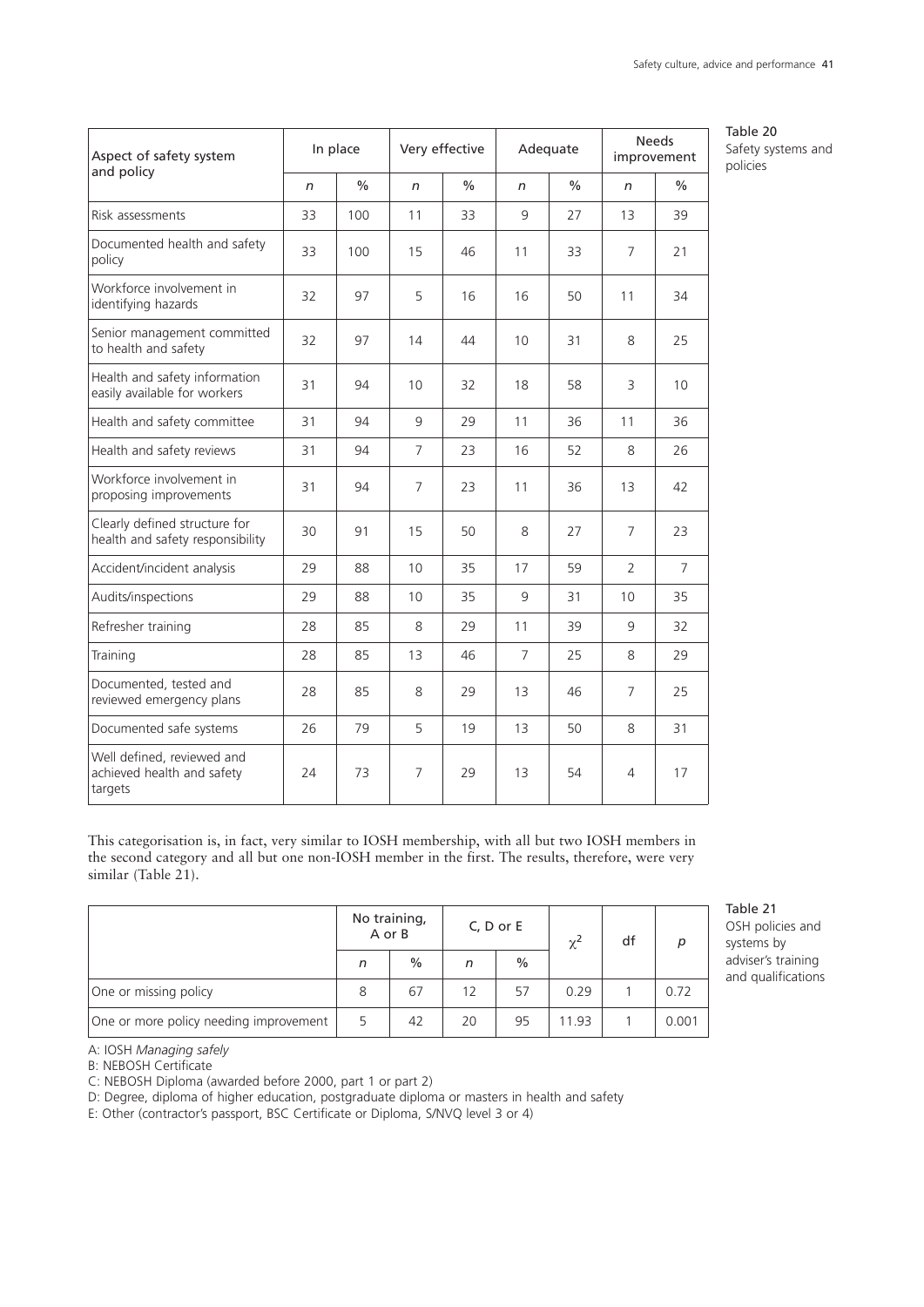Though these analyses should be interpreted extremely cautiously because of the small numbers involved, they suggest an association between awareness of the need for improvement in health and safety systems and policies and advisers' training and IOSH membership. They also suggest a possible trend whereby more IOSH members and those in training groups C, D or E had all the listed health and safety systems and policies in place.

Most of the advisers felt they had a good knowledge of all health and safety legislation (26, 73 per cent) and a good understanding of health and safety risks in their organisation (31, 100 per cent). The majority also felt they were aware of when they needed to seek additional support (31, 94 per cent).

Similarly, most advisers (30, 91 per cent) felt they were able to influence the decisions of directors on health and safety issues. However, nine (27 per cent) reported not being able to influence the level at which the health and safety budget was set, and a further eight (24 per cent) reported working in organisations without a health and safety budget. In addition, only one third (11, 33 per cent) felt that health and safety was given equal priority to other aspects of the business.

#### *Advice survey summary*

In summary, most of the respondents to the advice survey had other roles in addition to health and safety but spent most of their working time on health and safety matters. They had a range of training and qualifications in health and safety, but three had no health and safety training at all and five did not feel they had adequate training for their role.\* Two thirds were members of IOSH. They described their organisations, in the main, as having safety systems and policies in place, though in some cases they felt there was room for improvement on this, and both these factors showed some variation with advisers' training and IOSH membership. Finally, most reported working in organisations that were supportive of their continuing professional development, and most felt they had influence over health and safety decisions, even though only one third felt health and safety had equal priority with other aspects of the business.

#### 4.3.3 Climate survey

The climate survey was carried out among the participating organisations' employees. It was intended to describe their organisations' safety climates, giving a snapshot of their underlying safety cultures. The findings showed that:

- safety climate varied across the participating organisations
- safety climate also varied both within and between industry sectors
- organisations operating in traditionally higher risk sectors of industry had more favourable safety climates; this may reflect greater awareness of the importance of safety among those facing high risk levels.

The participating organisations' safety climates are described below. This addresses the project's first aim.

The Safety Climate Tool scoring system shows proportions of each participating organisation's employees giving favourable, neutral and unfavourable responses. Figure 5 shows the proportion of favourable responses in each participating organisation for 'organisational commitment to safety'. The proportion of favourable responses ranged from 42 per cent (Communications 2) to 85 per cent (Transport 1). Variation was apparent both between organisations and within and between industrial sectors.

Across all the climate measures, the lowest proportion of favourable responses was 18 per cent for 'reporting accidents' (Communications 2), while the highest was 97 per cent for 'competence' (Health 5). An overall mean score for all climate measures combined was also calculated for each participating business unit. These mean scores ranged from 41 per cent favourable responses (Communications 2) to 85 per cent (Health 5), with an overall mean for the participating organisations of  $59.73$  (sd = 10.79).

<sup>\*</sup> The level of qualification, experience and skills necessary to provide competent advice will vary according to the complexity of the situation. However, for the most basic level of advice, it has been suggested that OSH practitioners should be qualified to meet the National Occupational Standard level 3. <sup>84</sup> Clearly, some of the levels of training and qualification reported by these respondents fall below this most basic level.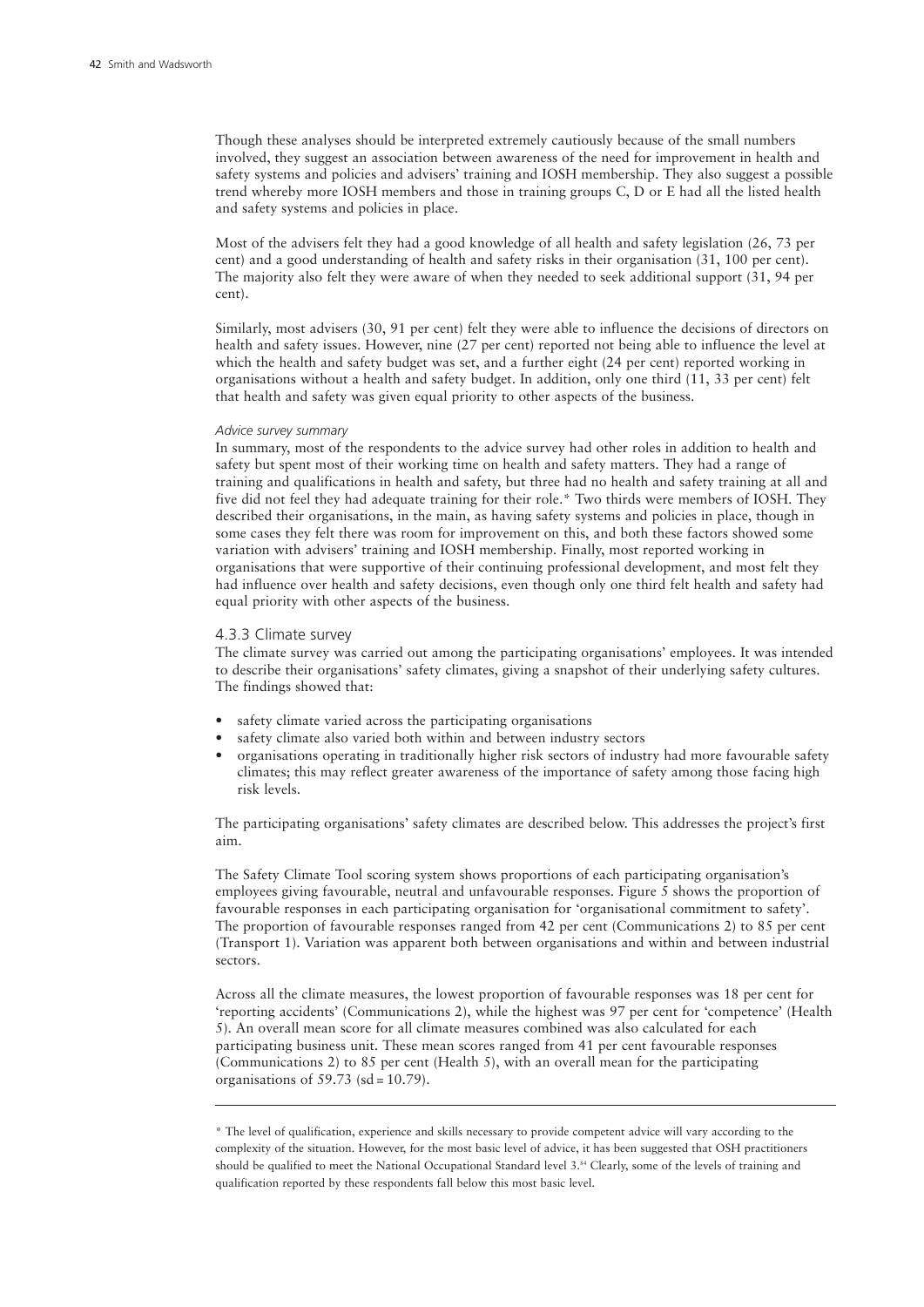

The proportion of favourable responses also varied significantly by industrial sector for many of the climate measures, including:

- 'organisational commitment':  $F = 2.31$ ,  $p = 0.05$ , range 43.90 (Finance) to 83.10 (Utilities)
- 'line management commitment':  $F = 4.94$ ,  $p = 0.001$ , range 22.70 (Finance) to 91.30 (Utilities)
- 'supervisor's role':  $F = 4.03$ ,  $p = 0.003$ , range 34.75 (Communications) to 83.10 (Construction)
- *'* personal role':  $F = 4.42$ ,  $p = 0.002$ , range 40.90 (Finance) to 89.10 (Utilities)
- 'workmates' influence':  $\bar{F} = 2.80$ ,  $p = 0.02$ , range 50.45 (Communications) to 85.00 (Construction)
- $^{\circ}$ competence':  $F = 4.48$ ,  $p = 0.002$ , range 47.30 (Finance) to 89.70 (Transport)
- 'reporting accidents': *F* = 2.96, *p* = 0.02, range 29.45 (Communications) to 69.40 (Health and safety)
- overall mean: *F* = 2.81, *p* = 0.02, range 44.77 (Finance) to 74.36 (Transport).

Finally, organisations were split into two groups according to whether they operated in traditionally higher-hazard sectors of industry (construction, transport, manufacturing, health and utilities) or lower-hazard sectors (education, science, communications, health and safety, finance and retail). Here significant differences were apparent for 'line management commitment to safety', 'personal role', 'workmates' influence', 'competence', 'reporting accidents' and overall mean score (Table 22). In each case, organisations from lower-hazard sectors of industry had lower mean proportions of favourable responses. This pattern was similar across the factors where no significant difference was apparent, suggesting a consistent difference in safety climate by industrial sector.

#### *Climate survey summary*

The participating organisations' safety climates varied considerably both within and between industry sectors. Comparing higher- and lower-hazard sectors of industry also showed significant differences, with those from riskier sectors having higher proportions of employees giving favourable responses on the climate measures. A generally more favourable safety climate in sectors with more inherent risks may reflect a greater awareness and perhaps more serious approach to safety among those working with greater levels of risk.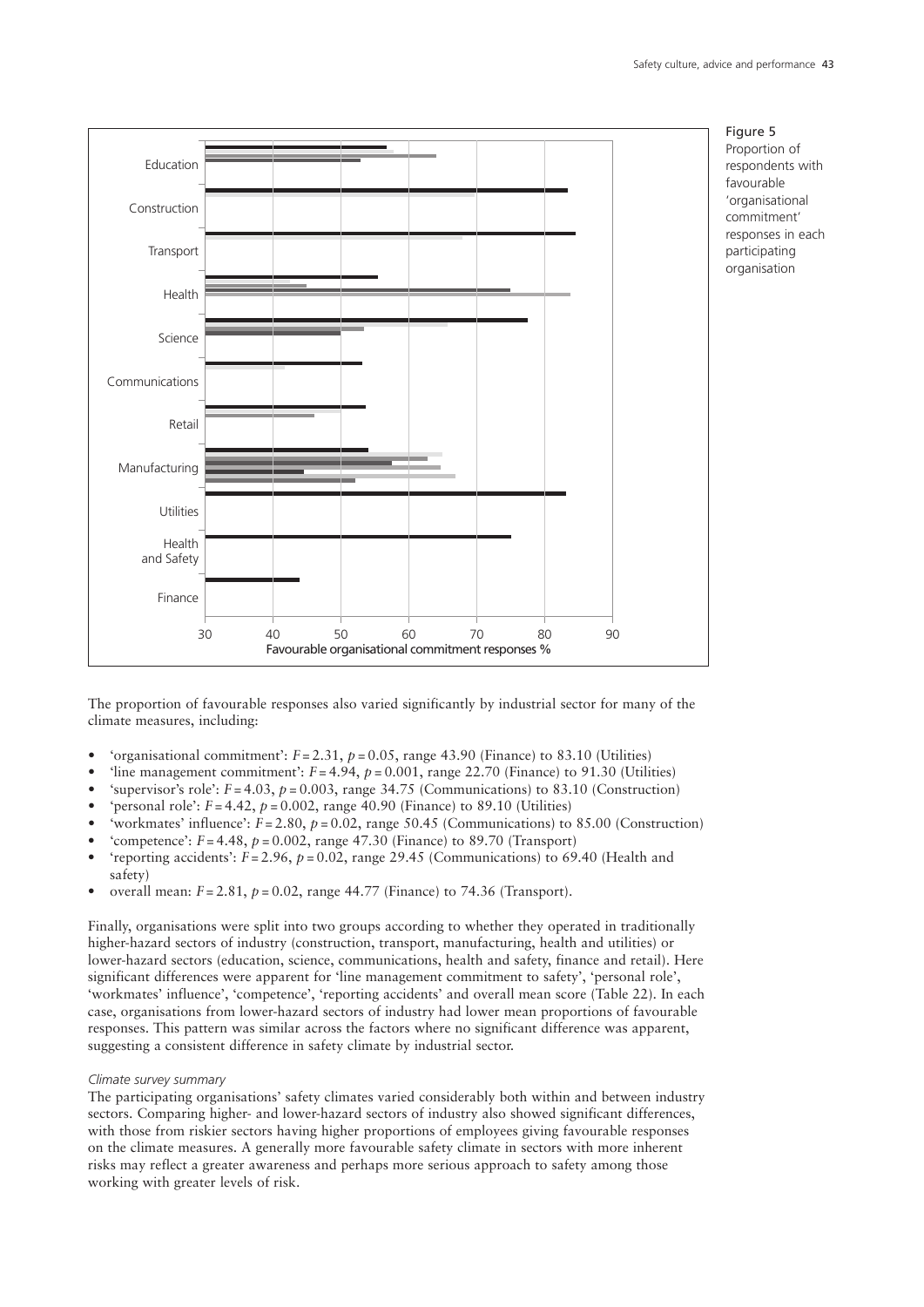Table 22 Mean proportions of favourable climate responses by industry sector

|                            | Lower-risk sectors |       |       | Higher-risk sectors | F     |       |
|----------------------------|--------------------|-------|-------|---------------------|-------|-------|
| Safety climate response    | Mean               | sd    | Mean  | sd                  |       | p     |
| Organisational commitment  | 56.10              | 10.49 | 64.33 | 13.92               | 3.55  | 0.07  |
| Line management commitment | 53.52              | 11.87 | 64.90 | 13.96               | 6.21  | 0.02  |
| Supervisor's role          | 53.55              | 11.22 | 59.44 | 16.32               | 1.40  | 0.25  |
| Personal role              | 60.61              | 9.97  | 73.09 | 10.32               | 12.34 | 0.001 |
| Workmates' influence       | 57.97              | 8.91  | 67.39 | 13.44               | 5.39  | 0.03  |
| Competence                 | 71.25              | 9.11  | 78.17 | 8.92                | 4.83  | 0.04  |
| Risk-taking behaviour      | 51.21              | 9.81  | 55.47 | 15.37               | 0.86  | 0.36  |
| Obstacles to safety        | 44.61              | 9.01  | 50.81 | 13.40               | 2.32  | 0.14  |
| Reporting accidents        | 40.24              | 15.71 | 56.06 | 11.95               | 10.78 | 0.003 |
| Job satisfaction           | 65.75              | 16.29 | 63.09 | 12.07               | 0.29  | 0.59  |
| Overall mean               | 55.48              | 8.76  | 63.27 | 11.26               | 4.77  | 0.04  |

4.3.4 Perceptions of safety and individual safety performance

The two climate surveys (carried out among a sample of general workers and among participating organisations' employees) allowed the assessment of any association between perceptions of and attitudes towards safety and individual safety performance. The analyses were also extended to consider any association between perceptions of safety and individual health and wellbeing. These two surveys showed that:

- perceptions of and attitudes towards safety are independently associated with individual safety performance
- this association seems primarily to reflect perceptions of management approach to safety
- perceptions of and attitudes towards safety are independently associated with individual health and wellbeing
- this association reflects a consistent link with poor job satisfaction.

Findings between the two surveys were consistent, suggesting that:

- perceptions of and attitudes towards safety can be measured at an individual level using the Climate Survey Tool
- the associations between perceptions of and attitudes towards safety and individual safety performance, health and wellbeing are robust and generally applicable across industry sectors.

This section focuses on the association between perceptions of and attitudes towards safety, and individual safety performance. First, the climate survey carried out among the participating organisations' employees is considered.

#### 4.3.5 Climate survey

This section describes findings from the climate survey of the main study, which aimed to gauge the participating organisations' safety climates in order to give a snapshot measure of their underlying safety culture. However, it also provided the opportunity to consider any associations between perceptions of and attitudes towards safety and individual safety performance, health and wellbeing. This section, therefore, explores the possibility of measuring perceptions of and attitudes towards safety at an individual level using the Climate Survey Tool, and assessing their association with both individual safety performance and health and wellbeing.

#### *Respondents*

In total 1,752 people completed the climate survey. Most were men (1,095, 64 per cent), their mean age was 42.23 years (sd = 11.31, range 17 to 66), most were married (958, 57 per cent) or cohabiting  $(255, 125)$ 15 per cent), and virtually all were white (1,642, 97 per cent). A little over one third (656, 39 per cent)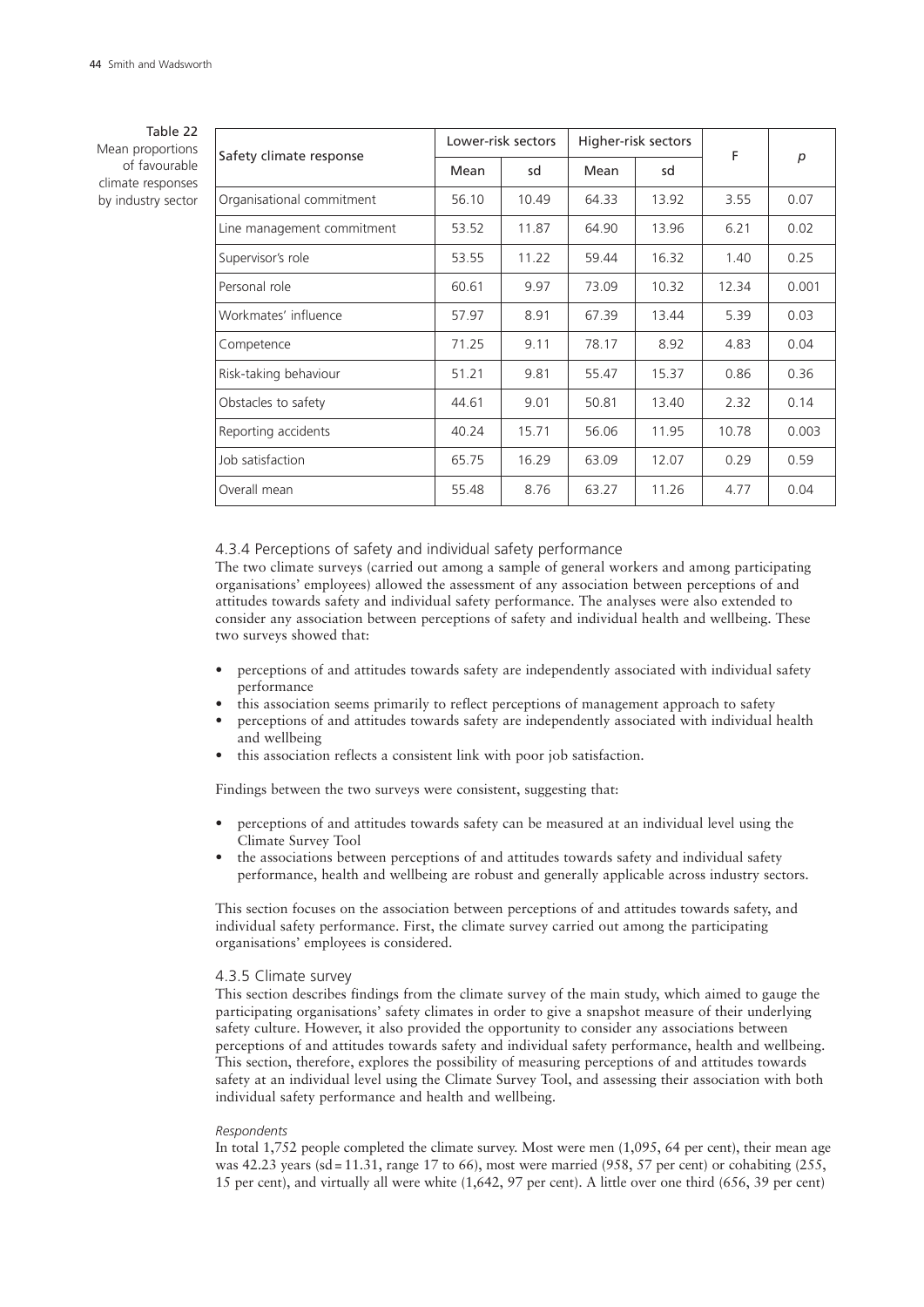had a bachelor's degree, a higher degree or a professional qualification at an equivalent level; 46 per cent (771) had A levels or equivalent, City and Guilds qualifications, or a national diploma or certificate; and 15 per cent (245) had O levels or equivalent, or no formal educational qualifications. Almost all the respondents worked full time (1,575, 91 per cent) in permanent jobs (1,653, 96 per cent). Two thirds described themselves as employees (1136, 66 per cent) rather than managers (364, 21 per cent) or supervisors (218, 13 per cent). Occupational coding with the Computer Aided Structured Coding Tool (CASCOT) <sup>85</sup> showed that:

- just under one fifth (300, 18 per cent) of the respondents were managers or senior officials
- 11 per cent (173) had professional occupations
- 22 per cent (355) worked in associated professional or technical occupations
- 11 per cent (184) had administrative or secretarial occupations
- the remainder worked in:
	- skilled trades (223, 14 per cent)
	- $\circ$  personal service occupations (56, 3 per cent)
	- $\circ$  sales or customer service occupations (78, 5 per cent)
	- process, plant or machine operation (251, 15 per cent)
	- $\circ$  elementary occupations (27, 2 per cent).

The mean number of years in their current position was  $7.11$  (sd = 8.08, range 0–43 years), and mean number of hours worked per week was 38.69 (sd = 7.71, range 2–70 hours). Approximately a quarter (444, 26 per cent) reported really enjoying their job, with 6 per cent (107) reporting that they did not really enjoy their job.

#### *Safety performance*

In total, 140 respondents (8 per cent) reported having had at least one accident at work in the previous 12 months which required medical attention. Just under a quarter (396, 23 per cent) reported occasional, quite or very frequent minor injuries at work in the previous 12 months, and 43 per cent (752) reported occasional, quite or very frequent cognitive failures at work.

#### *Health and wellbeing*

Just over two fifths (699, 41 per cent) reported taking no days of sick leave in the last 12 months (mean = 5.97, sd = 17.75, range 0–365 days), and just under one third (499, 30 per cent) reported no GP visits in the previous 12 months (mean = 1.87, sd = 2.44, range 0–32). Just over three quarters described their general health as good or very good (1,318, 76 per cent), and 15 per cent (261) described their job as very or extremely stressful. The mean Hospital Anxiety and Depression (HAD)<sup>72</sup> anxiety score was  $5.62$  (sd =  $3.72$ , range 0-19), with 12 per cent (200) at or above the clinical cut-off point of 11. The mean HAD depression score was  $3.52$  (sd =  $3.21$ , range 0–19), with 3 per cent (53) at or above the clinical cut-off point of 11. In addition, 18 per cent (307) reported having suffered an illness that they thought was caused or made worse by work in the previous 12 months.

#### *Safety climate*

The HSE Climate Survey Tool gives proportions of favourable, neutral and unfavourable responses made to the questions which combine to calculate each factor. Here, however, standardised scores were calculated on an individual basis to give measures of perceptions of and attitudes towards safety (Table 23). These individual scores were standardised to allow direct comparison of the factors, each of which is made up of a different number of questions.

*Associations between perceptions of and attitudes towards safety and individual safety performance* Univariate analyses were used to consider any association between the Climate Survey Tool factors scored on an individual basis and individual safety performance (Tables 24–26). These analyses suggest strong associations between overall safety perceptions and both personal accidents and less serious injuries, and cognitive failures. Considering the individual safety perception factors, each factor was strongly associated with each individual performance outcome measure.

*Associations between perceptions of and attitudes towards safety and individual health and wellbeing* Similar univariate analyses were carried out to consider any association between perceptions of and attitudes towards safety and individual health and wellbeing. The results are summarised in Table 27.

Again overall safety perceptions were strongly associated with each of the measures of health and wellbeing. The safety perception factors considered individually also showed strong association between all of the factors and each of the outcome measures.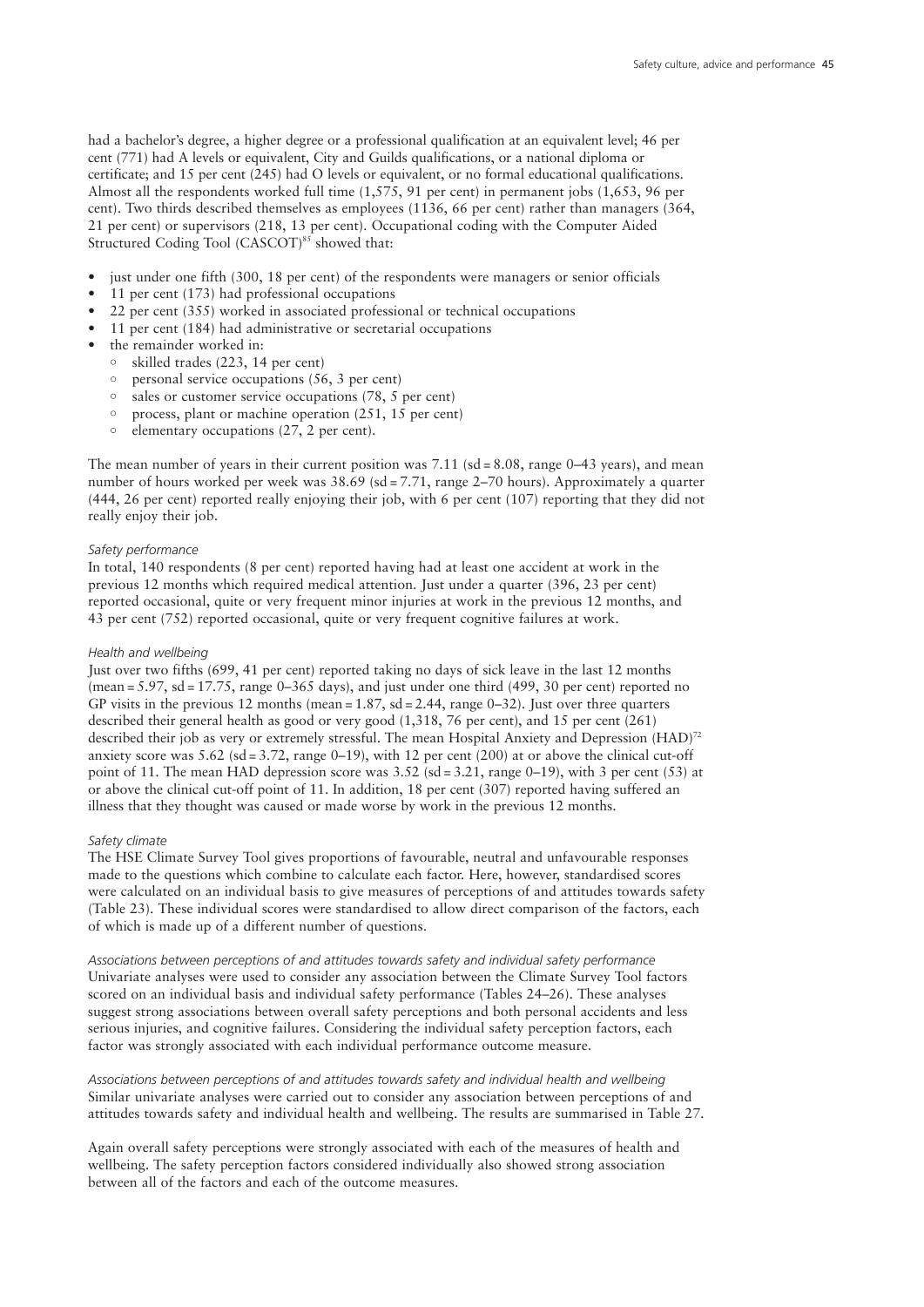Table 23 Climate Survey Tool factor responses

| Factor                     |       | Individual coding* |
|----------------------------|-------|--------------------|
|                            | Mean  | sd                 |
| Organisational commitment  | 71.63 | 23.03              |
| Line management commitment | 70.77 | 28.27              |
| Supervisor's role          | 67.75 | 30.76              |
| Personal role              | 74.99 | 22.90              |
| Workmates' influence       | 73.69 | 27.48              |
| Competence                 | 82.90 | 21.72              |
| Risk-taking behaviour      | 63.31 | 25.13              |
| Obstacles to safety        | 57.49 | 26.55              |
| Reporting accidents        | 62.55 | 34.82              |
| General job satisfaction   | 69.43 | 30.35              |

\* Factor scores calculated per individual and standardised to a 0–100 scale. A higher score indicates a more favourable response

Table 24 Safety perception factor scores by individual safety performance: number of accidents at work in the last 12 months

| Factor                     | No accidents |      | 1 or more<br>accidents |      | F     | df   | p        |
|----------------------------|--------------|------|------------------------|------|-------|------|----------|
|                            | Mean         | se   | Mean                   | se   |       |      |          |
| Organisational commitment  | 72.70        | 0.58 | 57.70                  | 2.39 | 51.45 | 1629 | < 0.0001 |
| Line management commitment | 71.79        | 0.70 | 57.87                  | 2.75 | 30.67 | 1688 | < 0.0001 |
| Supervisor's role          | 69.27        | 0.76 | 49.72                  | 2.98 | 51.74 | 1681 | < 0.0001 |
| Personal role              | 75.88        | 0.57 | 65.29                  | 2.18 | 26.58 | 1672 | < 0.0001 |
| Workmates' influence       | 74.89        | 0.84 | 59.82                  | 3.02 | 27.53 | 1118 | < 0.0001 |
| Competence                 | 83.57        | 0.55 | 74.74                  | 2.08 | 20.65 | 1670 | < 0.0001 |
| Risk-taking behaviour      | 64.67        | 0.63 | 47.28                  | 2.30 | 61.38 | 1642 | < 0.0001 |
| Obstacles to safety        | 58.55        | 0.67 | 43.51                  | 2.22 | 39.66 | 1650 | < 0.0001 |
| Reporting accidents        | 63.61        | 0.87 | 48.54                  | 3.33 | 23.84 | 1698 | < 0.0001 |
| Job satisfaction           | 70.68        | 0.76 | 54.41                  | 2.81 | 36.69 | 1689 | < 0.0001 |
| Overall score*             | 70.22        | 0.51 | 54.91                  | 2.07 | 68.87 | 1447 | < 0.0001 |

\* Overall score = average of all factors except number 5 (workmates' influence), which was not answered by managers or supervisors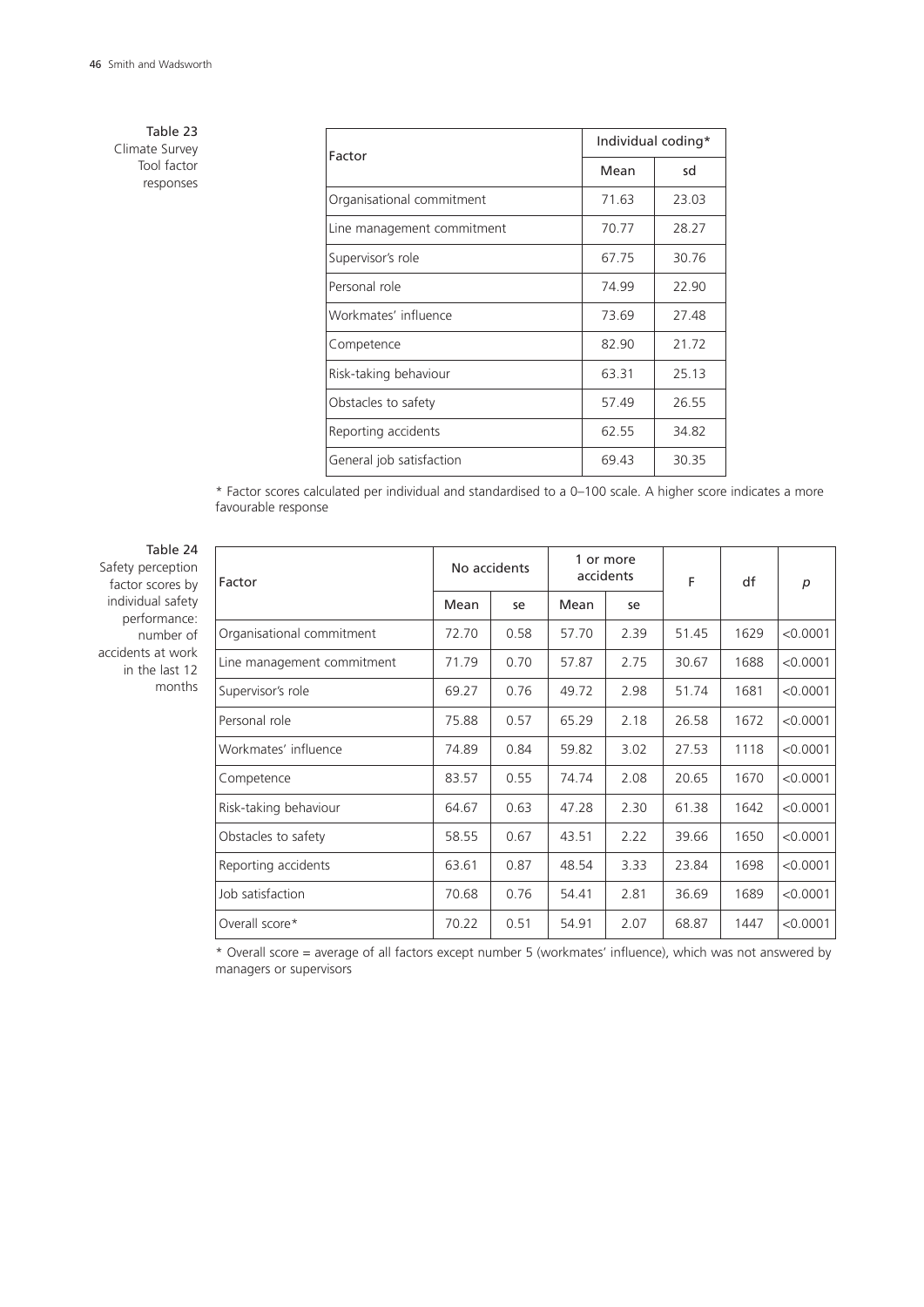| Factor                     |       | No or rare minor<br>injuries | Frequent minor<br>injuries |      | F      |      | p        |
|----------------------------|-------|------------------------------|----------------------------|------|--------|------|----------|
|                            | Mean  | se                           | Mean                       | se   |        |      |          |
| Organisational commitment  | 75.33 | 0.59                         | 58.45                      | 1.33 | 168.17 | 1631 | < 0.0001 |
| Line management commitment | 73.48 | 0.74                         | 60.98                      | 1.59 | 59.98  | 1689 | < 0.0001 |
| Supervisor's role          | 71.37 | 0.80                         | 55.36                      | 1.71 | 84.70  | 1682 | < 0.0001 |
| Personal role              | 76.90 | 0.62                         | 68.42                      | 1.24 | 41.51  | 1671 | < 0.0001 |
| Workmates' influence       | 77.39 | 0.90                         | 63.42                      | 1.67 | 61.42  | 1118 | < 0.0001 |
| Competence                 | 84.47 | 0.59                         | 77.78                      | 1.17 | 28.59  | 1672 | < 0.0001 |
| Risk-taking behaviour      | 67.05 | 0.66                         | 50.33                      | 1.36 | 139.55 | 1643 | < 0.0001 |
| Obstacles to safety        | 61.17 | 0.71                         | 44.46                      | 1.38 | 123.91 | 1651 | < 0.0001 |
| Reporting accidents        | 65.61 | 0.92                         | 51.66                      | 1.89 | 49.65  | 1699 | < 0.0001 |
| Job satisfaction           | 72.58 | 0.80                         | 58.83                      | 1.64 | 63.79  | 1689 | < 0.0001 |
| Overall score*             | 71.90 | 0.53                         | 58.83                      | 1.14 | 125.17 | 1447 | < 0.0001 |

Table 25 Safety perception factor scores by individual safety performance: number of minor injuries at work in the last 12 months

\* Overall score = average of all factors except number 5 (workmates' influence), which was not answered by managers or supervisors

| Factor                     | No or rare | cognitive failures | Frequent<br>cognitive failures<br>F |      | df    | $\boldsymbol{p}$ |          |
|----------------------------|------------|--------------------|-------------------------------------|------|-------|------------------|----------|
|                            | Mean       | se                 | Mean                                | se   |       |                  |          |
| Organisational commitment  | 73.49      | 0.74               | 69.01                               | 0.88 | 15.32 | 1636             | < 0.0001 |
| Line management commitment | 72.88      | 0.90               | 67.76                               | 1.05 | 13.74 | 1695             | < 0.0001 |
| Supervisor's role          | 69.92      | 0.98               | 64.80                               | 1.15 | 11.56 | 1687             | 0.001    |
| Personal role              | 77.26      | 0.71               | 71.99                               | 0.88 | 22.05 | 1679             | < 0.0001 |
| Workmates' influence       | 76.75      | 1.08               | 69.61                               | 1.23 | 19.03 | 1124             | < 0.0001 |
| Competence                 | 84.65      | 0.70               | 80.62                               | 0.81 | 14.30 | 1678             | < 0.0001 |
| Risk-taking behaviour      | 65.99      | 0.82               | 59.62                               | 0.93 | 26.44 | 1648             | < 0.0001 |
| Obstacles to safety        | 60.87      | 0.85               | 53.03                               | 0.99 | 36.45 | 1658             | < 0.0001 |
| Reporting accidents        | 64.89      | 1.09               | 59.23                               | 1.31 | 11.15 | 1705             | 0.001    |
| Job satisfaction           | 73.15      | 0.94               | 64.46                               | 1.15 | 34.73 | 1696             | < 0.0001 |
| Overall score*             | 71.44      | 0.66               | 65.90                               | 0.77 | 30.12 | 1453             | < 0.0001 |

Table 26 Safety perception factor scores by individual safety performance: number of cognitive failures at work in the last 12 months

\* Overall score = average of all factors except number 5 (workmates' influence), which was not answered by managers or supervisors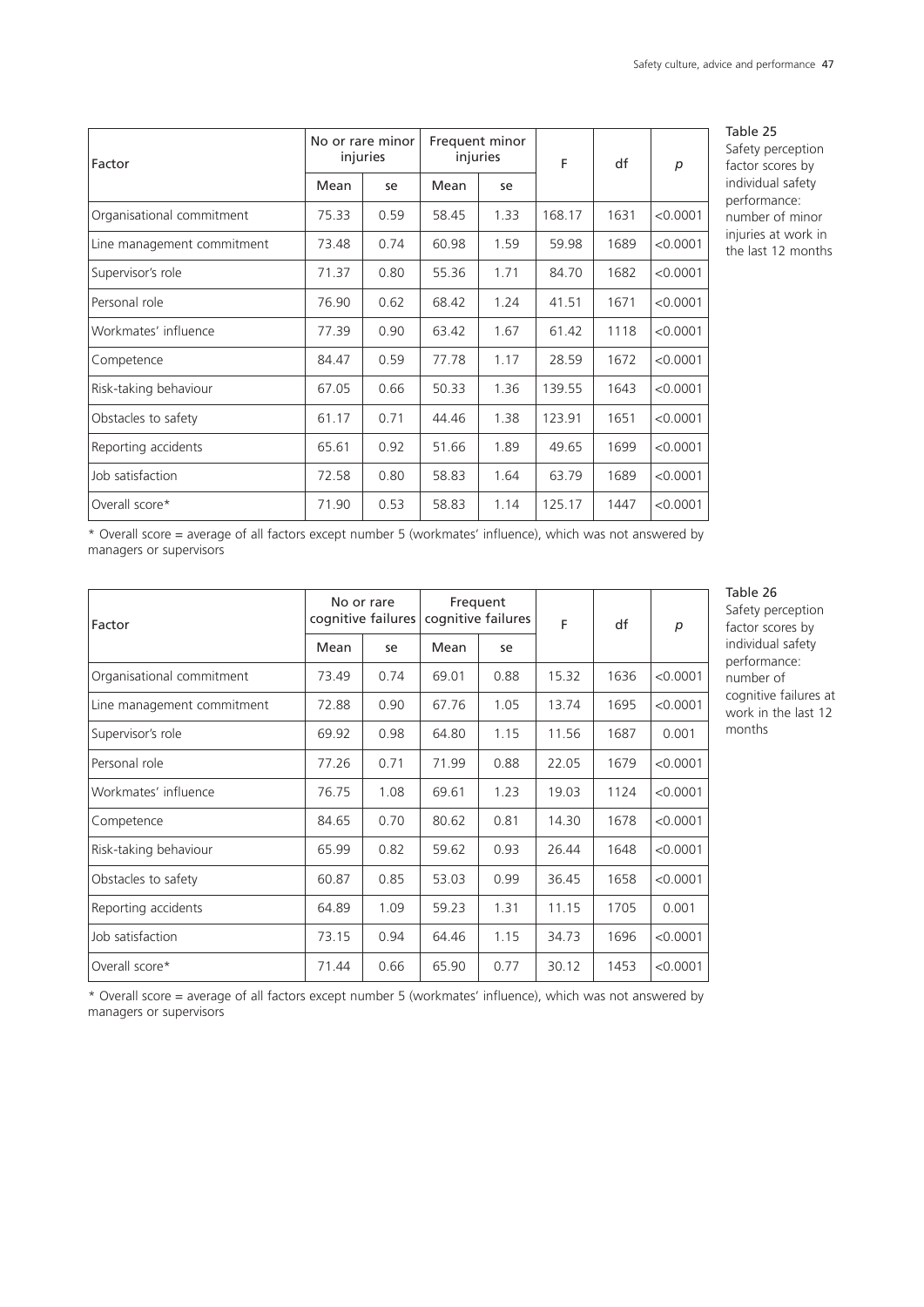Table 27 Univariate associations (*F*, *p*) between safety perception factors and health and wellbeing measures

| Factor                     |       | Sick leave | <b>Stress</b> |          | Work illness |          |
|----------------------------|-------|------------|---------------|----------|--------------|----------|
|                            | F     | р          | F             | p        | F            | p        |
| Organisational commitment  | 53.90 | < 0.0001   | 35.14         | < 0.0001 | 62.55        | < 0.0001 |
| Line management commitment | 28.88 | < 0.0001   | 31.67         | < 0.0001 | 60.04        | < 0.0001 |
| Supervisor's role          | 34.17 | < 0.0001   | 22.73         | < 0.0001 | 39.36        | < 0.0001 |
| Personal role              | 10.18 | 0.001      | 4.01          | 0.05     | 14.28        | < 0.0001 |
| Workmates' influence       | 10.23 | 0.001      | 14.21         | < 0.0001 | 13.68        | < 0.0001 |
| Competence                 | 18.06 | < 0.0001   | 15.87         | < 0.0001 | 19.67        | < 0.0001 |
| Risk-taking behaviour      | 38.77 | < 0.0001   | 52.39         | < 0.0001 | 62.80        | < 0.0001 |
| Obstacles to safety        | 23.52 | < 0.0001   | 34.84         | < 0.0001 | 35.52        | < 0.0001 |
| Reporting accidents        | 11.56 | 0.001      | 18.54         | < 0.0001 | 26.87        | < 0.0001 |
| Job satisfaction           | 59.46 | < 0.0001   | 34.85         | < 0.0001 | 75.69        | < 0.0001 |
| Overall score              | 53.15 | < 0.0001   | 47.06         | < 0.0001 | 75.47        | < 0.0001 |

*Perceptions of and attitudes towards safety – multivariate analyses*

Multivariate analyses were used to consider further the associations between perceptions of and attitudes towards safety and both individual safety performance and individual health and wellbeing. Backward stepwise logistic regression was used to assess these associations while controlling for the influence of other, potentially confounding, factors. These analyses were carried out in blocks representing:

- demographic and individual factors (such as age, sex, alcohol use)
- job characteristics (such as years in post, hours per week)
- work characteristics (such as job demand, control)
- health (such as anxiety, depression)
- safety perceptions.

These blocks are outlined in Table 46 in Appendix 2. Blocks were run in the order indicated in Table 46, and any significant factors were retained and included with the factors from the next block. Safety perception factors were included as the final block. Two versions of this block were run: the first included each individual safety perception factor, and the second included a single overall item. This blocked approach was used for several reasons. First, it was not possible to include all the variables in a single model. Second, it allowed for the inclusion of factors known to be associated with the outcomes first, followed by the variables of interest (safety perceptions), so building up a parsimonious model based on past research.

In addition, a second complete set of analyses was run as described above but including an industry sector variable (categorised as Health, Manufacturing, Science, Retail, Other) at block two (job characteristics). The sections below show the safety perception measures from the final blocks from the first set of analyses. The final blocks from the second set of analyses are shown only if they were different from the first set, so if sector differences are not referred to, then they were not significant.

#### **Perceptions of and attitudes towards safety and individual safety performance**

Table 28 shows only the safety perception measures remaining in the final blocks of the work accidents models. It gives odds ratios for all those safety perception factors that were independently associated with reporting an accident at work that required medical attention in the previous year. For example, in the case of 'supervisor's role', those with a score of 51–100 (ie favourable) are the reference group and, in comparison to this group, those with a score of 0–50 (ie unfavourable) have an odds ratio of 1.80, indicating that those with unfavourable scores were a little under twice as likely as those with favourable scores to report having had an accident at work in the previous year. In fact, Table 28 shows that, when the safety perception factors were considered individually, reporting an accident at work was associated with two of them: 'supervisor's role' and 'obstacles to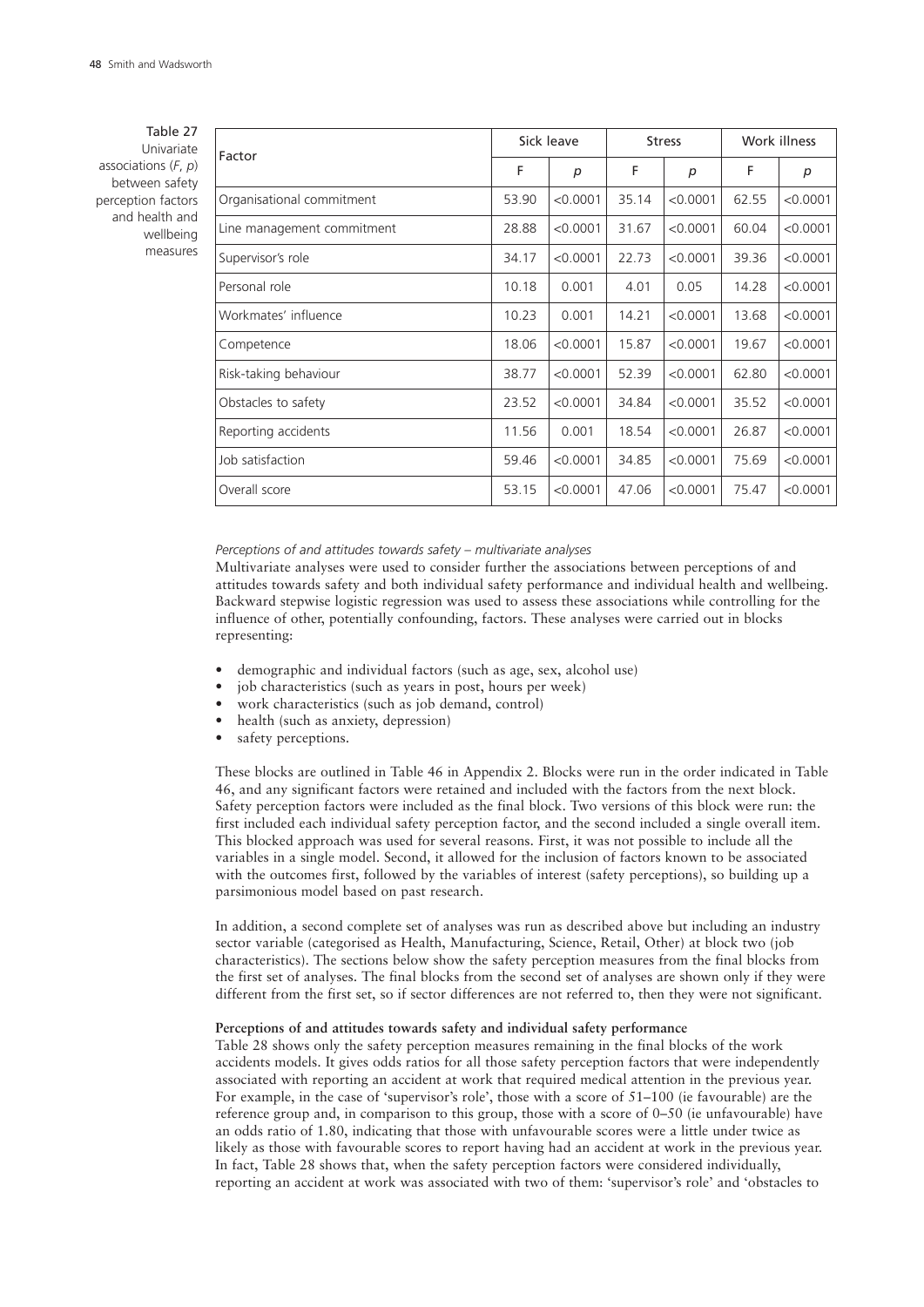| Factor                                          | Categorisation                        | <b>OR</b>             | CI            | р     |  |  |  |  |
|-------------------------------------------------|---------------------------------------|-----------------------|---------------|-------|--|--|--|--|
| Block 5a - individual safety perception factors |                                       |                       |               |       |  |  |  |  |
| Supervisor's role                               | Favourable                            | 1.00                  |               | 0.02  |  |  |  |  |
|                                                 | Unfavourable                          | 1.80                  | $1.10 - 2.93$ |       |  |  |  |  |
|                                                 | Favourable                            | 1.00                  |               | 0.01  |  |  |  |  |
| Obstacles to safety                             | Unfavourable                          | 1.89<br>$1.15 - 3.12$ |               |       |  |  |  |  |
|                                                 | Block 5b – overall safety perceptions |                       |               |       |  |  |  |  |
| Overall                                         | Favourable                            | 1.00                  |               | 0.004 |  |  |  |  |
|                                                 | Unfavourable                          | 2.12                  | $1.28 - 3.51$ |       |  |  |  |  |

Table 28 Safety perceptions and work accidents

safety'. When the overall measure was considered, unfavourable overall safety perceptions were also associated with reporting an accident at work.

More frequent minor injuries were also associated with safety perceptions. When considered individually, the factors showed associations with unfavourable perceptions of 'risk-taking behaviour' and 'obstacles to safety'. There was also association between unfavourable overall safety perceptions and more frequent minor injuries (Table 29).

| Factor                                          | Categorisation                        | <b>OR</b> | CI            | p     |  |  |  |  |
|-------------------------------------------------|---------------------------------------|-----------|---------------|-------|--|--|--|--|
| Block 5a - individual safety perception factors |                                       |           |               |       |  |  |  |  |
|                                                 | Favourable                            | 1.00      |               | 0.006 |  |  |  |  |
| Risk-taking behaviour                           | Unfavourable                          | 1.76      | $1.18 - 2.62$ |       |  |  |  |  |
|                                                 | Favourable                            | 1.00      |               | 0.001 |  |  |  |  |
| Obstacles to safety                             | Unfavourable                          | 1.92      | $1.29 - 2.85$ |       |  |  |  |  |
|                                                 | Block 5b – overall safety perceptions |           |               |       |  |  |  |  |
| Overall                                         | Favourable                            | 1.00      |               | 0.002 |  |  |  |  |
|                                                 | Unfavourable                          | 1.94      | $1.28 - 2.95$ |       |  |  |  |  |

Table 29 Safety perceptions and minor injuries

Adding industry sector to the analyses made no difference to the associations with individual or overall safety perceptions (Table 30). However, there was also an association with sector, with those in the manufacturing, science and other sectors less likely to report frequent minor injuries than those in the health and retail sectors.

Similarly, more frequent cognitive failures at work were associated with both overall safety perceptions and the individual factors 'personal role' and 'job satisfaction' (Table 31).

These analyses show significant associations between individual safety and safety perceptions independent of other demographic factors, job characteristics, work characteristics and health factors. All three individual safety performance outcomes were associated with both unfavourable overall safety perceptions and unfavourable individual safety perception factors.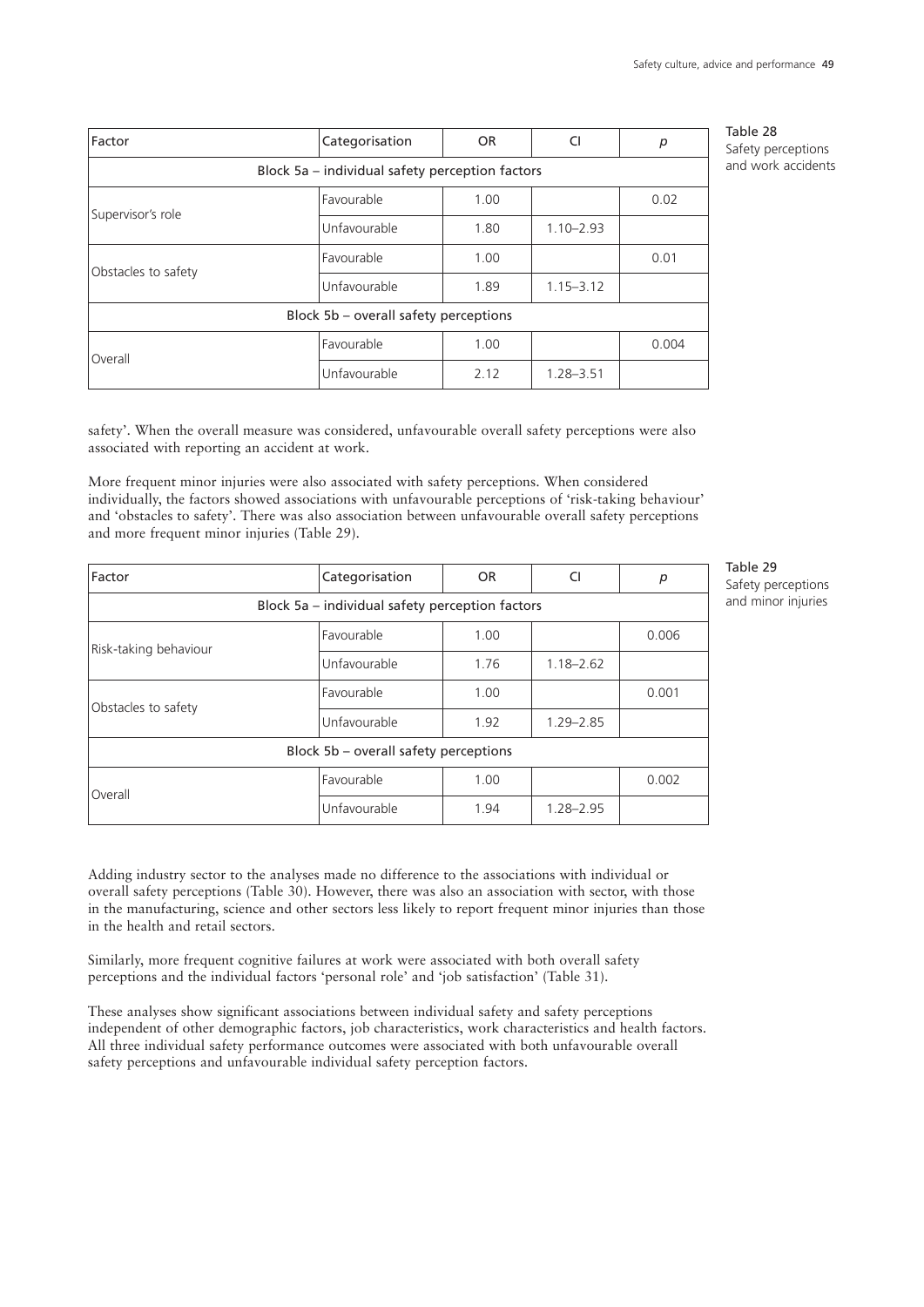Table 30 Safety perceptions and minor injuries – including industry sector

| Factor                                                                      | Categorisation                                  | <b>OR</b> | <b>CI</b>     | p        |
|-----------------------------------------------------------------------------|-------------------------------------------------|-----------|---------------|----------|
|                                                                             | Block 5a - individual safety perception factors |           |               |          |
|                                                                             | Favourable                                      | 1.00      |               | 0.002    |
| Risk-taking behaviour<br>Obstacles to safety<br>Sector<br>Overall<br>Sector | Unfavourable                                    | 1.94      | $1.28 - 2.93$ |          |
|                                                                             | Favourable                                      | 1.00      |               | 0.02     |
|                                                                             | Unfavourable                                    | 1.65      | $1.09 - 2.50$ |          |
|                                                                             | Health                                          | 1.00      |               | < 0.0001 |
|                                                                             | Manufacturing                                   | 0.30      | $0.17 - 0.54$ |          |
|                                                                             | Science                                         | 0.52      | $0.23 - 1.19$ |          |
|                                                                             | Retail                                          | 1.63      | $0.50 - 5.35$ |          |
|                                                                             | Other                                           | 0.38      | $0.18 - 0.82$ |          |
|                                                                             | Block 5b - overall safety perceptions           |           |               |          |
|                                                                             | Favourable                                      | 1.00      |               | 0.009    |
|                                                                             | Unfavourable                                    | 1.77      | $1.15 - 2.73$ |          |
|                                                                             | Health                                          | 1.00      |               | < 0.0001 |
|                                                                             | Manufacturing                                   | 0.26      | $0.14 - 0.46$ |          |
|                                                                             | Science                                         | 0.47      | $0.20 - 1.10$ |          |
|                                                                             | Retail                                          | 1.26      | $0.39 - 4.07$ |          |
|                                                                             | Other                                           | 0.33      | $0.15 - 0.69$ |          |

# Table 31 Safety perceptions and cognitive failures

| Factor                                          | Categorisation                                                                      | <b>OR</b> | CI            | р     |  |  |  |
|-------------------------------------------------|-------------------------------------------------------------------------------------|-----------|---------------|-------|--|--|--|
| Block 5a - individual safety perception factors |                                                                                     |           |               |       |  |  |  |
| Personal role                                   | Favourable                                                                          | 1.00      |               | 0.003 |  |  |  |
|                                                 | Unfavourable<br>Favourable<br>Unfavourable<br>Block 5b - overall safety perceptions | 1.81      | $1.22 - 2.67$ |       |  |  |  |
| Job satisfaction                                |                                                                                     | 1.00      |               | 0.03  |  |  |  |
|                                                 |                                                                                     | 1.43      | $1.03 - 2.00$ |       |  |  |  |
|                                                 |                                                                                     |           |               |       |  |  |  |
| Overall                                         | Favourable                                                                          | 1.00      |               | 0.02  |  |  |  |
|                                                 | Unfavourable                                                                        | 1.66      | $1.09 - 2.51$ |       |  |  |  |

## **Perceptions of and attitudes towards safety and individual health and wellbeing**

Table 32 shows that more sick leave was associated with unfavourable overall safety perceptions, and unfavourable perceptions of 'line management commitment to safety', 'risk-taking behaviour' and 'job satisfaction', while favourable perceptions of 'reporting of accidents' approached significance. Reporting a work-related illness was associated with unfavourable overall safety perceptions, and with unfavourable perceptions of 'obstacles to safety', while unfavourable perceptions of 'job satisfaction' approached significance (Table 33). High work stress was associated with unfavourable overall safety perceptions, and with unfavourable perceptions of 'risk-taking behaviour' and 'job satisfaction' (Table 34).

Again, these analyses show significant independent associations between individual health and wellbeing and both individual safety perceptions factors and overall safety perceptions.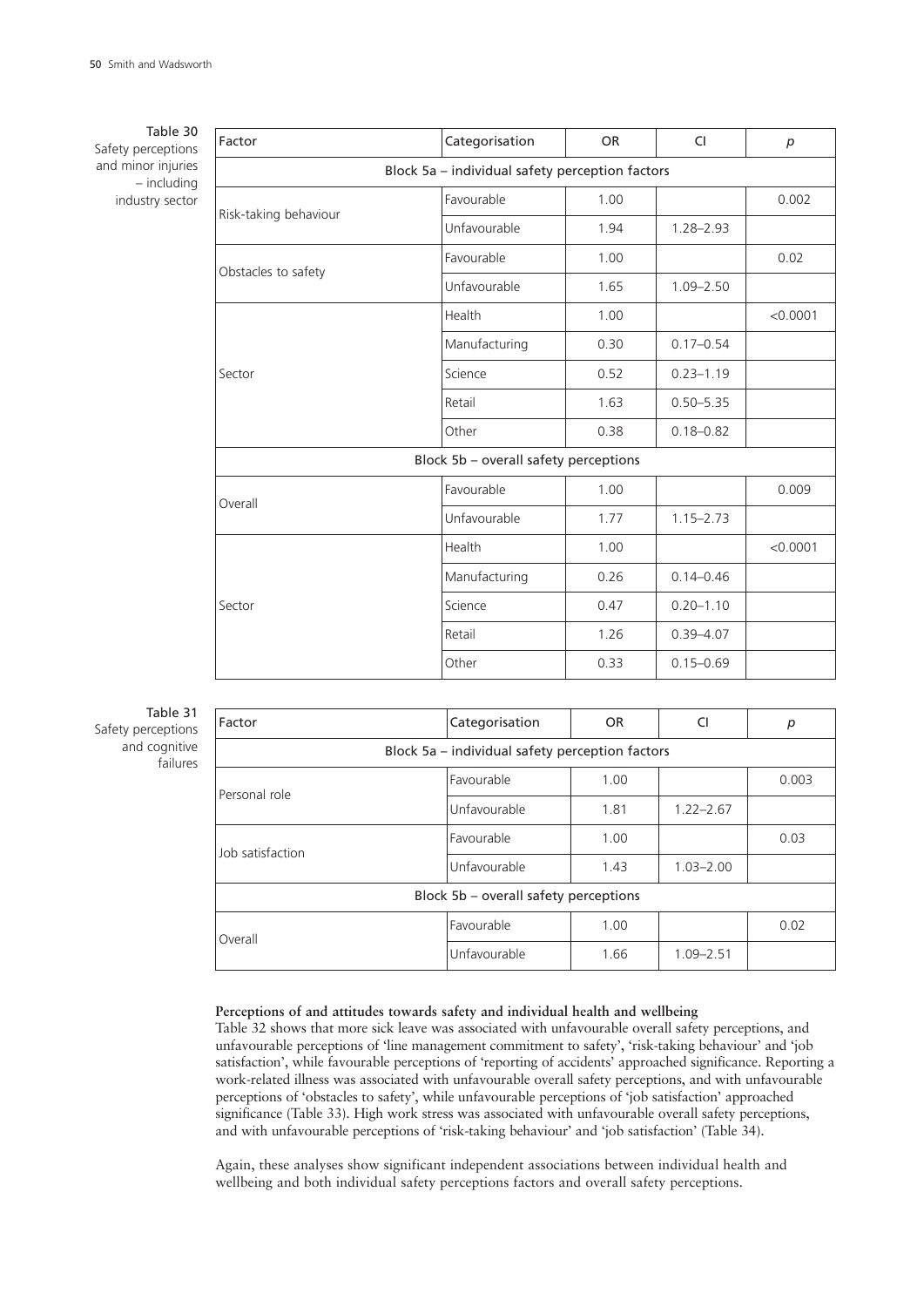| Factor                                          | Categorisation | OR.  | CI            | р    |  |  |  |  |  |
|-------------------------------------------------|----------------|------|---------------|------|--|--|--|--|--|
| Block 5a - individual safety perception factors |                |      |               |      |  |  |  |  |  |
|                                                 | Favourable     | 1.00 |               | 0.03 |  |  |  |  |  |
| Line management                                 | Unfavourable   | 1.44 | $1.03 - 2.02$ |      |  |  |  |  |  |
| Risk-taking behaviour                           | Favourable     | 1.00 |               | 0.04 |  |  |  |  |  |
|                                                 | Unfavourable   | 1.42 | $1.02 - 1.98$ |      |  |  |  |  |  |
|                                                 | Favourable     | 1.00 |               | 0.10 |  |  |  |  |  |
| Reporting accidents                             | Unfavourable   | 0.77 | $0.56 - 1.05$ |      |  |  |  |  |  |
|                                                 | Favourable     | 1.00 |               | 0.02 |  |  |  |  |  |
| Job satisfaction                                | Unfavourable   | 1.43 | $1.06 - 1.94$ |      |  |  |  |  |  |
| Block 5b - overall safety perceptions           |                |      |               |      |  |  |  |  |  |
| Overall                                         | Favourable     | 1.00 |               | 0.02 |  |  |  |  |  |
|                                                 | Unfavourable   | 1.51 | $1.06 - 2.16$ |      |  |  |  |  |  |

Table 32 Safety perceptions and sick leave

| Factor                                          | Categorisation<br><b>OR</b><br>CI     |      |               | р    |  |  |  |  |  |
|-------------------------------------------------|---------------------------------------|------|---------------|------|--|--|--|--|--|
| Block 5a - individual safety perception factors |                                       |      |               |      |  |  |  |  |  |
|                                                 | Favourable                            | 1.00 |               | 0.02 |  |  |  |  |  |
| Obstacles to safety                             | Unfavourable                          | 1.51 | $1.07 - 2.12$ |      |  |  |  |  |  |
|                                                 | Favourable                            | 1.00 |               | 0.09 |  |  |  |  |  |
| Job satisfaction                                | Unfavourable                          | 1.39 | $0.96 - 2.01$ |      |  |  |  |  |  |
|                                                 | Block 5b - overall safety perceptions |      |               |      |  |  |  |  |  |
|                                                 | Favourable                            | 1.00 |               | 0.02 |  |  |  |  |  |
| Overall                                         | Unfavourable                          | 1.58 | $1.07 - 2.33$ |      |  |  |  |  |  |

Table 33

Safety perceptions and work-related illness

| Factor                                          | Categorisation<br>OR.<br>CI                           |      | p             |       |  |  |  |  |
|-------------------------------------------------|-------------------------------------------------------|------|---------------|-------|--|--|--|--|
| Block 5a - individual safety perception factors |                                                       |      |               |       |  |  |  |  |
| Risk-taking behaviour                           | Favourable                                            | 1.00 |               | 0.03  |  |  |  |  |
|                                                 | Unfavourable                                          | 1.52 | $1.04 - 2.24$ |       |  |  |  |  |
| Job satisfaction                                | Favourable                                            | 1.00 |               | 0.004 |  |  |  |  |
|                                                 | Unfavourable                                          | 1.79 | $1.20 - 2.67$ |       |  |  |  |  |
|                                                 |                                                       |      |               |       |  |  |  |  |
| Overall                                         | Favourable                                            | 1.00 |               | 0.05  |  |  |  |  |
|                                                 | Block 5b - overall safety perceptions<br>Unfavourable | 1.57 | $1.00 - 2.46$ |       |  |  |  |  |

Table 34 Safety perceptions and work stress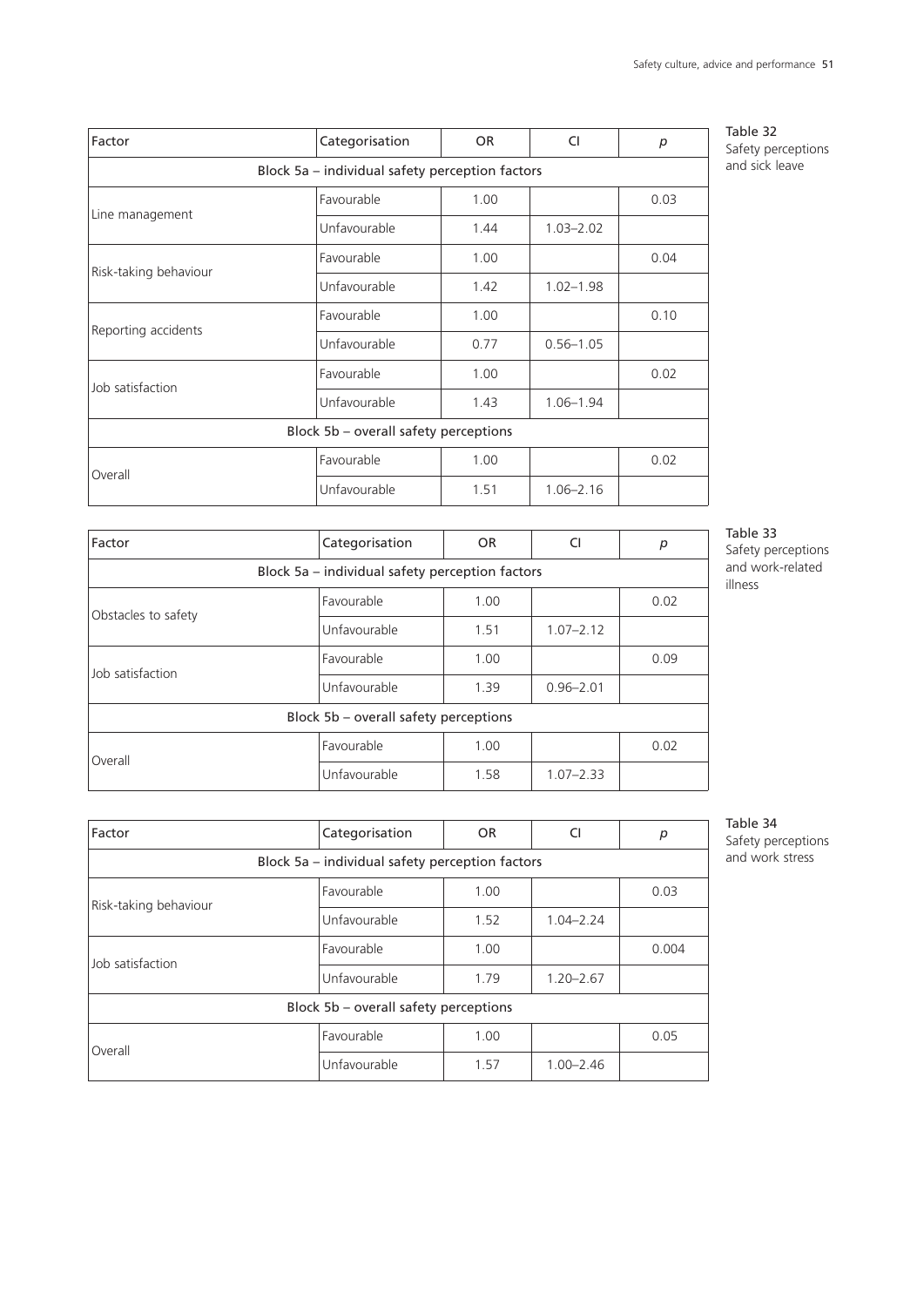# **Summary of perceptions of and attitudes towards safety and both individual safety performance and health and wellbeing**

The associations between perceptions of and attitudes towards safety and both individual safety performance and health and wellbeing are summarised in Table 35.

Table 35 Summary of associations between perceptions of and attitudes towards safety and both individual safety performance and health and wellbeing

|                                         |                                                        | Individual safety performance |                       |                      | Health and wellbeing |               |  |  |  |  |
|-----------------------------------------|--------------------------------------------------------|-------------------------------|-----------------------|----------------------|----------------------|---------------|--|--|--|--|
|                                         | Accidents                                              | <b>Minor</b><br>injuries      | Cognitive<br>failures | <b>Sick</b><br>leave | Work<br>illness      | <b>Stress</b> |  |  |  |  |
|                                         | Associations with individual safety perception factors |                               |                       |                      |                      |               |  |  |  |  |
| Organisational commitment to safety     |                                                        |                               |                       |                      |                      |               |  |  |  |  |
| Line management commitment to<br>safety |                                                        |                               |                       | Yes                  |                      |               |  |  |  |  |
| Supervisor's role                       | Yes                                                    |                               |                       |                      |                      |               |  |  |  |  |
| Personal role                           |                                                        |                               | Yes                   |                      |                      |               |  |  |  |  |
| Risk-taking behaviour                   |                                                        | Yes                           |                       | Yes                  |                      | Yes           |  |  |  |  |
| Obstacles to safety                     | Yes                                                    | Yes                           |                       |                      | Yes                  |               |  |  |  |  |
| Reporting accidents                     |                                                        |                               |                       | $(Yes)^*$            |                      |               |  |  |  |  |
| Job satisfaction                        |                                                        |                               | Yes                   | Yes                  | $(Yes)^*$            | Yes           |  |  |  |  |
|                                         | Associations with overall safety perceptions           |                               |                       |                      |                      |               |  |  |  |  |
| Overall                                 | Yes                                                    | Yes                           | Yes                   | Yes                  | Yes                  | Yes           |  |  |  |  |

\* Association with favourable factor approached significance

Unfavourable perceptions of 'line management commitment to safety' were associated with taking more sick leave, suggesting an association with perceived management approach to safety. Similarly, unfavourable perceptions of 'supervisor's role' were associated with work accidents, suggesting a link with the perception of the approach of senior staff to safety. In addition, unfavourable perceptions of 'personal role' were associated with more frequent cognitive failures, while unfavourable perceptions of 'risk-taking behaviour' were associated with more frequent minor injuries, sick leave and high work stress, suggesting an association with the perception of individual (one's own and others') behaviour and contributions. Unfavourable perceptions of 'obstacles to safety' were associated with work accidents, more frequent minor injuries and work-related illness, suggesting a link between both safety performance and health and wellbeing, and the perception of safety rules that are somehow inappropriate for the job. Favourable perceptions of 'reporting accidents' approached significance with sick leave, which may perhaps reflect workers feeling able to take time off when they are ill in workplaces which they also feel have a reliable accident and near miss reporting system. Unfavourable 'job satisfaction' was associated with more frequent cognitive failures, sick leave and high work stress. Finally, unfavourable overall safety perceptions were associated with all three individual safety performance outcome measures and all three individual health and wellbeing outcome measures.

Overall, these results suggest a general association between perceptions of and attitudes towards safety and both individual safety performance and individual health and wellbeing. In particular, this seems to reflect an association between the perception of management approach to safety and safety performance, and between poor job satisfaction and health and wellbeing.

# 4.3.6 General workers' climate survey

The original aim of the general workers' climate survey was to assess the representativeness of those who took part in the main climate survey by repeating the survey among a sample of general workers. However, it also provided the opportunity to consider whether the associations between perceptions of and attitudes towards safety and individual safety performance, health and wellbeing among the main climate survey respondents were replicable among another sample.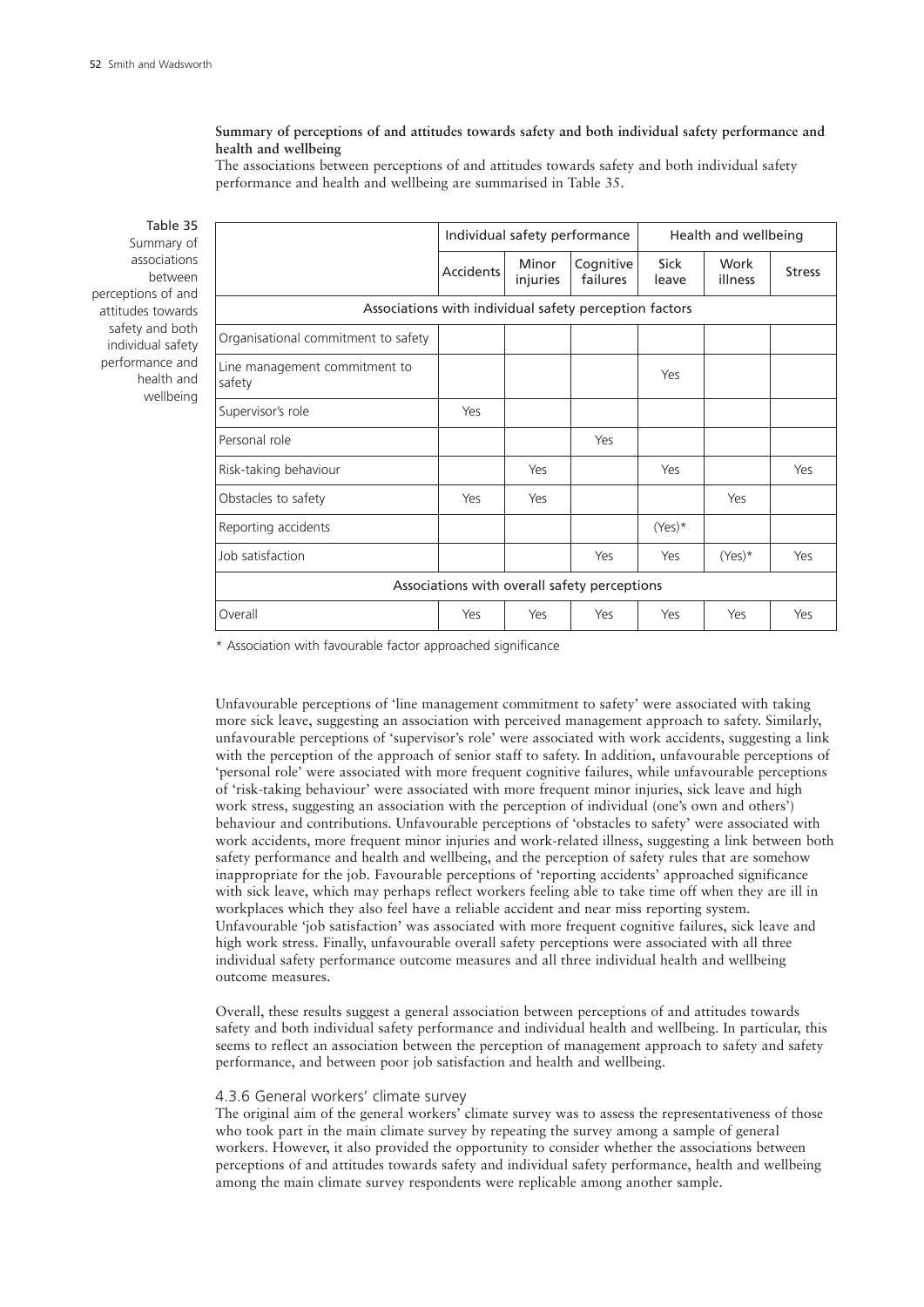#### *Respondents*

In total 475 people completed the general workers' climate survey. Just over half were men (258, 56 per cent), their mean age was 46.18 years (sd = 9.60, range 18–71), most were married (297, 66 per cent) or cohabiting (79, 17 per cent), and virtually all were white (446, 99 per cent). Just over half (262, 55 per cent) had a degree, a higher degree or a professional qualification at an equivalent level.

Almost all the respondents worked full time (430, 93 per cent) in permanent jobs (444, 96 per cent). The majority described themselves as managers (242, 53 per cent) or supervisors (55, 12 per cent) rather than employees (163, 35 per cent). A wide range of occupations from various sectors of industry were represented (including, for example, administration, civil service, nursing, police, teaching and truck driving). However, health and safety occupations were over-represented, with 37 per cent (175) recording health and safety as part of their job title or description. This overrepresentation reflects the sampling strategies used to obtain the sample. Occupational coding with the Computer Aided Structured Coding Tool (CASCOT) <sup>85</sup> showed that:

- one third (151, 33 per cent) of the respondents were managers or senior officials
- 6 per cent (28) had professional occupations
- 42 per cent (193) worked in associate professional or technical occupations
- 11 per cent (50) had administrative or secretarial occupations and the remainder had skilled trade occupations (9, 2 per cent), personal service occupations (15, 3 per cent), sales or customer service occupations (3, < 1 per cent), were process, plant or machine operatives (11, 2 per cent) or had elementary occupations (4, < 1 per cent).

The mean number of years in their current position was 5.87 (sd = 6.90, range 0-41 years), and mean number of hours worked per week was 40.03 (sd = 7.56, range 10–60 hours). One third (158, 34 per cent) reported really enjoying their job, with only 5 per cent (24) saying that they really did not enjoy their job.

*Comparisons between the general workers' and main climate surveys*

#### **Respondents**

Comparing the 1,752 main climate survey respondents with the 475 respondents to the general workers' climate survey showed many significant demographic differences. A higher proportion of the main study respondents were male (64 per cent compared to 56 per cent;  $\chi^2$ =9.76, 1 df, *p* = 0.002), fewer were married or cohabiting (72 per cent compared to 82 per cent,  $\chi^2$  = 18.18, 1 df, *p* < 0.0001), fewer were white (97 per cent compared to 99 per cent,  $\chi^2$  = 3.58, 1 df,  $p$  = 0.06), fewer had a degree, higher degree or professional qualification (39 per cent compared to 55 per cent,  $\chi^2$  = 38.42, 2 df,  $p$  < 0.0001) and their mean age was younger (42.23 (sd = 11.31) compared to 46.18 (sd = 9.60), *F* = 46.82, *p* < 0.0001).

There were also significant differences in job characteristics between the two groups. Although similar proportions had permanent posts (96 per cent each, *p* = 0.91) and their mean number of years in post were similar (7.11 (sd = 8.08) among main study respondents compared to 6.50 (sd = 6.98) in the general workers' study,  $p = 0.16$ ), more main study respondents described themselves as employees (66) per cent compared to 35 per cent,  $\chi^2$  = 141.97, 1 df, *p* < 0.0001) and fewer had managerial, professional, associate professional or technical occupations (50 per cent compared to 80 per cent,  $\chi^2$  = 131.92, 1 df,  $p$  < 0.0001). The main study respondents' average working week was shorter (38.69) hours (sd = 7.71) compared to 40.03 (sd = 7.56),  $F = 11.04$ ,  $p = 0.001$ ), and fewer reported enjoying their jobs (60 per cent compared to 71 per cent,  $\chi^2$  = 19.86, 2 df, *p* < 0.0001).

#### **Safety performance**

Table 36 shows individual safety performance in the main climate study and the general workers' climate survey. Again there were significant differences, with more main study respondents reporting accidents or injuries, but fewer reporting cognitive failures.

## **Health and wellbeing**

The two groups also differed in terms of their health and wellbeing (Table 37). More of the main study respondents had taken five or more days' sick leave in the previous year, but fewer described their general health as bad or very bad and fewer were clinically depressed. Their mean anxiety scores (5.62 (sd=3.72) compared to 5.63 (sd = 3.86),  $p = 0.95$ ) and depression (3.52 (sd = 3.21) compared to 3.63 (sd = 3.41),  $p=0.51$ ), however, were similar. Although the proportions reporting high work stress did not differ significantly, slightly more of those in the general workers' survey reported high work stress. Proportions of those reporting an illness caused or made worse by work in the previous year were similar.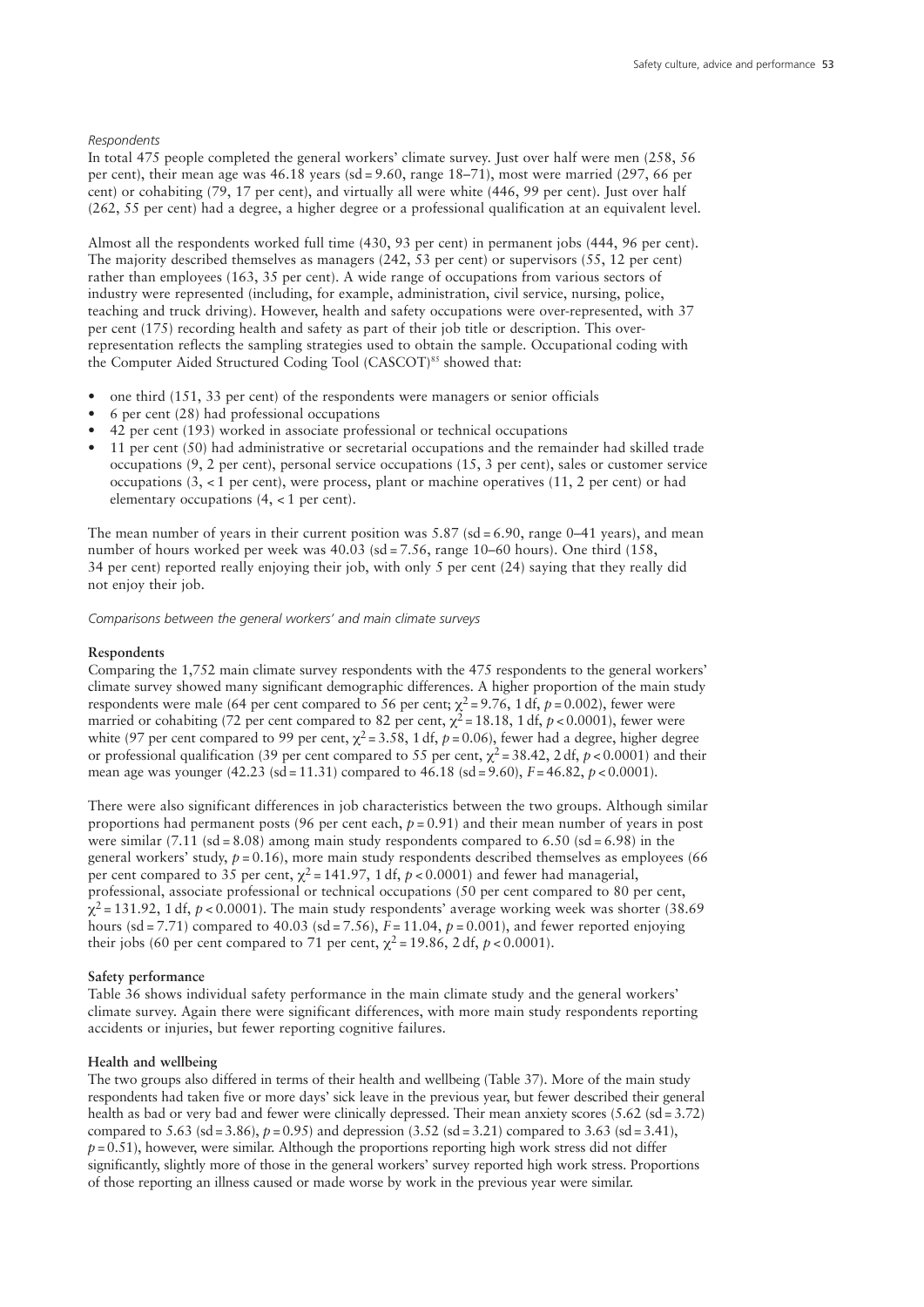Table 36 Individual safety performance by climate survey

| Factor             |     | Main study    |     | General workers | $\chi^2$ |          |
|--------------------|-----|---------------|-----|-----------------|----------|----------|
|                    | n   | $\frac{0}{0}$ | n   | $\%$            | (1 df)   | р        |
| Accident           | 140 | 8             | 21  | 5               | 6.98     | 0.008    |
| Minor injuries     | 396 | 23            | 64  | 14              | 18.18    | < 0.0001 |
| Cognitive failures | 752 | 43            | 233 | 50              | 6.78     | 0.009    |

Table 37 Individual health and wellbeing by climate survey

|                               |     | Main study |     | General workers | $\chi^2$ |          |
|-------------------------------|-----|------------|-----|-----------------|----------|----------|
| Factor                        | n   | $\%$       | n   | $\frac{0}{0}$   | (1 df)   | p        |
| Five or more days' sick leave | 484 | 29         | 108 | 23              | 5.02     | 0.03     |
| High work stress              | 261 | 15         | 85  | 18              | 2.65     | 0.10     |
| Work-related illness          | 307 | 18         | 76  | 16              | 0.64     | 0.42     |
| Poor general health           | 75  | 4          | 39  | 8               | 12.32    | < 0.0001 |
| Clinical anxiety              | 200 | 12         | 52  | 11              | 0.08     | 0.78     |
| Clinical depression           | 53  | 3          | 23  | 5               | 3.88     | 0.05     |

# **Perceptions of and attitudes towards safety**

Finally, comparisons were made between the main climate survey and general workers' climate survey respondents' perceptions of and attitudes towards safety. The main study respondents' mean scores were significantly less favourable for 'line management commitment', 'personal role', 'competence', 'obstacles to safety' and 'job satisfaction' (Table 38). However, their mean scores were significantly more favourable for 'supervisor's role' and 'risk-taking behaviour'. There was no difference in the mean overall safety perceptions score, though the main study respondents' mean was less favourable.

Table 38 Safety perception factors by climate survey

| p        |
|----------|
| 0.11     |
| < 0.0001 |
| < 0.0001 |
| < 0.0001 |
| 0.27     |
| < 0.0001 |
| < 0.0001 |
| < 0.0001 |
| 0.10     |
| < 0.0001 |
| 0.09     |
|          |

Overall score = average of all factors except number 5 (workmates' influence), which was not answered by managers or supervisors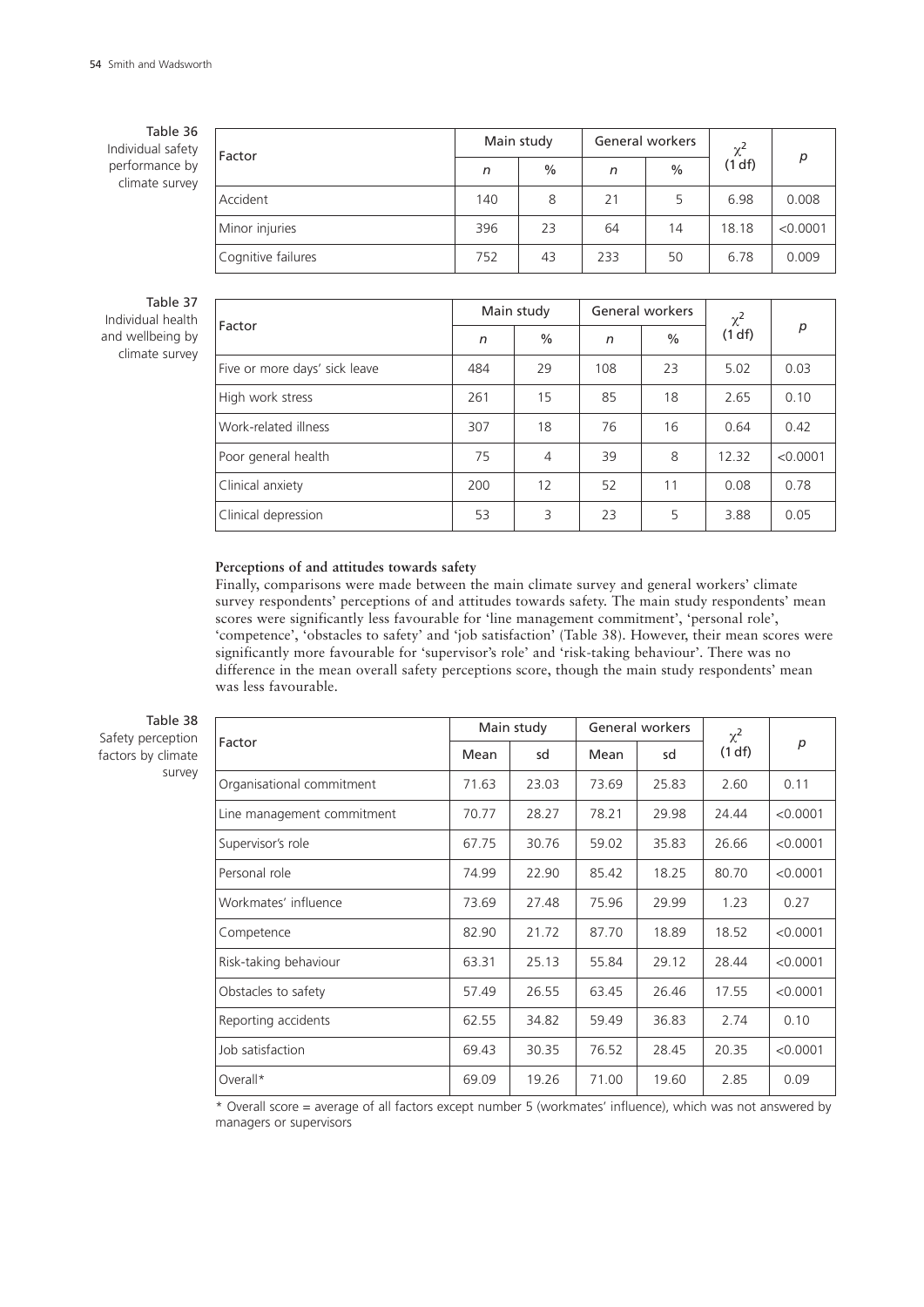These comparisons clearly show major differences between the two samples. This is very likely to reflect the sampling differences, with the general workers' sample in fact being made up of many respondents with managerial positions, often in a health and safety setting. Given this, the finding that, in general, perceptions of and attitudes towards safety were less favourable among the main study respondents is not surprising. As a result, it was not possible to use the general workers' sample to assess the representativeness of the main study sample. However, it was still possible to compare the two studies' findings on the associations between perceptions of and attitudes towards safety and individual safety performance, health and wellbeing.

*Associations between perceptions of and attitudes towards safety and individual safety performance* Analyses were carried out in the same way as for those described for the main study respondents. The final blocks of the models considering associations with perceptions of and attitudes towards safety are shown in Appendix 4.

#### **Comparisons with general workers' survey findings**

Table 39 summarises the associations between perceptions of and attitudes towards safety and both individual safety performance and health and wellbeing for the main climate survey and the general workers' climate survey.

|                                                        | Individual safety performance |                   |                                              |               | Health and wellbeing   |               |  |  |  |  |
|--------------------------------------------------------|-------------------------------|-------------------|----------------------------------------------|---------------|------------------------|---------------|--|--|--|--|
|                                                        | <b>Accidents</b>              | Minor<br>injuries | Cognitive<br>failures                        | Sick<br>leave | Work<br>illness        | <b>Stress</b> |  |  |  |  |
| Associations with individual safety perception factors |                               |                   |                                              |               |                        |               |  |  |  |  |
| Yes<br>Organisational commitment to safety             |                               |                   |                                              |               |                        |               |  |  |  |  |
| Line management commitment to<br>safety                | Yes                           |                   |                                              | Yes           |                        | Yes           |  |  |  |  |
| Supervisor's role                                      | Yes<br>Yes                    |                   |                                              |               |                        | $(Yes)^*$     |  |  |  |  |
| Personal role                                          |                               |                   | Yes                                          |               |                        |               |  |  |  |  |
| Risk-taking behaviour                                  | $(Yes)^*$                     | Yes               |                                              | Yes           | Yes                    | Yes           |  |  |  |  |
| Obstacles to safety                                    | Yes<br>Yes                    | Yes               |                                              |               | Yes                    |               |  |  |  |  |
| Reporting accidents                                    |                               |                   |                                              | $(Yes)^*$     |                        |               |  |  |  |  |
| Job satisfaction                                       |                               | Yes               | Yes                                          | Yes<br>Yes    | $(Yes)^*$<br>$(Yes)^*$ | Yes<br>Yes    |  |  |  |  |
|                                                        |                               |                   | Associations with overall safety perceptions |               |                        |               |  |  |  |  |
| Overall                                                | Yes<br>Yes                    | Yes<br>Yes        | $(Yes)^*$<br>Yes                             | Yes           | Yes                    | Yes           |  |  |  |  |

Table 39

Summary of associations between perceptions of and attitudes towards safety and both individual safety performance and health and wellbeing – for general workers (in roman text) and *main study participants* (in italics)

\* Association with favourable factor approached significance

In both studies, despite the significant differences between the two samples, individual safety performance was associated with unfavourable overall perceptions of safety. This association was also apparent for individual health and wellbeing in the main climate survey, though not the general workers' climate survey.

The safety perception factors were then considered individually. Reporting an accident at work was associated with perceptions of 'supervisor's role' and 'obstacles to safety' in both surveys. Similarly, job satisfaction was associated with all three health and wellbeing outcomes (and approached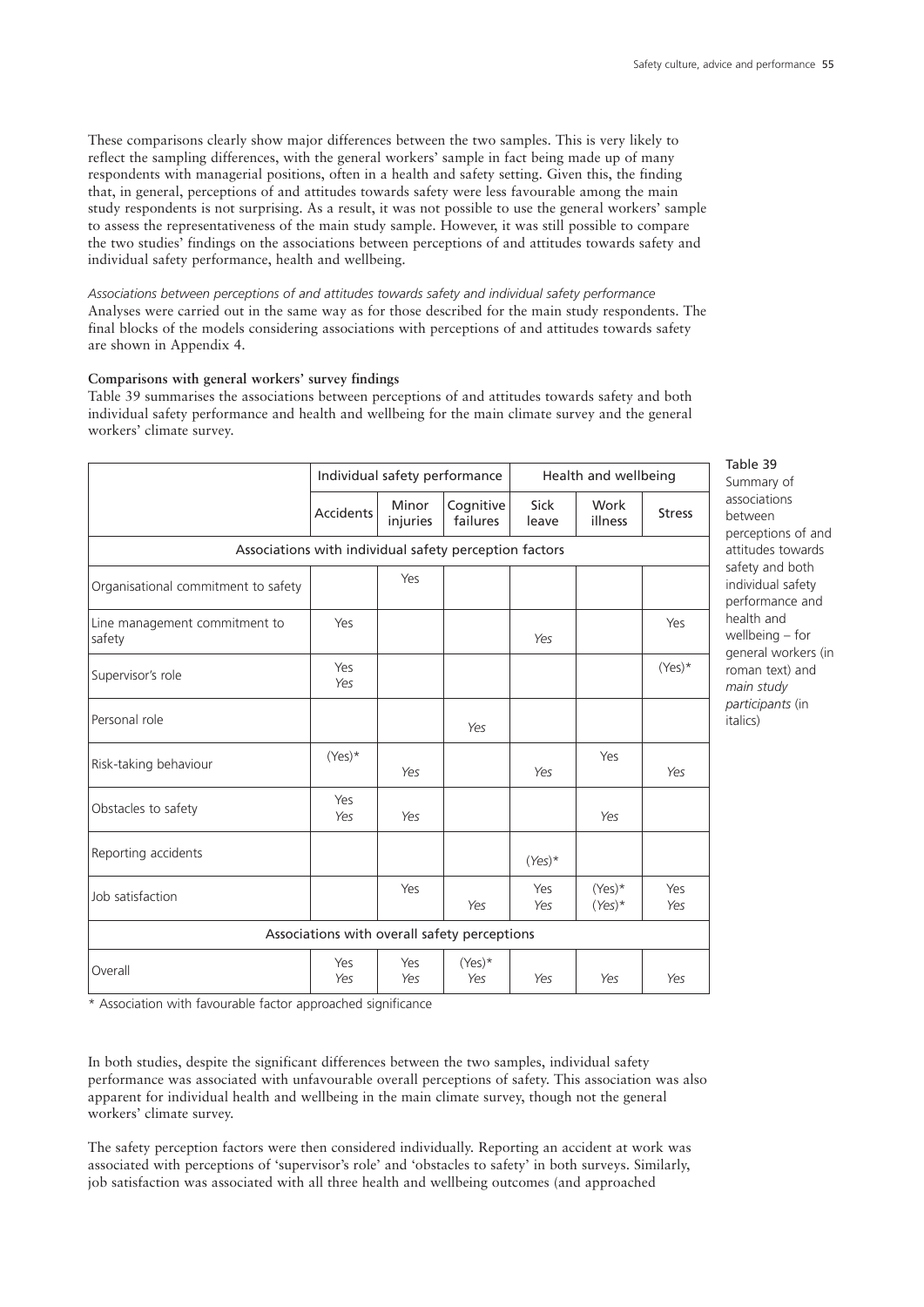significance for work-related illness) in both surveys. Other individual factors, however, were associated with an outcome in only one of the two studies.

The findings were broadly consistent with those of the main climate survey. This supports the suggestion that perceptions of and attitudes towards safety can be measured individually using the Climate Survey Tool, and applied to individual safety performance, health and wellbeing. It also corroborates the suggestion that measuring perceptions of and attitudes towards safety at this level is appropriate and makes a useful additional contribution. In both surveys, many other potentially influential demographic, occupational and individual factors were controlled for in the analyses. These other factors included measures of mental health. The fact that perceptions of and attitudes towards safety are consistently and independently associated with safety performance, therefore, also suggests that this association is not simply a reflection of more general negative employee attitudes.

#### 4.4 Safety climate, advice and performance

Finally, data from the participating organisations' climate, advice and performance surveys were drawn together to consider the associations between safety climate, advice and performance at a corporate level. This showed that:

- safety climate was associated with corporate safety performance
- advice was also associated with corporate safety performance.

However, organisations in higher risk industry sectors are also more likely to employ better qualified OSH practitioners. The relationship between advice and performance may, therefore, be complicated by industry sector.

Analyses were carried out to consider the associations between corporate safety performance and both safety climate and advice. This process addressed the project's fourth aim to assess and compare the relative contributions of corporate safety culture and competent OSH advice to OSH performance. It also extends previous work by considering the role of advice in the relationship between culture and performance.

# 4.4.1 Safety climate and corporate safety performance

First, associations between corporate safety performance and safety climate were considered. Correlations between corporate safety performance and the proportions of favourable responses on the safety climate measures showed several significant associations:

- overall hazard management and risk taking behaviour: Spearman's rho = 0.36, *p* = 0.04
- hazardous substances and competence: 0.39, 0.05; and risk-taking behaviour: 0.40, 0.04
- manual handling and obstacles to safety: 0.39, 0.03; and accident reporting: 0.37, 0.04
- repetitive movement and obstacles to safety: 0.40, 0.04
- dangerous machinery and organisational commitment: 0.47, 0.03; and supervisor's role: 0.44, 0.04
- stress and risk-taking behaviour: 0.42, 0.02
- vehicle handling and accident reporting: 0.51, 0.02
- noise and organisational commitment: 0.51, 0.02; and obstacles to safety: 0.50, 0.03
- handheld equipment and organisational commitment: 0.57, 0.005; and risk-taking behaviour: 0.43, 0.04; and obstacles to safety: 0.52, 0.01; and accident reporting: 0.50, 0.02; and mean favourable score: 0.48, 0.02
- mean hazard management and organisational commitment: 0.37, 0.04; and obstacles to safety: 0.45, 0.009
- benchmark manual handling and accident reporting: 0.38, 0.03
- benchmark hazardous substances and accident reporting: 0.41, 0.04.

These data suggest that higher proportions of favourable climate responses among employees were associated with more positive corporate safety performance.

#### 4.4.2 Advice and corporate safety performance

Some associations between advice and corporate safety performance were also apparent at the univariate level (Table 40). Examination of absolute scores suggested that both IOSH membership and more training were associated with poorer overall hazard management and slips and trips management. However, IOSH membership was also associated with better benchmark levels for management of hazardous substances, stress and vehicle handling.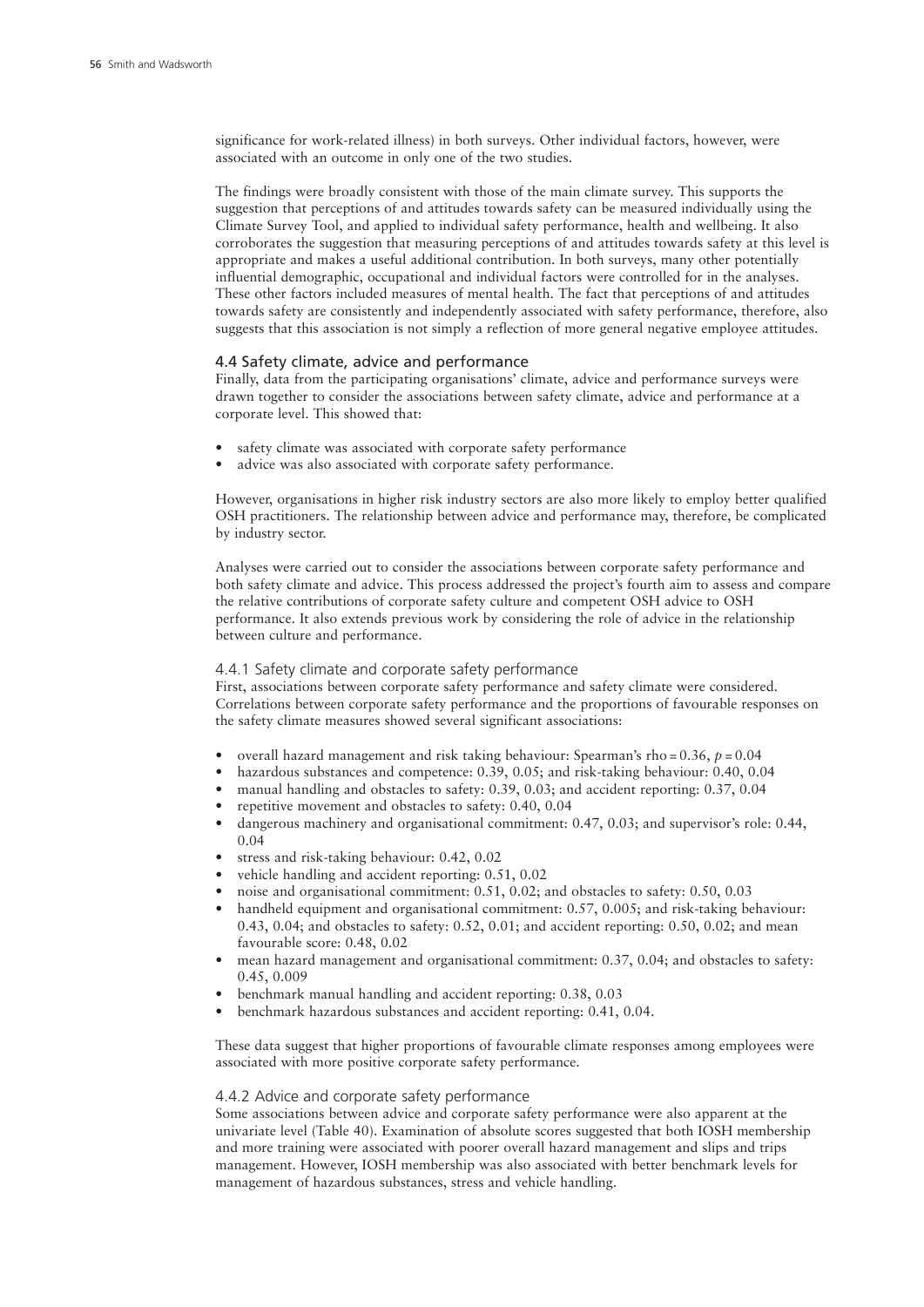|                           |      | <b>IOSH</b><br>member | Not IOSH<br>member |      | F                | p    |      | Less<br>training* | training <sup>†</sup> | More | F    | p     |
|---------------------------|------|-----------------------|--------------------|------|------------------|------|------|-------------------|-----------------------|------|------|-------|
|                           | n    | se                    | n                  | se   |                  |      | n    | se                | n                     | se   |      |       |
|                           |      |                       |                    |      | Absolute scores  |      |      |                   |                       |      |      |       |
| Overall hazard management | 6.24 | 0.30                  | 7.45               | 0.43 | 5.46             | 0.03 | 7.43 | 0.38              | 6.19                  | 0.31 | 6.17 | 0.02  |
| Slips and trips           | 5.47 | 0.35                  | 7.00               | 0.63 | 5.38             | 0.03 | 7.17 | 0.57              | 5.38                  | 0.35 | 8.06 | 0.009 |
|                           |      |                       |                    |      | Benchmark scores |      |      |                   |                       |      |      |       |
| Hazardous substances      | 3.39 | 0.18                  | 2.50               | 0.38 | 5.75             | 0.03 |      |                   |                       |      |      |       |
| <b>Stress</b>             | 3.30 | 0.25                  | 2.45               | 0.21 | 5.09             | 0.03 |      |                   |                       |      |      |       |
| Vehicle handling          | 3.41 | 0.27                  | 2.00               | 0.58 | 5.08             | 0.04 |      |                   |                       |      |      |       |

Table 40 Corporate safety performance and advice – mean scores

\* No training, IOSH *Managing safely* or NEBOSH Certificate

† NEBOSH Diploma, degree or other

Some of these findings are, perhaps, counterintuitive. To consider this further, the participating organisations were categorised into two groups: one including sectors traditionally considered as more hazardous (construction, transport, utilities, manufacturing and health), and the other covering lower hazard sectors (education, science, communications, health and safety, finance and retail). More organisations in the higher hazard sectors had an adviser who was an IOSH member (83 per cent (15) compared to 47 per cent (7) in the lower hazard sectors;  $\chi^2$  = 4.95,  $p$  = 0.03), and more had advisers with higher formal qualifications (83 per cent (15) compared to 40 per cent (6),  $\chi^2$  = 6.64,  $p = 0.01$ ). These findings may, therefore, reflect the fact that organisations in more hazardous industry sectors are more likely to ensure that they have more highly qualified OSH practitioners and are more likely to have lower safety performance scores. Unfortunately it was not possible to assess this formally because of the small numbers in some groups. It is also possible that poorer performance scores may reflect more accurate reporting of incidents and hazard management by more highly qualified OSH practitioners.

## 4.4.3 Safety climate and advice

Comparing mean safety climate scores with advice showed only one significant difference: a higher mean 'competence' score was associated with IOSH membership  $(83.62 \text{ (se } = 1.27)$  compared to 78.16 (2.29), *F* = 5.12, *p* = 0.03). Similarly, comparing mean levels of favourable response on the climate factors showed only two significant differences: higher levels of favourable 'competence' responses associated with IOSH membership  $(77.43 \ (1.70)$  compared to  $70.20 \ (3.28)$ ,  $F = 4.71$ ,  $p = 0.04$ ); and higher levels of favourable 'job satisfaction' responses associated with IOSH membership (52.65 (2.91) compared to 41.31 (5.30), *F* = 4.18, *p* = 0.05).

This suggests little association between safety climate and advice. It should, however, be borne in mind that the OSH practitioners and advisers in this study were employees of the participating organisations, and as such were inherently part of the existing safety climate.

# 4.4.4 Safety climate, advice and corporate safety performance

Finally, analyses were carried out to consider the associations of both safety climate and advice with corporate safety performance. The significant associations from the sections above were considered further using multivariate backward regression modelling. This allowed the assessment of the associations between performance and both climate and advice independently of other potentially influential factors. Each model, therefore, also included industry sector and all those variables associated with individual safety performance (age, alcohol consumption, employment level, full-time or part-time employment, years in post, occupational category, control, bullying, anxiety, education, smoking, number of employees in organisation, intrinsic reward, hours worked per week and depression). Table 41 shows the significant associations between performance, climate and advice. These analyses show that the positive associations between corporate safety performance and safety climate (where more positive performance scores are associated with higher levels of favourable climate measure responses) remain, independent of all the other factors, for: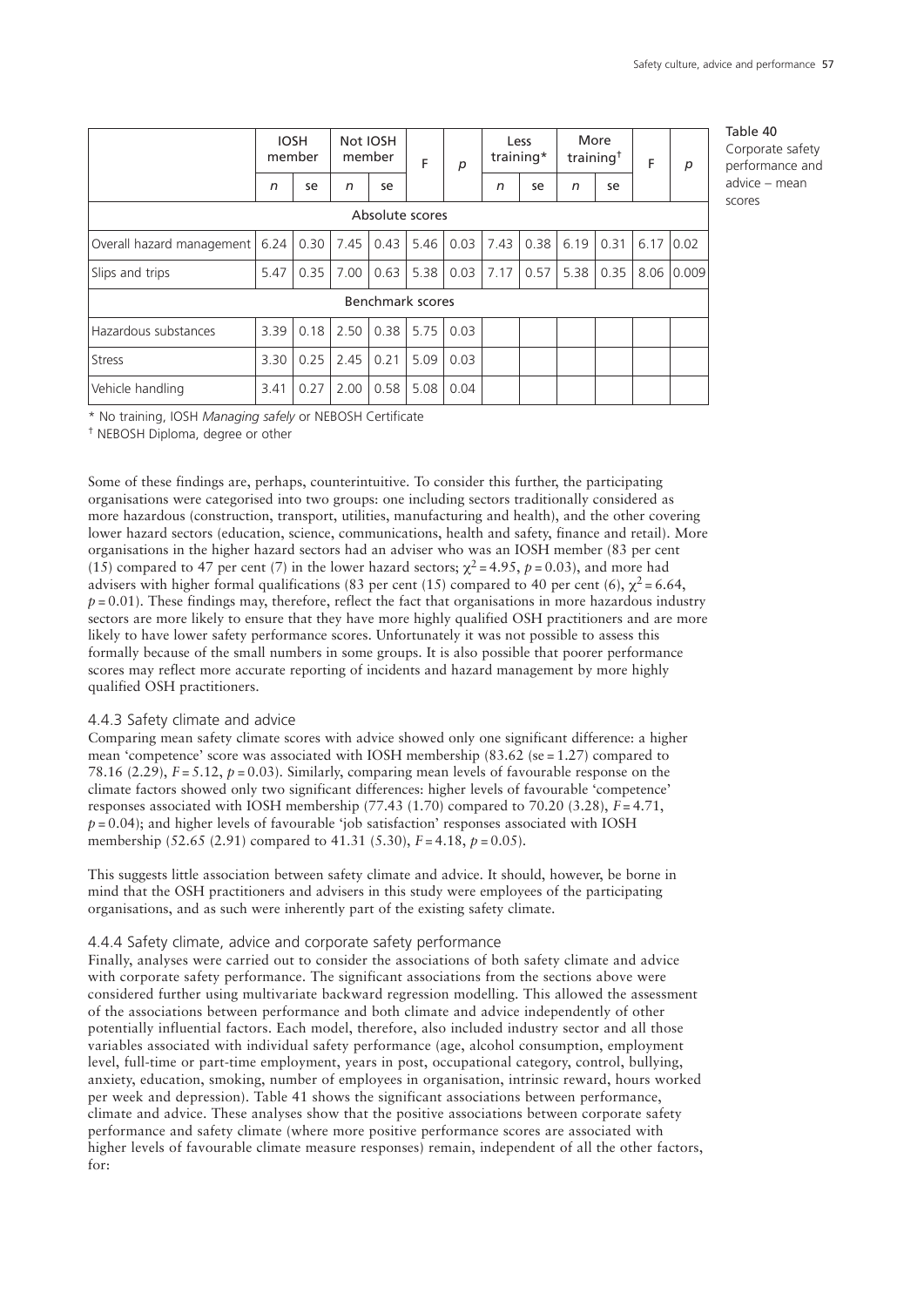- overall hazard management and risk-taking behaviour, competence, reporting accidents and mean favourable score
- hazardous substances and competence
- repetitive movement and obstacles to safety
- vehicle handling and reporting accidents
- noise and organisational commitment
- hand-held equipment and organisational commitment, risk-taking behaviour, obstacles to safety and mean favourable score
- benchmark manual handling and reporting accidents
- benchmark hazardous substances and reporting accidents
- overall incident management and competence and reporting accidents
- benchmark hazard management and competence
- mean hazard management score and reporting accidents
- mean benchmark hazard management score and reporting accidents.

Associations between corporate safety performance and advice also remained independent of all the other factors for:

- overall hazard management and IOSH membership and training
- hazardous substances and IOSH membership
- repetitive movement and IOSH membership\*
- noise and IOSH membership and training\*
- hand-held equipment and IOSH membership
- slips and trips and training
- vehicle handling and training\*
- benchmark hazard management and IOSH membership\*
- mean hazard management score and training
- mean benchmark hazard management score and IOSH membership.\*

The majority of these associations with advice were negative (ie more positive safety performance was associated with not having IOSH membership or with lower formal qualifications). Associations showing a positive association are marked with an asterisk above.

Finally, similar models were run for all the summarising corporate performance measures (overall hazard management, overall incident, benchmark overall hazard management, benchmark overall incident, mean hazard management, and benchmark mean hazard management). Each model also included a general measure of safety climate (mean favourable score) and one of the advice measures (IOSH membership or training), as well as all the other factors previously associated with individual safety performance (listed above). The significant associations are shown in Table 42 (page 61). These analyses suggested strong positive associations between favourable safety climate and safety performance. They also suggested negative associations between safety advice and safety performance, with the exception of a positive association between IOSH membership and mean benchmark hazard management score.

# 4.4.5 Summary of safety climate, advice and performance

Taken together, these analyses suggest that safety climate is associated with corporate safety performance. Any association with advice, though, is complicated, and this may reflect a link with risk level and industry sector since the findings here imply that organisations operating in higher risk sectors of industry are more likely to employ health and safety advisers and practitioners with higher levels of formal OSH training. However, positive associations between advice and both specific hazard management areas (repetitive movement, noise and vehicle handling) and benchmark hazard management suggest that more competent advice may also be linked to improved safety performance.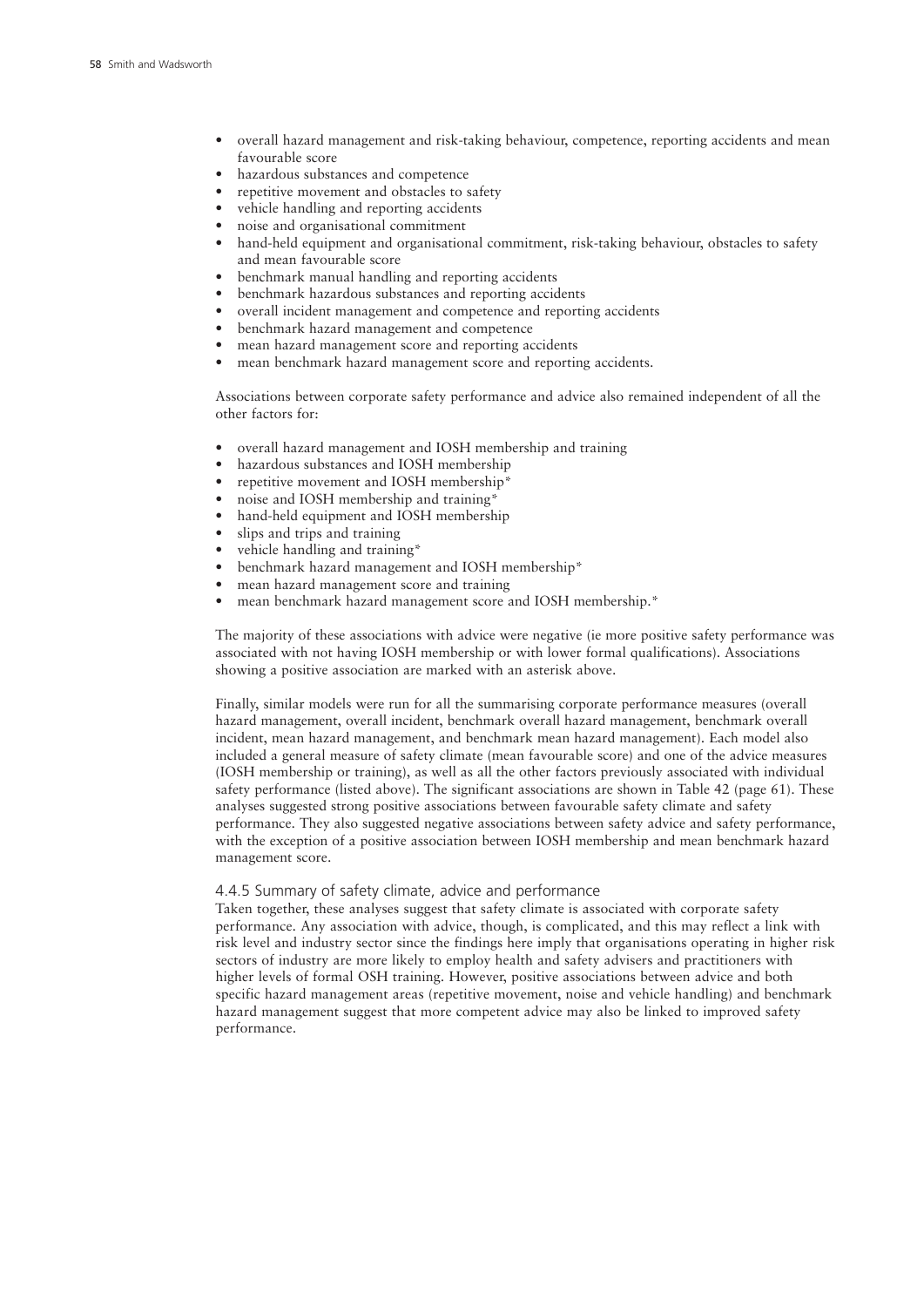|                           |                           | B                        | se B                     | β                 | р                        |
|---------------------------|---------------------------|--------------------------|--------------------------|-------------------|--------------------------|
|                           | Risk-taking behaviour     | 0.06                     | 0.02                     | 0.50              | 0.001                    |
| Overall hazard management | IOSH membership           | 0.97                     | 0.44                     | 0.31              | 0.04                     |
|                           | Risk-taking behaviour     | 0.04                     | 0.02                     | 0.31              | 0.03                     |
| Overall hazard management | Training                  | $-1.16$                  | 0.44                     | $-0.38$           | 0.01                     |
| Hazardous substances      | Competence                | 0.06                     | 0.02                     | 0.34              | 0.02                     |
|                           | IOSH membership           | 0.76                     | 0.31                     | 0.29              | 0.03                     |
|                           | Obstacles to safety       | 0.11                     | 0.03                     | 0.77              | 0.001                    |
| Repetitive movement       | IOSH membership           | $-1.54$                  | 0.67                     | $-0.44$           | 0.04                     |
|                           | Obstacles to safety       | 0.09                     | 0.03                     | 0.64              | 0.005                    |
| Repetitive movement       | Training                  |                          |                          |                   |                          |
| Vehicle handling          | Reporting accidents       | 0.09                     | 0.02                     | 0.92              | 0.003                    |
|                           | IOSH membership           |                          |                          |                   |                          |
|                           | Reporting accidents       | 0.09                     | 0.02                     | 0.92              | 0.003                    |
| Vehicle handling          | Training                  | $\overline{\phantom{m}}$ | $\overline{\phantom{0}}$ | $\qquad \qquad -$ | $\overline{\phantom{0}}$ |
| <b>Noise</b>              | Organisational commitment | 0.14                     | 0.00                     | 1.19              | 0.001                    |
|                           | IOSH membership           | 2.36                     | 0.12                     | 0.58              | 0.002                    |
| <b>Noise</b>              | Organisational commitment | 0.26                     | 0.02                     | 2.22              | < 0.0001                 |
|                           | Training                  | 1.47                     | 0.39                     | 0.40              | 0.02                     |
| Handheld equipment        | Organisational commitment | 0.11                     | 0.02                     | 0.83              | < 0.0001                 |
|                           | IOSH membership           | $\overline{\phantom{0}}$ |                          |                   |                          |
| Handheld equipment        | Organisational commitment | 0.11                     | 0.02                     | 0.83              | < 0.0001                 |
|                           | Training                  |                          |                          |                   |                          |
| Handheld equipment        | Risk-taking behaviour     | 0.12                     | 0.02                     | 0.88              | < 0.0001                 |
|                           | IOSH membership           | 1.45                     | 0.58                     | 0.35              | 0.03                     |
| Handheld equipment        | Obstacles to safety       | 0.08                     | 0.03                     | 0.57              | 0.02                     |
|                           | IOSH membership           | 3.05                     | 1.20                     | 0.74              | 0.03                     |
| Handheld equipment        | Obstacles to safety       | 0.10                     | 0.03                     | 0.73              | 0.004                    |
|                           | Training                  |                          | $\overline{\phantom{0}}$ |                   |                          |
| Handheld equipment        | Mean favourable score     | 0.18                     | 0.03                     | 1.05              | < 0.0001                 |
|                           | IOSH membership           | 1.86                     | 0.56                     | 0.45              | 0.006                    |
| Benchmark manual handling | Reporting accidents       | 0.03                     | 0.01                     | 0.39              | 0.02                     |
|                           | IOSH membership           |                          |                          |                   |                          |
| Benchmark manual handling | Reporting accidents       | 0.03                     | 0.01                     | 0.39              | 0.02                     |
|                           | Training                  |                          |                          |                   |                          |

Table 41 Climate, advice and performance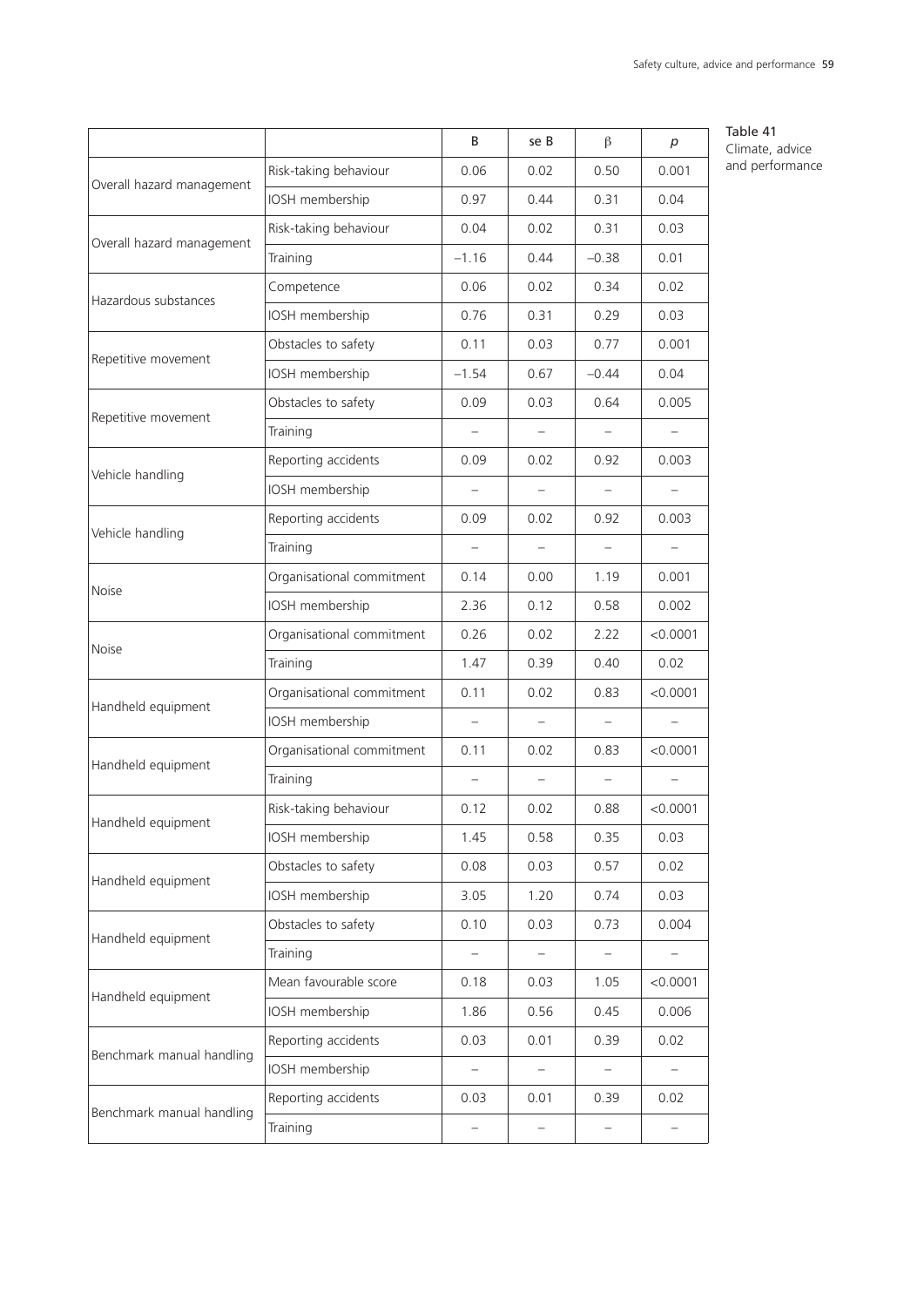# Table 41

*Continued*

|                             |                       | B                        | se B                     | $\beta$                  | р                        |
|-----------------------------|-----------------------|--------------------------|--------------------------|--------------------------|--------------------------|
| Benchmark hazardous         | Reporting accidents   | 0.04                     | 0.01                     | 0.61                     | < 0.0001                 |
| substances                  | IOSH membership       | $\overline{\phantom{0}}$ | $\qquad \qquad -$        |                          |                          |
| Benchmark hazardous         | Reporting accidents   | 0.04                     | 0.01                     | 0.61                     | < 0.0001                 |
| substances                  | Training              | $\overline{\phantom{0}}$ | -                        | $\overline{\phantom{a}}$ |                          |
| Overall hazard management   | Mean favourable score | 0.08                     | 0.02                     | 0.55                     | 0.001                    |
|                             | IOSH membership       | 1.31                     | 0.47                     | 0.42                     | 0.009                    |
| Overall hazard management   | Mean favourable score | 0.04                     | 0.02                     | 0.30                     | 0.07                     |
|                             | Training              | $-1.17$                  | 0.45                     | $-0.38$                  | 0.02                     |
| Slips and trips             | Mean favourable score | $\overline{\phantom{0}}$ | $-$                      | $\overline{\phantom{0}}$ | $\overline{\phantom{0}}$ |
|                             | Training              | $-2.36$                  | 0.56                     | $-0.67$                  | 0.001                    |
| Vehicle handling            | Mean favourable score |                          | $\overline{\phantom{0}}$ | $\overline{\phantom{0}}$ |                          |
|                             | Training              | 1.97                     | 0.57                     | 0.65                     | 0.003                    |
| Overall hazard management   | Competence            | $\overline{\phantom{0}}$ |                          |                          |                          |
|                             | IOSH membership       | 1.38                     | 0.44                     | 0.44                     | 0.004                    |
| Overall hazard management   | Competence            |                          |                          |                          |                          |
|                             | Training              | $-1.20$                  | 0.47                     | $-0.39$                  | 0.02                     |
| Benchmark hazard            | Competence            | $\qquad \qquad -$        | $\overline{\phantom{0}}$ |                          | $\overline{\phantom{0}}$ |
| management                  | IOSH membership       | $-0.60$                  | 0.27                     | $-0.33$                  | 0.04                     |
| Overall hazard management   | Competence            | 0.07                     | 0.02                     | 0.47                     | 0.005                    |
|                             | IOSH membership       | 1.51                     | 0.52                     | 0.48                     | 0.007                    |
| Overall hazard management   | Competence            | $\overline{\phantom{0}}$ | $-$                      | $\overline{\phantom{m}}$ | $\overline{\phantom{m}}$ |
|                             | Training              | $-1.20$                  | 0.47                     | $-0.39$                  | 0.02                     |
| Overall incident management | Competence            | 0.13                     | 0.05                     | 0.41                     | 0.02                     |
|                             | IOSH membership       |                          |                          |                          |                          |
| Overall incident management | Competence            | 0.15                     | 0.05                     | 0.48                     | 0.006                    |
|                             | Training              | $\qquad \qquad -$        | $\qquad \qquad -$        | $\qquad \qquad -$        |                          |
| Benchmark hazard            | Competence            | 0.04                     | 0.02                     | 0.44                     | 0.02                     |
| management                  | Training              | -                        | -                        | $\qquad \qquad -$        |                          |
| Overall hazard management   | Reporting accidents   | 0.08                     | 0.02                     | 0.82                     | < 0.0001                 |
|                             | IOSH membership       | 1.25                     | 0.40                     | 0.40                     | 0.004                    |
| Overall hazard management   | Reporting accidents   | 0.05                     | 0.02                     | 0.53                     | 0.004                    |
|                             | Training              | $-1.30$                  | 0.43                     | $-0.42$                  | 0.006                    |
|                             | Reporting accidents   | 0.20                     | 0.04                     | 1.08                     | < 0.0001                 |
| Overall incident management | IOSH membership       |                          | -                        |                          |                          |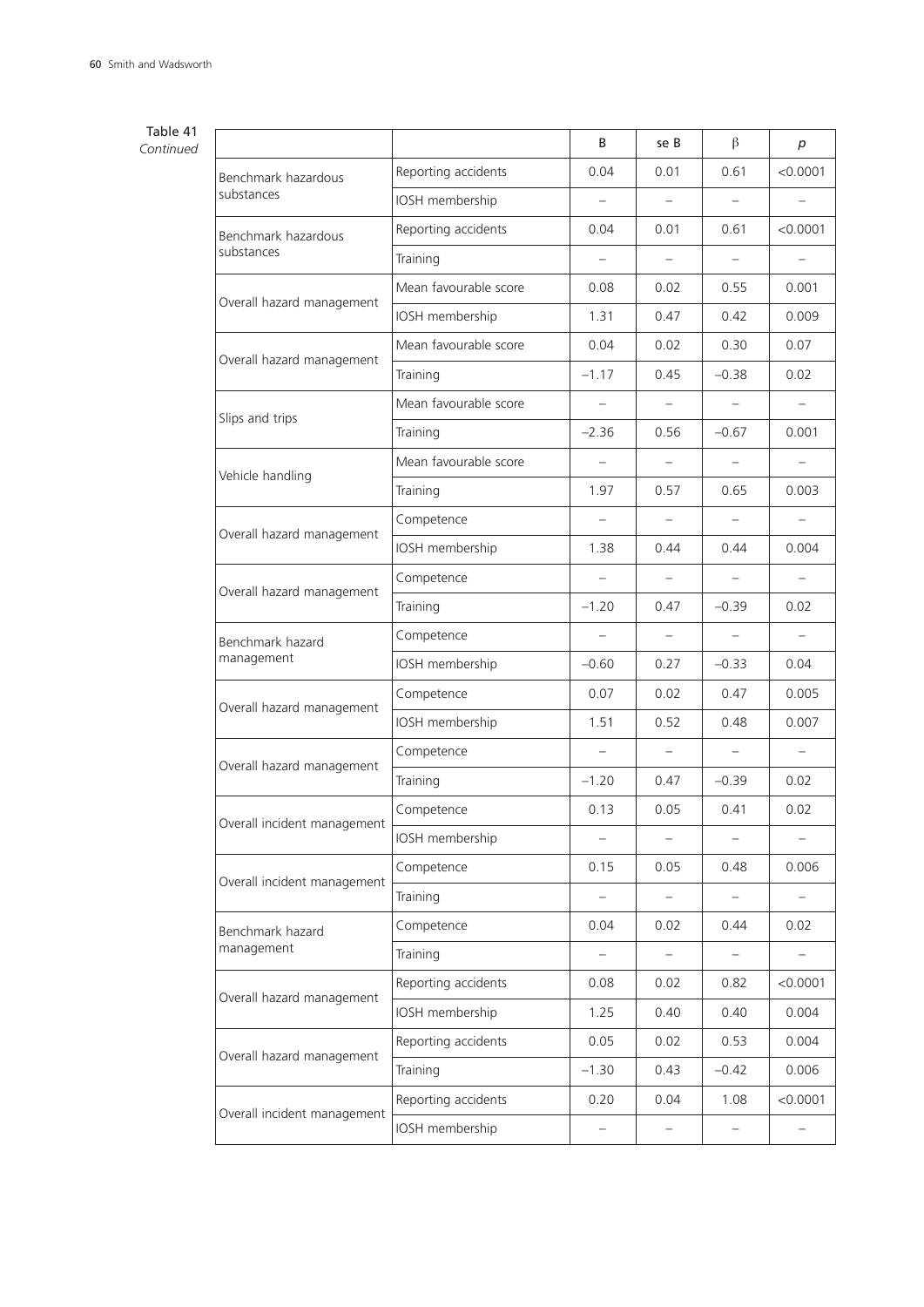|                             |                     | B       | se B | β       | p        | Table 41<br>Continued |
|-----------------------------|---------------------|---------|------|---------|----------|-----------------------|
|                             | Reporting accidents | 0.20    | 0.04 | 1.08    | < 0.0001 |                       |
| Overall incident management | Training            |         |      |         |          |                       |
| Mean hazard management      | Reporting accidents | 0.04    | 0.02 | 0.48    | 0.03     |                       |
| score                       | Training            | $-0.75$ | 0.44 | $-0.29$ | 0.10     |                       |
| Mean benchmark hazard       | Reporting accidents |         |      |         |          |                       |
| management score            | IOSH membership     | $-0.60$ | 0.27 | $-0.33$ | 0.04     |                       |
| Mean benchmark hazard       | Reporting accidents | 0.03    | 0.01 | 0.48    | 0.007    |                       |
| management score            | Training            |         |      |         |          |                       |

|                             |                       | B       | se B | $\beta$ | р     |
|-----------------------------|-----------------------|---------|------|---------|-------|
|                             | Mean favourable score | 0.08    | 0.02 | 0.55    | 0.001 |
| Overall hazard management   | IOSH membership       | 1.31    | 0.47 | 0.42    | 0.009 |
| Overall hazard management   | Mean favourable score | 0.04    | 0.02 | 0.30    | 0.07  |
|                             | Training              | $-1.17$ | 0.45 | $-0.38$ | 0.02  |
|                             | Mean favourable score | 0.16    | 0.04 | 0.59    | 0.001 |
| Overall incident management | IOSH membership       |         |      |         |       |
|                             | Mean favourable score | 0.16    | 0.04 | 0.59    | 0.001 |
| Overall incident management | Training              |         |      |         |       |
| Benchmark overall hazard    | Mean favourable score | 0.06    | 0.02 | 0.46    | 0.01  |
| management                  | IOSH membership       |         |      |         |       |
| Benchmark overall hazard    | Mean favourable score | 0.06    | 0.02 | 0.46    | 0.01  |
| management                  | Training              |         |      |         |       |
| Benchmark mean hazard       | Mean favourable score |         |      |         |       |
| management                  | IOSH membership       | $-0.60$ | 0.27 | $-0.33$ | 0.04  |

# Table 42

Climate, advice and performance – general measures

# 4.5 Findings summary

The aims of this study were to:

- describe the corporate safety cultures of the participating organisations
- collect their OSH performance measures
- describe their OSH practitioners' experience and competence
- assess and compare the relative contributions of corporate safety culture and competent OSH advice to OSH performance.

In addition, its rationale was to extend previous work in the area by:

- applying generic measures of safety culture and performance to organisations from different sectors of industry
- assessing any association between safety culture and corporate safety performance across multiple organisations
- using safety climate measures to assess individual perceptions of and attitudes towards safety, so that associations with individual safety performance and health and wellbeing could also be considered.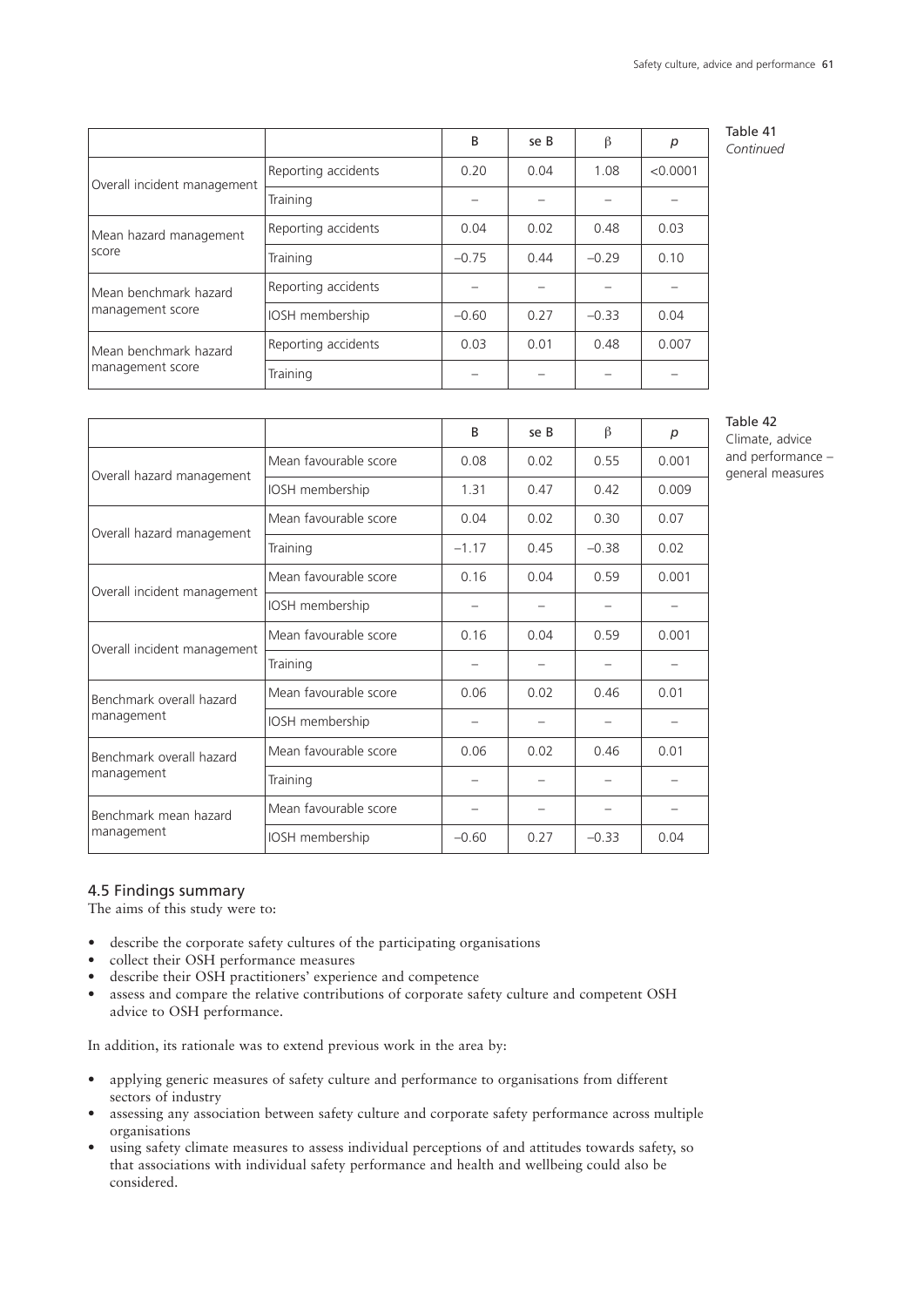This was intended to allow consideration of the robustness of any associations between culture and performance, and between employee perceptions of and attitudes towards safety and individual safety performance and wellbeing, as well as the extent to which these associations could be generalised.

The surveys carried out in the participating organisations showed:

- considerable variation in safety climate (as a snapshot measure of safety culture) between the participating organisations
- a range of training and qualifications among advisers
- a variety of corporate OSH performance levels both within and between industry sectors.

In addition, the study found associations between perceptions of and attitudes towards safety and both individual safety performance and individual health and wellbeing. Both individual safety performance and health and wellbeing were associated with overall safety perceptions. The findings also suggested that the association with safety performance reflected perceptions of management approach to safety, while that with health and wellbeing was linked more to job satisfaction. These findings were independent of other potential influences, such as demographic factors and job and occupational characteristics, including industry sector. The pattern of results was similar from both the survey carried out in participating organisations and that carried out among workers not selected on the basis of their organisation. These consistent findings suggested that the association between safety perceptions and individual safety performance is robust and capable of generalisation at this level. They also suggest that safety climate measures can be used to assess perceptions of and attitudes towards safety individually and applied to individual safety performance, health and wellbeing at a general (ie cross-organisational, cross-industrial) level.

The study also found associations between safety climate and corporate safety performance. In addition, although there were differences between industry sectors in terms of both corporate safety performance and corporate safety climate, the association between safety climate and performance was independent of industry sector (as well as other potentially influential factors). Again, this suggests that this is a robust and generalisable association.

The relationship between corporate safety performance and advice, however, was more complex, and further research is needed to explore this influential relationship further.

Taken together, the findings suggest that perceptions of and attitudes towards safety culture are strongly linked to individual safety performance, health and wellbeing, and to corporate safety performance, and that these associations are not limited to particular sectors of industry. They also suggest that, at an individual level, measuring safety perceptions and attitudes makes a significant contribution to understanding the profile of factors associated with employee health and safety.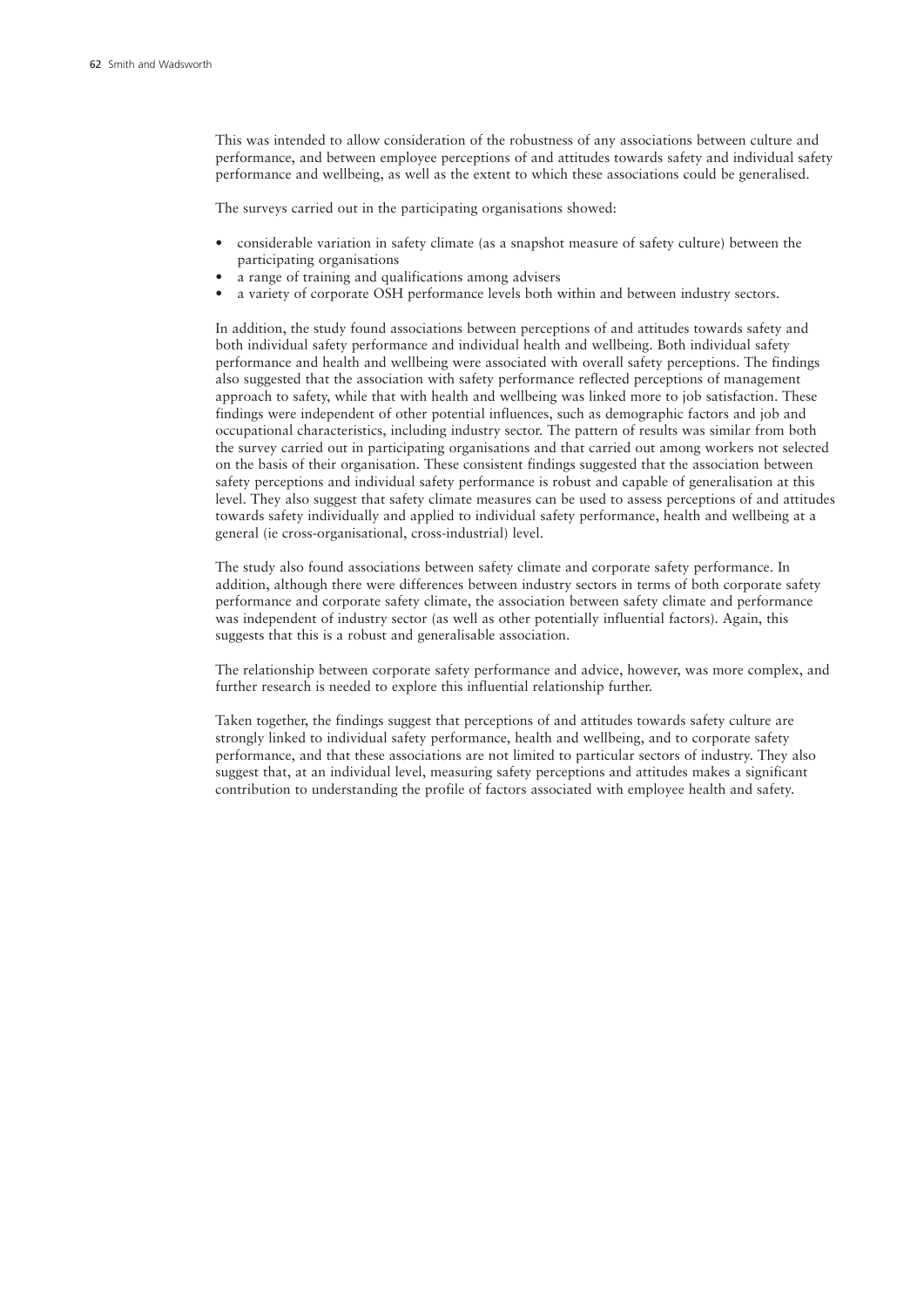# 5 Discussion

The aim of this project was to assess and compare the relative contributions of corporate safety culture and competent occupational health and safety advice to safety performance. To do this the project recruited organisations from across the UK and from different sectors of industry to take part in three surveys which collected information about their safety cultures, performance measures and practitioners' experiences and competence. In addition, the study was able to consider any association between employee attitudes towards and perceptions of safety and individual safety performance, health and wellbeing.

# 5.1 Perceptions of and attitudes towards safety and individual safety performance

The association between perceptions of and attitudes towards safety and individual safety performance was considered both in samples of workers from the participating organisations and in a general population sample of workers. This allowed comparisons between the two groups in terms of both the employees themselves and their safety perceptions. However, there were many significant differences between employees from the participating organisations and those from the general workers' sample. Differences were apparent in terms of demographic and occupational factors and job characteristics. In particular, these differences seemed to reflect the disproportionate number of participants from the general workers' sample with health and safety-related occupations. In addition, more employees of participating organisations reported accidents and injuries at work. Similarly, in terms of safety perceptions, employees from the participating organisations had generally less favourable scores than workers from the general sample. This was probably because the general sample was predominantly made up of managers and/or those with a health and safety background, who might be expected to have more favourable perceptions of and attitudes towards safety.

Despite these significant differences, however, both studies showed strong associations between perceptions of and attitudes towards safety and individual safety performance, indicating that those with less favourable perception scores were more likely to indicate that they had had accidents, injuries and cognitive failures (failures of attention, memory or concentration) at work. These associations were independent of other factors that can influence individual safety performance, such as demographics and occupational and individual factors. In particular, they seemed to reflect an association with perception of management approach to safety on individual safety performance. This is consistent with research suggesting that effective leadership can improve safety performance.<sup>66</sup>

In addition, safety perceptions were associated with individual health and wellbeing in both studies. Again, these associations were independent of other potentially influential factors. In this case there seemed to be a particular link between poor job satisfaction and individual health and wellbeing.

Considering perceptions of and attitudes towards safety and individual safety performance, health and wellbeing in this way in these two studies has extended previous work in this area by measuring safety as perceived at an individual level. Safety culture describes shared attitudes, values and beliefs in relation to safety in an organisation. <sup>3</sup> It is most often assessed, as in this study, by using an employee safety climate survey to give a snapshot of an organisation's prevailing safety culture. Safety climate is viewed as a current-state reflection of the underlying safety culture. 55,86 Here, however, in addition to considering safety culture at a corporate level using group measures, individual measures have been calculated to assess perceptions of and attitudes towards safety at an individual employee level. This kind of approach has been used before, <sup>70</sup> though not often. Perceptions are likely to differ at an individual level, even within a single organisation or part of an organisation, <sup>70</sup> and several studies have suggested that perceptions of safety may vary with hierarchical level.<sup>33,40,85,86</sup> The consistency of findings between the participating organisations' employees sample and the general workers' sample suggest that safety perceptions can be measured at an individual level in this way and applied to individual safety performance, health and wellbeing. In addition, the fact that these safety perception measurements were independent of other potentially influential factors, including mental health, suggests that they are not simply a reflection of more general negative employee attitudes. Furthermore, the findings suggest that measuring safety perceptions and attitudes at this level in this way makes a useful, and independent, additional contribution to understanding of the profile of factors associated with employee health and safety.

Recent work by the Keil Centre<sup>87</sup> has also identified links between psychological ill health, stress and safety, suggesting that employees' frame of mind can influence safety performance, behaviour and human error. This work has also found that there are common risk factors for psychological distress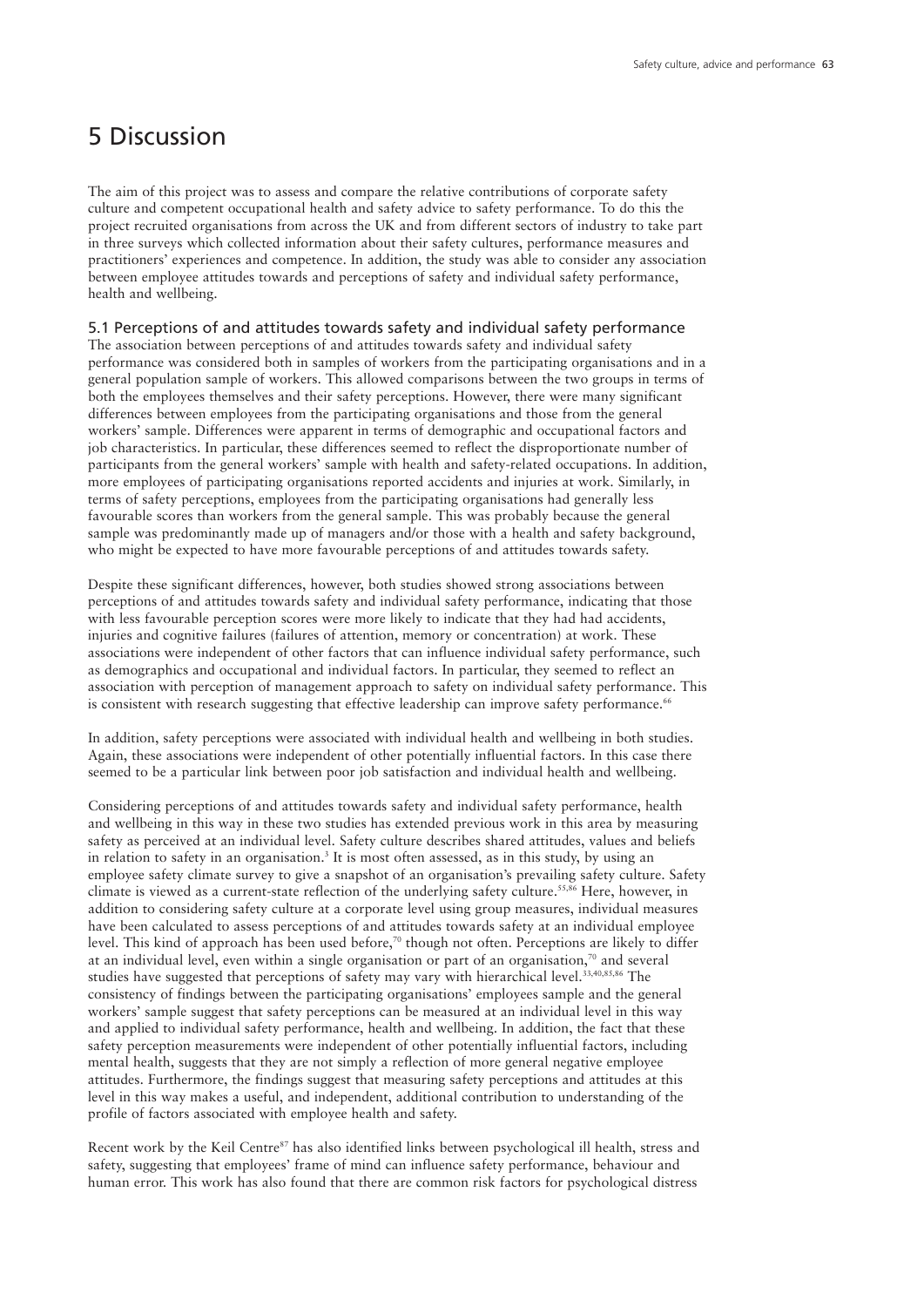and human error and that these common factors are also associated with common fundamental accident causes. The Keil Centre authors suggest that assessments in one area, such as stress, therefore have the potential to inform safety impacts in other areas.

Safety perceptions and attitudes may, therefore, be at least in part a measure of a more overall or general organisational 'temperature' or context. The findings reported here relate to specific individual (and, below, corporate) safety performance and health and wellbeing. They could perhaps be interpreted as different manifestations of this more general context. This interpretation would be consistent with the range of sometimes contradictory findings in this area, as it implies possible variation on many levels and with predictor, confounder and outcome measures. However, it also suggests that improvements in one organisational area, such as stress, may have significant knock-on effects in other, perhaps intuitively less obvious, areas such as safety.

#### 5.2 Safety culture and corporate safety performance

The study also found consistent, independent associations between safety culture and corporate safety performance. These suggested that higher levels of favourable safety climate measures were associated with more positive corporate safety performance.

#### 5.3 Safety perceptions, culture and performance

Overall, therefore, the project suggested strong links between both safety perceptions and attitudes and individual safety performance, and safety culture and corporate safety performance and management. This is consistent with previous research.<sup>26,33,38,46,54–62</sup> Similarly, the association between safety perceptions and individual health and wellbeing supports previous suggestions that a more positive safety climate leads to improved health and wellbeing<sup>66-68</sup> and reduced work stress.<sup>48</sup> These associations were also independent of other factors, including industry sector, and were apparent across multiple organisations. This extends previous research and adds weight to the argument that the principles of safety culture and climate, which have been developed primarily in the traditional high-hazard industries, are applicable in other work settings.<sup>52</sup>

#### 5.4 Advice and safety performance

The study also found strong independent associations between advice and corporate safety performance. However, some of these associations were counterintuitive, in that they suggested that less positive corporate safety performance was associated with more competent health and safety advice. Further consideration showed that organisations operating in what might be regarded as more hazardous sectors of industry (such as construction and manufacturing) were more likely to employ OSH advisers or practitioners with higher levels of formal training qualifications. This counterintuitive finding could, therefore, reflect the fact that organisations in more hazardous industry sectors are more likely to ensure that they have highly qualified OSH professionals in place to manage their higher risk levels. Unfortunately, the study did not include enough organisations from higher and lower risk industry sectors with sufficient practitioners with different qualification levels to test this formally. However, there were also positive associations between safety performance and advice, raising the possibility that more competent advice may be linked to improved safety performance in some circumstances. Further research on more OSH professionals from organisations with varying levels of risk and from different industry sectors may clarify these findings.

Although most of the practitioner respondents spent over half of their time on health and safety, the great majority also had other responsibilities. Most described themselves as having sufficient knowledge and adequate training for their health and safety role, a good knowledge of both health and safety legislation and the risks in their organisation, and being aware of when they needed to seek support. In addition, most practitioners described their organisation as supportive of their continuing professional development. However, most also felt that at least one of the safety systems or policies in place in their organisation needed improvement. A particularly common example was in the area of workforce involvement. Almost all of the practitioners felt they were able to influence management decisions on health and safety issues, but just over a quarter were not able to influence the level of the health and safety budget, while a further quarter worked in organisations with no health and safety budget. Only one in three felt that health and safety was given equal priority to other aspects of the business. These findings suggest that many OSH practitioners are working in complex roles, often with somewhat mixed management support. They also point to the continuing need to 'raise the profile' of health and safety in some organisations, particularly in terms of employing fully trained and qualified OSH practitioners and involving the workforce in health and safety issues and decision making.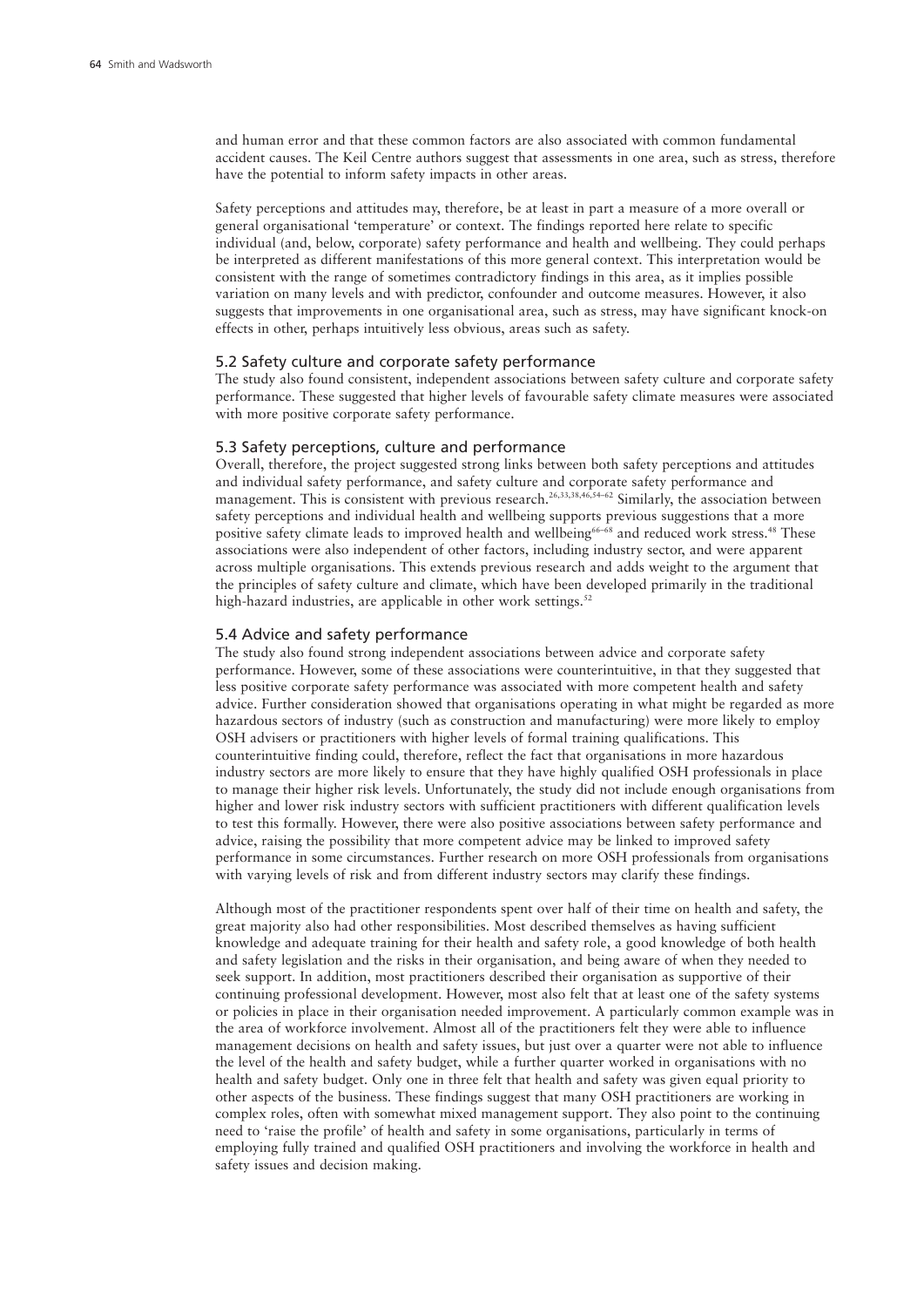#### 5.5 Culture, advice and performance

The study showed associations between corporate safety performance and both advice and safety culture, which have been further described elsewhere. <sup>116</sup> These associations were independent not only of other potentially influential factors, but also of each other. This suggests that both culture and advice have an important role to play in corporate safety performance. The relationship with advice, however, is complex, perhaps reflecting the association with industry sector.

The relationship between safety culture and advice was not the main focus of this work, but was also touched on in the analyses. In fact, these suggest little association between safety culture and advice, but that any association was positive. Bearing in mind that the participating OSH practitioners were inherently part of the existing safety culture of their organisations, it is not possible to determine whether practitioners require a favourable safety culture to function effectively, or whether the role of the practitioner is to influence culture change, for example by recruiting top management to their cause. However, the difficult challenge for OSH practitioners – of translating what is known about safety culture into practical policies and procedures that will change behaviour and practice to improve safety performance – has been acknowledged. <sup>8</sup> As described previously, early work suggested that more organisations with good safety performance records employed safety officers in high ranking positions (Cohen *et al.* 1975, Cohen 1977, both cited in Mearns *et al.* 55 ). And more recently, the presence of a safety manager was one factor identified as affecting safety climate. <sup>57</sup> The impact of how and by whom safety inductions among new employees are carried out has also been identified as having an influence on safety attitudes and behaviour, <sup>58</sup> and it has been suggested that the effectiveness and credibility of OSH practitioners may be influenced by corporate culture.<sup>35</sup> More research is therefore needed to consider this relationship in more depth.

### 5.5.1 The relative contributions of safety culture and advice to performance

As described above, the aim of this project was to assess and compare the relative contributions of corporate safety culture and competent OSH advice to safety performance. On the face of it the study's findings suggest that, while both are making a contribution, that of safety culture is more important. However, OSH advisers or practitioners necessarily operate within their organisation's safety culture. Disentangling the precise, relative contributions of culture and advice, therefore, is problematic. So, while the contribution of safety culture appears from these data to be greater than that of safety advice, this should be considered further. Such further research should also consider the possibility that the contribution of advice may differ according to the industrial setting in which it is being applied. This study, however, has taken an important initial step by being the first to measure safety culture, advice and performance together in a sample of UK organisations from various sectors of industry. It has also extended this initial step by measuring and controlling for many other potentially influential factors. Thus it adds to understanding of the area by showing statistically independent associations between corporate safety performance and both competent advice and corporate safety culture; and it opens up a future area of research to clarify these relationships, in particular by considering whether the apparently greater contribution of safety culture is independent of the confounding relationships between advice, industry sector and culture.

#### 5.6 Limitations

The study had several limitations, some of which have been described above. In particular, all data were cross-sectional, so no assessment of causality or underlying mechanisms could be considered. In addition, all the data were self-reported, which introduces bias at individual and organisational levels, and in some cases response rates were low. The climate questionnaires were also long, which may have contributed to the low response rates in some cases. The nature of the work also meant that some analyses, particularly at the corporate level, are based on small numbers and so should be considered with appropriate caution. This problem was exacerbated in part because the Performance Indicator Tool gives maximum scores to businesses reporting that their employees are never exposed to a particular hazard but does not distinguish between those who have successfully controlled an existing hazard and those who have never had to face the hazard. Adding a clarifying question to the tool would resolve this problem. Furthermore, many analyses were carried out, making it likely that some significant associations arose by chance. Appropriate caution should therefore be used in interpreting the findings, particularly for larger *p*-values. The large number of analyses was carried out, at least in part, because of the exploratory, model-building nature of the study. Indeed, there are other ways in which these data could have been analysed, several of which have been applied but not presented here as this report is not intended to explore all of the data exhaustively, but rather to give an overview of the whole of the project.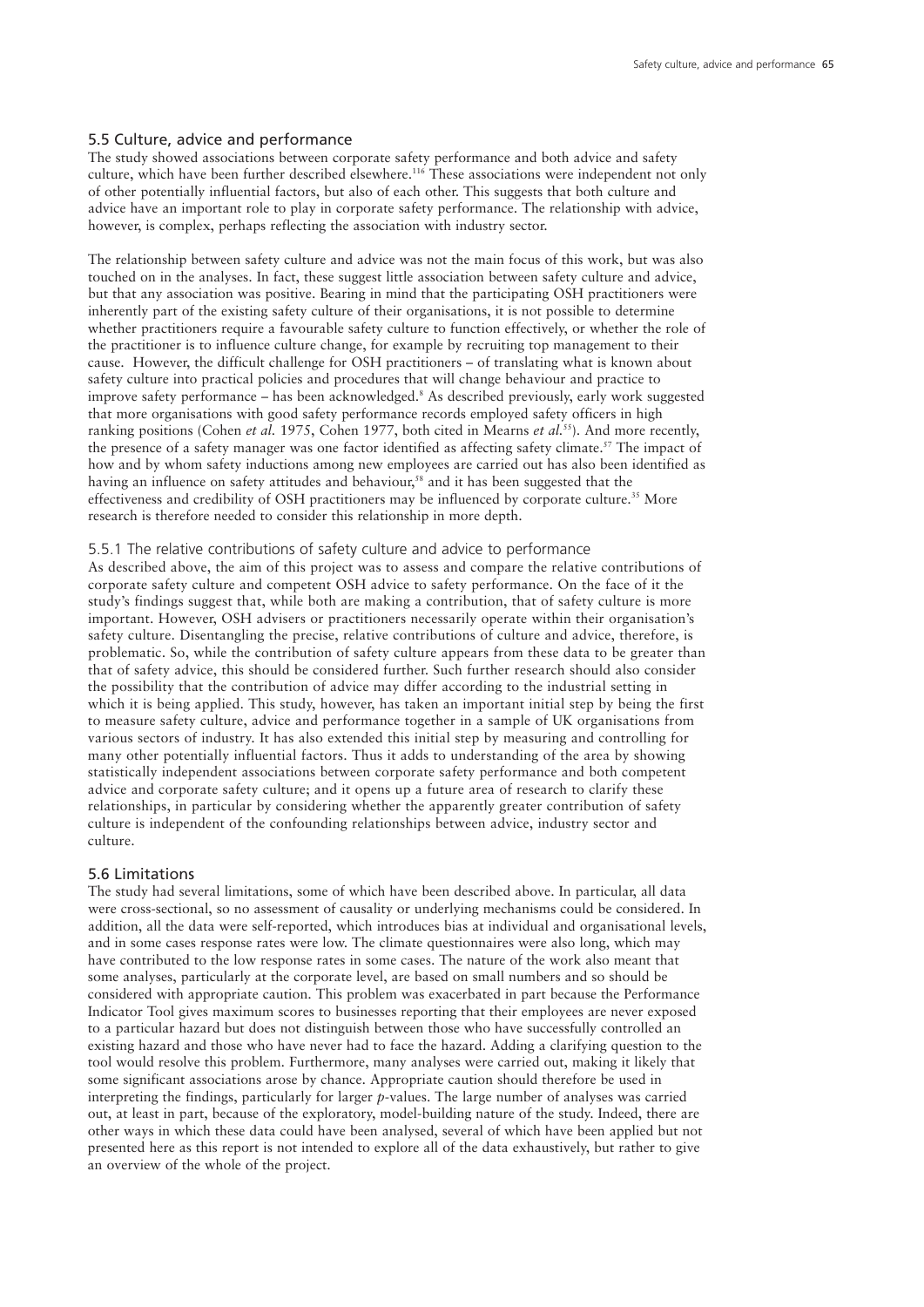Participation at all levels was also, of course, voluntary, so it might be expected that only organisations with particularly favourable safety cultures would agree to take part. However, anecdotal reports from (OSH practitioner) participants suggested that providing feedback offered the organisations which took part the opportunity to find out about their safety culture, and this was seen as an incentive to participation. The general workers' survey was also intended, in part, to address this, but sampling difficulties arose. Initial recruitment approaches had very low response levels. Offering an incentive and inviting people to take part via the RoSPA website improved this considerably, but using this route resulted in a disproportionately large number of respondents with occupations related to health and safety. The sample, therefore, was not appropriate as a comparison group of employees. However, it was still useful as a dataset for comparing associations between perceptions of and attitudes towards safety and employee safety performance and wellbeing.

One aim of the study was to apply measures of culture, performance and advice to multiple organisations across various sectors of industry. For this, well-established generic measures were selected. However, the advice questionnaire had to be developed from the only existing tool available, which was industry specific. Future work could develop this further both theoretically and by working on a measure which could be completed by someone other than practitioners themselves.

The study was designed to include and control for the influence of many factors outside the specific areas of interest. However, not all potentially important variables were measured. Future work could, for example, consider other influences, such as the local regulatory regime, trade union input, attitudes towards enforcement and penalties for failure.

Lastly, participating organisations were drawn from several sectors of industry. This proved to be both a limitation and an advantage. On the positive side, applying generic measures of safety culture and performance to organisations from different sectors of industry made it possible for the study to extend previous work in the area by establishing the consistency of associations independent of industry sector. On the other hand, however, this also meant that it was not possible to disentangle confounding relationships between industry sector, advice and safety performance.

#### 5.7 Conclusions and future research

Further research is needed to explore and describe the nature of the relationship between competent health and safety advice and corporate safety performance. However, the independent associations between advice and performance suggest that the relationship between these two factors is influential. Such research needs to cross industry sectors and be on a scale large enough to address the possible confounding relationships with both industry sector and culture.

Safety culture is consistently and independently associated with safety performance. In addition, employee perceptions of and attitudes towards safety are consistently and independent associated with individual health and wellbeing. These associations are not limited to particular sectors of industry. This suggests that they are robust and generally applicable. The findings also suggest that measuring safety perceptions at an individual level makes a significant contribution to understanding the profile of factors associated with employee health and safety.

Overall, the study suggests that, while the nature of the relationship with advice requires clarification, both corporate safety culture and competent OSH advice make significant, independent contributions to corporate safety performance.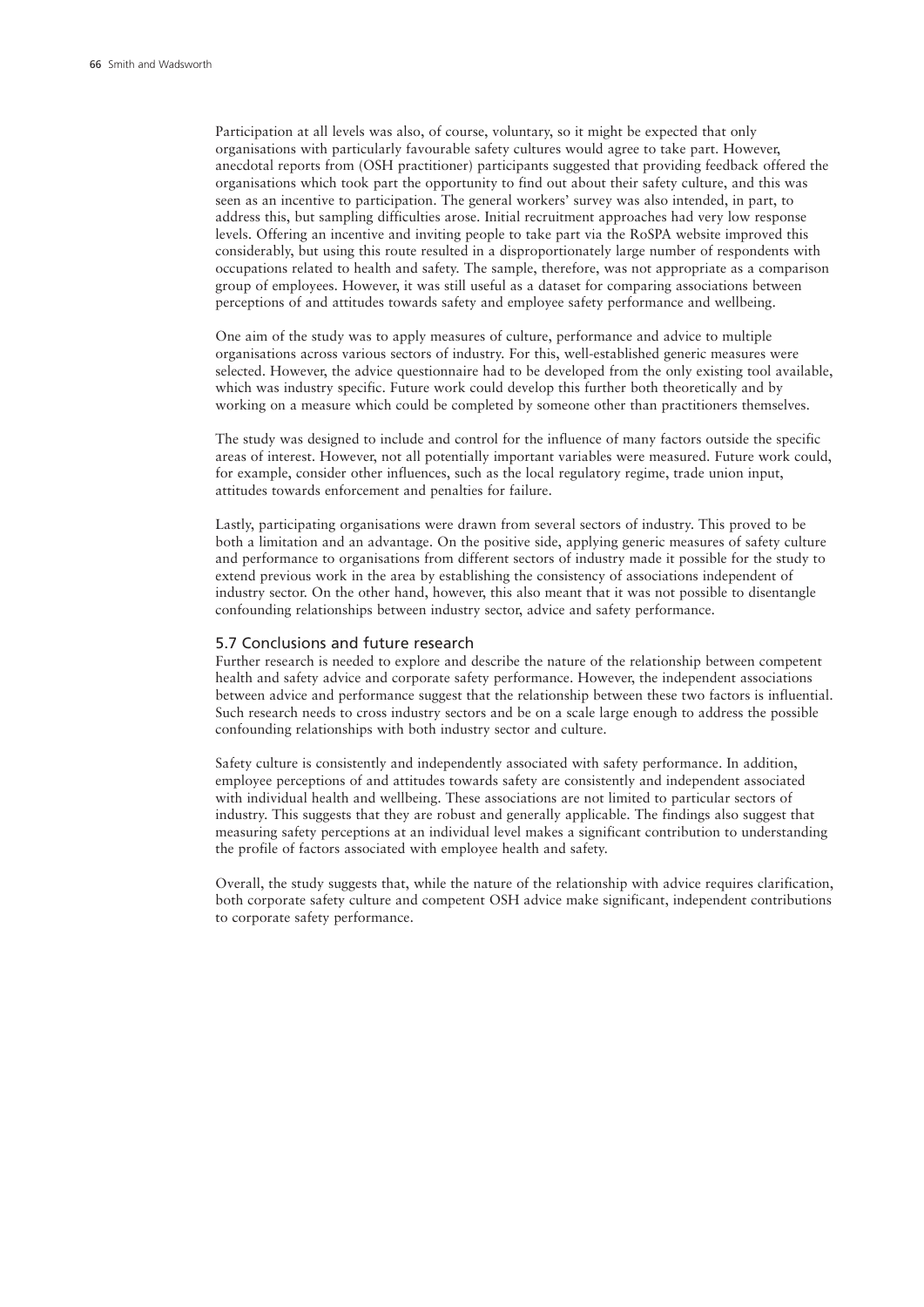# Appendix 1: Selection of measures of performance, climate and advice

| Tool developer and name<br>(if applicable)                                                 | Data<br>collection<br>methods | Validation<br>and use                                                   | Industry                                                          | Source of<br>information<br>(see<br>References) |
|--------------------------------------------------------------------------------------------|-------------------------------|-------------------------------------------------------------------------|-------------------------------------------------------------------|-------------------------------------------------|
| Trethewy et al. 2001 (Site Safety<br>Management Tool)                                      | Based on site<br>inspections  | Validated, used in<br>construction<br>industry                          | Developed in<br>construction<br>industry                          | 88                                              |
| National Occupational Health and<br>Safety Commission (Positive<br>Performance Indicators) | Based on site<br>appraisals   | Validated, used in<br>construction and<br>postal delivery<br>industries | Developed in<br>construction and<br>postal delivery<br>industries | $113 - 115$                                     |
| Fowler et al. 1996 (Rehabilitation<br>Success Rate)                                        | Single indicator              | Validated, used in<br>public sector                                     | Developed in public<br>sector                                     | 89                                              |
| HSE (Guide to measuring health<br>and safety performance)                                  | Guidelines                    | Guidelines                                                              | For any industry                                                  | 90                                              |
| HSE (Health and Safety<br>Performance Indicator)                                           | Questionnaires                | Validated, widely<br>used                                               | For any industry                                                  | 77                                              |
| University of Michigan (Universal<br>Assessment Instrument)                                | Ouestionnaires                | Validated                                                               | For any industry                                                  | $91 - 93$                                       |
| Neal et al. 2000                                                                           | <b>Ouestionnaires</b>         | Validated, used in<br>a hospital                                        | Developed in a<br>hospital setting                                | 94                                              |
| Cheung et al. 2004 (Construction)<br>Safety and Health Monitoring<br>System)               | Web-based<br>system           | Information not<br>available                                            | Developed in<br>construction<br>industry                          | 95                                              |
| Chen and Yang 2004 (Predictive<br>Risk Index)                                              | Observation                   | Validated, used in<br>petrochemical plant                               | Developed in<br>petrochemical plant                               | 96                                              |

Table 43 Health and safety performance tools

| Tool developer and name<br>(if applicable)                                                                     | Data<br>collection<br>methods                                                | Validation<br>and use                                                     | Industry                             | Source of<br>information<br>(see<br>References) |
|----------------------------------------------------------------------------------------------------------------|------------------------------------------------------------------------------|---------------------------------------------------------------------------|--------------------------------------|-------------------------------------------------|
| HSE (Health and Safety Climate<br>Survey Tool)                                                                 | Questionnaires                                                               | Extensive validation,<br>widely used in a<br>range of industry<br>sectors | Generic – for use in<br>any industry | 23, 31, 103,<br>104, 106                        |
| RSSB (RSSB safety culture tool)                                                                                | Questionnaires                                                               | Validated, widely<br>used in rail industry                                | Developed in rail<br>industry        | 27,76                                           |
| The Keil Centre (The Keil Centre<br>safety culture maturity model)                                             | Workshops                                                                    | Validated, widely<br>used in rail industry                                | Developed in rail<br>industry        | 76                                              |
| Occupational Psychology Centre<br>(Occupational Psychology Centre<br>Safety Culture Questionnnaire<br>(SafeCQ) | Questionnaires                                                               | Validated, used in<br>rail industry                                       | Developed in rail<br>industry        | 27,76                                           |
| Loughborough University<br>(Loughborough University Safety<br>Climate Assessment Toolkit)                      | Questionnaires,<br>interviews,<br>focus groups,<br>behavioural<br>indicators | Validated, used in<br>offshore industry                                   | Developed in<br>offshore industry    | 27, 76, 97,<br>98                               |

Table 44 Safety culture or climate tools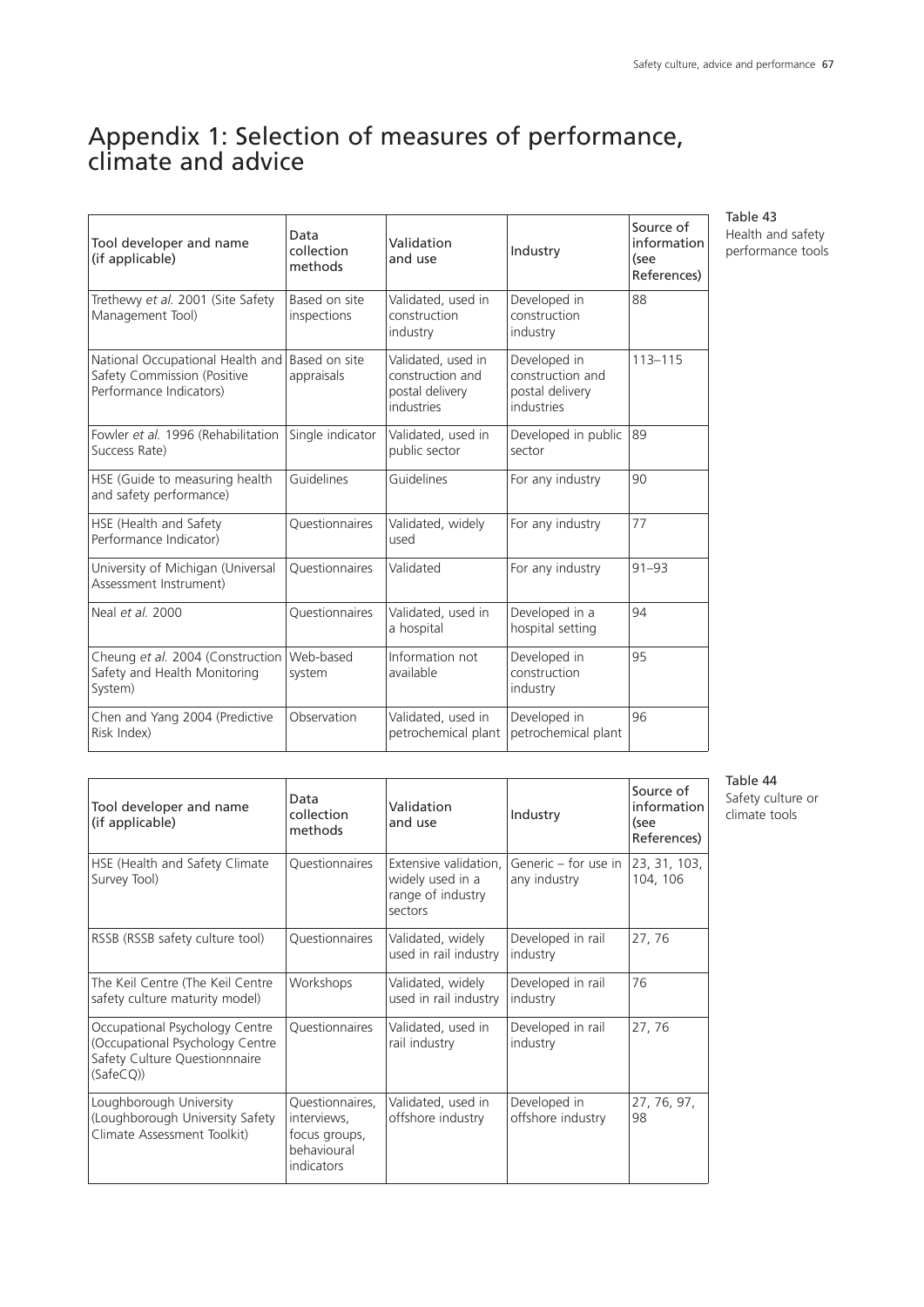# Table 44 *Continued*

| Tool developer and name<br>(if applicable)                                                                                                     | Data<br>collection<br>methods                                                              | Validation<br>and use                                                         | Industry                                                                        | Source of<br>information<br>(see<br>References) |
|------------------------------------------------------------------------------------------------------------------------------------------------|--------------------------------------------------------------------------------------------|-------------------------------------------------------------------------------|---------------------------------------------------------------------------------|-------------------------------------------------|
| British Safety Council (British<br>Safety Council Safety Culture<br>Assessment)                                                                | Questionnaires,<br>interviews,<br>workshops,<br>documentary<br>assessments,<br>observation | Validated,<br>moderately used                                                 | For any industry                                                                | 76                                              |
| University of St Andrews<br>(University of St Andrews Safety<br>Culture Tool)                                                                  | Questionnaires,<br>focus groups                                                            | Validated, widely<br>used outside UK                                          | Developed in<br>nuclear industry                                                | 76                                              |
| Aberdeen University (Offshore<br>Safety Climate Questionnaire<br>OSQ99)                                                                        | Questionnaires                                                                             | Validated, used in<br>offshore industry                                       | Developed in<br>offshore industry                                               | 27, 76, 97                                      |
| Aberdeen University (Offshore<br>Safety Questionnaire OSQv1)                                                                                   | Questionnaires                                                                             | Validated, used in<br>offshore industry                                       | Developed in<br>offshore industry                                               | 76, 97, 99                                      |
| Marsh (Marsh Fleet Safety<br>Culture Survey)                                                                                                   | Questionnaires<br>or focus groups                                                          | Information not<br>available                                                  | Supplier tailors for<br>each organisation                                       | 76                                              |
| Quest Evaluations and Databases<br>Ltd (Quest Safety Climate<br>Questionnaire)                                                                 | Questionnaires                                                                             | Validated, used in oil<br>and gas industry                                    | Developed in oil and $27, 76, 97$<br>gas industry                               |                                                 |
| SERCO Assurance (SERCO<br>Assurance Safety Culture<br>Assessment Tool)                                                                         | Questionnaires<br>and interviews                                                           | Validation<br>information not<br>available,<br>moderately used                | Developed in<br>nuclear, rail, oil and<br>gas, and energy<br>industries         | 27,76                                           |
| ATSB (Australian Transportation<br>Safety Board BASI Indicate Safety<br>Programme)                                                             | Questionnaires<br>and safety                                                               | Validated, widely<br>used in Australian<br>recording system aviation industry | Developed in<br>aviation industry                                               | 76                                              |
| Robert Gordon University<br>(Computerised Safety Climate<br>Questionnaire)                                                                     | Electronic<br>questionnaires                                                               | Validation<br>information not<br>available, used in oil<br>and gas industry   | Developed in oil and $27, 76, 97$<br>gas industry                               |                                                 |
| Grote and Kunzler 2000                                                                                                                         | Questionnaires                                                                             | Validated, used in<br>petrochemical<br>industry                               | Developed in<br>petrochemical<br>industry                                       | 100, 101                                        |
| Harvey et al. 2002                                                                                                                             | Questionnaires                                                                             | Validated, used in<br>nuclear industry                                        | Developed in<br>nuclear industry                                                | 101, 102                                        |
| Glendon et al. 1994 (Safety<br>Climate Questionnaire)                                                                                          | Questionnaires                                                                             | Validated, used in<br>construction<br>industry                                | Developed in<br>construction<br>industry                                        | 44, 101                                         |
| Lee and Harrison 2000;<br>developed from the Sellafield<br>Questionnaire (Lee 1998) (Safety<br>culture in nuclear power stations)              | Questionnaires                                                                             | Validated, used in<br>nuclear industry                                        | Developed in<br>nuclear industry                                                | 101, 103                                        |
| Rundmo and Hale 1999<br>(Managers' attitudes to safety)                                                                                        | Questionnaires                                                                             | Validated, used in<br>oil, energy and<br>aluminium<br>industries              | Developed in oil,<br>energy and<br>aluminium<br>industries                      | 101                                             |
| Williamson et al. 1997;<br>developed from Cox and Cox<br>1991 and Dedobbeleer and<br>Beland 1991 (Safety perceptions<br>and attitudes measure) | Questionnaires                                                                             | Validated, used in<br>manufacturing<br>industry                               | Developed in a<br>range of industries<br>(light manufacture<br>to outdoor work) | 23, 105, 125                                    |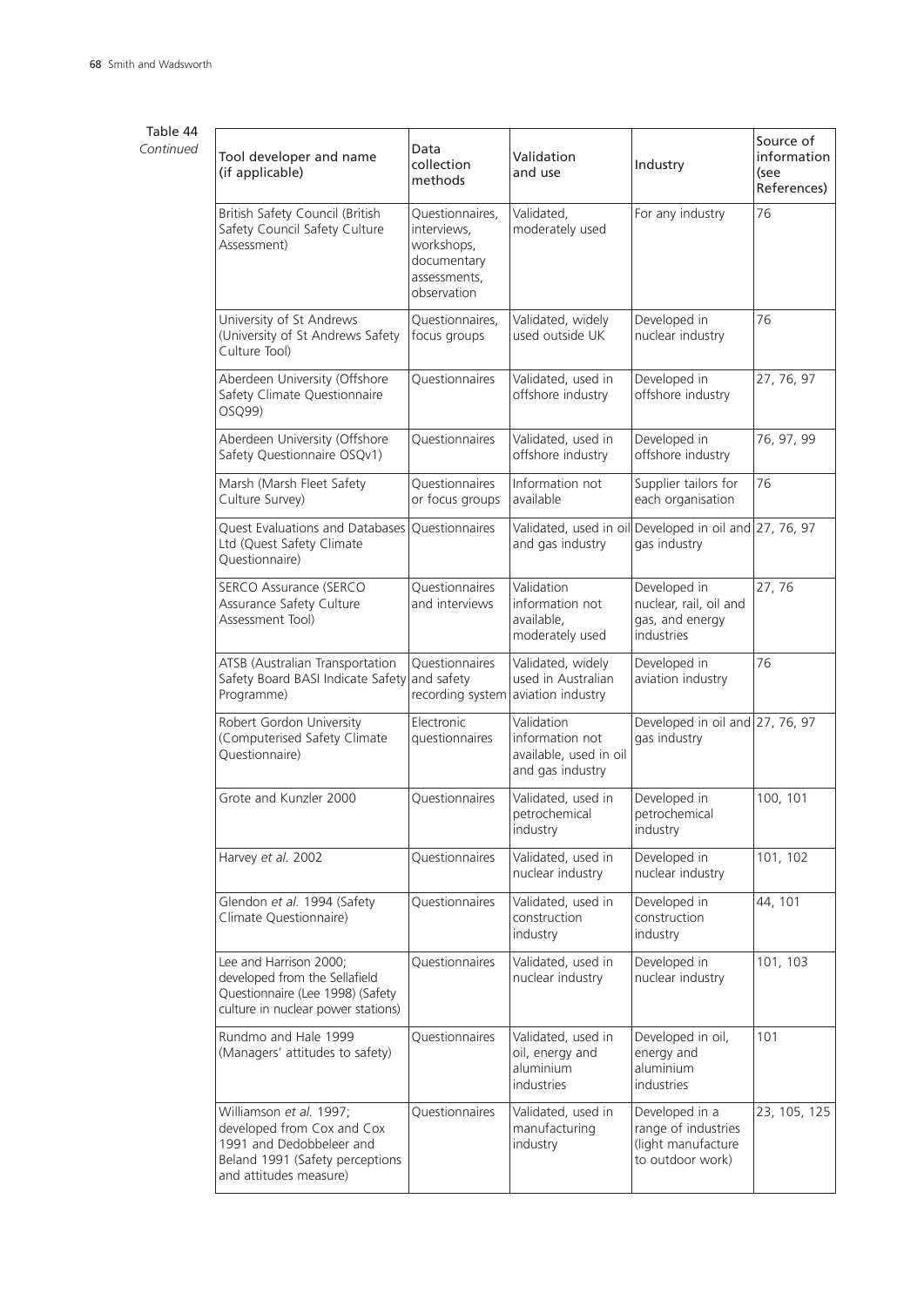| Tool developer and name<br>(if applicable)                                                                                 | Data<br>collection<br>methods                                                 | Validation<br>and use                                                   | Industry                                   | Source of<br>information<br>(see<br>References) |
|----------------------------------------------------------------------------------------------------------------------------|-------------------------------------------------------------------------------|-------------------------------------------------------------------------|--------------------------------------------|-------------------------------------------------|
| Håvold 2005 (Safety orientation)                                                                                           | Questionnaires                                                                | Validated, used in<br>shipping industry                                 | Developed in<br>shipping industry          | 101                                             |
| Cox and Cox 1991                                                                                                           | Questionnaires                                                                | Not validated, used<br>in gas industry                                  | Developed in gas<br>industry               | 41                                              |
| Ostrom et al. 1993                                                                                                         | Questionnaires                                                                | Validation<br>information not<br>available, used in<br>nuclear industry | Developed in<br>nuclear industry           | 41                                              |
| Alexander et al. 1995                                                                                                      | Questionnaires                                                                | Not validated, used<br>in oil industry                                  | Developed in oil<br>industry               | 41                                              |
| Budworth 1997                                                                                                              | Questionnaires                                                                | Not validated, used<br>in chemical industry                             | Developed in<br>chemical industry          | 41                                              |
| Carroll 1998                                                                                                               | Questionnaires                                                                | Not validated, used<br>in nuclear industry                              | Developed in<br>nuclear industry           | 41                                              |
| Zohar 1980                                                                                                                 | Questionnaires                                                                | Validated, used in<br>manufacturing<br>industry                         | Developed in<br>manufacturing<br>industry  | 41                                              |
| Brown and Holmes 1986;<br>developed from Zohar 1980                                                                        | Questionnaires                                                                | Validated, used in<br>manufacturing<br>industry                         | Developed in<br>manufacturing<br>industry  | 41, 49                                          |
| Phillips et al. 1993; developed<br>from Zohar 1980                                                                         | Questionnaires                                                                | Not validated, used<br>in manufacturing<br>industry                     | Developed in<br>manufacturing<br>industry  | 41                                              |
| Janssens <i>et al.</i> 1995                                                                                                | Questionnaires                                                                | Not validated, used<br>in manufacturing<br>industry                     | Developed in<br>manufacturing<br>industry  | 41                                              |
| Diaz and Cabrera 1997                                                                                                      | Questionnaires                                                                | Validated, used in<br>aviation industry                                 | Developed in<br>aviation industry          | 41, 104                                         |
| McDonald et al. 2000;<br>developed from Diaz and<br>Cabrera 1997)                                                          | Questionnaires                                                                | Validated, used in<br>aviation industry                                 | Developed in<br>aviation industry          | 105                                             |
| Dedobbeleer and Beland 1991;<br>developed from Brown and<br>Holmes 1986 (Safety Climate<br>Measure for Construction Sites) | Questionnaires                                                                | Not validated, used<br>in construction<br>industry                      | Developed in<br>construction industry      | 23, 51, 55                                      |
| Niskanen 1994                                                                                                              | Questionnaires                                                                | Validated, used in<br>road construction<br>industry                     | Developed in road<br>construction industry | 41                                              |
| HSE (HMRI Safety Inspection<br>Toolkit)                                                                                    | Question set,<br>pocket card,<br>overview<br>diagram, guide<br>for inspectors | Validated, used in<br>rail industry                                     | Developed in rail<br>industry              | 106                                             |
| Alhemood et al. 2004                                                                                                       | Questionnaires                                                                | Limited validation,<br>not widely used                                  | Developed in public<br>sector              | 107                                             |
| French 2004; developed from<br>Dedobbeleer and Beland 1991<br>(Health and safety environment<br>climate survey)            | Questionnaires                                                                | Not validated, used<br>in chemical industry                             | Developed in<br>chemical industry          | 108                                             |

Table 44 *Continued*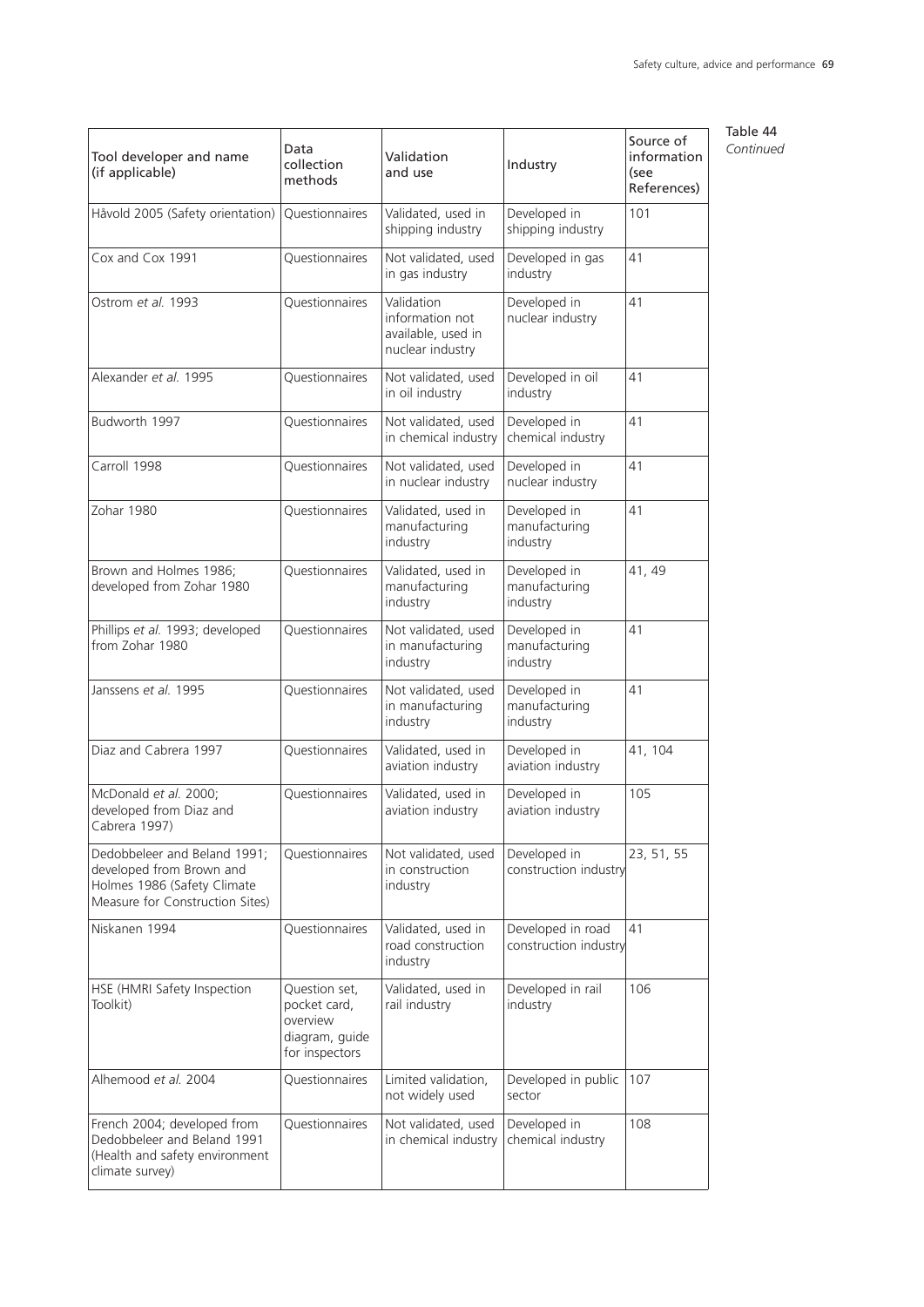# Table 44 *Continued*

J.

| Tool developer and name<br>(if applicable)                                                   | Data<br>collection<br>methods    | Validation<br>and use                                                                             | Industry                                                                                        | Source of<br>information<br>(see<br>References) |
|----------------------------------------------------------------------------------------------|----------------------------------|---------------------------------------------------------------------------------------------------|-------------------------------------------------------------------------------------------------|-------------------------------------------------|
| Zacharatos et al. 2005;<br>developed from Neal et al. 2000                                   | Questionnaires                   | Validated, used in<br>manufacturing<br>industry                                                   | Developed in<br>manufacturing<br>industry                                                       | 65                                              |
| Donald and Canter 1993 (Safety<br>Attitude Questionnaire)                                    | Questionnaires                   | Validated, used in<br>steel, chemical and<br>construction<br>industries                           | Developed in steel,<br>chemical and<br>construction<br>industries                               | 23, 68, 132                                     |
| Zohar 2000                                                                                   | Questionnaires                   | Validated, not<br>widely used                                                                     | Developed in the<br>manufacturing<br>industry                                                   | 34                                              |
| Rundmo 2000                                                                                  | Questionnaires                   | Validated, used in<br>agricultural,<br>aluminium,<br>magnesium and<br>petrochemical<br>industries | Developed in the<br>agricultural,<br>aluminium,<br>magnesium and<br>petrochemical<br>industries | 109                                             |
| Neal et al. 2000                                                                             | Questionnaires                   | Validated, used in a<br>hospital                                                                  | Developed in a<br>hospital setting                                                              | 94                                              |
| Griffin and Neal 2000                                                                        | Questionnaires                   | Validated, used in<br>manufacturing<br>industry and mining                                        | Developed in<br>manufacturing<br>industry and mining                                            | 40                                              |
| AEA Technology plc (Safety<br>Culture Assessment Tool)                                       | Questionnaires<br>and interviews | Validated, used in<br>nuclear, electricity,<br>transport and oil<br>and gas industries            | Developed in<br>nuclear, electricity,<br>transport and oil<br>and gas industries                | 110                                             |
| Coyle et al. 1995; includes items<br>from Zohar 1980 and Glennon<br>1982 (ORG Questionnaire) | Questionnaire                    | Validated, used in<br>clerical and service<br>industries                                          | Developed in clerical 111<br>and service<br>industries                                          |                                                 |
| Arboleda et al. 2003                                                                         | Questionnaire                    | Not validated, not<br>widely used                                                                 | Developed in<br>haulage industry                                                                | 112                                             |
| Mohamed 2003; developed<br>from Kaplan and Norton 1992<br>(Balanced Scorecard)               | Framework                        | Not validated, used<br>in construction<br>industry                                                | Developed in<br>construction industry                                                           | 113                                             |
| Huang et al. 2006                                                                            | Questionnaires                   | Validated, used in<br>manufacturing,<br>construction, service<br>and transport<br>industries      | Developed in<br>manufacturing,<br>construction, service<br>and transport<br>industries          | 114                                             |
| Cooper and Phillips 2004;<br>developed from Zohar 1980                                       | Questionnaires                   | Validated, used in<br>manufacturing<br>industry                                                   | Developed in<br>manufacturing<br>industry                                                       | 45                                              |
| Carder and Ragan 2003;<br>developed from the Minnesota<br>Safety Perception Survey           | Questionnaire                    | Validated, used in<br>chemical industry                                                           | Developed in<br>chemical industry                                                               | 115                                             |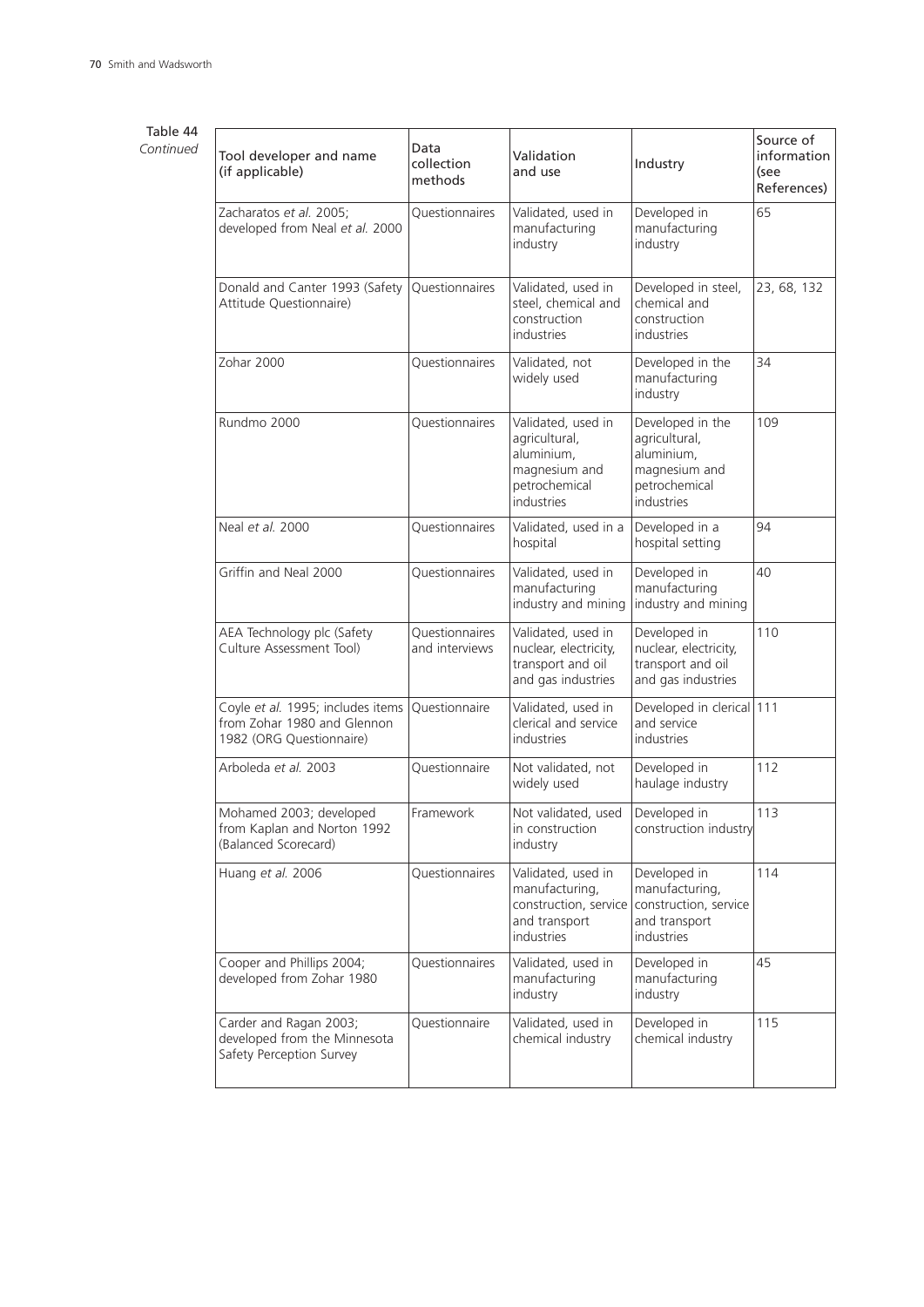| Tool developer and name<br>(if applicable)                                  | Data<br>collection<br>methods | Validation<br>and use         | Industry                                | Source of<br>information<br>(see<br>References) |  |
|-----------------------------------------------------------------------------|-------------------------------|-------------------------------|-----------------------------------------|-------------------------------------------------|--|
| Hinde and Ager, for HSE, 2003<br>Competency in Health and<br>Safety Advice) | Questionnaires                | Limited validation<br>and use | Developed in<br>engineering<br>industry | 79                                              |  |

#### Table 45

OSH practitioner competence and experience tools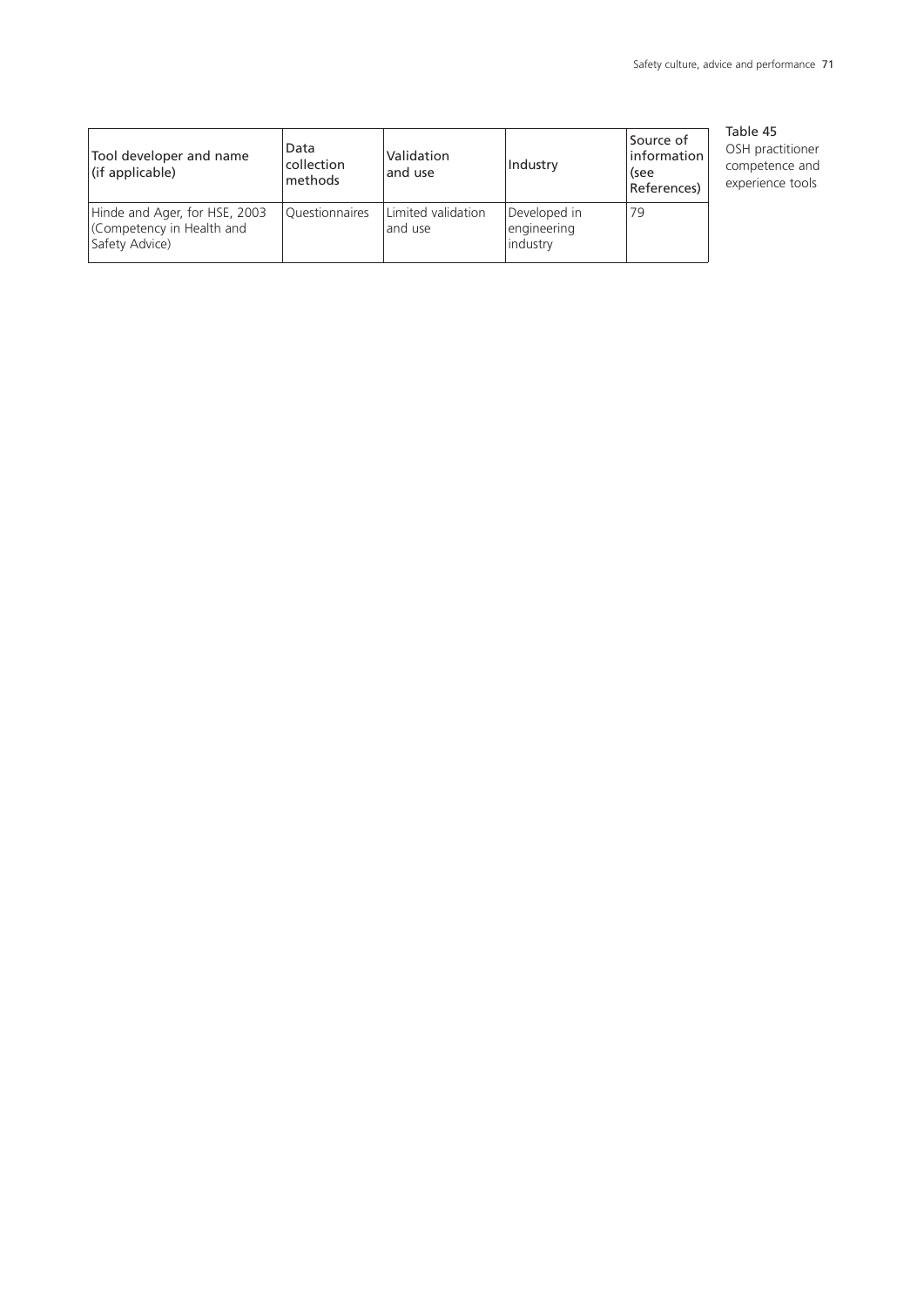## Appendix 2: Multivariate analyses

Table 46 Factors included in the analyses by block

| Factor                                                                         | Categorisation                                                                                            |  |  |  |
|--------------------------------------------------------------------------------|-----------------------------------------------------------------------------------------------------------|--|--|--|
| Individual performance outcome measures                                        |                                                                                                           |  |  |  |
| Accident at work in the previous year requiring<br>medical attention           | None; 1 or more                                                                                           |  |  |  |
| Minor injuries at work in the previous year not<br>requiring medical attention | Not at all, rarely;<br>occasionally, quite frequently, very frequently                                    |  |  |  |
| Cognitive failures at work                                                     | Not at all, rarely;<br>occasionally, quite frequently, very frequently                                    |  |  |  |
| Individual health and wellbeing outcome measures                               |                                                                                                           |  |  |  |
| Sick leave                                                                     | 4 days or fewer in the previous year; 5 days or more                                                      |  |  |  |
| Work illness in the previous year                                              | No; yes                                                                                                   |  |  |  |
| Work stress                                                                    | Not at all, mild or moderate; very or extremely                                                           |  |  |  |
| Block 1 - Demographic and individual                                           |                                                                                                           |  |  |  |
| Sex                                                                            | Male; female                                                                                              |  |  |  |
| Age                                                                            | Continuous                                                                                                |  |  |  |
| Marital status                                                                 | Married or cohabiting; other                                                                              |  |  |  |
| Education                                                                      | Below degree level; degree or higher                                                                      |  |  |  |
| Smoking                                                                        | No; yes                                                                                                   |  |  |  |
| Alcohol use                                                                    | Within guidelines (14 units or fewer per week for<br>women, 21 or fewer for men);<br>more than guidelines |  |  |  |
| Block 2 - Job characteristics                                                  |                                                                                                           |  |  |  |
| Number of employees in organisation                                            | 50 or fewer; 51 to 250; 251 to 1,000; 1001 or more                                                        |  |  |  |
| Years in post                                                                  | 1 or under; 2 to 5; 6 to 10; 11 or more                                                                   |  |  |  |
| Hours per week                                                                 | 37.5 or fewer; 38 to 40; 41 or more                                                                       |  |  |  |
| Enjoy the job                                                                  | High; neutral; low                                                                                        |  |  |  |
| Level                                                                          | Manager or supervisor; employee                                                                           |  |  |  |
| Occupational category                                                          | Manager, professional or associate professional;<br>other                                                 |  |  |  |
| Full time                                                                      | Yes; no                                                                                                   |  |  |  |
| Contract                                                                       | Permanent; other                                                                                          |  |  |  |
| <b>Block 3 - Work characteristics</b>                                          |                                                                                                           |  |  |  |
| Job demand                                                                     | Median split                                                                                              |  |  |  |
| Social support                                                                 | Median split                                                                                              |  |  |  |
| Control                                                                        | Median split                                                                                              |  |  |  |
| Intrinsic reward                                                               | Median split                                                                                              |  |  |  |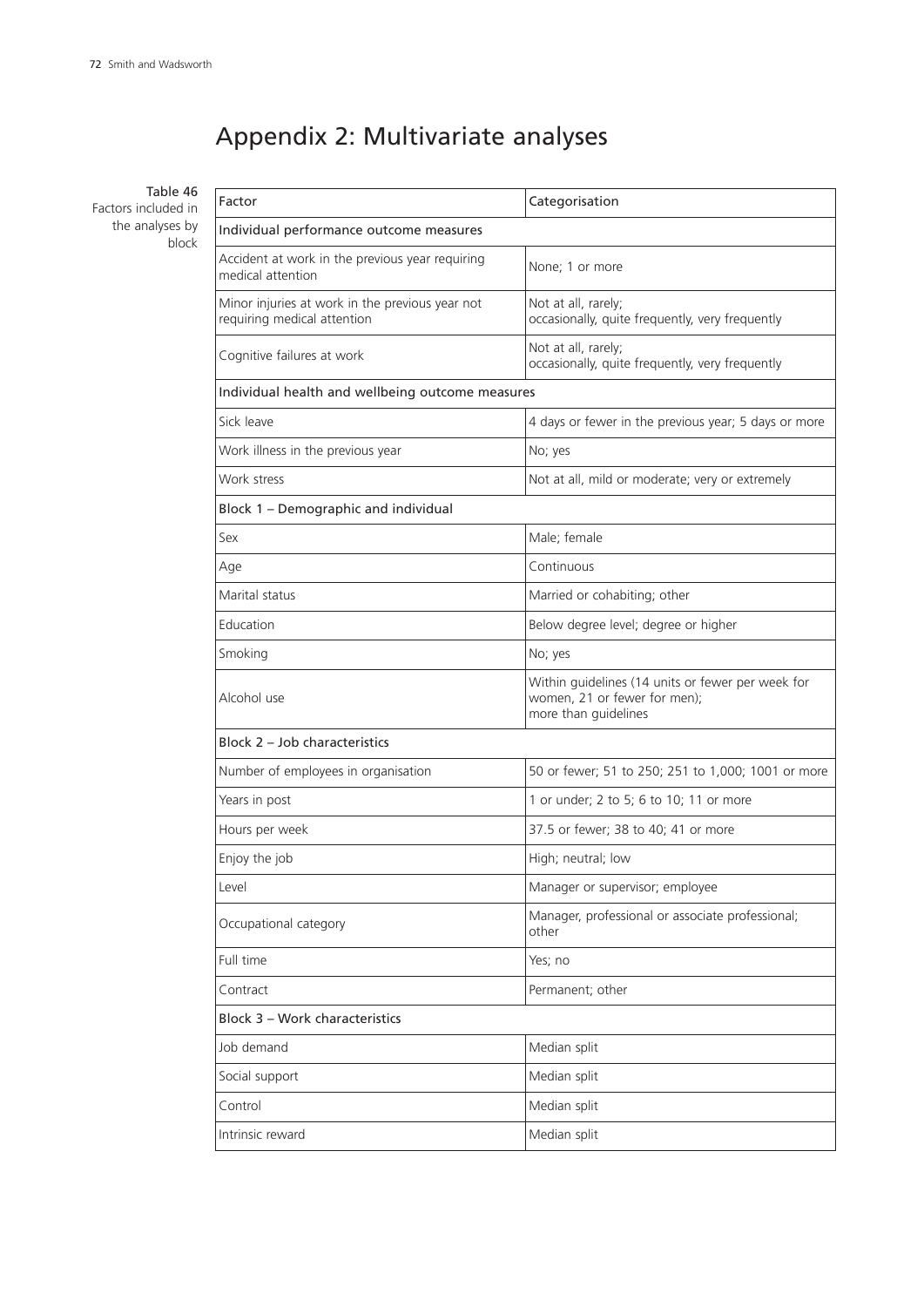| Factor                                             | Categorisation                                                           | Table 46<br>Continued |
|----------------------------------------------------|--------------------------------------------------------------------------|-----------------------|
| Intrinsic effort                                   | Median split                                                             |                       |
| Extrinsic effort                                   | Median split                                                             |                       |
| <b>Bullying</b>                                    | None; racial abuse, sexual harassment, bullying                          |                       |
| Block 4 - Health                                   |                                                                          |                       |
| General health                                     | Very good, good or fair; bad or very bad                                 |                       |
| Anxiety                                            | No; yes                                                                  |                       |
| Depression                                         | No; yes                                                                  |                       |
| Block 5a - Safety perceptions: individual factors* |                                                                          |                       |
| Organisational commitment                          | Favourable (score 51-100);<br>unfavourable (score 0-50; $n = 82$ , 19%)  |                       |
| Line management commitment                         | Favourable (score 51-100);<br>unfavourable (score 0-50; $n = 98$ , 21%)  |                       |
| Supervisor's role                                  | Favourable (score 51-100);<br>unfavourable (score 0-50; $n = 193, 43\%)$ |                       |
| Personal safety                                    | Favourable (score 51-100);<br>unfavourable (score 0-50; $n = 34$ , 8%)   |                       |
| Competence                                         | Favourable (score 51-100);<br>unfavourable (score 0-50; $n = 23$ , 5%)   |                       |
| Risk-taking behaviour                              | Favourable (score 51-100);<br>unfavourable (score 0-50; $n = 189, 43\%)$ |                       |
| Obstacles to safety                                | Favourable (score 51-100);<br>unfavourable (score 0-50; $n = 152$ , 35%) |                       |
| Reporting accidents                                | Favourable (score 51-100);<br>unfavourable (score 0-50; $n = 242$ , 53%) |                       |
| Job satisfaction                                   | Favourable (score 51-100);<br>unfavourable (score 0-50; $n = 146, 32\%)$ |                       |
| Block 5b - Safety perceptions: overall measure     |                                                                          |                       |
| Mean overall safety perceptions                    | Favourable (score 51-100);<br>unfavourable (score 0-50; $n = 66$ , 18%)  |                       |

\* Workmates' influence was excluded as not all respondents answered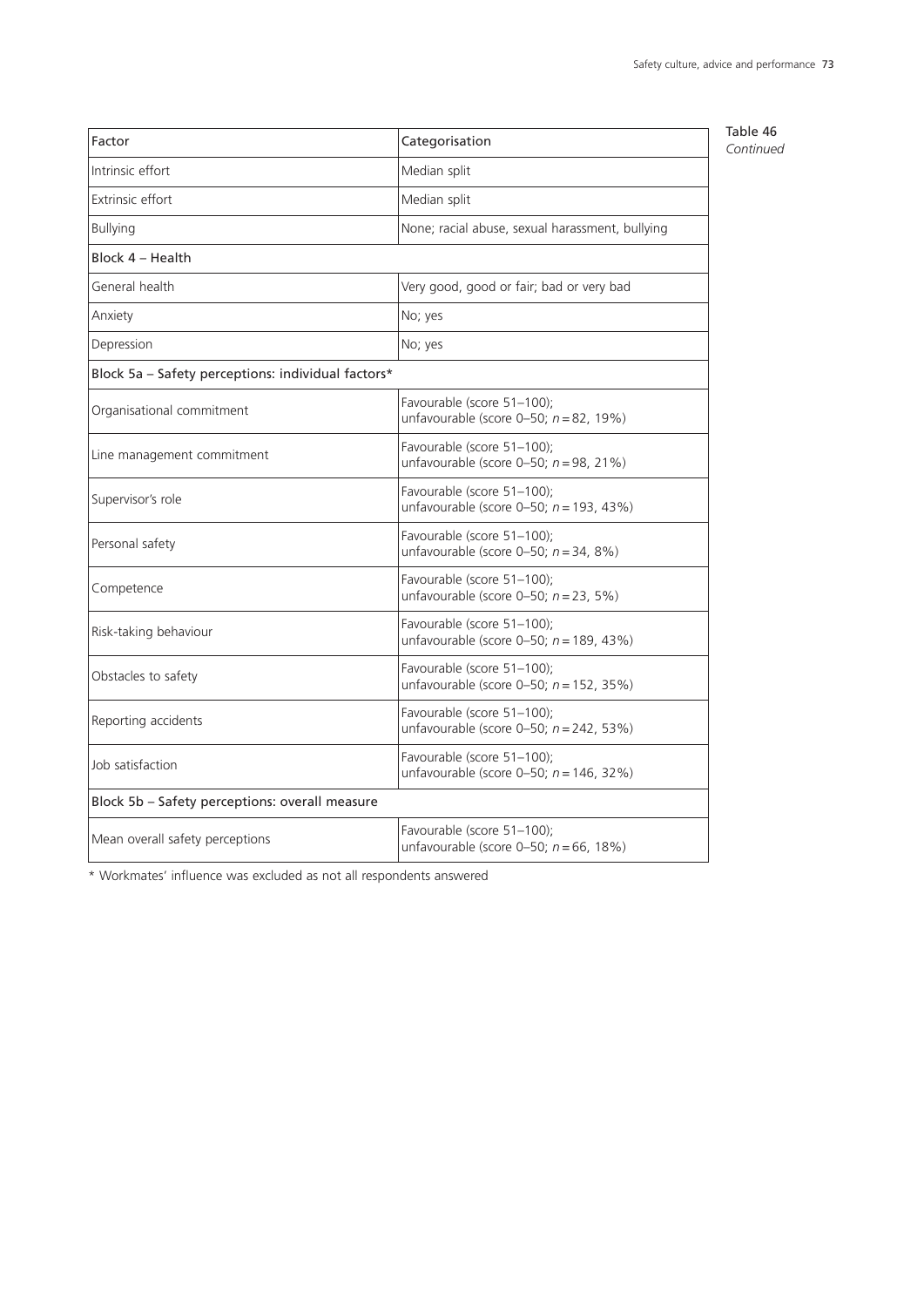# Appendix 3: General workers survey

| Table 47<br>Safety perceptions           | Factor                                            | Categorisation                                    | OR.          | <b>CI</b>      | p     |  |
|------------------------------------------|---------------------------------------------------|---------------------------------------------------|--------------|----------------|-------|--|
| and accidents at<br>work                 | Block 5a - Safety perceptions: individual factors |                                                   |              |                |       |  |
|                                          | Line management                                   | Favourable<br>Unfavourable                        | 1.00<br>4.32 | 1.29-14.48     | 0.02  |  |
|                                          | Supervisor's role                                 | Favourable<br>Unfavourable                        | 1.00<br>4.59 | $1.27 - 16.50$ | 0.02  |  |
|                                          | Risk taking                                       | Favourable<br>Unfavourable                        | 1.00<br>0.12 | $0.03 - 0.49$  | 0.003 |  |
|                                          | Obstacles to safety                               | Favourable<br>Unfavourable                        | 1.00<br>6.04 | 1.88-19.36     | 0.003 |  |
|                                          | Block 5b - Safety perceptions: overall            |                                                   |              |                |       |  |
|                                          | Overall                                           | Favourable<br>Unfavourable                        | 1.00<br>4.47 | 1.74-11.50     | 0.002 |  |
| Table 48                                 |                                                   |                                                   |              |                |       |  |
| Safety perceptions<br>and minor injuries | Factor                                            | Categorisation                                    | <b>OR</b>    | <b>CI</b>      | p     |  |
| at work                                  |                                                   | Block 5a - Safety perceptions: individual factors |              |                |       |  |
|                                          | Organisational<br>commitment                      | Favourable<br>Unfavourable                        | 1.00<br>2.86 | $1.30 - 6.29$  | 0.009 |  |
|                                          | Job satisfaction                                  | Favourable<br>Unfavourable                        | 1.00<br>2.37 | $1.13 - 4.95$  | 0.02  |  |
|                                          | Block 5b - Safety perceptions: overall            |                                                   |              |                |       |  |
|                                          | Overall                                           | Favourable<br>Unfavourable                        | 1.00<br>3.86 | 1.78-8.37      | 0.001 |  |
|                                          |                                                   |                                                   |              |                |       |  |
| Table 49<br>Safety perceptions           | Factor                                            | Categorisation                                    | <b>OR</b>    | CI             | p     |  |
| and cognitive<br>failures at work        | Block 5a - Safety perceptions: individual factors |                                                   |              |                |       |  |
|                                          | No significant associations                       |                                                   |              |                |       |  |
|                                          | Block 5b - Safety perceptions: overall            |                                                   |              |                |       |  |
|                                          | Overall                                           | Favourable<br>Unfavourable                        | 1.00<br>0.56 | $0.31 - 1.03$  | 0.06  |  |
|                                          |                                                   |                                                   |              |                |       |  |
| Table 50<br>Safety perceptions           | Factor                                            | Categorisation                                    | <b>OR</b>    | CI             | p     |  |
| and sick leave                           | Block 5a - Safety perceptions: individual factors |                                                   |              |                |       |  |
|                                          | Job satisfaction                                  | Favourable<br>Unfavourable                        | 1.00<br>2.06 | $1.10 - 3.84$  | 0.02  |  |
|                                          | Block 5b - Safety perceptions: overall            |                                                   |              |                |       |  |
|                                          | No significant association                        |                                                   |              |                |       |  |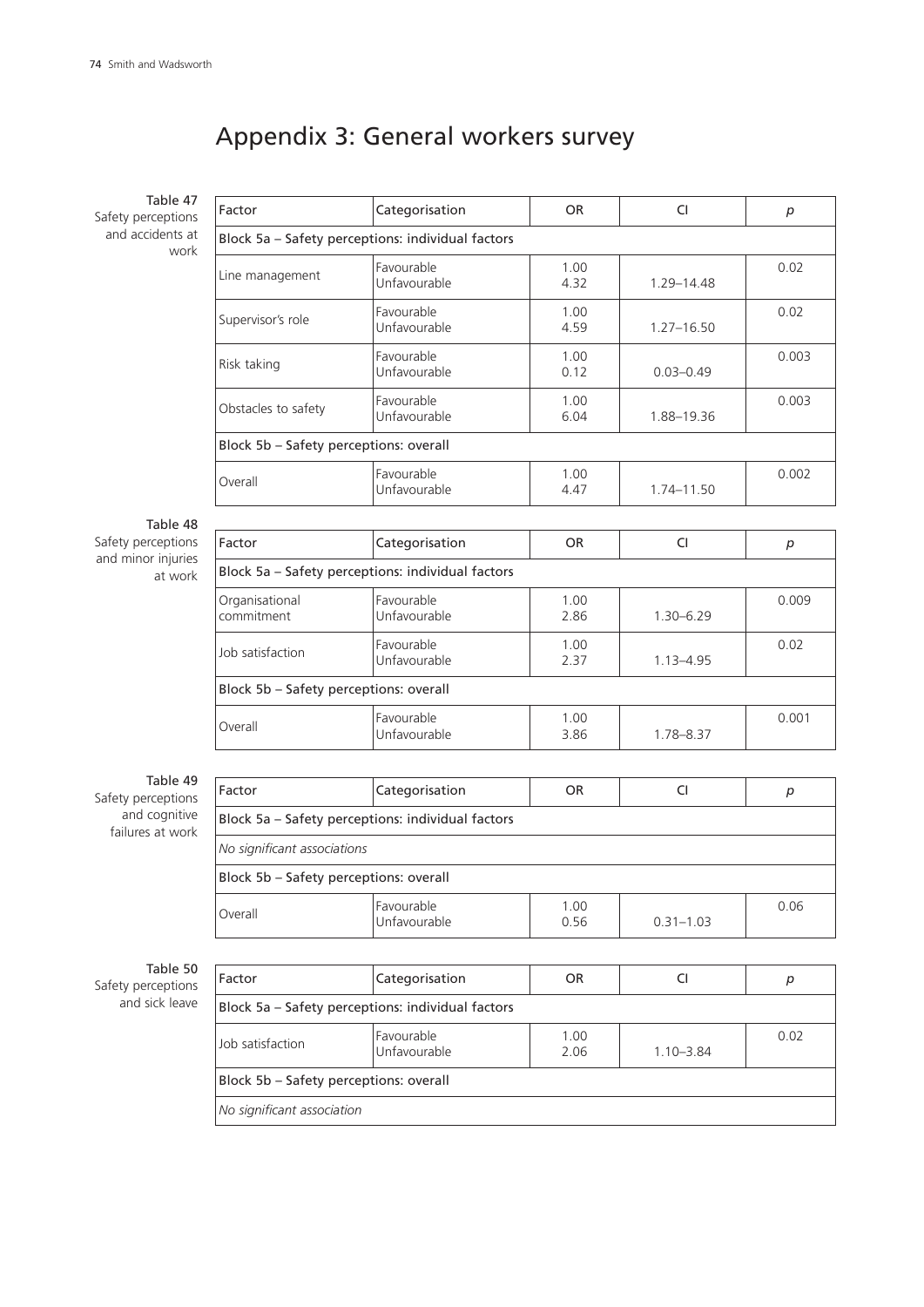| Factor                                            | Categorisation             | OR.          | CI            | р    |  |
|---------------------------------------------------|----------------------------|--------------|---------------|------|--|
| Block 5a – Safety perceptions: individual factors |                            |              |               |      |  |
| Risk taking                                       | Favourable<br>Unfavourable | 1.00<br>2.26 | $1.14 - 4.52$ | 0.02 |  |
| Job satisfaction                                  | Favourable<br>Unfavourable | 1.00<br>1.86 | $0.92 - 3.73$ | 0.08 |  |
| Block 5b – Safety perceptions: overall            |                            |              |               |      |  |
| No significant association                        |                            |              |               |      |  |

Table 51 Safety perceptions and work-related illness

Table 52

Safety perceptions and work stress

| Factor                                            | Categorisation             | <b>OR</b>    | CI            | p     |  |
|---------------------------------------------------|----------------------------|--------------|---------------|-------|--|
| Block 5a - Safety perceptions: individual factors |                            |              |               |       |  |
| Line management                                   | Favourable<br>Unfavourable | 1.00<br>2.70 | $1.19 - 6.12$ | 0.02  |  |
| Supervisor's role                                 | Favourable<br>Unfavourable | 1.00<br>0.48 | $0.22 - 1.05$ | 0.07  |  |
| Job satisfaction                                  | Favourable<br>Unfavourable | 1.00<br>2.85 | $1.42 - 5.70$ | 0.003 |  |
| Block 5b – Safety perceptions: overall            |                            |              |               |       |  |
| No significant association                        |                            |              |               |       |  |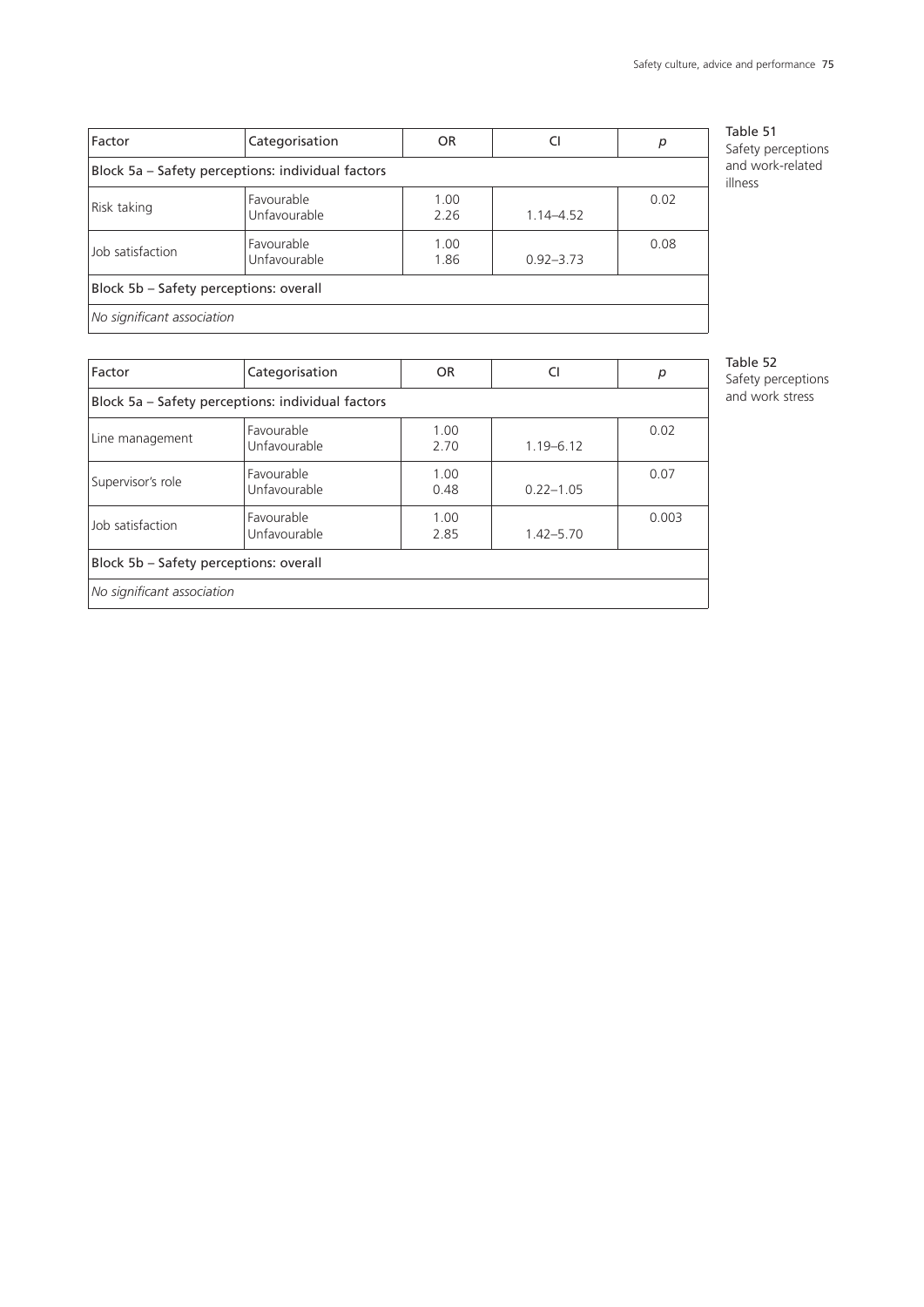### References

- 1. Health and Safety Commission. *Health and safety statistics 2006/07*. Sudbury: HSE Books, 2007. Available online at www.hse.gov.uk/statistics/overall/hssh0607.pdf.
- 2. Wagenaar W and Groeneweg J. Accidents at sea: multiple causes and impossible consequences. *International Journal of Man–Machine Studies* 1987; 27: 587–598.
- 3. Cooper M D. Towards a model of safety culture. *Safety Science* 2000; 36: 111–136.
- 4. Columbia Accident Investigation Board. *Columbia Accident Investigation Board report*. Washington, DC: NASA, 2003.
- 5. Cullen W D. *The Ladbroke Grove rail inquiry part 2 report*. London: HMSO, 2001.
- 6. International Nuclear Safety Advisory Group. *Safety culture* (Safety Series no. 75-INSAG-4). Vienna: International Atomic Energy Agency, 1991. Available online at www-pub.iaea.org/ MTCD/publications/PDF/Pub882\_web.pdf.
- 7. Hidden A. *Investigation into the Clapham Junction railway accident*. London: HMSO, 1989.
- 8. Baram M and Schoebel M. Safety culture and behavioral change at the workplace. *Safety Science* 2007; 45: 631–636.
- 9. Walters D, Nichols T, Connor J, Tasiran A C, and Cam S. *The role and effectiveness of safety representatives in influencing workplace health and safety* (Research Report 363). Sudbury: HSE Books, 2005. Available online at www.hse.gov.uk/research/rrpdf/rr363.pdf.
- 10. Institution of Occupational Safety and Health. 'About us' webpage, www.iosh.co.uk/ index.cfm?go=about.main.
- 11. Institution of Occupational Safety and Health. *Mind the gap – a research workshop summary paper*. Wigston: IOSH, 2005. Available online at www.iosh.co.uk/technical.
- 12. Stansfeld S A, Head J and Marmot M G. Explaining social class differences in depression and well-being. *Social Psychiatry and Psychiatric Epidemiology* 1998; 33: 1–9.
- 13. Cowie H, Naylor P, Rivers I, Smith P K and Pereira B. Measuring workplace bullying. *Aggression and Violent Behavior* 2002; 7: 33–51.
- 14. Smith A, Johal S S, Wadsworth E, Davey Smith G and Peters T. *The scale of occupational stress: the Bristol stress and health at work study* (Contract Research Report 265). Sudbury: HSE Books, 2000. Available online at www.hse.gov.uk/research/crr\_pdf/2000/crr00265.pdf.
- 15. Jones J, Hodgson J T, Clegg T and Elliott R. *Self-reported work-related illness in 1995: results of a household survey*. Sudbury: HSE Books, 1998. Available online at www.hse.gov.uk/ statistics/2002/swi95.pdf.
- 16. Kearns J. *Stress at work: the challenge of change*. London: BUPA, 1986.
- 17. Peter R, Alfredsson L, Knutsson A, Siegrist J and Westerholm P. Does a stressful psychosocial work environment mediate the effects of shift work on cardiovascular risk factors? *Scandinavian Journal of Work, Environment and Health* 1999; 25: 376–381.
- 18. Peter R, Geissler H and Siegrist J. Associations of effort–reward imbalance at work and reported symptoms in different groups of male and female public transport workers. *Stress Medicine* 1998; 14: 175–182.
- 19. Wadsworth E, Simpson S, Moss S and Smith A. The Bristol Stress and Health Study: accidents, minor injuries and cognitive failures at work. *Occupational Medicine* 2003; 53: 392–397.
- 20. Simpson S A, Wadsworth E J K, Moss S C and Smith A P. Minor injuries, cognitive failures and accidents at work: incidence and associated features. *Occupational Medicine* 2005; 55: 99–108.
- 21. International Nuclear Safety Action Group. *Summary report on the post-accident review meeting on the Chernobyl accident* (Safety Series no. 75-INSAG-1). Vienna: International Atomic Energy Agency, 1986.
- 22. Zohar D. Safety climate in industrial organisations: theoretical and applied implications. *Journal of Applied Psychology* 1980; 65: 96–102.
- 23. ACSNI Human Factors Study Group. *Organising for safety*. London: Health and Safety Commission, 1993.
- 24. Wilson-Donnelly K A, Priest H A, Sala E, and Burke C S. The impact of organisational practices on safety in manufacturing: a review and reappraisal. *Human Factors and Ergonomics in Manufacturing* 2005; 15: 135–176.
- 25. Mearns K and Flinn R. Assessing the state of organisational safety culture or climate? *Current Psychology* 1999; 18: 5–13.
- 26. Glendon A I and Stanton N A. Perspectives on safety culture. *Safety Science* 2000; 34: 193–214.
- 27. Human Engineering. *A review of the safety culture and safety climate literature for the development of the safety culture inspection toolkit* (RR367). Sudbury: HSE Books, 2005. Available online at www.hse.gov.uk/research/rrhtm/rr367.htm.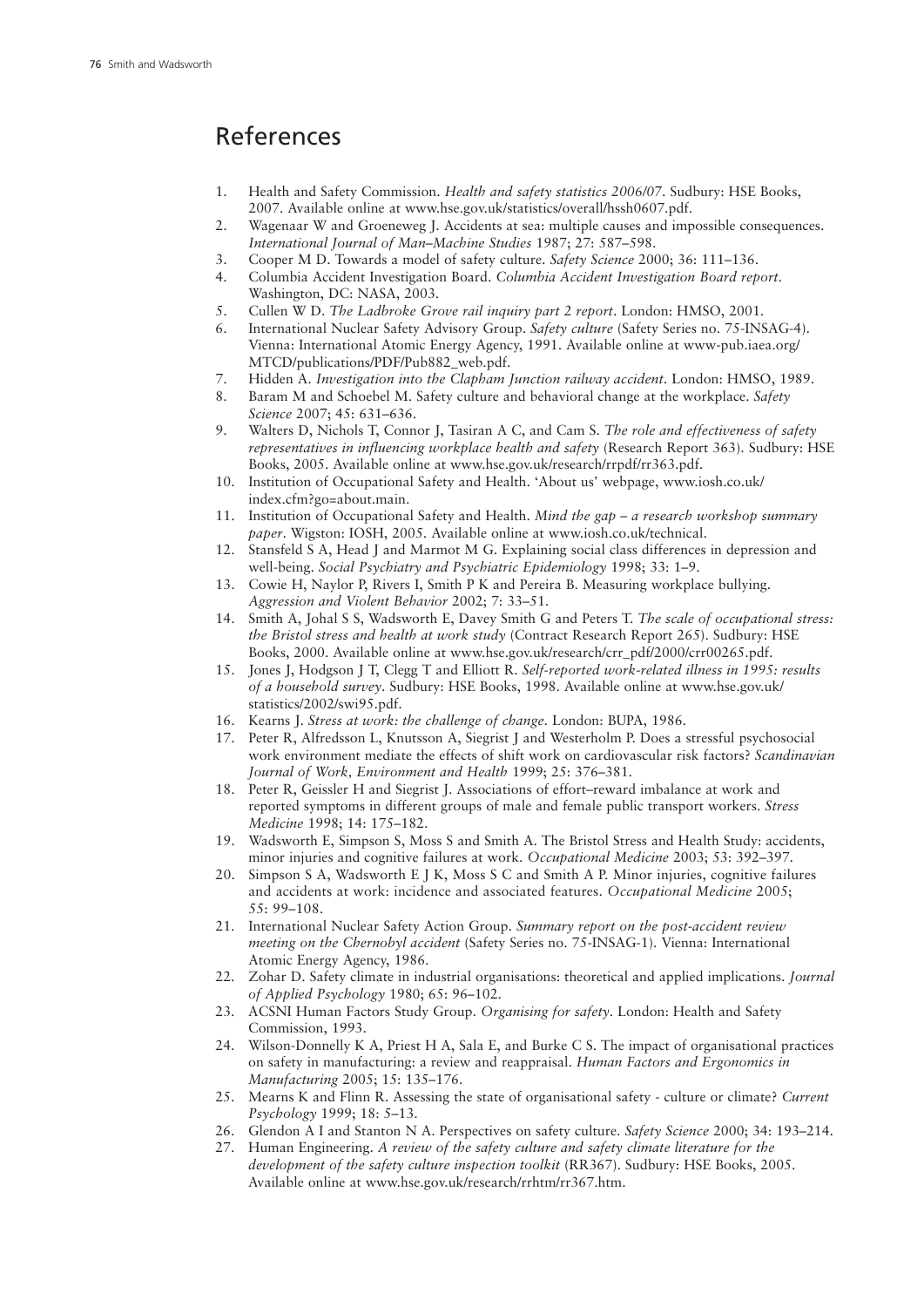- 28. Correll M and Andrewartha G. *Positive safety culture: the key to a safer meat industry. A literature review*. Adelaide: SafeWork South Australia, 2000. Available online at www.safework.sa.gov.au/contentPages/docs/meatCultureLiteratureReviewV81.pdf.
- 29. Mearns K, Flin R, Gordon R and Fleming M. Measuring safety climate on offshore installations. *Work and Stress* 1998; 12: 268–254.
- 30. Cox S and Cox T. *Safety, systems and people*. Oxford: Butterworth-Heinemann, 1996.
- 31. Lawrie M, Parker D and Hudson P. Investigating employee percetions of a framework of safety culture maturity. *Safety Science* 2006; 44: 259–276.
- 32. Turner B A and Pidgeon N F. *Man-made disasters*. Oxford: Butterworth-Heinemann, 1997.
- 33. Confederation of British Industry. *Developing a safety culture – business for safety.* London: CBI, 1990.
- 34. Zohar D. A group-level model of safety climate: testing the effect of group climate on microaccidents in manufacturing jobs. *Journal of Applied Psychology* 2000; 85: 587–596.
- 35. Gadd S and Collins A M. *Safety culture: a review of the literature* (HSL/2002/25). Sheffield: Health and Safety Laboratory, 2002. Available online at www.hse.gov.uk/research/hsl\_pdf/ 2002/hsl02-25.pdf.
- 36. Cox S and Flin R. Safety culture: philospher's stone or man of straw? *Work and Stress* 1998; 12: 189–201.
- 37. Guldenmund F W. The nature of safety culture: a review of theory and research. *Safety Science* 2000; 34: 215–257.
- 38. Guldenmund F W. The use of questionnaires in safety culture research an evaluation. *Safety Science* 2007; 45: 723–743.
- 39. Hudson P. Implementing a safety culture in a major multi-national. *Safety Science* 2007; 45: 697–722.
- 40. Griffin M A and Neal A. Perceptions of safety at work: a framework for linking safety climate to safety performance, knowledge, and motivation. *Journal of Occupational Health Psychology* 2000; 5: 347–358.
- 41. Flin R, Mearns K, O'Connor P and Bryden R. Measuring safety climate: identifying the common features. *Safety Science* 2000; 34: 177–192.
- 42. Dedobbeleer N and Beland F. A Safety climate measure for construction sites. *Journal of Safety Research* 1991; 22: 97–103.
- 43. Hofmann D A and Stetzer A. A cross-level investigation of factors influencing unsafe behaviours and accidents. *Personnel Psychology* 1996; 49: 307–339.
- 44. Glendon A I and Litherland D K. Safety climate factors, group differences and safety behaviour in road construction. *Safety Science* 2001; 39: 157–188.
- 45. Cooper M D and Phillips R A. Exploratory analysis of the safety climate and safety behavior relationship. *Journal of Safety Research* 2004; 35: 497–512.
- 46. Gillen M, Baltz D, Gassel M, Kirsch L and Vaccaro D. Perceived safety climate, job demands, and coworker support among union and nonunion injured construction workers. *Journal of Safety Research* 2002; 33: 33–51.
- 47. Clarke S. Safety climate in an automobile manufacturing plant. *Personnel Review* 2006; 35: 413–430.
- 48. Morrow P C and Crum M R. The effects of perceived and objective safety risk on employee outcomes. *Journal of Vocational Behavior* 1998; 53: 300–313.
- 49. Brown R L and Holmes H. The use of a factor-analytic procedure for assessing the validity of an employee safety climate model. *Accident Analysis and Prevention* 1986; 18: 455–470.
- 50. Zohar D. The effects of leadership dimensions, safety climate and assigned priorities on minor injuries in work groups. *Journal of Organizational Behavior* 2002; 23: 75–92.
- 51. Barling J, Loughlin C and Kelloway E K. Development and test of a model linking safety-specifc transformational leasdership and occupational safety. *Journal of Applied Psychology* 2002; 87: 488–496.
- 52. McDiarmid M A and Condon M. Organisational safety culture/climate and worker compliance with hazardous drug guidelines: lessons from the blood-borne pathogen experience. *Journal of Occupational and Environmental Medicine* 2005; 47: 740–749.
- 53. Neal A and Griffin M A. A study of the lagged relationships among safety climate, safety motivation, safety behaviour and accidents at the individual and group levels. *Journal of Applied Psychology* 2006; 91: 946–953.
- 54. Sorensen, J N. Safety culture: a survey of the state-of-the-art. *Reliability Engineering and System Safety* 2002; 76: 189–204.
- 55. Mearns K, Whitaker S M and Flin R. Safety climate, safety management practice and safety performance in offshore environments. *Safety Science* 2003; 41: 641–680.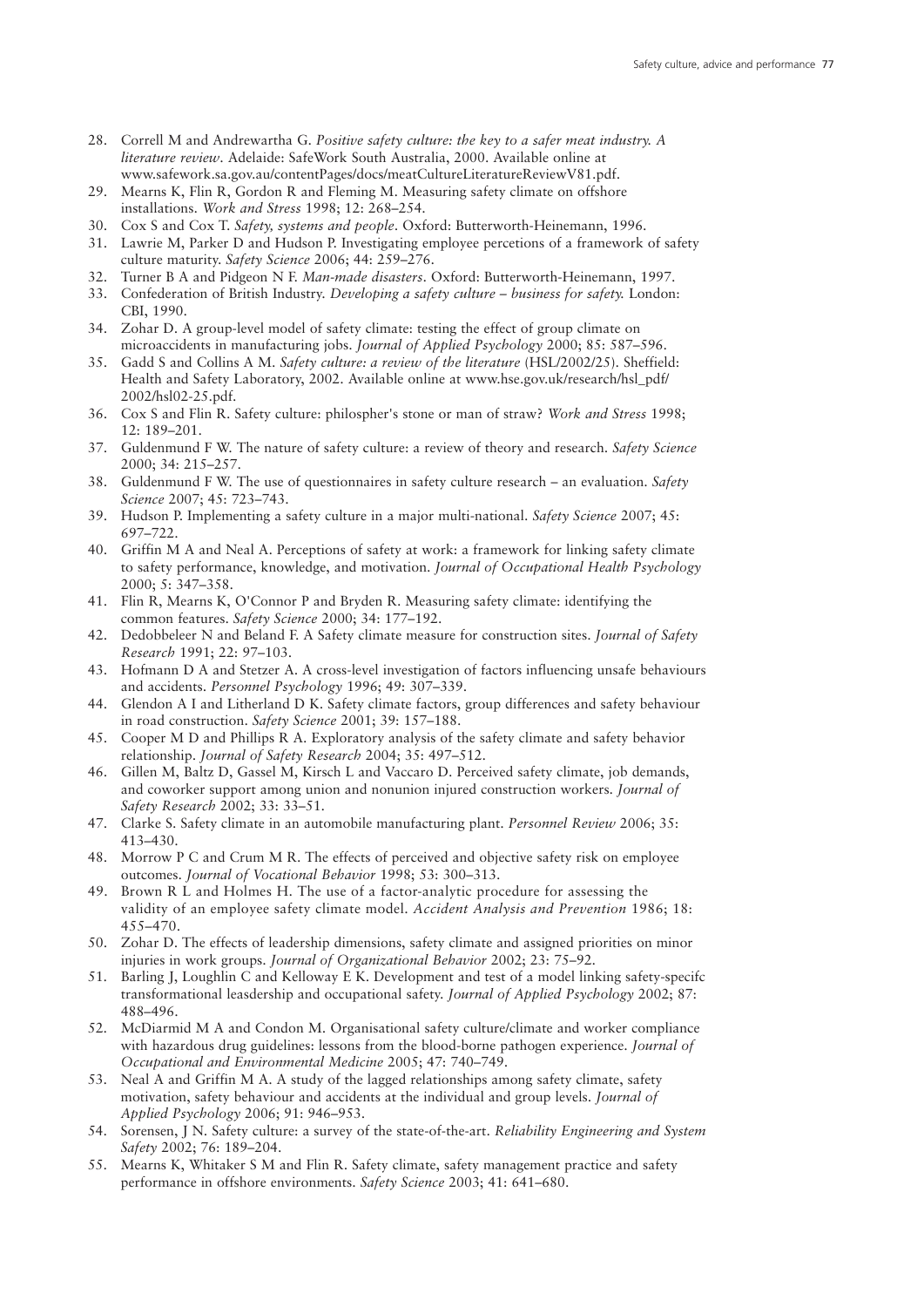- 56. Clarke S and Ward K. The role of leader influence tactics and safety climate in engaging employees' safety participation. *Risk Analysis* 2006; 26: 1175–1185.
- 57. Wu T-C, Liu C-W and Lu M-C. Safety climate in university and college laboratories: impact of organisational and individual factors. *Journal of Safety Research* 2007; 38: 91–102.
- 58. Mullen J. Investigating factors that influence individual safety behavior at work. *Journal of Safety Research* 2004; 35: 275–285.
- 59. DeJoy D M. Behavior change versus culture change: divergent approaches to managing workplace safety. *Safety Science* 2005; 43: 105–129.
- 60. Cox S, Thomas T M, Cheyne A J T and Oliver A. Safety culture: the prediction of commitment to safety in the manufacturing industry. *British Journal of Management* 1998; 9: S3–S11.
- 61. Clarke S and Cooper C L. *Managing the risk of workplace stress: health and safety hazards*. London: Routledge, 2004.
- 62. Probst T M. Layoffs and tradeoffs: production, quality and safety demands under the threat of job loss. *Journal of Occupational Health Psychology* 2002; 7: 211–220.
- 63. Probst T M and Brubaker T L. The effects of job insecurity on employee safety outcomes: crosssectional and longitudinal explorations. *Journal of Occupational Health Psychology* 2001; 6: 139–159.
- 64. Probst T M. Safety and insecurity: exploring the moderating effect of organisational safety climate. *Journal of Occupational Health Psychology* 2004; 9: 3–10.
- 65. Zacharatos A, Barling J and Iverson R D. High-performance work systems and occupational safety. *Journal of Applied Psychology* 2005; 90: 77–93.
- 66. Flin R and Yule S. Leadership for safety: industrial experience. *Quality and Safety in Health Care* 2004; 13: ii45–ii51.
- 67. Michael J H, Guo Z G, Wiedenbeck J K and Ray C D. Production supervisor impacts on subordinates' safety outcomes: an investigation of leader-member exchange and safety communication. *Journal of Safety Research* 2006; 37: 469–477.
- 68. Fang D, Chen Y and Wong L. Safety climate in construction industry: a case study in Hong Kong. *Journal of Construction Engineering and Management* 2006; 132: 573–584.
- 69. Fullarton C and Stokes M. The utility of a workplace injury instrument in prediction of workplace injury. *Accident Analysis and Prevention* 2007; 39: 28–37.
- 70. Garcia A M, Boix P and Canosa C. Why do workers behave unsafely at work? Determinants of safe work practices in industrial workers. *Occupational and Environmental Medicine* 2004; 61: 239–246.
- 71. McLain D L and Jarrell K A. The perceived compatibility of safety and production expectations in hazardous occupations. *Journal of Safety Research* 2007; 38: 299–309.
- 72. Zigmond A and Snaith R. The Hospital Anxiety and Depression Scale. *Acta Psychiatrica Scandinavica* 1983; 67: 361–370.
- 73. Eysenck H J and Eysenck S B G. *Eysenck Personality Questionnaire manual.* San Diego, California: Educational and Industrial Training Service, 1975.
- 74. Karasek R, Brisson C, Kawakami N, Huntman I, Bougers P and Amick B. The Job Context Questionnaire (JCQ): an instrument for internationally comparative assessments of psychosocial job characteristics. *Journal of Occupational Health Psychology* 1998; 3: 322–355.
- 75. Siegrist J, Starke D, Chandola T, Godin I, Marmot M, Niedhammer I and Peter R. The measurement of effort–reward imbalance at work: European comparisons. *Social Science and Medicine* 2004; 58: 1483–1499.
- 76. The Keil Centre. *Managing safety culture in the UK rail industry: report on the review of safety culture tools and methods.* London: Rail Safety and Standards Board, 2003. Avaiable online at www.rssb.co.uk/pdf/reports/Research/Measurement%20of%20safety%20culture%20in%20 the%20rail%20industry.pdf.
- 77. The Keil Centre. *Evaluating the effectiveness of the Health and Safety Executive's Health and Safety Climate Survey Tool* (RR042). London: HSE, 2002. Available online at www.hse.gov.uk/ research/rrpdf/rr042.pdf.
- 78. Health and Safety Executive. Health and Safety Performance Indicator. See www.hse.gov.uk/ corporateresponsibility/smes.htm.
- 79. Hinde A and Ager R. *Benchmarking the competent person in manufacturing and engineering sectors* (RR121). Sudbury: HSE Books, 2003. Available online at www.hse.gov.uk/research/ rrpdf/rr121.pdf.
- 80. Smith A. The scale of perceived occupational stress. *Occupational Medicine* 2000; 50: 294–298.
- 81. Smith A, Wadsworth E, Moss S and Simpson S. *The scale and impact of medication use by workers* (RR305). Sudbury: HSE Books, 2004. Available online at www.hse.gov.uk/research/ rrpdf/rr305.pdf.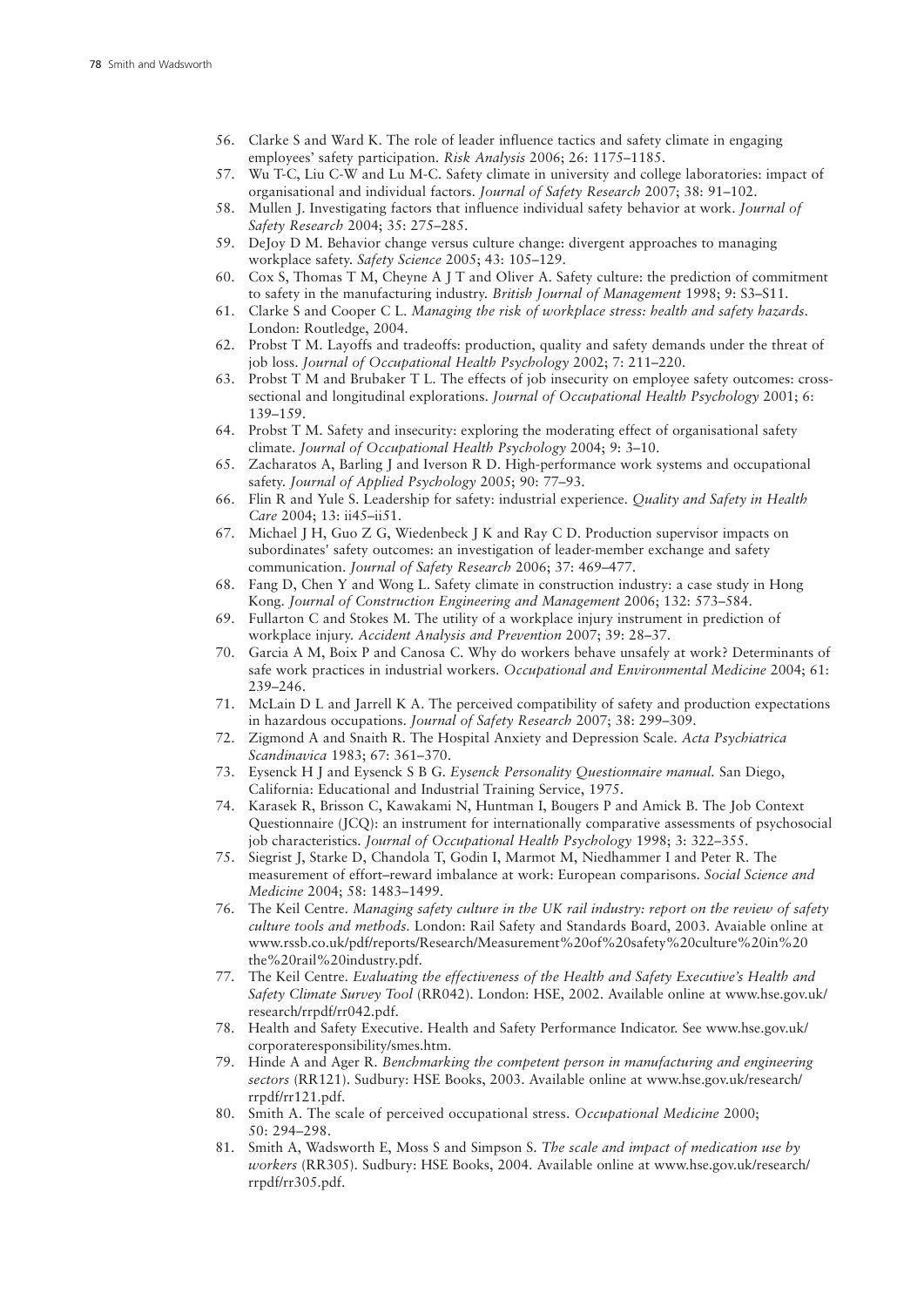- 82. Smith A, Wadsworth E, Moss S and Simpson S. *The scale and impact of drug use by workers* (RR192). Sudbury, HSE Books, 2004. Available online at www.hse.gov.uk/research/rrpdf/ rr192.pdf.
- 83. The Management of Health and Safety at Work Regulations 1999, SI 1999/3242. London: HMSO, 1999. Available online at www.opsi.gov.uk/si/si1999/19993242.htm
- 84 Institution of Occupational Safety and Health. *Get the best.* Wigston: IOSH, 2007. Available online at www.iosh.co.uk/files/getthebest/Getthebest.pdf.
- 85. Warwick Institute for Employment Research. CASCOT (Computer Aided Structured Coding Tool). Available online at www.warwick.ac.uk/go/cascot.
- 86. Mearns K, Flin R, Gordon R and Fleming M. Human and organizational factors in offshore safety. *Work and Stress* 2001; 15: 144–160.
- 87. The Keil Centre. *Investigation of the links between psychological ill-health, stress and safety* (RR488). Sudbury: HSE Books, 2006. Available online at www.hse.gov.uk/research/rrpdf/ rr488.pdf.
- 88. Trethewy R, Gardner D, Cross J, and Marosszeky M. Behavioural safety and incentive schemes. *Journal of Occupational Health and Safety Australia and New Zealand* 2001; 17: 251–262.
- 89. Fowler B, Carrivick P, Carrello J and McFarlane C. The rehabilitation success rate: an organizational performance indicator. *International Journal of Rehabilitation Research* 1996; 19: 341–343.
- 90. Health and Safety Executive. *A guide to measuring health and safety performance.* London: HSE, 2001. Available online at www.hse.gov.uk/opsunit/perfmeas.pdf.
- 91. Redinger C F and Levine S P. Development and evaluation of the Michigan Occupational Health and Safety Management System Assessment Instrument: a universal OHSMS performance measurement tool. *American Industrial Hygiene Association Journal* 1998; 59: 572–581.
- 92. Redinger C F, Levine S P, Blotzer M J and Majewski M P. Evaluation of an occupational health and safety management system performance measurement tool. II: Scoring methods and field study sites. *American Industrial Hygiene Association Journal* 2002; 63: 34–40.
- 93. Redinger C F, Levine S P, Blotzer M J and Majewski M P. Evaluation of an occupational health and safety management system performance measurement tool. III: Measurement of initiation elements. *American Industrial Hygiene Association Journal* 2002; 63: 41–46.
- 94. Neal A, Griffin M A and Hart P M. The impact of organizational climate on safety climate and individual behaviour. *Safety Science* 2000; 34: 99–109.
- 95. Cheung S O, Cheung K K and Suen H C. CSHM: Web-based safety and health monitoring system for construction management. *Journal of Safety Research* 2004; 35: 159–170.
- 96. Chen J R and Yang Y T. A predictive risk index for safety performance in process industries. *Journal of Loss Prevention in the Process Industries* 2004; 17: 233–242.
- 97. Davies F, Spencer R and Dooley K. *Summary guide to safety climate tools* (Offshore Technology Report 1999-063). Sudbury: HSE Books, 1999. Available online at www.hse.gov.uk/research/ otopdf/1999/oto99063.pdf.
- 98. Cox S J and Cheyne A J T. Assessing safety culture in offshore environments. *Safety Science* 2000; 34: 111–129.
- 99. Mearns K, Whitaker S M and Flin R. Benchmarking safety climate in hazardous environments: a longitudinal, interorganisational approach. *Risk Analysis* 2001; 21: 771–786.
- 100. Grote G and Kunzler C. Diagnosis of safety culture in safety management audits. *Safety Science* 2000; 34: 131–150.
- 101. Håvold J I. Measuring occupational safety: from culture to safety orientation? *Policy and Practice in Health and Safety* 2005; 3 (1): 85–105.
- 102. Harvey J, Erdos G, Bolam H, Cox M A A, Kennedy J N P and Gregory D T. An analysis of safety culture attitudes in a highly regulated environment. *Work and Stress* 2002; 16: 18–36.
- 103. Lee T and Harrison K. Assessing safety culture in nuclear power stations. *Safety Science* 2000; 34: 61–97.
- 104. Diaz R I and Cabrera D D. Safety climate and attitude as evaluation measures of organization safety. *Accident Analysis and Prevention* 1997; 29: 643–650.
- 105. McDonald N, Corrigan S, Daly C and Cromie S. Safety management systems and safety culture in aircraft maintenance organisations. *Safety Science* 2000; 34: 151–176.
- 106. Human Engineering. *Development and validation of the HMRI Safety Culture Inspection Toolkit* (RR365). Sudbury: HSE Books, 2005. Available online at www.hse.gov.uk/research/ rrhtm/rr365.htm.
- 107. Alhemood A M, Genaidy A M, Shell R, Gunn M and Shoaf C. Towards a model of safety climate measurement. *International Journal of Occupational Safety and Ergonomics* 2004; 10: 303–318.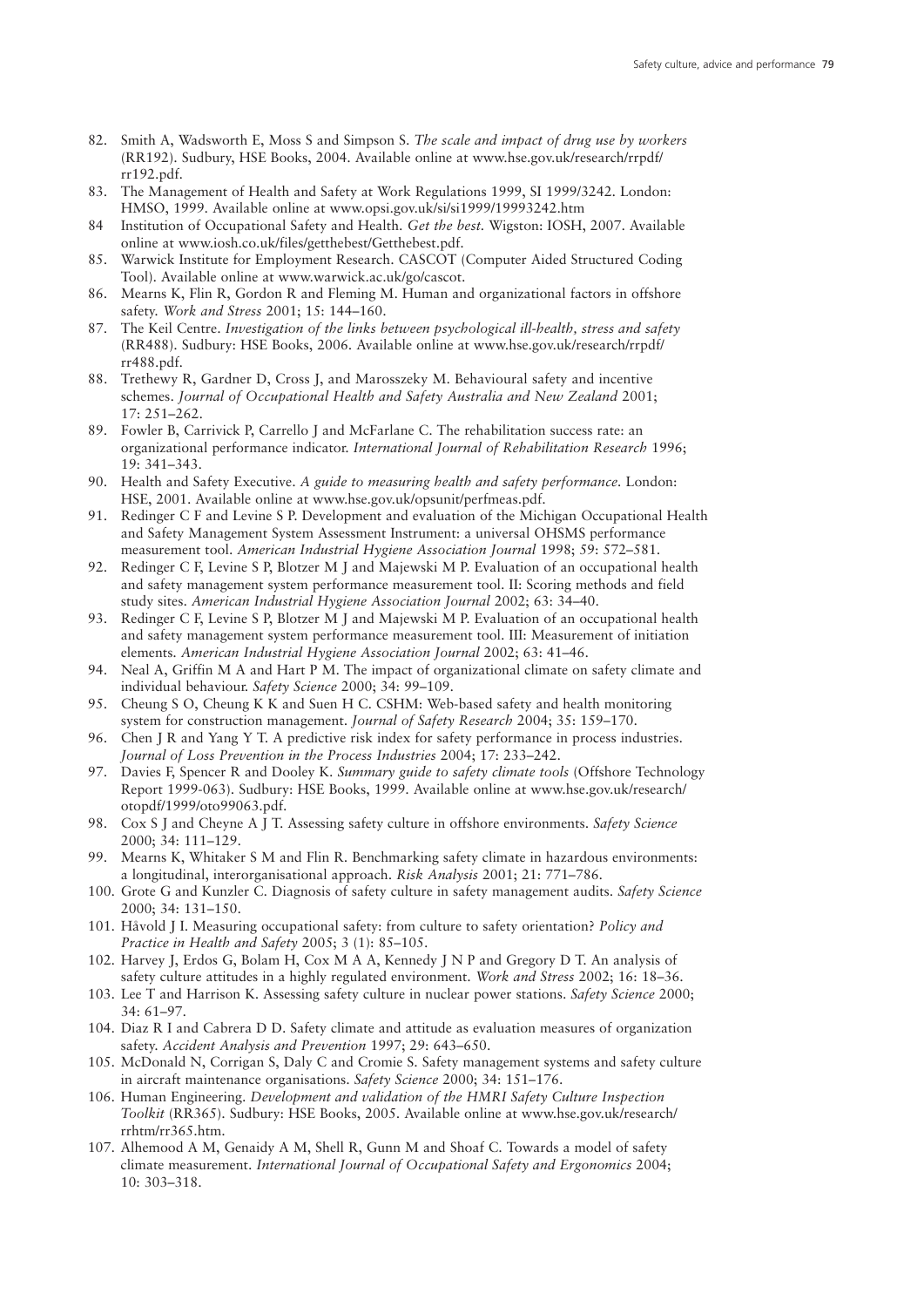- 108. French G. Health, safety and environment climate analysis: measuring performance in the Australian context. *Journal of Occupational Health and Safety Australia and New Zealand* 2004; 20: 155–167.
- 109. Rundmo T. Safety climate, attitudes and risk perception in Norsk Hydro. *Safety Science* 2000; 34: 47–59.
- 110. Dalling I. Understanding and assessing safety culture. *Journal of Radiological Protection* 1997; 17: 261–274.
- 111. Coyle I R, Sleeman S D and Adams N. Safety Climate. *Journal of Safety Research* 1995; 26: 247–254.
- 112. Arboleda A, Morrow P C, Crum M R, and Shelley M C. Management practices as antecedents of safety culture within the trucking industry: similarities and differences by hierarchical level. *Journal of Safety Research* 2003; 34: 189–197.
- 113. Mohamed S. Scorecard approach to benchmarking organizational safety culture in construction. *Journal of Construction Engineering and Management* 2003; 129: 80–88.
- 114. Huang Y-H, Ho M, Smith G S and Chen P Y. Safety climate and self-reported injury: assessing the mediating role of employee safety control. *Accident Analysis and Prevention* 2006; 38: 425–433.
- 115. Carder B and Ragan P W. A survey-based system for safety measurement and improvement. *Journal of Safety Research* 2003; 34: 157–165.
- 116. Wadsworth E J K and Smith A P. Safety culture, advice and performance. *Policy and Practice in Health and Safety* 2009; 7(1) (forthcoming).